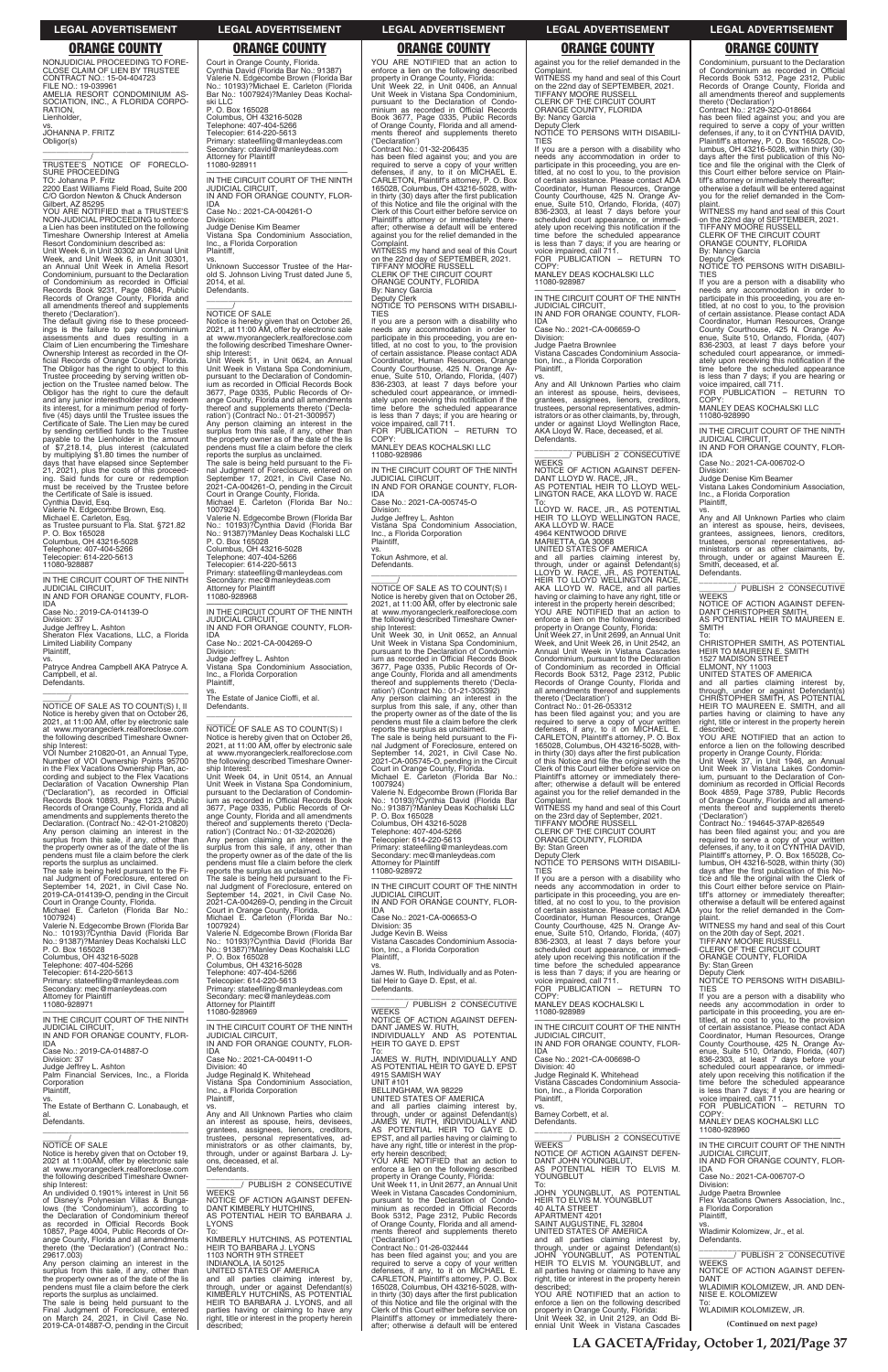trustees, personal representatives, ad-ministrators or as other claimants, by, ministrators or as other claimants, by,<br>through, under or against Marjorie E. Bertram, deceased, et al. Defendants.

\_\_\_\_\_\_\_\_\_\_\_\_\_\_\_\_\_\_\_\_\_\_\_\_\_\_\_\_\_\_\_ \_\_\_\_\_\_\_\_/ PUBLISH 2 CONSECUTIVE

WEEKS<br>NOTICE OF ACTION AGAINST DE-<br>FENDANT ANY AND ALL UNKNOWN<br>PARTIES WHO CLAIM AN INTER-<br>EST AS SPOUSE, HEIRS, DEVISEES,<br>GRANTEES, ASSIGNEES, PERSONAL<br>CREDITORS, TRUSTEES, PERSONAL REPRESENTATIVES, ADMINISTRA-TORS OR AS OTHER CLAIMANTS, BY, THROUGH, UNDER OR AGAINST MAR-JORIE E. BERTRAM, DECEASED, ROB-ERT BERTRAM, AS POTENTIAL HEIR TO MARJORIE E. BERTRAM, STEVEN BERTRAM, AS POTENTIAL HEIR TO MARJORIE E. BERTRAM, BARBARA BOWES, AS POTENTIAL HEIR TO MAR-JORIE E. BERTRAM, CAROL GERLACH, AS POTENTIAL HEIR TO MARJORIE E. BERTRAM AND GRACE BACK, AS PO-TENTIAL HEIR TO MARJORIE E. BER-TRAM

To: ANY AND ALL UNKNOWN PARTIES WHO CLAIM AN INTEREST AS SPOUSE HEIRS, DEVISEES, GRANTEES, AS-SIGNEES, LIENORS, CREDITORS, TRUSTEES, PERSONAL REPRESEN-TATIVES, ADMINISTRATORS OR AS OTHER CLAIMANTS, BY, THROUGH, UNDER OR AGAINST MARJORIE E. BERTRAM, DECEASED<br>1260 COUNTY ROAD EE<br>APARTMENT #1005<br>VADNAIS HEIGHTS, MN 55110<br>UNITED STATES OF AMERICA<br>ROBERT BERTRAM, AS POTENTIAL<br>HEIR TO MARJORIE E. BERTRAM 511 SOMERSET LANE SOMERSET, WI 54025 UNITED STATES OF AMERICA STEVEN BERTRAM, AS POTENTIAL HEIR TO MARJORIE E. BERTRAM 17217 SAMANTHA ROAD GRETNA, NE 68028 UNITED STATES OF AMERICA BARBARA BOWES, AS POTENTIAL HEIR TO MARJORIE E. BERTRAM 1655 HAMMOND ROAD SAINT PAUL, MN 55110 UNITED STATES OF AMERICA CAROL GERLACH, AS POTENTIAL HEIR TO MARJORIE E. BERTRAM 6216 145TH STREET NORTH HUGO, MN 55038 UNITED STATES OF AMERICA GRACE BACK, AS POTENTIAL HEIR TO MARJORIE E. BERTRAM 2085 DOTTE DRIVE APARTMENT 204 SAINT PAUL, MN 55110 UNITED STATES OF AMERICA and all parties claiming interest by, through, under or against Defendant(s) ANY AND ALL UNKNOWN PARTIES WHO CLAIM AN INTEREST AS SPOUSE, HEIRS, DEVISEES, GRANTEES, ASSIGNEES, LIENORS, CREDITORS, TRUSTEES, PERSONAL REPRESENTATIVES, AD-MINISTRATORS OR AS OTHER CLAIM-ANTS, BY, THROUGH, UNDER OR<br>AGAINST MARJORIE E. BERTRAM,<br>DECEASED, ROBERT BERTRAM, AS<br>POTENTIAL HEIR TO MARJORIE E. BERTRAM, STEVEN BERTRAM, AS PO-TENTIAL HEIR TO MARJORIE E. BER-TRAM, BARBARA BOWES, AS POTEN-TIAL HEIR TO MARJORIE E. BERTRAM, CAROL GERLACH, AS POTENTIAL HEIR TO MARJORIE E. BERTRAM AND GRACE BACK, AS POTENTIAL HEIR TO MARJORIE E. BERTRAM, and all parties having or claiming to have any right, title or interest in the property herein described; YOU ARE NOTIFIED that an action to enforce a lien on the following described property in Orange County, Florida: Unit Week 02, in Unit 2117, an Annual Unit

in the Flex Vacations Ownership Plan, according and subject to the Flex Vacations Declaration of Vacation Ownership Plan ("Declaration"), as recorded in Official Records Book 10893, Page 1223, Public Records of Orange County, Florida and all amendments and supplements thereto the **Declaration** 

> Week in Vistana Cascades Condominium, pursuant to the Declaration of Condominium as recorded in Official Records Book 5312, Page 2312, Public Records of Orange County, Florida and all amendments thereof and supplements thereto ('Declaration') Contract No.: 211718-02AP-046272

> has been filed against you; and you are required to serve a copy of your written defenses, if any, to it on CYNTHIA DAVID, Plaintiff's attorney, P. O. Box 165028, Columbus, OH 43216-5028, within thirty (30) days after the first publication of this Notice and file the original with the Clerk of this Court either before service on Plaintiff's attorney or immediately thereafter; otherwise a default will be entered against you for the relief demanded in the Com-

> plaint. WITNESS my hand and seal of this Court on the 24th day of September, 2021. TIFFANY MOORE RUSSELL CLERK OF THE CIRCUIT COURT

COP<sup>'</sup> MANLEY DEAS KOCHALSKI LLC 11080-928938

> ORANGE COUNTY, FLORIDA By: Stan Green

Deputy Clerk

1028 LENA RUN COURT WINTER HAVEN, FL 33880 UNITED STATES OF AMERICA DENNISE E. KOLOMIZEW 792 POLK VALLEY ROAD STROUDSBURG, PA 18360 UNITED STATES OF AMERICA and all parties claiming interest by, through, under or against Defendant(s) WLADIMIR KOLOMIZEW, JR. AND DEN-NISE E. KOLOMIZEW, and all parties having or claiming to have any right, title or

Judge Vincent Falcone III Vistana Lakes Condominium Association, Inc., a Florida Corporation **Plaintiff** 

vs. Any and All Unknown Parties who claim an interest as spouse, heirs, devisees, grantees, assignees, lienors, creditors, trustees, personal representatives, administrators or as other claimants, by, through, under or against Gloria B. Rowell, deceased, et al. **Defendants** 

interest in the property herein described; YOU ARE NOTIFIED that an action to enforce a lien on the following described property in Orange County, Florida: VOI Number 220300-01, an Annual Type, Number of VOI Ownership Points 88000

Contract No.: 220300-01PP-220300

has been filed against you; and you are required to serve a copy of your written defenses, if any, to it on MICHAEL E.<br>CARLETON, Plaintiffs attorney, P. O. Box<br>165028,Columbus, OH 43216-5028, with-<br>in thirty (30) days after the first publication of this Notice and file the original with the Clerk of this Court either before service on Plaintiff's attorney or immediately there-after; otherwise a default will be entered against you for the relief demanded in the Complaint.

WITNESS my hand and seal of this Court on the 20th day of Sept., 2021. TIFFANY MOORE RUSSELL

CLERK OF THE CIRCUIT COURT ORANGE COUNTY, FLORIDA

By: Stan Green

Deputy Clerk NOTICE TO PERSONS WITH DISABILI-TIES

If you are a person with a disability who needs any accommodation in order to<br>participate in this proceeding, you are en-<br>titled, at no cost to you, to the provision<br>of certain assistance. Please contact ADA<br>Coordinator, Human Resources, Orange County Courthouse, 425 N. Orange Avenue, Suite 510, Orlando, Florida, (407) enue, Suite 510, Orlando, Florida, (407) 836-2303, at least 7 days before your scheduled court appearance, or immediately upon receiving this notification if the time before the scheduled appearance is less than 7 days; if you are hearing or voice impaired, call 711. FOR PUBLICATION – RETURN TO

> has been filed against you; and you are<br>required to serve a copy of your written<br>defenses, if any, to it on CYNTHIA DAVID,<br>Plaintiff's attorney, P. O. Box 165028, Co-<br>lumbus, OH 43216-5028, within thirty (30)<br>days after th tice and file the original with the Clerk of this Court either before service on Plaintiff's attorney or immediately thereafter; otherwise a default will be entered against you for the relief demanded in the Com-

—————————————————— IN THE CIRCUIT COURT OF THE NINTH JUDICIAL CIRCUIT, IN AND FOR ORANGE COUNTY, FLOR-

IDA Case No.: 2021-CA-006708-O

Division: Judge Jeffrey L. Ashton Vistana Fountains II Condominium Asso-

ciation, Inc., a Florida Corporation Plaintiff,

vs. Any and All Unknown Parties who claim an interest as spouse, heirs, devisees, grantees, assignees, lienors, creditors, trustees, personal representatives, administrators or as other claimants, by, through, under or against Lloyd W. Race, deceased, et al. Defendants.

NOTICE OF ACTION AGAINST DEFEN DANT MARGARET SPICER-CHEST-NUT, AS POTENTIAL HEIR TO DELO-RES SPICER, CELESTE BARCLAY, AS POTENTIAL HEIR TO DELORES SPIC-ER, STEVEN SPICER, AS POTENTIAL HEIR TO DELORES SPICER, PATRICIA FLEMING, AS POTENTIAL HEIR TO DE-LORES SPICER AND NIA ODELL SPIC-AS POTENTIAL HEIR TO EDWARD **SPICER** To:

\_\_\_\_\_\_\_\_\_\_\_\_\_\_\_\_\_\_\_\_\_\_\_\_\_\_\_\_\_\_\_ \_\_\_\_\_\_\_\_/ PUBLISH 2 CONSECUTIVE WEEKS

NOTICE OF ACTION AGAINST DEFEN-DANT DAVID MEHAN, AS POTENTIAL HEIR

TO LLOYD W. RACE AND LLOYD W. RACE, JR., AS POTENTIAL HEIR TO LLOYD W. RACE

To: DAVID MEHAN, AS POTENTIAL HEIR TO LLOYD W. RACE 7220 FISH HOUSE ROAD GALWAY, NY 12074

UNITED STATES OF AMERICA LLOYD W. RACE, JR., AS POTENTIAL HEIR TO LLOYD W. RACE 4964 KENTWOOD DRIVE MARIETTA, GA 30068 UNITED STATES OF AMERICA

and all parties claiming interest by, through, under or against Defendant(s) DAVID MEHAN, AS POTENTIAL HEIR TO LLOYD W. RACE AND LLOYD W. RACE, JR., AS POTENTIAL HEIR TO LLOYD W. RACE, and all parties having or claiming to have any right, title or inter-est in the property herein described; YOU ARE NOTIFIED that an action to enforce a lien on the following described property in Orange County, Florida: Unit Week 49, in Unit 1651, an Annual Unit

Week in Vistana Fountains II Condominium, pursuant to the Declaration of Condominium as recorded in Official Records

WITNESS my hand and seal of this Court on the 24th day of September, 2021. TIFFANY MOORE RUSSELL CLERK OF THE CIRCUIT COURT ORANGE COUNTY, FLORIDA By: Stan Green Deputy Clerk

If you are a person with a disability who needs any accommodation in order to participate in this proceeding, you are en-titled, at no cost to you, to the provision of certain assistance. Please contact ADA Coordinator, Human Resources, Orange County Courthouse, 425 N. Orange Av-enue, Suite 510, Orlando, Florida, (407) 836-2303, at least 7 days before your scheduled court appearance, or immediately upon receiving this notification if the time before the scheduled appearance is less than 7 days; if you are hearing or voice impaired, call 711. FOR PUBLICATION – RETURN TO

COPY MANLEY DEAS KOCHALSKI LLC 11080-928974

————————————————————<br>IN THE CIRCUIT COURT OF THE NINTH JUDICIAL CIRCUIT, IN AND FOR ORANGE COUNTY, FLOR-

MANLEY DEAS KOCHALSKI LLC

11080-928963 —————————————————— IN THE CIRCUIT COURT OF THE NINTH JUDICIAL CIRCUIT, IN AND FOR ORANGE COUNTY, FLOR-IDA

Case No.: 2021-CA-006716-O Division:

COPY

If you are a person with a disability who needs any accommodation in order to participate in this proceeding, you are entitled, at no cost to you, to the provision of certain assistance. Please contact ADA Coordinator, Human Resources, Orange County Courthouse, 425 N. Orange Av-enue, Suite 510, Orlando, Florida, (407) enue, Suite 510, Orlando, Florida, (407)<br>836-2303, at least 7 days before your scheduled court appearance, or immediately upon receiving this notification if the time before the scheduled appearance is less than 7 days; if you are hearing or voice impaired, call 711. FOR PUBLICATION - RETURN TO

—————————————————— IN THE CIRCUIT COURT OF THE NINTH JUDICIAL CIRCUIT, IN AND FOR ORANGE COUNTY, FLOR-

\_\_\_\_\_\_\_\_\_\_\_\_\_\_\_\_\_\_\_\_\_\_\_\_\_\_\_\_\_\_\_ \_\_\_\_\_\_\_\_/ PUBLISH 2 CONSECUTIVE

WEEKS<br>NOTICE OF ACTION AGAINST DE-<br>FENDANT ANY AND ALL UNKNOWN<br>PARTIES WHO CLAIM AN INTER-<br>EST AS SPOUSE, HEIRS, DEVISEES,<br>GRANTEES, ASSIGNEES, PERSONAL<br>CREDITORS, TRUSTEES, PERSONAL REPRESENTATIVES, ADMINISTRA-TORS OR AS OTHER CLAIMANTS, BY, THROUGH, UNDER OR AGAINST GLO-RIA B. ROWELL, DECEASED, TANYA ROWELL, AS POTENTIAL HEIR TO GLORIA B. ROWELL, DEARCY ROBIN-SON, AS POTENTIAL HEIR TO GLORIA B. ROWELL, JODY ROWELL, AS PO-<br>TENTIAL HEIR TO GLORIA B. ROWELL<br>AND ALAN ROWELL, AS POTENTIAL<br>HEIR TO GLORIA B. ROWELL

To: ANY AND ALL UNKNOWN PARTIES WHO CLAIM AN INTEREST AS SPOUSE, HEIRS, DEVISEES, GRANTEES, AS-SIGNEES, LIENORS, CREDITORS,<br>TRUSTEES, PERSONAL REPRESEN-<br>TATIVES, ADMINISTRATORS OR AS<br>OTHER CLAIMANTS, BY, THROUGH,<br>UNDER OR AGAINST GLORIA B. ROW-ELL, DECEASED 1860 OLDE BUCKINGHAM ROAD HAMPTON, VA 23669 UNITED STATES OF AMERICA TANYA ROWELL, AS POTENTIAL HEIR TO GLORIA B. ROWELL 6 LEE WAY TAYLORS, SC 29687 UNITED STATES OF AMERICA DEARCY ROBINSON, AS POTENTIAL HEIR TO GLORIA B. ROWELL 860 REESE DRIVE WAXAHACHIE, TX 75167 UNITED STATES OF AMERICA JODY ROWELL, AS POTENTIAL HEIR TO GLORIA B. ROWELL 255 FAIRWAY AVENUE SOUTHERN PINES, NC 28387 UNITED STATES OF AMERICA ALAN ROWELL, AS POTENTIAL HEIR TO GLORIA B. ROWELL 2211 MARENGO PLANTATION LANE WOODFORD, VA 22580 UNITED STATES OF AMERICA and all parties claiming interest by, through, under or against Defendant(s) ANY AND ALL UNKNOWN PARTIES WHO CLAIM AN INTERFST AS SPOUSE HEIRS, DEVISEES, GRANTEES, AS-SIGNEES, LIENORS, CREDITORS, TRUSTEES, PERSONAL REPRESEN-TATIVES, ADMINISTRATORS OR AS OTHER CLAIMANTS, BY, THROUGH, UNDER OR AGAINST GLORIA B. ROW-ELL, DECEASED, TANYA ROWELL, AS POTENTIAL HEIR TO GLORIA B. ROW-ELL, DEARCY ROBINSON, AS POTEN-<br>TIAL HEIR TO GLORIA B. ROWELL,<br>JODY ROWELL, AS POTENTIAL HEIR<br>TO GLORIA B. ROWELL AND ALAN<br>ROWELL, AS POTENTIAL HEIR TO<br>GLORIA B. ROWELL, and all parties having or claiming to have any right, title or interest in the property herein described; YOU ARE NOTIFIED that an action to enforce a lien on the following described property in Orange County, Florida: Unit Week 30, in Unit 1830, an Even Biennial Unit Week in Vistana Lakes Condominium, pursuant to the Declaration of Condominium as recorded in Official Records Book 4859, Page 3789, Public Records of Orange County, Florida and all amendments thereof and supplements thereto ('Declaration') Contract No.: 1830-30E-808255

plaint. WITNESS my hand and seal of this Court

| TIFFANY MÓORE RUSSELL<br><b>TIES</b><br>enforce a lien on the following described<br>of Orange County, Florida and all amend-<br>an interest as spouse, heirs, devisees,<br>ments thereof and supplements thereto<br>CLERK OF THE CIRCUIT COURT<br>If you are a person with a disability who<br>property in Orange County, Florida:<br>grantees, assignees, lienors, creditors,<br>Unit Week 16. in Unit 1864, an Annual<br>('Declaration')<br>ORANGE COUNTY, FLORIDA<br>needs any accommodation in order to<br>trustees, personal representatives, ad-<br>Contract No.: 01-24-701806<br>By: Yamini Azizi<br>participate in this proceeding, you are en-<br>Unit Week in Vistana Lakes Condomin-<br>ministrators or as other claimants, by,<br>Deputy Clerk<br>titled, at no cost to you, to the provision<br>ium, pursuant to the Declaration of Con-<br>has been filed against you; and you are<br>through, under or against Lawrence E.<br>NOTICE TO PERSONS WITH DISABILI-<br>of certain assistance. Please contact ADA<br>dominium as recorded in Official Records<br>required to serve a copy of your written<br>Meehan, deceased, et al.<br>defenses, if any, to it on CYNTHIA DAVID,<br>Coordinator, Human Resources, Orange<br><b>TIES</b><br>Book 4859, Page 3789, Public Records<br>Defendants.<br>Plaintiff's attorney, P. O. Box 165028, Co-<br>of Orange County, Florida and all amend-<br>County Courthouse, 425 N. Orange Av-<br>If you are a person with a disability who<br>PUBLISH 2 CONSECUTIVE<br>lumbus, OH 43216-5028, within thirty (30)<br>needs any accommodation in order to<br>enue, Suite 510, Orlando, Florida, (407)<br>ments thereof and supplements thereto<br><b>WEEKS</b><br>days after the first publication of this No-<br>836-2303, at least 7 days before your |  |
|-------------------------------------------------------------------------------------------------------------------------------------------------------------------------------------------------------------------------------------------------------------------------------------------------------------------------------------------------------------------------------------------------------------------------------------------------------------------------------------------------------------------------------------------------------------------------------------------------------------------------------------------------------------------------------------------------------------------------------------------------------------------------------------------------------------------------------------------------------------------------------------------------------------------------------------------------------------------------------------------------------------------------------------------------------------------------------------------------------------------------------------------------------------------------------------------------------------------------------------------------------------------------------------------------------------------------------------------------------------------------------------------------------------------------------------------------------------------------------------------------------------------------------------------------------------------------------------------------------------------------------------------------------------------------------------------------------------------------------------------------------------------------------------------------------|--|
|                                                                                                                                                                                                                                                                                                                                                                                                                                                                                                                                                                                                                                                                                                                                                                                                                                                                                                                                                                                                                                                                                                                                                                                                                                                                                                                                                                                                                                                                                                                                                                                                                                                                                                                                                                                                       |  |
|                                                                                                                                                                                                                                                                                                                                                                                                                                                                                                                                                                                                                                                                                                                                                                                                                                                                                                                                                                                                                                                                                                                                                                                                                                                                                                                                                                                                                                                                                                                                                                                                                                                                                                                                                                                                       |  |
|                                                                                                                                                                                                                                                                                                                                                                                                                                                                                                                                                                                                                                                                                                                                                                                                                                                                                                                                                                                                                                                                                                                                                                                                                                                                                                                                                                                                                                                                                                                                                                                                                                                                                                                                                                                                       |  |
|                                                                                                                                                                                                                                                                                                                                                                                                                                                                                                                                                                                                                                                                                                                                                                                                                                                                                                                                                                                                                                                                                                                                                                                                                                                                                                                                                                                                                                                                                                                                                                                                                                                                                                                                                                                                       |  |
|                                                                                                                                                                                                                                                                                                                                                                                                                                                                                                                                                                                                                                                                                                                                                                                                                                                                                                                                                                                                                                                                                                                                                                                                                                                                                                                                                                                                                                                                                                                                                                                                                                                                                                                                                                                                       |  |
|                                                                                                                                                                                                                                                                                                                                                                                                                                                                                                                                                                                                                                                                                                                                                                                                                                                                                                                                                                                                                                                                                                                                                                                                                                                                                                                                                                                                                                                                                                                                                                                                                                                                                                                                                                                                       |  |
|                                                                                                                                                                                                                                                                                                                                                                                                                                                                                                                                                                                                                                                                                                                                                                                                                                                                                                                                                                                                                                                                                                                                                                                                                                                                                                                                                                                                                                                                                                                                                                                                                                                                                                                                                                                                       |  |
|                                                                                                                                                                                                                                                                                                                                                                                                                                                                                                                                                                                                                                                                                                                                                                                                                                                                                                                                                                                                                                                                                                                                                                                                                                                                                                                                                                                                                                                                                                                                                                                                                                                                                                                                                                                                       |  |
|                                                                                                                                                                                                                                                                                                                                                                                                                                                                                                                                                                                                                                                                                                                                                                                                                                                                                                                                                                                                                                                                                                                                                                                                                                                                                                                                                                                                                                                                                                                                                                                                                                                                                                                                                                                                       |  |
| participate in this proceeding, you are en-<br>('Declaration')                                                                                                                                                                                                                                                                                                                                                                                                                                                                                                                                                                                                                                                                                                                                                                                                                                                                                                                                                                                                                                                                                                                                                                                                                                                                                                                                                                                                                                                                                                                                                                                                                                                                                                                                        |  |
| NOTICE OF ACTION AGAINST DEFEN-<br>Contract No.: 1864-16A-817420<br>tice and file the original with the Clerk of<br>titled, at no cost to you, to the provision<br>scheduled court appearance, or immedi-                                                                                                                                                                                                                                                                                                                                                                                                                                                                                                                                                                                                                                                                                                                                                                                                                                                                                                                                                                                                                                                                                                                                                                                                                                                                                                                                                                                                                                                                                                                                                                                             |  |
| DANT JEFFERY M. MEEHAN.<br>this Court either before service on Plain-<br>of certain assistance. Please contact ADA<br>ately upon receiving this notification if the<br>has been filed against you; and you are                                                                                                                                                                                                                                                                                                                                                                                                                                                                                                                                                                                                                                                                                                                                                                                                                                                                                                                                                                                                                                                                                                                                                                                                                                                                                                                                                                                                                                                                                                                                                                                        |  |
| time before the scheduled appearance<br>AS POTENTIAL HEIR TO LAWRENCE E.<br>required to serve a copy of your written<br>tiff's attorney or immediately thereafter;<br>Coordinator, Human Resources, Orange                                                                                                                                                                                                                                                                                                                                                                                                                                                                                                                                                                                                                                                                                                                                                                                                                                                                                                                                                                                                                                                                                                                                                                                                                                                                                                                                                                                                                                                                                                                                                                                            |  |
| is less than 7 days; if you are hearing or<br>MEEHAN AND BRIAN M. MEEHAN.<br>defenses, if any, to it on CYNTHIA DAVID,<br>otherwise a default will be entered against<br>County Courthouse, 425 N. Orange Av-                                                                                                                                                                                                                                                                                                                                                                                                                                                                                                                                                                                                                                                                                                                                                                                                                                                                                                                                                                                                                                                                                                                                                                                                                                                                                                                                                                                                                                                                                                                                                                                         |  |
| vou for the relief demanded in the Com-<br>enue, Suite 510, Orlando, Florida, (407)<br>voice impaired, call 711.<br>AS POTENTIAL HEIR TO LAWRENCE E.<br>Plaintiff's attorney, P. O. Box 165028, Co-                                                                                                                                                                                                                                                                                                                                                                                                                                                                                                                                                                                                                                                                                                                                                                                                                                                                                                                                                                                                                                                                                                                                                                                                                                                                                                                                                                                                                                                                                                                                                                                                   |  |
| FOR PUBLICATION - RETURN TO<br>836-2303, at least 7 days before your<br><b>MEEHAN</b><br>lumbus, OH $43216-5028$ , within thirty $(30)$<br>plaint.                                                                                                                                                                                                                                                                                                                                                                                                                                                                                                                                                                                                                                                                                                                                                                                                                                                                                                                                                                                                                                                                                                                                                                                                                                                                                                                                                                                                                                                                                                                                                                                                                                                    |  |
| WITNESS my hand and seal of this Court<br>COPY:<br>days after the first publication of this No-<br>scheduled court appearance, or immedi-<br>To:                                                                                                                                                                                                                                                                                                                                                                                                                                                                                                                                                                                                                                                                                                                                                                                                                                                                                                                                                                                                                                                                                                                                                                                                                                                                                                                                                                                                                                                                                                                                                                                                                                                      |  |
| MANLEY DEAS KOCHALSKI LLC<br>JEFFERY M. MEEHAN. AS POTENTIAL<br>on the 20th day of Sept, 2021.<br>ately upon receiving this notification if the<br>tice and file the original with the Clerk of                                                                                                                                                                                                                                                                                                                                                                                                                                                                                                                                                                                                                                                                                                                                                                                                                                                                                                                                                                                                                                                                                                                                                                                                                                                                                                                                                                                                                                                                                                                                                                                                       |  |
| TIFFANY MOÓRE RUSSELL<br>time before the scheduled appearance<br>11080-928967<br>HEIR TO LAWRENCE E. MEEHAN<br>this Court either before service on Plain-                                                                                                                                                                                                                                                                                                                                                                                                                                                                                                                                                                                                                                                                                                                                                                                                                                                                                                                                                                                                                                                                                                                                                                                                                                                                                                                                                                                                                                                                                                                                                                                                                                             |  |
| CLERK OF THE CIRCUIT COURT<br>115 BURBANK ROAD<br>is less than 7 days; if you are hearing or<br>tiff's attorney or immediately thereafter;                                                                                                                                                                                                                                                                                                                                                                                                                                                                                                                                                                                                                                                                                                                                                                                                                                                                                                                                                                                                                                                                                                                                                                                                                                                                                                                                                                                                                                                                                                                                                                                                                                                            |  |
| IN THE CIRCUIT COURT OF THE NINTH<br>ELLINGTON, CT 06029<br>ORANGE COUNTY, FLORIDA<br>voice impaired, call 711.<br>otherwise a default will be entered against                                                                                                                                                                                                                                                                                                                                                                                                                                                                                                                                                                                                                                                                                                                                                                                                                                                                                                                                                                                                                                                                                                                                                                                                                                                                                                                                                                                                                                                                                                                                                                                                                                        |  |
| FOR PUBLICATION - RETURN TO<br><b>JUDICIAL CIRCUIT.</b><br>By: Stan Green<br>UNITED STATES OF AMERICA<br>you for the relief demanded in the Com-                                                                                                                                                                                                                                                                                                                                                                                                                                                                                                                                                                                                                                                                                                                                                                                                                                                                                                                                                                                                                                                                                                                                                                                                                                                                                                                                                                                                                                                                                                                                                                                                                                                      |  |
| COPY:<br>IN AND FOR ORANGE COUNTY, FLOR-<br>Deputy Clerk<br>BRIAN M. MEEHAN, AS POTENTIAL<br>plaint.                                                                                                                                                                                                                                                                                                                                                                                                                                                                                                                                                                                                                                                                                                                                                                                                                                                                                                                                                                                                                                                                                                                                                                                                                                                                                                                                                                                                                                                                                                                                                                                                                                                                                                  |  |
| NOTICE TO PERSONS WITH DISABILI-<br>MANLEY DEAS KOCHALSKI LLC<br>HEIR TO LAWRENCE E. MEEHAN<br><b>IDA</b><br>WITNESS my hand and seal of this Court                                                                                                                                                                                                                                                                                                                                                                                                                                                                                                                                                                                                                                                                                                                                                                                                                                                                                                                                                                                                                                                                                                                                                                                                                                                                                                                                                                                                                                                                                                                                                                                                                                                   |  |
| <b>TIES</b><br>Case No.: 2021-CA-006977-O<br>11080-928980<br>1313 HIDEAWAY GULCH DRIVE<br>on the 22nd day of SEPTEMBER, 2021.                                                                                                                                                                                                                                                                                                                                                                                                                                                                                                                                                                                                                                                                                                                                                                                                                                                                                                                                                                                                                                                                                                                                                                                                                                                                                                                                                                                                                                                                                                                                                                                                                                                                         |  |
| FORT MILL, SC 29715<br><b>TIFFANY MOORE RUSSELL</b><br>Division: 40<br>If you are a person with a disability who                                                                                                                                                                                                                                                                                                                                                                                                                                                                                                                                                                                                                                                                                                                                                                                                                                                                                                                                                                                                                                                                                                                                                                                                                                                                                                                                                                                                                                                                                                                                                                                                                                                                                      |  |
| IN THE CIRCUIT COURT OF THE NINTH<br>Judge Reginald K. Whitehead<br>UNITED STATES OF AMERICA<br>CLERK OF THE CIRCUIT COURT<br>needs any accommodation in order to<br><b>JUDICIAL CIRCUIT.</b><br>Vistana Fountains II Condominium Asso-                                                                                                                                                                                                                                                                                                                                                                                                                                                                                                                                                                                                                                                                                                                                                                                                                                                                                                                                                                                                                                                                                                                                                                                                                                                                                                                                                                                                                                                                                                                                                               |  |
| ORANGE COUNTY, FLORIDA<br>participate in this proceeding, you are en-<br>and all parties claiming interest by,<br>IN AND FOR ORANGE COUNTY, FLOR-<br>ciation, Inc., a Florida Corporation<br>through, under or against Defendant(s)<br>By: Nancy Garcia                                                                                                                                                                                                                                                                                                                                                                                                                                                                                                                                                                                                                                                                                                                                                                                                                                                                                                                                                                                                                                                                                                                                                                                                                                                                                                                                                                                                                                                                                                                                               |  |
| titled, at no cost to you, to the provision<br>of certain assistance. Please contact ADA<br>Plaintiff,<br>JEFFERY M. MEEHAN. AS POTENTIAL<br>Deputy Clerk<br>IDA                                                                                                                                                                                                                                                                                                                                                                                                                                                                                                                                                                                                                                                                                                                                                                                                                                                                                                                                                                                                                                                                                                                                                                                                                                                                                                                                                                                                                                                                                                                                                                                                                                      |  |
| NOTICE TO PERSONS WITH DISABILI-<br>Case No.: 2021-CA-006844-O<br>HEIR TO LAWRENCE E. MEEHAN AND<br>Coordinator, Human Resources, Orange                                                                                                                                                                                                                                                                                                                                                                                                                                                                                                                                                                                                                                                                                                                                                                                                                                                                                                                                                                                                                                                                                                                                                                                                                                                                                                                                                                                                                                                                                                                                                                                                                                                              |  |
| BRIAN M. MEEHAN, AS POTENTIAL<br>County Courthouse, 425 N. Orange Av-<br>Any and All Unknown Parties who claim<br><b>TIES</b><br>Division:                                                                                                                                                                                                                                                                                                                                                                                                                                                                                                                                                                                                                                                                                                                                                                                                                                                                                                                                                                                                                                                                                                                                                                                                                                                                                                                                                                                                                                                                                                                                                                                                                                                            |  |
| Judge Vincent Falcone III<br>HEIR TO LAWRENCE E. MEEHAN, and<br>If you are a person with a disability who<br>enue, Suite 510, Orlando, Florida, (407)<br>an interest as spouse, heirs, devisees,                                                                                                                                                                                                                                                                                                                                                                                                                                                                                                                                                                                                                                                                                                                                                                                                                                                                                                                                                                                                                                                                                                                                                                                                                                                                                                                                                                                                                                                                                                                                                                                                      |  |
| Vistana Cascades Condominium Associa-<br>836-2303, at least 7 days before your<br>all parties having or claiming to have any<br>needs any accommodation in order to<br>grantees, assignees, lienors, creditors,                                                                                                                                                                                                                                                                                                                                                                                                                                                                                                                                                                                                                                                                                                                                                                                                                                                                                                                                                                                                                                                                                                                                                                                                                                                                                                                                                                                                                                                                                                                                                                                       |  |
| tion, Inc., a Florida Corporation<br>trustees, personal representatives, ad-<br>participate in this proceeding, you are en-<br>scheduled court appearance, or immedi-<br>right, title or interest in the property herein                                                                                                                                                                                                                                                                                                                                                                                                                                                                                                                                                                                                                                                                                                                                                                                                                                                                                                                                                                                                                                                                                                                                                                                                                                                                                                                                                                                                                                                                                                                                                                              |  |
| Plaintiff.<br>described:<br>ately upon receiving this notification if the<br>ministrators or as other claimants, by,<br>titled, at no cost to you, to the provision                                                                                                                                                                                                                                                                                                                                                                                                                                                                                                                                                                                                                                                                                                                                                                                                                                                                                                                                                                                                                                                                                                                                                                                                                                                                                                                                                                                                                                                                                                                                                                                                                                   |  |
| YOU ARE NOTIFIED that an action to<br>time before the scheduled appearance<br>through, under or against David M. Gard-<br>of certain assistance. Please contact ADA<br>VS.                                                                                                                                                                                                                                                                                                                                                                                                                                                                                                                                                                                                                                                                                                                                                                                                                                                                                                                                                                                                                                                                                                                                                                                                                                                                                                                                                                                                                                                                                                                                                                                                                            |  |
| is less than 7 days; if you are hearing or<br>Any and All Unknown Parties who claim<br>ner, deceased, et al.<br>enforce a lien on the following described<br>Coordinator, Human Resources, Orange                                                                                                                                                                                                                                                                                                                                                                                                                                                                                                                                                                                                                                                                                                                                                                                                                                                                                                                                                                                                                                                                                                                                                                                                                                                                                                                                                                                                                                                                                                                                                                                                     |  |
| voice impaired, call 711.<br>Defendants.<br>property in Orange County, Florida:<br>an interest as spouse, heirs, devisees,                                                                                                                                                                                                                                                                                                                                                                                                                                                                                                                                                                                                                                                                                                                                                                                                                                                                                                                                                                                                                                                                                                                                                                                                                                                                                                                                                                                                                                                                                                                                                                                                                                                                            |  |
| Unit Week 08, in Unit 2213, an Annual Unit<br>FOR PUBLICATION - RETURN TO<br>grantees, assignees, lienors, creditors,<br>(Continued on next page)                                                                                                                                                                                                                                                                                                                                                                                                                                                                                                                                                                                                                                                                                                                                                                                                                                                                                                                                                                                                                                                                                                                                                                                                                                                                                                                                                                                                                                                                                                                                                                                                                                                     |  |

\_\_\_\_\_\_\_\_/ PUBLISH 2 CONSECUTIVE WEEKS

MARGARET SPICER-CHESTNUT, AS POTENTIAL HEIR TO DELORES SPIC-ER

40963 NORTH WILD WEST TRAIL ANTHEM, AZ 85086 UNITED STATES OF AMERICA CELESTE BARCLAY, AS POTENTIAL HEIR TO DELORES SPICER 3565 FORT MEADE ROAD APARTMENT 212 LAUREL, MD 20724 UNITED STATES OF AMERICA STEVEN SPICER, AS POTENTIAL HEIR TO DELORES SPICER 203 CLAY ROAD

PE ULSTER PARK, NY 12487 UNITED STATES OF AMERICA PATRICIA FLEMING, AS POTENTIAL HEIR TO DELORES SPICER 3565 FORT MEADE ROAD APARTMENT 212 LAUREL, MD 20724 UNITED STATES OF AMERICA NIA ODELL SPICER, AS POTENTIAL HEIR TO EDWARD SPICER 6607 BONNIE RIDGE DRIVE APARTMENT T1 BALTIMORE, MD 21209 UNITED STATES OF AMERICA and all parties claiming interest by, through, under or against Defendant(s) MARGARET SPICER-CHESTNUT, AS POTENTIAL HEIR TO DELORES SPIC-ER, CELESTE BARCLAY, AS POTEN-TIAL HEIR TO DELORES SPICER, STE-VEN SPICER, AS POTENTIAL HEIR TO DELORES SPICER, PATRICIA FLEM-ING, AS POTENTIAL HEIR TO DELO-RES SPICER AND NIA ODELL SPICER POTENTIAL HEIR TO EDWARD SPICER, and all parties having or claiming to have any right, title or interest in the property herein described; YOU ARE NOTIFIED that an action to enforce a lien on the following described property in Orange County, Florida: Unit Week 49, in Unit 1490, an Odd Biennial Unit Week in Vistana Fountains II Condominium, pursuant to the Declaration

of Condominium as recorded in Official Records Book 4598, Page 3299, Public Records of Orange County, Florida and all amendments thereof and supplements thereto ('Declaration') Contract No.: 1490-49O-710896

has been filed against you; and you are required to serve a copy of your written defenses, if any, to it on CYNTHIA DAVID, Plaintiff's attorney, P. O. Box 165028, Co-lumbus, OH 43216-5028, within thirty (30) days after the first publication of this Notice and file the original with the Clerk of this Court either before service on Plaintiff's attorney or immediately thereafter; otherwise a default will be entered against you for the relief demanded in the Complaint.

NOTICE TO PERSONS WITH DISABILI-TIES

IDA Case No.: 2021-CA-007028-O

Division: Judge Paetra Brownlee Vistana Cascades Condominium Associa-

tion, Inc., a Florida Corporation Plaintiff,

vs.

Week in Vistana Cascades Condominium, pursuant to the Declaration of Condo-minium as recorded in Official Records Book 5312, Page 2312, Public Records of Orange County, Florida and all amendments thereof and supplements thereto ('Declaration') Contract No.: 2213-08AO-001617

has been filed against you; and you are required to serve a copy of your written<br>defenses, if any, to it on VALERIE N.<br>EDGECOMBE BROWN, Plaintiff's attor-<br>ney, P. O. Box 165028, Columbus, OH<br>43216-5028, within thirty (30) days after the first publication of this Notice and file the original with the Clerk of this Court either before service on Plaintiff's attorney or immediately thereafter; otherwise a default will be entered against you for the relief demanded in the Complaint. WITNESS my hand and seal of this Court on the 21st day of September, 2021. TIFFANY MOORE RUSSELL CLERK OF THE CIRCUIT COURT ORANGE COUNTY, FLORIDA By: Liz Yanira Gordian Olmo

Deputy Clerk NOTICE TO PERSONS WITH DISABILI-TIES

COPY: MANLEY DEAS KOCHALSKI LLC 11080-928956

IDA Case No.: 2021-CA-007093-O

Division:

Judge Jeffrey L. Ashton Vistana Lakes Condominium Association, Inc., a Florida Corporation

Plaintiff,

vs. Any and All Unknown Parties who claim an interest as spouse, heirs, devisees, grantees, assignees, lienors, creditors, trustees, personal representatives, administrators or as other claimants. through, under or against Jack M. Regenhard, deceased, et al. Defendants.

\_\_\_\_\_\_\_\_\_\_\_\_\_\_\_\_\_\_\_\_\_\_\_\_\_\_\_\_\_\_\_ \_\_\_\_\_\_\_\_/ PUBLISH 2 CONSECUTIVE

WEEKS<br>NOTICE OF ACTION AGAINST DEFEN-NOTICE OF ACTION AGAINST DEFEN-DANT JACK REGENHARD, AS POTEN-TIAL HEIR TO JACK M. REGENHARD, KATHLEEN REGENHARD, AS POTEN-TIAL HEIR TO JACK M. REGENHARD, SANDRA WATKINS, AS POTENTIAL HEIR TO JACK M. REGENHARD, KRIS-TINE REGENHARD, AS POTENTIAL<br>HEIR TO JACK M. REGENHARD AND<br>ERIC REGENHARD, AS POTENTIAL<br>HEIR TO JACK M. REGENHARD

To: JACK REGENHARD, AS POTENTIAL HEIR TO JACK M. REGENHARD 334 WEST JUNIATA PARKWAY MILLERSTOWN, PA 17062 UNITED STATES OF AMERICA KATHLEEN REGENHARD, AS POTEN-TIAL HEIR TO JACK M. REGENHARD<br>424 PEBBLE HILL ROAD<br>DOYLESTOWN, PA 18901<br>UNITED STATES OF AMERICA<br>SANDRA WATKINS, AS POTENTIAL<br>HEIR TO JACK M. REGENHARD 1480 SWEETBRIAR DRIVE JAMISON, PA 18925<br>UNITED STATES OF AMERICA<br>KRISTINE REGENHARD, AS POTEN-<br>TIAL HEIR TO JACK M. REGENHARD 1941 GUINEA LANE JAMISON, PA 18929 UNITED STATES OF AMERICA ERIC REGENHARD, AS POTENTIAL HEIR TO JACK M. REGENHARD 1941 GUINEA LANE JAMISON, PA 18929 UNITED STATES OF AMERICA and all parties claiming interest by, through, under or against Defendant(s) JACK REGENHARD, AS POTENTIAL HEIR TO JACK M. REGENHARD, KATH-<br>LEEN REGENHARD, AS POTENTIAL<br>HEIR TO JACK M. REGENHARD, SAN-<br>DRA WATKINS, AS POTENTIAL HEIR<br>TO JACK M. REGENHARD, KRISTINE REGENHARD, AS POTENTIAL HEIR TO JACK M. REGENHARD AND ERIC REGENHARD, AS POTENTIAL HEIR TO JACK M. REGENHARD, and all parties having or claiming to have any right, title or interest in the property herein described;

### **LEGAL ADVERTISEMENT LEGAL ADVERTISEMENT LEGAL ADVERTISEMENT LEGAL ADVERTISEMENT LEGAL ADVERTISEMENT**

### **ORANGE COUNTY ORANGE COUNTY ORANGE COUNTY ORANGE COUNTY ORANGE COUNTY**

**Page 38/LA GACETA/Friday, October 1, 2021**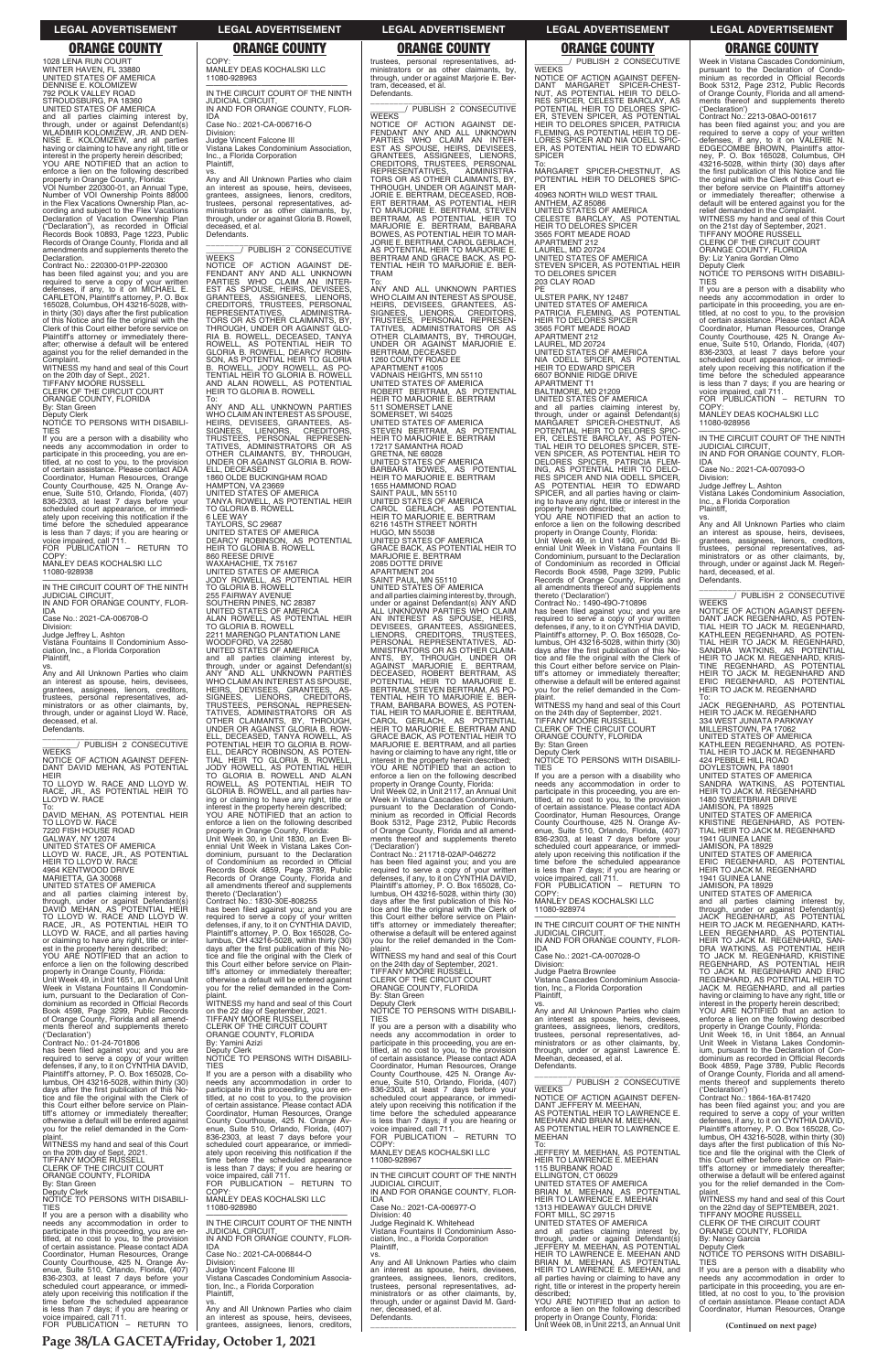\_\_\_\_\_\_\_\_\_\_\_\_\_\_\_\_\_\_\_\_\_\_\_\_\_\_\_\_\_\_\_ \_\_\_\_\_\_\_\_/ PUBLISH 2 CONSECUTIVE

NOTICE OF ACTION AGAINST DEFEN-DANT MARK MELVIN, AKA MARK AN-

TONIO MELVIN

To: MARK MELVIN, AKA MARK ANTONIO

MELVIN

7111 SANTA MONICA BOULEVARD

#534

WEST HOLLYWOOD, CA 90046 UNITED STATES OF AMERICA

**WEEKS** 

and all parties claiming interest by, through, under or against Defendant(s) MARK MELVIN, AKA MARK ANTONIO MELVIN, and all parties having or claiming to have any right, title or interest in the property herein described; YOU ARE NOTIFIED that an action to enforce a lien on the following described property in Orange County, Florida: VOI Number 240873-01, an Annual Type, Number of VOI Ownership Points 110000 in the Flex Vacations Ownership Plan, according and subject to the Flex Vacations

WITNESS my hand and seal of this Court on the 20th day of September, 2021. TIFFANY MOORE RUSSELL CLERK OF THE CIRCUIT COURT ORANGE COUNTY, FLORIDA

Declaration of Vacation Ownership Plan ("Declaration"), as recorded in Official Records Book 10893, Page 1223, Public Records of Orange County, Florida and all amendments and supplements thereto the

Declaration.

Contract No.: 240873-01PP-240873 has been filed against you; and you are required to serve a copy of your written defenses, if any, to it on MICHAEL E. CARLETON, Plaintiff's attorney, P. O. Box 165028, Columbus, OH 43216-5028, within thirty (30) days after the first publication of this Notice and file the original with the Clerk of this Court either before service on Plaintiff's attorney or immediately there-after; otherwise a default will be entered against you for the relief demanded in the

NEW ORLEANS, LA 70124<br>UNITED STATES OF AMERICA<br>AMELIA A. BRAGG<br>940A FRENCH STREET<br>NEW ORLEANS, LA 70124 UNITED STATES OF AMERICA

Complaint.

By: Stan Green Clerk

NOTICE TO PERSONS WITH DISABILI-

TIES

.....<br>COPY

If you are a person with a disability who needs any accommodation in order to participate in this proceeding, you are en-titled, at no cost to you, to the provision of certain assistance. Please contact ADA Coordinator, Human Resources, Orange County Courthouse, 425 N. Orange Avenue, Suite 510, Orlando, Florida, (407) 836-2303, at least 7 days before your scheduled court appearance, or immedi-

ately upon receiving this notification if the time before the scheduled appearance is less than 7 days; if you are hearing or voice impaired, call 711. FOR PUBLICATION – RETURN TO

MANLEY DEAS KOCHALSKI LLC

11080-928954

Division: 36

—————————————————— IN THE CIRCUIT COURT OF THE NINTH

JUDICIAL CIRCUIT,

IN AND FOR ORANGE COUNTY, FLOR-

IDA

Case No.: 2021-CA-007490-O

Judge Donald A. Myers Jr.

Palm Financial Services, Inc., a Florida

Corporation Plaintiff,

**WEEKS** 

vs. Justin E. Bragg, et al. Defendants.

\_\_\_\_\_\_\_\_\_\_\_\_\_\_\_\_\_\_\_\_\_\_\_\_\_\_\_\_\_\_\_ \_\_\_\_\_\_\_\_/ PUBLISH 2 CONSECUTIVE

NOTICE OF ACTION AGAINST DEFEN-DANT JUSTIN E. BRAGG AND AMELIA

A. BRAGG To: JUSTIN E. BRAGG 940A FRENCH STREET

**WEEKS** NOTICE OF ACTION AGAINST DEFEN-DANT LAVERN PORTER, AS POTEN-TIAL HEIR TO CLAUDIA H. PAYNE, BARBARA MOHAMMED, AS POTEN-<br>TIAL HEIR TO CLAUDIA H. PAYNE,<br>JAMES WENDELL HICKMAN, AS PO-<br>TENTIAL HEIRTO CLAUDIA H. PAYNE,<br>TERRI LEWIS, AS POTENTIAL HEIRTO CLAUDIA H. PAYNE, CHARISE HICK-MAN, AS POTENTIAL HEIR TO CLAU-DIA H. PAYNE AND LLOYD GORHAM, AS POTENTIAL HEIR TO CLAUDIA H. PAYNE To:

> and all parties claiming interest by, through, under or against Defendant(s) JUSTIN E. BRAGG AND AMELIA A. BRAGG, and all parties having or claim-ing to have any right, title or interest in the property herein described; YOU ARE NOTIFIED that an action to enforce a lien on the following described property in Orange County, Florida: An undivided 1.2892% interest in Unit 113D of the Disney's Animal Kingdom Villas, a leasehold condominium (the "Condominium"), according to the Declaration of Condominium thereof as recorded in Official Records Book 9077, Page 4252, Public Records of Orange County, Florida and all amendments thereto (the 'Declara-

tion')

Contract No.: 9012665.000

and all parties claiming interest by,<br>through, under or against Defendant(s)<br>LAVERN PORTER, AS POTENTIAL<br>HEIRTO CLAUDIA H.PAYNE, BARBA-<br>RA MOHAMMED, AS POTENTIAL HEIR TO CLAUDIA H. PAYNE, JAMES WEN-DELL HICKMAN, AS POTENTIAL HEIR TO CLAUDIA H. PAYNE, TERRI LEWIS, AS POTENTIAL HEIR TO CLAUDIA H. PAYNE, CHARISE HICKMAN, AS PO-<br>TENTIAL HEIR TO CLAUDIA H. PAYNE<br>AND LLOYD GORHAM, AS POTENTIAL<br>HEIR TO CLAUDIA H. PAYNE, and all<br>parties having or claiming to have any right, title or interest in the property herein

County Courthouse, 425 N. Orange Avenue, Suite 510, Orlando, Florida, (407) 836-2303, at least 7 days before your scheduled court appearance, or immediately upon receiving this notification if the time before the scheduled appearance is less than 7 days; if you are hearing or voice impaired, call 711. FOR PUBLICATION – RETURN TO COPY:

MANLEY DEAS KOCHALSKI LLC 11080-928977

—————————————————— IN THE CIRCUIT COURT OF THE NINTH JUDICIAL CIRCUIT, IN AND FOR ORANGE COUNTY, FLOR-

IDA Case No.: 2021-CA-007094-O

Division: 35

Judge Kevin B. Weiss

Vistana Cascades Condominium Associa-tion, Inc., a Florida Corporation Plaintiff,

vs. Any and All Unknown Parties who claim an interest as spouse, heirs, devisees, grantees, assignees, lienors, creditors, trustees, personal representatives, administrators or as other claimants, by, through, under or against Claudia H. Payne, deceased, et al. Defendants.

### \_\_\_\_\_\_\_\_\_\_\_\_\_\_\_\_\_\_\_\_\_\_\_\_\_\_\_\_\_\_\_ \_\_\_\_\_\_\_\_/ PUBLISH 2 CONSECUTIVE

\_\_\_\_\_\_\_\_\_\_\_\_\_\_\_\_\_\_\_\_\_\_\_\_\_\_\_\_\_\_\_ \_\_\_\_\_\_\_\_/ PUBLISH 2 CONSECUTIVE **WEEKS** 

LAVERN PORTER, AS POTENTIAL HEIR TO CLAUDIA H. PAYNE 1006 BROOK ROAD SUITE 303

CAPITOL HEIGHTS, MD 20743 UNITED STATES OF AMERICA BARBARA MOHAMMED, AS POTEN-TIAL HEIR TO CLAUDIA H. PAYNE 82 RAPPAHANNOCK ROAD COLONIAL BEACH, VA 22443 UNITED STATES OF AMERICA JAMES WENDELL HICKMAN, AS PO-TENTIAL HEIR TO CLAUDIA H. PAYNE 2067 LEEDSTOWN ROAD COLONIAL BEACH, VA 22443 UNITED STATES OF AMERICA TERRI LEWIS, AS POTENTIAL HEIR TO CLAUDIA H. PAYNE 1006 BROOKE ROAD CAPITOL HEIGHTS, MD 20743 UNITED STATES OF AMERICA CHARISE HICKMAN, AS POTENTIAL HEIR TO CLAUDIA H. PAYNE 82 RAPPAHANNOCK ROAD COLONIAL BEACH, VA 22443 UNITED STATES OF AMERICA LLOYD GORHAM, AS POTENTIAL HEIR TO CLAUDIA H. PAYNE 163 MACEDONIA LANE COLONIAL BEACH, VA 22443 UNITED STATES OF AMERICA

vs.<br>OSWALDO LECUNA, AKA OSWALDO<br>LECUNA M.; TERESITA DE-LECUNA, AKA TERESITA L. DE-LECUNA Obligor(s) \_\_\_\_\_\_\_\_\_\_\_\_\_\_\_\_\_\_\_\_\_\_\_\_\_\_\_\_\_\_\_\_\_

described; YOU ARE NOTIFIED that an action to enforce a lien on the following described property in Orange County, Florida: Unit Week 45, in Unit 2698, an Annual Unit

Week in Vistana Cascades Condominium, pursuant to the Declaration of Condo-minium as recorded in Official Records Book 5312, Page 2312, Public Records of Orange County, Florida and all amend-ments thereof and supplements thereto

('Declaration') Contract No.: 2698-45A-042509

has been filed against you; and you are required to serve a copy of your written<br>defenses, if any, to it on VALERIE N.<br>EDGECOMBE BROWN, Plaintiff's attor-<br>ney, P. O. Box 165028, Columbus, OH<br>43216-5028, within thirty (30) days after<br>the first publication of this the original with the Clerk of this Court either before service on Plaintiff's attorney or immediately thereafter; otherwise a default will be entered against you for the relief demanded in the Complaint. WITNESS my hand and seal of this Court

The Obligor has the right to cure this default and any junior interestholder may re-deem its interest up to the date the Trustee issues the Certificate of Sale by sending certified funds to the Trustee payable to the Lienholder in the amount of \$2,300.35. Said funds for cure or redemption must be received by the Trustee before the Certificate of Sale is issued.

IN AND FOR ORANGE COUNTY, FLOR-IDA Case No.: 2021-CA-007516-O

Division: Judge Paetra Brownlee Sheraton Flex Vacations, LLC, a Florida Limited Liability Company Plaintiff,

vs. Ramon B. Ramos-Martinez, et al. Defendants.

\_\_\_\_\_\_\_\_\_\_\_\_\_\_\_\_\_\_\_\_\_\_\_\_\_\_\_\_\_\_\_ \_\_\_\_\_\_\_\_/ PUBLISH 2 CONSECUTIVE **WEEKS** NOTICE OF ACTION AGAINST DEFEN-DANT RAMON B. RAMOS-MARTINEZ

\_\_\_\_\_\_\_\_\_\_\_\_\_\_\_\_\_\_\_\_\_\_\_\_\_\_\_\_\_\_\_\_\_ TRUSTEE'S <sup>/</sup>NOTICE OF FORECLO-<br>SURE PROCEEDING<br>TO:

To: RAMON B. RAMOS-MARTINEZ

9 MAPLE AVENUE NORTH BRUNSWICK, NJ 08902 UNITED STATES OF AMERICA and all parties claiming interest by, through, under or against Defendant(s) RAMON B. RAMOS-MARTINEZ, and all parties having or claiming to have any right, title or interest in the property herein described;

YOU ARE NOTIFIED that an action to enforce a lien on the following described property in Orange County, Florida: VOI Number 261918-01, an Annual Type, Number of VOI Ownership Points 37000 in the Flex Vacations Ownership Plan, according and subject to the Flex Vacations<br>Declaration of Vacation Ownership Plan<br>("Declaration"), as recorded in Official<br>Records Book 10893, Page 1223, Public<br>Records of Orange County, Florida and all<br>amendments and suppl Declaration.

> FILE NO.: 21-006947 SHERATON FLEX VACATIONS, LLC, A FLORIDA LIMITED LIABILITY COM-PANY, Lienholder,

Contract No.: 42-01-261918 has been filed against you; and you are required to serve a copy of your written defenses, if any, to it on MICHAEL E. CARLETON, Plaintiff's attorney, P. O. Box 165028, Columbus, OH 43216-5028, with-in thirty (30) days after the first publication of this Notice and file the original with the Clerk of this Court either before service on Plaintiff's attorney or immediately there-after; otherwise a default will be entered against you for the relief demanded in the Complaint. WITNESS my hand and seal of this Court

on the 22nd day of SEPTEMBER, 2021. TIFFANY MOORE RUSSELL CLERK OF THE CIRCUIT COURT ORANGE COUNTY, FLORIDA

By: Nancy Garcia Deputy Clerk

NOTICE TO PERSONS WITH DISABILI-TIES

If you are a person with a disability who needs any accommodation in order to participate in this proceeding, you are en-titled, at no cost to you, to the provision of certain assistance. Please contact ADA Coordinator, Human Resources, Orange County Courthouse, 425 N. Orange Avenue, Suite 510, Orlando, Florida, (407) 836-2303, at least 7 days before your scheduled court appearance, or immediately upon receiving this notification if the time before the scheduled appearance is less than 7 days; if you are hearing or voice impaired, call 711. FOR PUBLICATION – RETURN TO

COPY: MANLEY DEAS KOCHALSKI LLC

11080-928985 —————————————————— IN THE CIRCUIT COURT OF THE NINTH

JUDICIAL CIRCUIT, IN AND FOR ORANGE COUNTY, FLOR-IDA

| relief demanded in the Complaint.<br>WITNESS my hand and seal of this Court      | Contract No.: 9012665.000<br>has been filed against you; and you are | ('Declaration')<br>Contract No.: 2137-21AO-010095 | ange County, Florida and all amendments<br>thereof and supplements thereto ('Decla- | cure or redemption must be received by<br>the Trustee before the Certificate of Sale |
|----------------------------------------------------------------------------------|----------------------------------------------------------------------|---------------------------------------------------|-------------------------------------------------------------------------------------|--------------------------------------------------------------------------------------|
| on the 24th day of September, 2021.                                              | required to serve a copy of your written                             | has been filed against you; and you are           | ration').                                                                           | is issued.                                                                           |
| TIFFANY MOÓRE RUSSELL                                                            | defenses, if any, to it on CYNTHIA DAVID,                            | required to serve a copy of your written          | The default giving rise to these proceed-                                           | Michael E. Carleton, Esg.                                                            |
| CLERK OF THE CIRCUIT COURT                                                       | Plaintiff's attorney, P. O. Box 165028, Co-                          | defenses, if any, to it on VALERIE N.             | ings is the failure to pay condominium                                              | Valerie N. Edgecombe Brown, Esg.                                                     |
| ORANGE COUNTY, FLORIDA                                                           | lumbus, OH $43216-5028$ , within thirty $(30)$                       | EDGECOMBE BROWN, Plaintiff's attor-               | assessments and dues resulting in a                                                 | Cynthia David, Esg.                                                                  |
| By: Stan Green                                                                   | days after the first publication of this No-                         | ney, P. O. Box 165028, Columbus, OH               | Claim of Lien encumbering the Timeshare                                             | Shawn L. Taylor, Esg.                                                                |
| Deputy Clerk                                                                     | tice and file the original with the Clerk of                         | 43216-5028, within thirty (30) days after         | Ownership Interest as recorded in the Of-                                           | as Trustee pursuant to Fla. Stat. §721.82                                            |
| NOTICE TO PERSONS WITH DISABILI-                                                 | this Court either before service on Plain-                           | the first publication of this Notice and file     | ficial Records of Orange County, Florida.                                           | P. O. Box 165028                                                                     |
| <b>TIES</b>                                                                      | tiff's attorney or immediately thereafter;                           | the original with the Clerk of this Court ei-     | The Obligor has the right to object to this                                         | Columbus, OH 43216-5028                                                              |
| If you are a person with a disability who                                        | otherwise a default will be entered against                          | ther before service on Plaintiff's attorney       | Trustee proceeding by serving written ob-                                           | Telephone: 407-404-5266                                                              |
| needs any accommodation in order to                                              | vou for the relief demanded in the Com-                              | or immediately thereafter; otherwise a            | jection on the Trustee named below. The                                             | Telecopier: 614-220-5613                                                             |
| participate in this proceeding, you are en-                                      | plaint.                                                              | default will be entered against you for the       | Obligor has the right to cure the default                                           | 11080-928877                                                                         |
| titled, at no cost to you, to the provision                                      | WITNESS my hand and seal of this Court                               | relief demanded in the Complaint.                 | and any junior interestholder may redeem                                            |                                                                                      |
| of certain assistance. Please contact ADA                                        | on the 16th day of September, 2021.                                  | WITNESS my hand and seal of this Court            | its interest, for a minimum period of forty-                                        | NONJUDICIAL PROCEEDING TO FORE-                                                      |
| Coordinator, Human Resources, Orange                                             | TIFFANY MOÓRE RÚSSELL                                                | on the 20th day of Sept, 2021.                    | five (45) days until the Trustee issues the                                         | <b>CLOSE MORTGAGE BY TRUSTEE</b>                                                     |
|                                                                                  | CLERK OF THE CIRCUIT COURT                                           | TIFFANY MOÓRE RUSSELL                             | Certificate of Sale. The Lien may be cured                                          | CONTRACT NO.: 42-01-220777                                                           |
| County Courthouse, 425 N. Orange Av-<br>enue, Suite 510, Orlando, Florida, (407) | ORANGE COUNTY, FLORIDA                                               | CLERK OF THE CIRCUIT COURT                        | by sending certified funds to the Trustee                                           | FILE NO.: 21-011565                                                                  |
| 836-2303, at least 7 days before your                                            | By: Liz Yanira Gordian Olmo                                          | ORANGE COUNTY, FLORIDA                            | payable to the Lienholder in the amount                                             | SHERATON FLEX VACATIONS. LLC.                                                        |
| scheduled court appearance, or immedi-                                           | Deputy Clerk                                                         | By: Stan Green                                    | of \$2,135.08, plus interest (calculated                                            | A FLORIDA LIMITED LIABILITY COM-                                                     |
| ately upon receiving this notification if the                                    | NOTICE TO PERSONS WITH DISABILI-                                     | Deputy Clerk                                      | by multiplying \$0.84 times the number of                                           | PANY.                                                                                |
| time before the scheduled appearance                                             | <b>TIES</b>                                                          | NOTICE TO PERSONS WITH DISABILI-                  | days that have elapsed since September                                              | Lienholder,                                                                          |
| is less than 7 days; if you are hearing or                                       | If you are a person with a disability who                            | <b>TIES</b>                                       | 21, 2021), plus the costs of this proceed-                                          | VS.                                                                                  |
| voice impaired, call 711.                                                        | needs any accommodation in order to                                  | If you are a person with a disability who         | ing. Said funds for cure or redemption                                              | SHAWN KAY GRESHAM, AKA SHAWN                                                         |
| FOR PUBLICATION - RETURN TO                                                      | participate in this proceeding, you are en-                          | needs any accommodation in order to               | must be received by the Trustee before                                              | K. GRESHAM                                                                           |
| COPY:                                                                            | titled, at no cost to you, to the provision                          | participate in this proceeding, you are en-       | the Certificate of Sale is issued.                                                  | Obligor(s)                                                                           |
| MANLEY DEAS KOCHALSKI LLC                                                        | of certain assistance. Please contact ADA                            | titled, at no cost to you, to the provision       | Michael E. Carleton, Esq.                                                           |                                                                                      |
| 11080-928970                                                                     | Coordinator, Human Resources, Orange                                 | of certain assistance. Please contact ADA         | Valerie N. Edgecombe Brown, Esg.                                                    |                                                                                      |
|                                                                                  | County Courthouse, 425 N. Orange Av-                                 | Coordinator, Human Resources, Orange              | Cynthia David, Esq.                                                                 | TRUSTEE'S NOTICE OF FORECLO-                                                         |
| IN THE CIRCUIT COURT OF THE NINTH                                                | enue, Suite 510, Orlando, Florida, (407)                             | County Courthouse, 425 N. Orange Av-              | as Trustee pursuant to Fla. Stat. §721.82                                           | <b>SURE PROCEEDING</b>                                                               |
| <b>JUDICIAL CIRCUIT.</b>                                                         | 836-2303, at least 7 days before your                                | enue, Suite 510, Orlando, Florida, (407)          | P. O. Box 165028                                                                    | TO:                                                                                  |
| IN AND FOR ORANGE COUNTY, FLOR-                                                  | scheduled court appearance, or immedi-                               | 836-2303, at least 7 days before your             | Columbus, OH 43216-5028                                                             | Shawn Kay Gresham, AKA Shawn K.                                                      |
| <b>IDA</b>                                                                       | ately upon receiving this notification if the                        | scheduled court appearance, or immedi-            | Telephone: 407-404-5266                                                             | Gresham                                                                              |
| Case No.: 2021-CA-007315-O                                                       | time before the scheduled appearance                                 | ately upon receiving this notification if the     | Telecopier: 614-220-5613                                                            | 4232 East Fairview Road Southwest                                                    |
| Division:                                                                        | is less than 7 days; if you are hearing or                           | time before the scheduled appearance              | 11080-928923                                                                        | Stockbridge, GA 30281                                                                |
| Judge Paetra Brownlee                                                            | voice impaired, call 711.                                            | is less than 7 days; if you are hearing or        |                                                                                     | Flex Vacations Owners Association. Inc                                               |
| Flex Vacations Owners Association, Inc.,                                         | FOR PUBLICATION - RETURN TO                                          | voice impaired, call 711.                         | NONJUDICIAL PROCEEDING TO FORE-                                                     | a Florida Corporation not-for-profit                                                 |
| a Florida Corporation                                                            | COPY:                                                                | FOR PUBLICATION - RETURN TO                       | <b>CLOSE MORTGAGE BY TRUSTEE</b>                                                    | 1200 Bartow Road                                                                     |
| Plaintiff,                                                                       | MANLEY DEAS KOCHALSKI LLC                                            | COPY:                                             | CONTRACT NO.: 16003848.000                                                          | Lakeland. FL 33801                                                                   |
| VS.                                                                              | 11080-928950                                                         | MANLEY DEAS KOCHALSKI LLC                         | FILE NO.: 21-005130                                                                 | YOU ARE NOTIFIED that a TRUSTEE'S                                                    |
| Mark Melvin, AKA Mark Antonio Melvin,                                            |                                                                      | 11080-928953                                      | PALM FINANCIAL SERVICES, INC., A                                                    |                                                                                      |
| et al.                                                                           | IN THE CIRCUIT COURT OF THE NINTH                                    | NONJUDICIAL PROCEEDING TO FORE-                   | FLORIDA CORPORATION,                                                                | (Continued on next page)                                                             |
| Defendants.                                                                      |                                                                      |                                                   | Lienholder,                                                                         |                                                                                      |

Case No.: 2021-CA-007693-O Division: 36

Judge Donald A. Myers Jr. Vistana Cascades Condominium Associa-tion, Inc., a Florida Corporation Plaintiff,

vs. Benancia Lopez, et al. Defendants.

NOTICE OF ACTION AGAINST DEFEN-DANT BENANCIA LOPEZ

To: BENANCIA LOPEZ 1342 MOUNT PLEASANT COURT DELTONA, FL 32725 UNITED STATES OF AMERICA and all parties claiming interest by, through, under or against Defendant(s) BENANCIA LOPEZ, and all parties having or claiming to have any right, title or interest in the property herein described; YOU ARE NOTIFIED that an action to enforce a lien on the following described property in Orange County, Florida: Unit Week 21, in Unit 2137, an Annual Unit Week in Vistana Cascades Condominium, pursuant to the Declaration of Condo-minium as recorded in Official Records Book 5312, Page 2312, Public Records of Orange County, Florida and all amend-ments thereof and supplements thereto

CLOSE CLAIM OF LIEN BY TRUSTEE CONTRACT NO.: 01-23-605253 FILE NO.: 21-004209 VISTANA FOUNTAINS CONDOMINIUM ASSOCIATION, INC., A FLORIDA COR-ORATION, Lienholder,

\_\_\_\_\_\_\_\_\_\_\_/ TRUSTEE'S NOTICE OF SALE

TO: Oswaldo Lecuna, AKA Oswaldo Lecuna M., AVE 1. CONJUNTO EL PATIO #1-7, LA BOYERA, Caracas, 1083 Venezuela Teresita De-Lecuna, AKA Teresita L. De-Lecuna, OCTAVA AVE. QUINTA, ENTRE 7 Y 8 TRANSV., STA. TERESITA AL-TAMIRA, Caracas, 50065 Venezuela

Notice is hereby given that on November 4, 2021, at 11:00 AM, in the offices of Manley Deas Kochalski LLC, 390 North Orange Avenue, Suite 1540, Orlando, Florida, the following described Timeshare Ownership Interest at Vistana Fountains Condominium will be offered for sale:

Unit Week 05, in Unit 1330, an Annual Unit Week, in Vistana Fountains Condominium, pursuant to the Declaration of Condominium as recorded in Official Records Book 4155, Page 0509, Public Records of Orange County, Florida and all amendments thereof and supplements thereto ('Declaration').

The default giving rise to the sale is the failure to pay assessments as set forth in the Claim(s) of Lien encumbering the Timeshare Ownership Interest as record-ed June 17, 2019 in Instrument Number 20190369587 of the Public Records of Orange County, Florida. The amount secured by the assessment lien is for unpaid assessments, accrued interest, plus est accruing at a per diem rate of \$0.84 together with the costs of this proceeding and sale and all other amounts secured by the Claim of Lien, for a total amount due as of the date of the sale of \$2,300.35 ("Amount Secured by the Lien").

Any person, other than the Obligor as of the date of recording this Notice of Sale, claiming an interest in the surplus from the sale of the above property, if any, must file a claim. The successful bidder may be responsible for any and all unpaid condominium assessments that come due up to the time of transfer of title, including those owed by the Obligor or prior owner. If the successful bidder fails to pay the

amounts due to the Trustee to certify the sale by 5:00 p.m. the day after the sale, the second highest bidder at the sale may elect to purchase the timeshare ownership

interest. Valerie N. Edgecombe Brown, Esq.

Cynthia David, Esq. as Trustee pursuant to Fla. Stat. §721.82 P. O. Box 165028, Columbus, OH 43216 Telephone: 407-404-5266 11080-928682

—————————————————— NONJUDICIAL PROCEEDING TO FORE-CLOSE CLAIM OF LIEN BY TRUSTEE CONTRACT NO.: 01-26-016346 FILE NO.: 21-004685

VISTANA CASCADES CONDOMINIUM ASSOCIATION, INC., A FLORIDA COR-PORATION, Lienholder,

vs. DENISE WHEELER, AKA DENISE F.

WHEELER, AKA DENISE ASHLEY; JAMES F. WHEELER, JR. Obligor(s) \_\_\_\_\_\_\_\_\_\_\_\_\_\_\_\_\_\_\_\_\_\_\_\_\_\_\_\_\_\_\_\_\_

\_\_\_\_\_\_\_\_\_\_\_/ TRUSTEE'S NOTICE OF FORECLO-SURE PROCEEDING

TO: Denise Wheeler, AKA Denise F. Wheeler, AKA Denise Ashley 501 ORCHARD DRIVE

Bassett, VA 24055 James F. Wheeler, Jr. 501 ORCHARD DRIVE

Bassett, VA 24055

YOU ARE NOTIFIED that a TRUSTEE'S NON-JUDICIAL PROCEEDING to enforce a Lien has been instituted on the following Timeshare Ownership Interest at Vistana Cascades Condominium described as: Unit Week 41, in Unit 2228, an Annual Unit Week in Vistana Cascades Condominium, pursuant to the Declaration of Condominium as recorded in Official Records Book 5312, Page 2312, Public Records of Or-ange County, Florida and all amendments thereof and supplements thereto ('Decla-

vs. MATTHEW F. WOEBER; SARA M. WOE-BER Obligor(s)

Matthew F. Woeber

277 Forest Avenue Batavia, OH 45103-2827

Sara M. Woeber 277 Forest Avenue Batavia, OH 45103-2827

YOU ARE NOTIFIED that a TRUSTEE'S NON-JUDICIAL PROCEEDING to enforce a Lien has been instituted on the following Timeshare Ownership Interest at Disney's Riviera Resort described as: An undivided 0.1698% interest in Unit

2C of Disney's Riviera Resort, accord-ing to the Declaration of Condominium thereof as recorded as Instrument Number 20190114799, in the Public Records of Orange County, Florida, and all amendments thereto.

The default giving rise to these proceed-ings is the failure to make payments as set forth in the Mortgage encumbering the Timeshare Ownership Interest as re-corded in the Official Records of Orange County, Florida. The Obligor has the right to object to this Trustee proceeding by serving written objection on the Trustee named below. The Obligor has the right to cure the default and any junior inter-estholder may redeem its interest, for a minimum period of forty-five (45) days until the Trustee issues the Certificate of Sale. The Lien may be cured by sending certi-fied funds to the Trustee payable to the Lienholder in the amount of \$20,204.57, plus interest (calculated by multiplying \$6.95 times the number of days that have elapsed since September 20, 2021), plus the costs of this proceeding. Said funds for cure or redemption must be received by the Trustee before the Certificate of Sale

is issued. Valerie N. Edgecombe Brown, Esq.

Cynthia David, Esq. Michael E. Carleton, Esq. as Trustee pursuant to Fla. Stat. §721.82 P. O. Box 165028 Columbus, OH 43216-5028 Telephone: 407-404-5266

Telecopier: 614-220-5613

11080-928930

—————————————————— NONJUDICIAL PROCEEDING TO FORE-CLOSE MORTGAGE BY TRUSTEE CONTRACT NO.: 42-01-245199

vs. JAIME ALEJANDRO PARRA PENALO-

ZA; ANA MARIA GUTIERREZ BUSTA-MANTE Obligor(s) \_\_\_\_\_\_\_\_\_\_\_\_\_\_\_\_\_\_\_\_\_\_\_\_\_\_\_\_\_\_\_\_\_

\_\_\_\_\_\_\_\_\_\_\_/ TRUSTEE'S NOTICE OF FORECLO-SURE PROCEEDING TO:

Jaime Alejandro Parra Penaloza 7510 BROMYARD TERRACE Cumming, GA 30040

Ana Maria Gutierrez Bustamante 7510 BROMYARD TERRACE Cumming, GA 30040 YOU ARE NOTIFIED that a TRUSTEE'S NON-JUDICIAL PROCEEDING to enforce a Lien has been instituted on the following Timeshare Ownership Interest at Flex Vacations Condominium described as: VOI Number 245199-01, an Odd Biennial

Type, Number of VOI Ownership Points 51700 in the Flex Vacations Ownership Plan, according and subject to the Flex Vacations Declaration of Vacation Owner-ship Plan ("Declaration"), as recorded in Official Records Book 10893, Page 1223, Public Records of Orange County, Florida and all amendments and supplements thereto the Declaration.

The default giving rise to these proceed-ings is the failure to make payments as set forth in the Mortgage encumbering the Timeshare Ownership Interest as re-corded in the Official Records of Orange County, Florida. The Obligor has the right to object to this Trustee proceeding by serving written objection on the Trustee named below. The Obligor has the right to cure the default and any junior inter-estholder may redeem its interest, for a minimum period of forty-five (45) days until the Trustee issues the Certificate of Sale. The Lien may be cured by sending certi-fied funds to the Trustee payable to the Lienholder in the amount of \$12,997.24, plus interest (calculated by multiplying \$3.72 times the number of days that have elapsed since September 26, 2021), plus the costs of this proceeding. Said funds for cure or redemption must be received by the Trustee before the Certificate of Sale is issued.

### **LEGAL ADVERTISEMENT LEGAL ADVERTISEMENT LEGAL ADVERTISEMENT LEGAL ADVERTISEMENT LEGAL ADVERTISEMENT**

**LA GACETA/Friday, October 1, 2021/Page 39**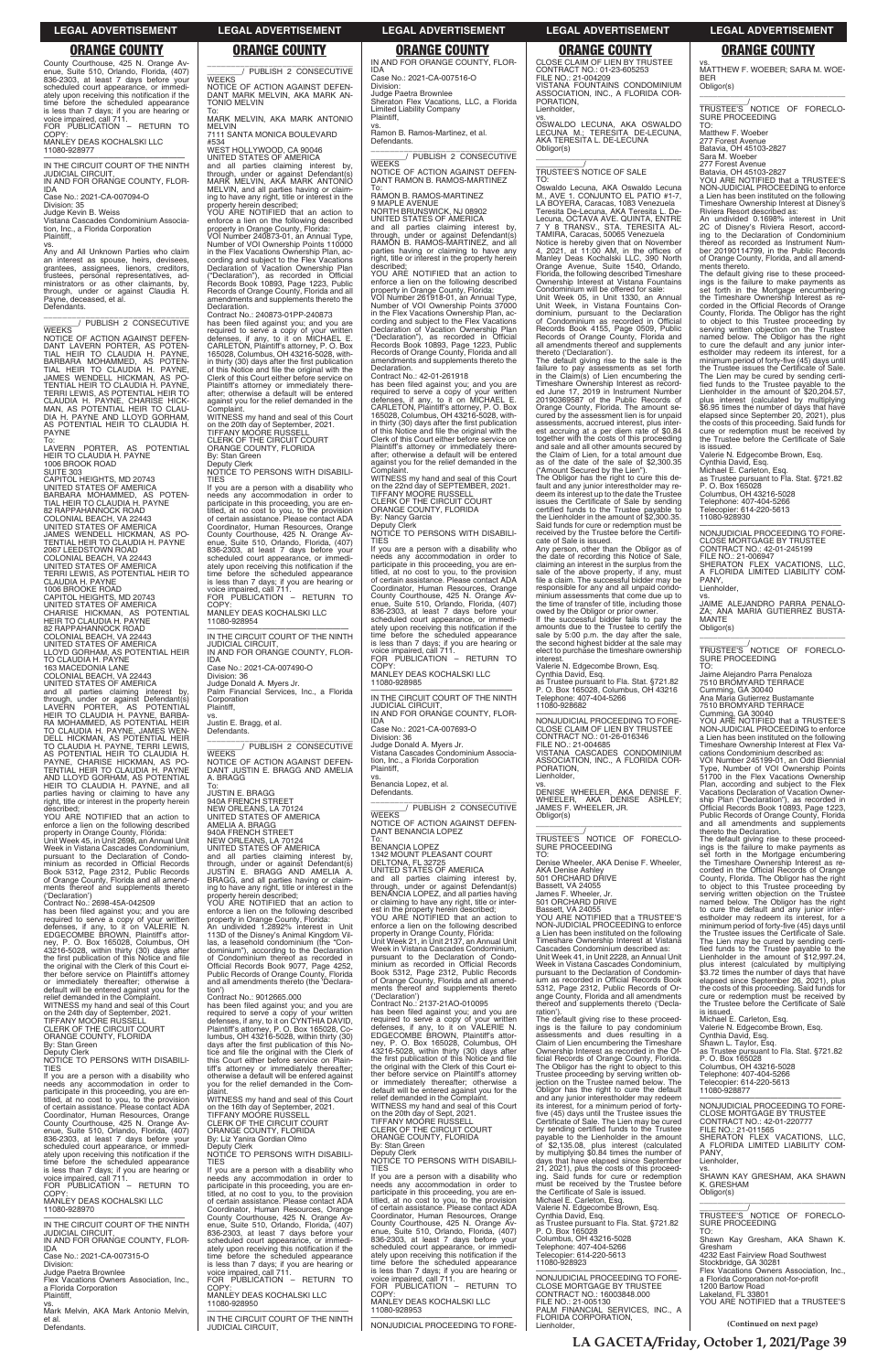NON-JUDICIAL PROCEEDING to enforce a Lien has been instituted on the following Timeshare Ownership Interest at Flex Vacations Condominium described as:

VOI Number 220777-01, an Odd Biennial Type, Number of VOI Ownership Points 44000 in the Flex Vacations Ownership Plan, according and subject to the Flex Vacations Declaration of Vacation Ownership Plan ("Declaration"), as recorded in Official Records Book 10893, Page 1223, Public Records of Orange County, Florida and all amendments and supplements thereto the Declaration.

—————————————————— NONJUDICIAL PROCEEDING TO FORE-CLOSE MORTGAGE BY TRUSTEE CONTRACT NO.: 42-01-223803 FILE NO.: 21-011634 SHERATON FLEX VACATIONS, LLC, FLORIDA LIMITED LIABILITY COM-PANY, . . . . . .<br>Lienholder.

The default giving rise to these proceed-ings is the failure to make payments as set forth in the Mortgage encumbering the Timeshare Ownership Interest as re-corded in the Official Records of Orange County, Florida. The Obligor has the right to object to this Trustee proceeding by serving written objection on the Trustee named below. The Obligor has the right<br>to cure the default and any junior inter-<br>estholder may redeem its interest, for a<br>minimum period of forty-five (45) days<br>until the Trustee issues the Certificate of Sale. The Lien may be cured by sending certified funds to the Trustee payable to the Lienholder in the amount of \$9,874.06, plus interest (calculated by multiplying \$2.68 times the number of days that have elapsed since September 21, 2021), plus the costs of this proceeding. Said funds for cure or redemption must be received by the Trustee before the Certificate of Sale is issued.

Valerie N. Edgecombe Brown, Esq. Cynthia David, Esq. Michael E. Carleton, Esq. as Trustee pursuant to Fla. Stat. §721.82 P. O. Box 165028 Columbus, OH 43216-5028 Telephone: 407-404-5266 Telecopier: 614-220-5613 11080-928864

vs. PRESTON PULLIAM; KELLY A. HILL Obligor(s) \_\_\_\_\_\_\_\_\_\_\_\_\_\_\_\_\_\_\_\_\_\_\_\_\_\_\_\_\_\_\_\_\_

### \_\_\_\_\_\_\_\_\_\_\_/ TRUSTEE'S NOTICE OF SALE

TO: Preston Pulliam, 60 HAMPSHIRE ROAD, Sicklerville, NJ 08081 Kelly A. Hill, 60 HAMPSHIRE ROAD, Sick-

lerville, NJ 08081 Flex Vacations Owners Association, Inc., a Florida Corporation, 1200 Bartow Road, Lakeland, FL 33801

Notice is hereby given that on November 11, 2021, at 11:00 AM, in the offices of Manley Deas Kochalski LLC, 390 North Orange Avenue, Suite 1540, Orlando, Florida, the following described Timeshare Ownership Interest at Flex Vacations Condominium will be offered for sale:

VOI Number 223803-01, an Even Biennial Type, Number of VOI Ownership Points 44000 in the Flex Vacations Ownership Plan, according and subject to the Flex Vacations Declaration of Vacation Ownership Plan ("Declaration"), as recorded in Official Records Book 10893, Page 1223, Public Records of Orange County, Florida and all amendments and supplements thereto the Declaration.

The default giving rise to the sale is the failure to make payments as set forth in the Mortgage encumbering the Timeshare Ownership Interest as recorded May 22, 2017 in Instrument Number 20170283735 of the Public Records of Orange County, Florida (the "Lien"). The amount secured by the Lien is the principal of the mortgage due in the amount of \$5,472.37, together with interest accruing on the principal amount due at a per diem of \$1.96, and together with the costs of this proceeding and sale, for a total amount due as of the date of the sale of \$7,820.84 ("Amount Secured by the Lien"). The Obligor has the right to cure this de-

owed by the Obligor or prior owner. If the successful bidder fails to pay the amounts due to the Trustee to certify the sale by 5:00 p.m. the day after the sale, the second highest bidder at the sale may elect to purchase the timeshare ownership **interest** 

fault and any junior interestholder may redeem its interest up to the date the Trustee issues the Certificate of Sale, by sending certified funds to the Trustee payable to the Lienholder in the amount of \$7,820.84. Said funds for cure or redemption must be received by the Trustee before the Certificate of Sale is issued.

Any person, other than the Obligor as of the date of recording this Notice of Sale, claiming an interest in the surplus from the sale of the above property, if any, must file a claim. The successful bidder may be responsible for any and all unpaid condominium assessments that come due up to the time of transfer of title, including those

TO:<br>Ester H Tamayo Garate, AVENIDA EASTMAN 4170, Olmue, 05 Chile Francisco R. Wolf Tamayo, AVENIDA EASTMAN 4170, Olmue, 05 Chile Notice is hereby given that on November 11, 2021, at 11:00 AM, in the offices of Manley Deas Kochalski LLC, 390 North Orange Avenue, Suite 1540, Orlando, Florida, the following described Timeshare Ownership Interest at Vistana Cascades Condominium will be offered for sale: Unit Week 51, in Unit 2680, an Annual Unit

owed by the Obligor or prior owner. If the successful bidder fails to pay the amounts due to the Trustee to certify the sale by 5:00 p.m. the day after the sale, cording and subject to the Flex Vacations Declaration of Vacation Ownership Plan ("Declaration"), as recorded in Official "Declaration"), as recorded in Official<br>Records Book 10893, Page 1223, Public Records of Orange County, Florida and all amendments and supplements thereto the Declaration.

The default giving rise to the sale is the failure to make payments as set forth in the Mortgage encumbering the Timeshare Ownership Interest as recorded June 26, 2017 in Instrument Number 20170352794 of the Public Records of Orange County, Florida (the "Lien"). The amount secured by the Lien is the principal of the mortgage due in the amount of \$6,266.15, together with interest accruing on the principal amount due at a per diem of \$2.26, and together with the costs of this proceeding and sale, for a total amount due as of the date of the sale of \$8,622.32 ("Amount Secured by the Lien").

The Obligor has the right to cure this default and any junior interestholder may redeem its interest up to the date the Trustee issues the Certificate of Sale, by sending certified funds to the Trustee payable to the Lienholder in the amount of \$8,622.32. Said funds for cure or redemption must be received by the Trustee before the Certificate of Sale is issued.

Any person, other than the Obligor as of the date of recording this Notice of Sale, claiming an interest in the surplus from the sale of the above property, if any, must file a claim. The successful bidder may be responsible for any and all unpaid condo-minium assessments that come due up to the time of transfer of title, including those

Valerie N. Edgecombe Brown, Esq. Cynthia David, Esq. as Trustee pursuant to Fla. Stat. §721.82 P. O. Box 165028, Columbus, OH 43216 Telephone: 407-404-5266 11080-928921

—————————————————— NONJUDICIAL PROCEEDING TO FORE-CLOSE CLAIM OF LIEN BY TRUSTEE CONTRACT NO.: 268081-51AP-026459 FILE NO.: 21-011688 VISTANA CASCADES CONDOMINIUM ASSOCIATION, INC., A FLORIDA COR-PORATION, Lienholder,

vs. ESTER H. TAMAYO GARATE; FRAN-CISCO R. WOLF TAMAYO Obligor(s) \_\_\_\_\_\_\_\_\_\_\_\_\_\_\_\_\_\_\_\_\_\_\_\_\_\_\_\_\_\_\_\_\_

### \_\_\_\_\_\_\_\_\_\_\_/ TRUSTEE'S NOTICE OF SALE

Week in Vistana Cascades Condominium, pursuant to the Declaration of Condomin-ium as recorded in Official Records Book 5312, Page 2312, Public Records of Orange County, Florida and all amendments thereof and supplements thereto ('Declaration').

The default giving rise to the sale is the failure to pay assessments as set forth in the Claim(s) of Lien encumbering the Timeshare Ownership Interest as record-ed May 21, 2020 in Instrument Number 20200291483 of the Public Records of Orange County, Florida. The amount secured by the assessment lien is for unpaid assessments, accrued interest, plus interest accruing at a per diem rate of \$1.14 together with the costs of this proceeding and sale and all other amounts secured by the Claim of Lien, for a total amount due as of the date of the sale of \$2,426.23 ("Amount Secured by the Lien").

Any person, other than the Obligor as the date of recording this Notice of Sale, claiming an interest in the surplus from the sale of the above property, if any, must file a claim. The successful bidder may be responsible for any and all unpaid condo-minium assessments that come due up to the time of transfer of title, including those

The Obligor has the right to cure this de-fault and any junior interestholder may redeem its interest up to the date the Trustee issues the Certificate of Sale by sending certified funds to the Trustee payable to the Lienholder in the amount of \$2,426.23. Said funds for cure or redemption must be received by the Trustee before the Certificate of Sale is issued.

Any person, other than the Obligor as of the date of recording this Notice of Sale, claiming an interest in the surplus from the sale of the above property, if any, must file a claim. The successful bidder may be responsible for any and all unpaid condo-minium assessments that come due up to the time of transfer of title, including those owed by the Obligor or prior owner.

Florida, the following described Timeshare Ownership Interest at Vistana Cascades Condominium will be offered for sale: Unit Week 15, in Unit 2534, an Annual Unit Week in Vistana Cascades Condominium, pursuant to the Declaration of Condominium as recorded in Official Records Book 5312, Page 2312, Public Records of Or-ange County, Florida and all amendments thereof and supplements thereto ('Declaration'

Manley Deas Kochalski LLC, 390 North Orange Avenue, Suite 1540, Orlando, Florida, the following described Timeshare Ownership Interest at Vistana Cascades Condominium will be offered for sale: Unit Week 28, in Unit 2518, an Annual Unit Week in Vistana Cascades Condominium, pursuant to the Declaration of Condomin-ium as recorded in Official Records Book 5312, Page 2312, Public Records of Orange County, Florida and all amendments thereof and supplements thereto ('Declaration'). The default giving rise to the sale is the

> The Obligor has the right to cure this default and any junior interestholder may re-deem its interest up to the date the Trustee issues the Certificate of Sale by sending certified funds to the Trustee payable to the Lienholder in the amount of \$1,998.09. Said funds for cure or redemption must be received by the Trustee before the Certificate of Sale is issued.

failure to pay assessments as set forth in the Claim(s) of Lien encumbering the Timeshare Ownership Interest as record-ed May 21, 2020 in Instrument Number 20200291300 of the Public Records of Orange County, Florida. The amount secured by the assessment lien is for unpaid assessments, accrued interest, plus interest accruing at a per diem rate of \$1.14 together with the costs of this proceeding and sale and all other amounts secured by the Claim of Lien, for a total amount due as of the date of the sale of \$2,418.05

("Amount Secured by the Lien"). The Obligor has the right to cure this de-fault and any junior interestholder may redeem its interest up to the date the Trustee issues the Certificate of Sale by sending certified funds to the Trustee payable to the Lienholder in the amount of \$2,418.05. Said funds for cure or redemption must be received by the Trustee before the Certifi-cate of Sale is issued.

Any person, other than the Obligor as of the date of recording this Notice of Sale, claiming an interest in the surplus from the sale of the above property, if any, must file a claim. The successful bidder may be responsible for any and all unpaid condominium assessments that come due up to the time of transfer of title, including those owed by the Obligor or prior owner.

If the successful bidder fails to pay the amounts due to the Trustee to certify the sale by 5:00 p.m. the day after the sale, the second highest bidder at the sale may elect to purchase the timeshare ownership interest.

Valerie N. Edgecombe Brown, Esq. Cynthia David, Esq. as Trustee pursuant to Fla. Stat. §721.82

The Obligor has the right to cure this default and any junior interestholder may redeem its interest up to the date the Trustee issues the Certificate of Sale by sending certified funds to the Trustee payable to the Lienholder in the amount of \$1,959.97. Said funds for cure or redemption must be received by the Trustee before the Certificate of Sale is issued.

P. O. Box 165028, Columbus, OH 43216 Telephone: 407-404-5266 11080-928902

> Any person, other than the Obligor the date of recording this Notice of Sale, claiming an interest in the surplus from the sale of the above property, if any, must file a claim. The successful bidder may be

—————————————————— NONJUDICIAL PROCEEDING TO FORE-CLOSE CLAIM OF LIEN BY TRUSTEE CONTRACT NO.: 251516-25AP-007744 FILE NO.: 21-011696 VISTANA CASCADES CONDOMINIUM ASSOCIATION, INC., A FLORIDA COR-PORATION, Lienholder,

vs. ROBERT ARBUCKLE; LINDA E. AR-BUCKLE Obligor(s) \_\_\_\_\_\_\_\_\_\_\_\_\_\_\_\_\_\_\_\_\_\_\_\_\_\_\_\_\_\_\_\_\_

### \_\_\_\_\_\_\_\_\_\_\_/ TRUSTEE'S NOTICE OF SALE

TO: Robert Arbuckle, THE CROFT, BRUN-TON, Cupar, KY15 4NB United Kingdom Linda E. Arbuckle, THE CROFT, Brunton, KY154NB United Kingdom Notice is hereby given that on November 4, 2021, at 11:00 AM, in the offices of Manley Deas Kochalski LLC, 390 North

| amounts due to the Trustee to certify the<br>sale by 5:00 p.m. the day after the sale,<br>the second highest bidder at the sale may<br>elect to purchase the timeshare ownership<br>interest.<br>Valerie N. Edgecombe Brown, Esg.<br>Cynthia David, Esq.<br>as Trustee pursuant to Fla. Stat. §721.82<br>P. O. Box 165028, Columbus, OH 43216<br>Telephone: 407-404-5266<br>11080-928926 | owed by the Obligor or prior owner.<br>If the successful bidder fails to pay the<br>amounts due to the Trustee to certify the<br>sale by 5:00 p.m. the day after the sale,<br>the second highest bidder at the sale may<br>elect to purchase the timeshare ownership<br>interest.<br>Valerie N. Edgecombe Brown, Esg.<br>Cynthia David, Esg.<br>as Trustee pursuant to Fla. Stat. §721.82<br>P. O. Box 165028, Columbus, OH 43216<br>Telephone: 407-404-5266 | claiming an interest in the surplus from the<br>sale of the above property, if any, must<br>file a claim. The successful bidder may be<br>responsible for any and all unpaid condo-<br>minium assessments that come due up to<br>the time of transfer of title, including those<br>owed by the Obligor or prior owner.<br>If the successful bidder fails to pay the<br>amounts due to the Trustee to certify the<br>sale by 5:00 p.m. the day after the sale,<br>the second highest bidder at the sale may<br>elect to purchase the timeshare ownership | claiming an interest in the surplus from the<br>sale of the above property, if any, must<br>file a claim. The successful bidder may be<br>responsible for any and all unpaid condo-<br>minium assessments that come due up to<br>the time of transfer of title, including those<br>owed by the Obligor or prior owner.<br>If the successful bidder fails to pay the<br>amounts due to the Trustee to certify the<br>sale by 5:00 p.m. the day after the sale,<br>the second highest bidder at the sale may<br>elect to purchase the timeshare ownership | responsible for any and all unpaid condo-<br>minium assessments that come due up to<br>the time of transfer of title, including those<br>owed by the Obligor or prior owner.<br>If the successful bidder fails to pay the<br>amounts due to the Trustee to certify the<br>sale by 5:00 p.m. the day after the sale,<br>the second highest bidder at the sale may<br>elect to purchase the timeshare ownership<br>interest.<br>Valerie N. Edgecombe Brown, Esg.<br>Cynthia David, Esq. |
|------------------------------------------------------------------------------------------------------------------------------------------------------------------------------------------------------------------------------------------------------------------------------------------------------------------------------------------------------------------------------------------|--------------------------------------------------------------------------------------------------------------------------------------------------------------------------------------------------------------------------------------------------------------------------------------------------------------------------------------------------------------------------------------------------------------------------------------------------------------|---------------------------------------------------------------------------------------------------------------------------------------------------------------------------------------------------------------------------------------------------------------------------------------------------------------------------------------------------------------------------------------------------------------------------------------------------------------------------------------------------------------------------------------------------------|---------------------------------------------------------------------------------------------------------------------------------------------------------------------------------------------------------------------------------------------------------------------------------------------------------------------------------------------------------------------------------------------------------------------------------------------------------------------------------------------------------------------------------------------------------|---------------------------------------------------------------------------------------------------------------------------------------------------------------------------------------------------------------------------------------------------------------------------------------------------------------------------------------------------------------------------------------------------------------------------------------------------------------------------------------|
| NONJUDICIAL PROCEEDING TO FORE-<br><b>CLOSE MORTGAGE BY TRUSTEE</b><br>CONTRACT NO.: 42-01-225406<br>FILE NO.: 21-011656<br>SHERATON FLEX VACATIONS. LLC.                                                                                                                                                                                                                                | 11080-929009<br>NONJUDICIAL PROCEEDING TO FORE-<br>CLOSE CLAIM OF LIEN BY TRUSTEE<br>CONTRACT NO.: 251817-28AP-045301                                                                                                                                                                                                                                                                                                                                        | interest.<br>Valerie N. Edgecombe Brown, Esq.<br>Cynthia David, Esq.<br>as Trustee pursuant to Fla. Stat. §721.82<br>P. O. Box 165028, Columbus, OH 43216                                                                                                                                                                                                                                                                                                                                                                                               | interest.<br>Valerie N. Edgecombe Brown, Esg.<br>Cynthia David, Esq.<br>as Trustee pursuant to Fla. Stat. §721.82<br>P. O. Box 165028, Columbus, OH 43216                                                                                                                                                                                                                                                                                                                                                                                               | as Trustee pursuant to Fla. Stat. §721.82<br>P. O. Box 165028, Columbus, OH 43216<br>Telephone: 407-404-5266<br>11080-928900                                                                                                                                                                                                                                                                                                                                                          |
| A FLORIDA LIMITED LIABILITY COM-<br>PANY.<br>Lienholder,<br>VS.<br><b>GLENN MARTIN GURAY TABOR</b><br>Obligor(s)                                                                                                                                                                                                                                                                         | FILE NO.: 21-011693<br>VISTANA CASCADES CONDOMINIUM<br>ASSOCIATION, INC., A FLORIDA COR-<br>PORATION.<br>Lienholder,<br>VS.                                                                                                                                                                                                                                                                                                                                  | Telephone: 407-404-5266<br>11080-928959<br>NONJUDICIAL PROCEEDING TO FORE-<br><b>CLOSE MORTGAGE BY TRUSTEE</b><br>CONTRACT NO.: 42-01-265130                                                                                                                                                                                                                                                                                                                                                                                                            | Telephone: 407-404-5266<br>11080-929000<br>NONJUDICIAL PROCEEDING TO FORE-<br>CLOSE CLAIM OF LIEN BY TRUSTEE<br>CONTRACT NO.: 2534-15A-008453                                                                                                                                                                                                                                                                                                                                                                                                           | NONJUDICIAL PROCEEDING TO FORE-<br>CLOSE CLAIM OF LIEN BY TRUSTEE<br>CONTRACT NO.: 260908-37AP-054690<br>FILE NO.: 21-011724<br>VISTANA CASCADES CONDOMINIUM<br>ASSOCIATION, INC., A FLORIDA COR-                                                                                                                                                                                                                                                                                     |
| <b>TRUSTEE'S NOTICE OF SALE</b><br>TO:<br>Glenn Martin Guray Tabor, 8304 SAINT<br>JAMES AVENUE, 1ST FLOOR, Elmhurst,                                                                                                                                                                                                                                                                     | MICHAEL JOHN THORNTON: CAROL<br><b>ANN THORNTON</b><br>Obligor(s)<br><b>TRUSTEE'S NOTICE OF SALE</b>                                                                                                                                                                                                                                                                                                                                                         | FILE NO.: 21-011699<br>SHERATON FLEX VACATIONS, LLC,<br>A FLORIDA LIMITED LIABILITY COM-<br>PANY.<br>Lienholder.<br>VS.                                                                                                                                                                                                                                                                                                                                                                                                                                 | FILE NO.: 21-011718<br>VISTANA CASCADES CONDOMINIUM<br>ASSOCIATION, INC., A FLORIDA COR-<br>PORATION.<br>Lienholder.<br>VS.                                                                                                                                                                                                                                                                                                                                                                                                                             | PORATION.<br>Lienholder.<br>VS.<br>JAYESH KUMAR DAYARAMBHAI SO-<br>LANKI: KRISHAN JAYESH SOLANKI<br>Obligor(s)                                                                                                                                                                                                                                                                                                                                                                        |
| NY 11373? Flex Vacations Owners Asso-<br>ciation, Inc., a Florida Corporation, 1200<br>Bartow Road, Lakeland, FL 33801<br>Notice is hereby given that on November<br>11, 2021, at $11:00$ AM, in the offices of                                                                                                                                                                          | TO:<br>Michael John Thornton. C/O SARAH<br>WADDINGTON SOLICITORS. FIRST<br>FLOOR EXTENSION, WIDBURY BARNS,<br>WIDBURY HILL, Ware, SG12 7QE United                                                                                                                                                                                                                                                                                                            | TERRY EDWARD BLONDELL; DANA<br><b>MARIE BLONDELL</b><br>Obligor(s)                                                                                                                                                                                                                                                                                                                                                                                                                                                                                      | <b>SULAIMAN ALZAMIL</b><br>Obligor(s)<br>TRUSTEE'S NOTICE OF SALE                                                                                                                                                                                                                                                                                                                                                                                                                                                                                       | <b>TRUSTEE'S NOTICE OF SALE</b><br>TO:<br>Jayesh Kumar Dayarambhai Solanki, 2                                                                                                                                                                                                                                                                                                                                                                                                         |
| Manley Deas Kochalski LLC, 390 North<br>Orange Avenue, Suite 1540, Orlando,<br>Florida, the following described Timeshare<br>Ownership Interest at Flex Vacations Con-<br>dominium will be offered for sale:<br>VOI Number 225406-01, an Annual Type,                                                                                                                                    | Kingdom<br>Carol Ann Thornton, C/O SARAH WAD-<br>DINGTON SOLICITORS. FIRST FLOOR<br>EXTENSION, WIDBURY BARNS, WID-<br>BURY HILL, Ware, SG12 7QE United<br>Kingdom                                                                                                                                                                                                                                                                                            | <b>TRUSTEE'S NOTICE OF SALE</b><br>TO:<br>Terry<br>Edward Blondell. 10080 U.S.<br>Highway 421, Pennington Gap, VA<br>24277?Dana Marie Blondell, 10080<br>U.S. Highway 421, Pennington Gap, VA                                                                                                                                                                                                                                                                                                                                                           | TO.<br>Sulaiman Alzamil, 2200 PRINCE TUR-<br>KEY ST, P.O. BOX 9, ZAMIL HOUSE,<br>Alkhobar, 34413 Saudi Arabia<br>Notice is hereby given that on November<br>11, 2021, at $11:00$ AM, in the offices of                                                                                                                                                                                                                                                                                                                                                  | SANDOWN WAY, Northolt, UB5 4HY<br><b>United Kingdom</b><br>Krishan Jayesh Solanki, 2 SANDOWN<br>WAY, Northolt, UB5 4HY United Kingdom<br>Notice is hereby given that on November<br>4, 2021, at 11:00 AM, in the offices of                                                                                                                                                                                                                                                           |
| Number of VOI Ownership Points 30500<br>in the Flex Vacations Ownership Plan, ac-                                                                                                                                                                                                                                                                                                        | Notice is hereby given that on November<br>4, 2021, at 11:00 AM, in the offices of                                                                                                                                                                                                                                                                                                                                                                           | 24277?<br>Notice is hereby given that on November                                                                                                                                                                                                                                                                                                                                                                                                                                                                                                       | Manley Deas Kochalski LLC, 390 North<br>Orange Avenue, Suite 1540, Orlando,                                                                                                                                                                                                                                                                                                                                                                                                                                                                             | (Continued on next page)                                                                                                                                                                                                                                                                                                                                                                                                                                                              |

Orange Avenue, Suite 1540, Orlando, Florida, the following described Timeshare Ownership Interest at Vistana Cascades

Condominium will be offered for sale: Unit Week 25, in Unit 2515, an Annual Unit Week in Vistana Cascades Condominium, pursuant to the Declaration of Condomin-ium as recorded in Official Records Book 5312, Page 2312, Public Records of Orange County, Florida and all amendments thereof and supplements thereto ('Declaration').

The default giving rise to the sale is the failure to pay assessments as set forth in the Claim(s) of Lien encumbering the Timeshare Ownership Interest as record-ed May 21, 2020 in Instrument Number 20200291341 of the Public Records of Orange County, Florida. The amount se-cured by the assessment lien is for unpaid assessments, accrued interest, plus interest accruing at a per diem rate of \$1.14 together with the costs of this proceeding and sale and all other amounts secured by the Claim of Lien, for a total amount due as of the date of the sale of \$2,418.05

("Amount Secured by the Lien"). The Obligor has the right to cure this de-fault and any junior interestholder may redeem its interest up to the date the Trustee issues the Certificate of Sale by sending certified funds to the Trustee payable to the Lienholder in the amount of \$2,418.05. Said funds for cure or redemption must be received by the Trustee before the Certifi-cate of Sale is issued.

Any person, other than the Obligor as of the date of recording this Notice of Sale, claiming an interest in the surplus from the

11, 2021, at 11:00 AM, in the offices of Manley Deas Kochalski LLC, 390 North Orange Avenue, Suite 1540, Orlando, Florida, the following described Timeshare Ownership Interest at Flex Vacations Condominium will be offered for sale: VOI Number 265130-01, an Annual Type,

Number of VOI Ownership Points 20700 in the Flex Vacations Ownership Plan, according and subject to the Flex Vacations Declaration of Vacation Ownership Plan ("Declaration"), as recorded in Official ("Declaration"), as recorded in Official<br>Records Book 10893, Page 1223, Public Records of Orange County, Florida and all amendments and supplements thereto the Declaration.

The default giving rise to the sale is the failure to make payments as set forth in the Mortgage encumbering the Timeshare Ownership Interest as recorded August 16, 2019 in Instrument Number 20190508753 of the Public Records of Orange County, Florida (the "Lien"). The amount secured by the Lien is the principal of the mortgage due in the amount of \$7,991.62, together with interest accruing on the principal amount due at a per diem of \$2.85, and together with the costs of this proceeding and sale, for a total amount due as of the date of the sale of \$10,739.57 ("Amount Secured by the Lien").

The Obligor has the right to cure this de-fault and any junior interestholder may redeem its interest up to the date the Trustee issues the Certificate of Sale, by sending certified funds to the Trustee payable to the Lienholder in the amount of \$10,739.57. Said funds for cure or redemption must be received by the Trustee before the Certificate of Sale is issued.

owed by the Obligor or prior owner. If the successful bidder fails to pay the amounts due to the Trustee to certify the sale by 5:00 p.m. the day after the sale. the second highest bidder at the sale may elect to purchase the timeshare ownership interest.

Valerie N. Edgecombe Brown, Esq. Cynthia David, Esq. as Trustee pursuant to Fla. Stat. §721.82

P. O. Box 165028, Columbus, OH 43216 Telephone: 407-404-5266 11080-928978

—————————————————— NONJUDICIAL PROCEEDING TO FORE-CLOSE CLAIM OF LIEN BY TRUSTEE CONTRACT NO.: 2223-51AO-003445 FILE NO.: 21-011712 VISTANA CASCADES CONDOMINIUM ASSOCIATION, INC., A FLORIDA COR-PORATION,

Lienholder, vs. CONSTANCE W. BOWLING

Obligor(s) \_\_\_\_\_\_\_\_\_\_\_\_\_\_\_\_\_\_\_\_\_\_\_\_\_\_\_\_\_\_\_\_\_

### \_\_\_\_\_\_\_\_\_\_\_/ TRUSTEE'S NOTICE OF SALE

TO: Constance W. Bowling, 34 THE OAKS, MASHAM, RIPON, North Yorkshire, HG4 4DT United Kingdom

Notice is hereby given that on November 11, 2021, at 11:00 AM, in the offices of Manley Deas Kochalski LLC, 390 North Orange Avenue, Suite 1540, Orlando, Florida, the following described Timeshare Ownership Interest at Vistana Cascades

Condominium will be offered for sale: Unit Week 51, in Unit 2223, an Annual Unit Week in Vistana Cascades Condominium, pursuant to the Declaration of Condomin-ium as recorded in Official Records Book 5312, Page 2312, Public Records of Orange County, Florida and all amendments thereof and supplements thereto ('Declaration').

The default giving rise to the sale is the failure to pay assessments as set forth in the Claim(s) of Lien encumbering the Timeshare Ownership Interest as record-ed May 21, 2020 in Instrument Number 20200291483 of the Public Records of Orange County, Florida. The amount se-cured by the assessment lien is for unpaid assessments, accrued interest, plus interest accruing at a per diem rate of \$0.42 together with the costs of this proceeding and sale and all other amounts secured by the Claim of Lien, for a total amount due as of the date of the sale of \$1,292.17 ("Amount Secured by the Lien").

The Obligor has the right to cure this default and any junior interestholder may redeem its interest up to the date the Trustee issues the Certificate of Sale by sending certified funds to the Trustee payable to the Lienholder in the amount of \$1,292.17. Said funds for cure or redemption must be received by the Trustee before the Certificate of Sale is issued.

Any person, other than the Obligor as of the date of recording this Notice of Sale, claiming an interest in the surplus from the

The default giving rise to the sale is the failure to pay assessments as set forth in the Claim(s) of Lien encumbering the Timeshare Ownership Interest as recorded May 21, 2020 in Instrument Number 20200291962 of the Public Records of Orange County, Florida. The amount secured by the assessment lien is for unpaid assessments, accrued interest, plus inter-est accruing at a per diem rate of \$0.88 together with the costs of this proceeding and sale and all other amounts secured by the Claim of Lien, for a total amount due as of the date of the sale of \$1,998.09 ("Amount Secured by the Lien").

Any person, other than the Obligor as of the date of recording this Notice of Sale, claiming an interest in the surplus from the sale of the above property, if any, must file a claim. The successful bidder may be responsible for any and all unpaid condominium assessments that come due up to the time of transfer of title, including those

owed by the Obligor or prior owner. If the successful bidder fails to pay the amounts due to the Trustee to certify the sale by 5:00 p.m. the day after the sale, the second highest bidder at the sale may elect to purchase the timeshare ownership interest.

Valerie N. Edgecombe Brown, Esq. Cynthia David, Esq.

as Trustee pursuant to Fla. Stat. §721.82 P. O. Box 165028, Columbus, OH 43216 Telephone: 407-404-5266 11080-928976

—————————————————— NONJUDICIAL PROCEEDING TO FORE-CLOSE CLAIM OF LIEN BY TRUSTEE CONTRACT NO.: 0245-20A-911870 FILE NO.: 21-011721

VISTANA FALLS CONDOMINIUM ASSO-CIATION, INC., A FLORIDA CORPORA-TION,

Lienholder,

vs. SELL TIMESHARE LLC A FLORIDA LIM-ITED LIABILITY COMPANY Obligor(s) \_\_\_\_\_\_\_\_\_\_\_\_\_\_\_\_\_\_\_\_\_\_\_\_\_\_\_\_\_\_\_\_\_

### \_\_\_\_\_\_\_\_\_\_\_/ TRUSTEE'S NOTICE OF SALE TO:

Sell Timeshare LLC a Florida Limited Li-ability Company, 10701 BOCA POINTE DRIVE, Orlando, FL 32836

Notice is hereby given that on November 11, 2021, at 11:00 AM, in the offices of Manley Deas Kochalski LLC, 390 North Orange Avenue, Suite 1540, Orlando, Florida, the following described Timeshare Ownership Interest at Vistana Falls Condominium will be offered for sale:

Unit Week 20, in Unit 0245, an Annual Unit Week in Vistana Falls Condominium, pursuant to the Declaration of Condomin-ium as recorded in Official Records Book 3340, Page 2429, Public Records of Orange County, Florida and all amendments thereof and supplements thereto ('Declaration').

The default giving rise to the sale is the failure to pay assessments as set forth in the Claim(s) of Lien encumbering the Timeshare Ownership Interest as record-ed May 20, 2020 in Instrument Number 20200288971 of the Public Records of Orange County, Florida. The amount secured by the assessment lien is for unpaid assessments, accrued interest, plus interest accruing at a per diem rate of \$0.90 together with the costs of this proceeding and sale and all other amounts secured by the Claim of Lien, for a total amount due as of the date of the sale of \$1,959.97 ("Amount Secured by the Lien").

### **LEGAL ADVERTISEMENT LEGAL ADVERTISEMENT LEGAL ADVERTISEMENT LEGAL ADVERTISEMENT LEGAL ADVERTISEMENT**

# **ORANGE COUNTY ORANGE COUNTY ORANGE COUNTY ORANGE COUNTY ORANGE COUNTY**

**Page 40/LA GACETA/Friday, October 1, 2021**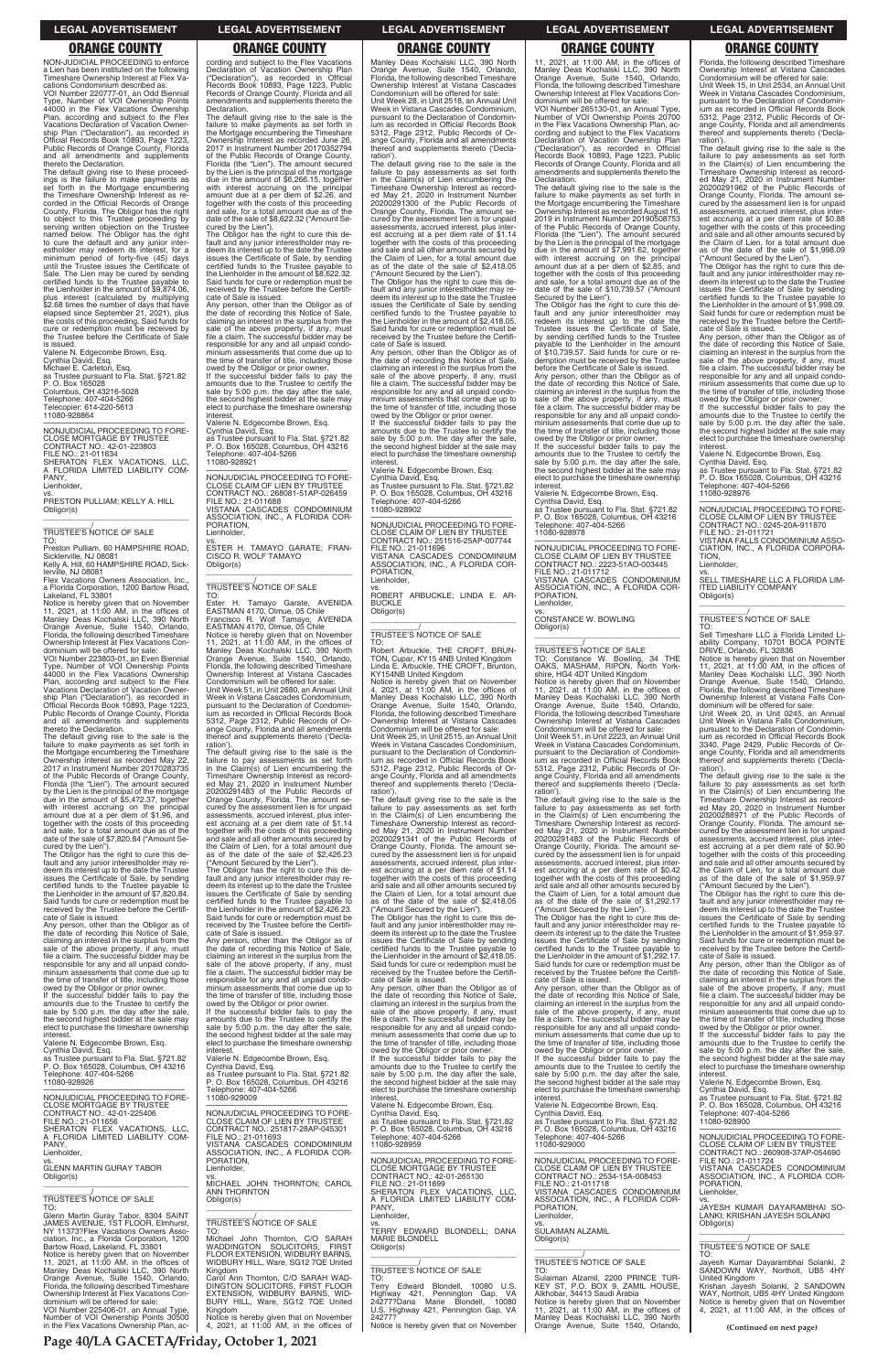Manley Deas Kochalski LLC, 390 North Orange Avenue, Suite 1540, Orlando, Florida, the following described Timeshare Ownership Interest at Vistana Cascades Condominium will be offered for sale:

Unit Week 37, in Unit 2609, an Annual Unit Week in Vistana Cascades Condominium, pursuant to the Declaration of Condominium as recorded in Official Records Book 5312, Page 2312, Public Records of Orange County, Florida and all amendments thereof and supplements thereto ('Declaration').

Any person, other than the Obligor as of the date of recording this Notice of Sale,<br>claiming an interest in the surplus from the<br>sale of the above property, if any, must<br>file a claim. The successful bidder may be responsible for any and all unpaid condo-minium assessments that come due up to the time of transfer of title, including those

The default giving rise to the sale is the failure to pay assessments as set forth in the Claim(s) of Lien encumbering the Timeshare Ownership Interest as record-ed May 21, 2020 in Instrument Number 20200291953 of the Public Records of Orange County, Florida. The amount se-cured by the assessment lien is for unpaid assessments, accrued interest, plus interest accruing at a per diem rate of \$1.14 together with the costs of this proceeding and sale and all other amounts secured by the Claim of Lien, for a total amount due as of the date of the sale of \$2,399.52

owed by the Obligor or prior owner. If the successful bidder fails to pay the amounts due to the Trustee to certify the sale by 5:00 p.m. the day after the sale the second highest bidder at the sale may elect to purchase the timeshare ownership **interest** 

("Amount Secured by the Lien"). The Obligor has the right to cure this default and any junior interestholder may redeem its interest up to the date the Trustee issues the Certificate of Sale by sending certified funds to the Trustee payable to the Lienholder in the amount of \$2,399.52. Said funds for cure or redemption must be received by the Trustee before the Certificate of Sale is issued.

Valerie N. Edgecombe Brown, Esq.

Cynthia David, Esq. as Trustee pursuant to Fla. Stat. §721.82 P. O. Box 165028, Columbus, OH 43216 Telephone: 407-404-5266 11080-928675

—————————————————— NONJUDICIAL PROCEEDING TO FORE-CLOSE CLAIM OF LIEN BY TRUSTEE CONTRACT NO.: 250201-33AP-007932

FILE NO.: 21-011730 VISTANA CASCADES CONDOMINIUM ASSOCIATION, INC., A FLORIDA COR-PORATION,

Lienholder,

vs. ATHALA PATRICIA VARGAS CHAVEZ; HUGO VARGAS CHAVEZ Obligor(s) \_\_\_\_\_\_\_\_\_\_\_\_\_\_\_\_\_\_\_\_\_\_\_\_\_\_\_\_\_\_\_\_\_

\_\_\_\_\_\_\_\_\_\_\_/ TRUSTEE'S NOTICE OF SALE

TO: Athala Patricia Vargas Chavez, URBAN-IZACION VISTA GRANDE, CALLE A #51 MIRAVALLE, Quito, 325 A Ecuador Hugo Vargas Chavez, URBANIZACION VISTA GRANDE, CALLE A #51 MIRA-

VALLE, Quito, Ecuador Notice is hereby given that on November 4, 2021, at 11:00 AM, in the offices of Manley Deas Kochalski LLC, 390 North Orange Avenue, Suite 1540, Orlando, Florida, the following described Timeshare Ownership Interest at Vistana Cascades Condominium will be offered for sale:

Unit Week 33, in Unit 2502, an Annual Unit Week in Vistana Cascades Condominium, pursuant to the Declaration of Condominium as recorded in Official Records Book 5312, Page 2312, Public Records of Orange County, Florida and all amendments thereof and supplements thereto ('Declaration').

The Obligor has the right to cure this default and any junior interestholder may re-deem its interest up to the date the Trustee issues the Certificate of Sale by sending certified funds to the Trustee payable to the Lienholder in the amount of \$2,399.52. Said funds for cure or redemption must be received by the Trustee before the Certifi-cate of Sale is issued.

The default giving rise to the sale is the failure to pay assessments as set forth in the Claim(s) of Lien encumbering the Timeshare Ownership Interest as record-ed May 21, 2020 in Instrument Number 20200291965 of the Public Records of Orange County, Florida. The amount se-cured by the assessment lien is for unpaid assessments, accrued interest, plus interest accruing at a per diem rate of \$1.14 together with the costs of this proceeding and sale and all other amounts secured by the Claim of Lien, for a total amount due as of the date of the sale of \$2,418.05 ("Amount Secured by the Lien").

—————————————————— NONJUDICIAL PROCEEDING TO FORE-CLOSE CLAIM OF LIEN BY TRUSTEE CONTRACT NO.: 224241-03AP-007765 FILE NO.: 21-011767 VISTANA CASCADES CONDOMINIUM ASSOCIATION, INC., A FLORIDA COR-PORATION, Lienholder,

The Obligor has the right to cure this de-fault and any junior interestholder may redeem its interest up to the date the Trustee issues the Certificate of Sale by sending certified funds to the Trustee payable to the Lienholder in the amount of \$2,418.05. Said funds for cure or redemption must be received by the Trustee before the Certificate of Sale is issued.

The Obligor has the right to cure this default and any junior interestholder may re-deem its interest up to the date the Trustee issues the Certificate of Sale by sending certified funds to the Trustee payable to the Lienholder in the amount of \$2,383.45. Said funds for cure or redemption must be received by the Trustee before the Certifi-cate of Sale is issued.

Manley Deas Kochalski LLC, 390 North<br>Orange Avenue. Suite 1540, Orlando, Orange Avenue, Suite 1540, Orlando, Florida, the following described Timeshare Ownership Interest at Vistana Cascades Condominium will be offered for sale: Unit Week 35, in Unit 2102, an Annual Unit Week in Vistana Cascades Condominium, pursuant to the Declaration of Condominium as recorded in Official Records Book 5312, Page 2312, Public Records of Orange County, Florida and all amendments thereof and supplements thereto ('Declaration'). The default giving rise to the sale is the

CASTORES NORDELTA, Partido De Tigre, 1670 Argentina Notice is hereby given that on November 4, 2021, at 11:00 AM, in the offices of Manley Deas Kochalski LLC, 390 North Orange Avenue, Suite 1540, Orlando, Florida, the following described Timeshare Ownership Interest at Vistana Cascades Condominium will be offered for sale: Unit Week 49, in Unit 2407, an Annual Unit Week in Vistana Cascades Condominium, pursuant to the Declaration of Condominium as recorded in Official Records Book 5312, Page 2312, Public Records of Orange County, Florida and all amendments thereof and supplements thereto ('Decla-

> owed by the Obligor or prior owner. If the successful bidder fails to pay the amounts due to the Trustee to certify the sale by 5:00 p.m. the day after the sale the second highest bidder at the sale may elect to purchase the timeshare ownership **interest**

ration'). The default giving rise to the sale is the failure to pay assessments as set forth in the Claim(s) of Lien encumbering the Timeshare Ownership Interest as recorded May 21, 2020 in Instrument Number 20200291985 of the Public Records of Orange County, Florida. The amount secured by the assessment lien is for unpaid assessments, accrued interest, plus interest accruing at a per diem rate of \$1.14 together with the costs of this proceeding and sale and all other amounts secured by the Claim of Lien, for a total amount due as of the date of the sale of \$2,399.52 ("Amount Secured by the Lien").

Any person, other than the Obligor as of the date of recording this Notice of Sale, claiming an interest in the surplus from the sale of the above property, if any, must file a claim. The successful bidder may be responsible for any and all unpaid condominium assessments that come due up to the time of transfer of title, including those owed by the Obligor or prior owner. If the successful bidder fails to pay the

amounts due to the Trustee to certify the sale by 5:00 p.m. the day after the sale, the second highest bidder at the sale may elect to purchase the timeshare ownership interest.

Valerie N. Edgecombe Brown, Esq. Cynthia David, Esq. as Trustee pursuant to Fla. Stat. §721.82 P. O. Box 165028, Columbus, OH 43216 Telephone: 407-404-5266 11080-928937

vs. ALICIA HAYDEE LOPEZ Obligor(s)

\_\_\_\_\_\_\_\_\_\_\_\_\_\_\_\_\_\_\_\_\_\_\_\_\_\_\_\_\_\_\_\_\_

### \_\_\_\_\_\_\_\_\_\_\_/ TRUSTEE'S NOTICE OF SALE TO: Alicia Haydee Lopez, MAESTRO SANTANA 538, SAN ISIDRO, Buenos Ai-

res, 1642 Argentina Notice is hereby given that on November 11, 2021, at 11:00 AM, in the offices of Manley Deas Kochalski LLC, 390 North Orange Avenue, Suite 1540, Orlando, Florida, the following described Timeshare Ownership Interest at Vistana Cascades Condominium will be offered for sale: Unit Week 03, in Unit 2242, an Annual Unit

Week in Vistana Cascades Condominium, pursuant to the Declaration of Condominium as recorded in Official Records Book 5312, Page 2312, Public Records of Orange County, Florida and all amendments thereof and supplements thereto ('Declaration').

by sending certified funds to the Trustee payable to the Lienholder in the amount of \$23,244.14. Said funds for cure or redemption must be received by the Trustee before the Certificate of Sale is issued. Any person, other than the Obligor as of the date of recording this Notice of Sale, claiming an interest in the surplus from the sale of the above property, if any, must file a claim. The successful bidder may be responsible for any and all unpaid condominium assessments that come due up to the time of transfer of title, including those owed by the Obligor or prior owner. If the successful bidder fails to pay the amounts due to the Trustee to certify the sale by 5:00 p.m. the day after the sale the second highest bidder at the sale may elect to purchase the timeshare ownership

The default giving rise to the sale is the failure to pay assessments as set forth in the Claim(s) of Lien encumbering the Timeshare Ownership Interest as record-ed May 21, 2020 in Instrument Number 20200291402 of the Public Records of Orange County, Florida. The amount secured by the assessment lien is for unpaid assessments, accrued interest, plus interest accruing at a per diem rate of \$1.14 together with the costs of this proceeding and sale and all other amounts secured by the Claim of Lien, for a total amount due as of the date of the sale of \$2,383.45 ("Amount Secured by the Lien").

Unit Week 26, in Unit 1701, an Odd Biennial Unit Week in Vistana Fountains II Condominium, pursuant to the Declaration of Condominium as recorded in Official Records Book 4598, Page 3299, Public Records of Orange County, Florida and all amendments thereof and supplements all arrientations were

The Obligor has the right to cure this default and any junior interestholder may re-deem its interest up to the date the Trustee issues the Certificate of Sale by sending certified funds to the Trustee payable to the Lienholder in the amount of \$1,316.76. Said funds for cure or redemption must be received by the Trustee before the Certificate of Sale is issued.

failure to pay assessments as set forth in the Claim(s) of Lien encumbering the Timeshare Ownership Interest as record-ed May 21, 2020 in Instrument Number 20200291965 of the Public Records of Orange County, Florida. The amount se-cured by the assessment lien is for unpaid assessments, accrued interest, plus interest accruing at a per diem rate of \$1.14 together with the costs of this proceeding and sale and all other amounts secured by the Claim of Lien, for a total amount due as of the date of the sale of \$2,399.52

("Amount Secured by the Lien"). The Obligor has the right to cure this default and any junior interestholder may redeem its interest up to the date the Trustee issues the Certificate of Sale by sending certified funds to the Trustee payable to the Lienholder in the amount of \$2,399.52. Said funds for cure or redemption must be received by the Trustee before the Certificate of Sale is issued.

Any person, other than the Obligor as of the date of recording this Notice of Sale,<br>claiming an interest in the surplus from the<br>sale of the above property, if any, must<br>file a claim. The successful bidder may be responsible for any and all unpaid condo-minium assessments that come due up to the time of transfer of title, including those

> Unit Week 30, in Unit 1711, an Odd Biennial Unit Week in Vistana Fountains II Condominium, pursuant to the Declaration of Condominium as recorded in Official Records Book 4598, Page 3299, Public Records of Orange County, Florida and all amendments thereof and supplements thereto ('Declaration').

Valerie N. Edgecombe Brown, Esq.

Cynthia David, Esq. as Trustee pursuant to Fla. Stat. §721.82 P. O. Box 165028, Columbus, OH 43216 Telephone: 407-404-5266 11080-928961

—————————————————— NONJUDICIAL PROCEEDING TO FORE-CLOSE CLAIM OF LIEN BY TRUSTEE CONTRACT NO.: 217374-35AP-053836 FILE NO.: 21-011795 VISTANA CASCADES CONDOMINIUM ASSOCIATION, INC., A FLORIDA COR-PORATION, Lienholder,

vs. SERGIO HOMRICH FIALHO; JUSSARA FARIAS FIALHO Obligor(s) \_\_\_\_\_\_\_\_\_\_\_\_\_\_\_\_\_\_\_\_\_\_\_\_\_\_\_\_\_\_\_\_\_

### \_\_\_\_\_\_\_\_\_\_\_/ TRUSTEE'S NOTICE OF SALE

TO: Sergio Homrich Fialho, RUA EUSEBIO DA MOTTA, 327, APARTAMENTO 302, Curitiba, 80530-260 Brazil Jussara Farias Fialho, RUA AUGUSTO SEVERO, 1001 #402, Curitiba, 80030- 240 Brazil

| cate of Sale is issued.<br>Any person, other than the Obligor as of<br>the date of recording this Notice of Sale,<br>claiming an interest in the surplus from the<br>sale of the above property, if any, must<br>file a claim. The successful bidder may be<br>responsible for any and all unpaid condo-<br>minium assessments that come due up to<br>the time of transfer of title, including those<br>owed by the Obligor or prior owner.<br>If the successful bidder fails to pay the<br>amounts due to the Trustee to certify the<br>sale by 5:00 p.m. the day after the sale,<br>the second highest bidder at the sale may<br>elect to purchase the timeshare ownership<br>interest.<br>Valerie N. Edgecombe Brown, Esq.<br>Cynthia David, Esq.<br>as Trustee pursuant to Fla. Stat. §721.82<br>P. O. Box 165028, Columbus, OH 43216<br>Telephone: 407-404-5266 | Any person, other than the Obligor as of<br>the date of recording this Notice of Sale.<br>claiming an interest in the surplus from the<br>sale of the above property, if any, must<br>file a claim. The successful bidder may be<br>responsible for any and all unpaid condo-<br>minium assessments that come due up to<br>the time of transfer of title, including those<br>owed by the Obligor or prior owner.<br>If the successful bidder fails to pay the<br>amounts due to the Trustee to certify the<br>sale by 5:00 p.m. the day after the sale,<br>the second highest bidder at the sale may<br>elect to purchase the timeshare ownership<br>interest.<br>Valerie N. Edgecombe Brown, Esg.<br>Cynthia David, Esq.<br>as Trustee pursuant to Fla. Stat. §721.82<br>P. O. Box 165028, Columbus, OH 43216<br>Telephone: 407-404-5266<br>11080-929018 | cate of Sale is issued.<br>Any person, other than the Obligor as of<br>the date of recording this Notice of Sale,<br>claiming an interest in the surplus from the<br>sale of the above property, if any, must<br>file a claim. The successful bidder may be<br>responsible for any and all unpaid condo-<br>minium assessments that come due up to<br>the time of transfer of title, including those<br>owed by the Obligor or prior owner.<br>If the successful bidder fails to pay the<br>amounts due to the Trustee to certify the<br>sale by 5:00 p.m. the day after the sale,<br>the second highest bidder at the sale may<br>elect to purchase the timeshare ownership<br>interest.<br>Valerie N. Edgecombe Brown, Esq.<br>Cynthia David, Esg.<br>as Trustee pursuant to Fla. Stat. §721.82<br>P. O. Box 165028, Columbus, OH 43216<br>Telephone: 407-404-5266 | the date of recording this Notice of Sale.<br>claiming an interest in the surplus from the<br>sale of the above property, if any, must<br>file a claim. The successful bidder may be<br>responsible for any and all unpaid condo-<br>minium assessments that come due up to<br>the time of transfer of title, including those<br>owed by the Obligor or prior owner.<br>If the successful bidder fails to pay the<br>amounts due to the Trustee to certify the<br>sale by 5:00 p.m. the day after the sale,<br>the second highest bidder at the sale may<br>elect to purchase the timeshare ownership<br>interest.<br>Valerie N. Edgecombe Brown, Esq.<br>Cynthia David, Esq.<br>as Trustee pursuant to Fla. Stat. §721.82<br>P. O. Box 165028, Columbus, OH 43216<br>Telephone: 407-404-5266<br>11080-929003 | received by the Trustee before the Certifi-<br>cate of Sale is issued.<br>Any person, other than the Obligor as of<br>the date of recording this Notice of Sale,<br>claiming an interest in the surplus from the<br>sale of the above property, if any, must<br>file a claim. The successful bidder may be<br>responsible for any and all unpaid condo-<br>minium assessments that come due up to<br>the time of transfer of title, including those<br>owed by the Obligor or prior owner.<br>If the successful bidder fails to pay the<br>amounts due to the Trustee to certify the<br>sale by 5:00 p.m. the day after the sale,<br>the second highest bidder at the sale may<br>elect to purchase the timeshare ownership<br>interest.<br>Valerie N. Edgecombe Brown, Esq.<br>Cynthia David, Esg.<br>as Trustee pursuant to Fla. Stat. §721.82<br>P. O. Box 165028, Columbus, OH 43216 |
|----------------------------------------------------------------------------------------------------------------------------------------------------------------------------------------------------------------------------------------------------------------------------------------------------------------------------------------------------------------------------------------------------------------------------------------------------------------------------------------------------------------------------------------------------------------------------------------------------------------------------------------------------------------------------------------------------------------------------------------------------------------------------------------------------------------------------------------------------------------------|-----------------------------------------------------------------------------------------------------------------------------------------------------------------------------------------------------------------------------------------------------------------------------------------------------------------------------------------------------------------------------------------------------------------------------------------------------------------------------------------------------------------------------------------------------------------------------------------------------------------------------------------------------------------------------------------------------------------------------------------------------------------------------------------------------------------------------------------------------------|----------------------------------------------------------------------------------------------------------------------------------------------------------------------------------------------------------------------------------------------------------------------------------------------------------------------------------------------------------------------------------------------------------------------------------------------------------------------------------------------------------------------------------------------------------------------------------------------------------------------------------------------------------------------------------------------------------------------------------------------------------------------------------------------------------------------------------------------------------------------|---------------------------------------------------------------------------------------------------------------------------------------------------------------------------------------------------------------------------------------------------------------------------------------------------------------------------------------------------------------------------------------------------------------------------------------------------------------------------------------------------------------------------------------------------------------------------------------------------------------------------------------------------------------------------------------------------------------------------------------------------------------------------------------------------------------|------------------------------------------------------------------------------------------------------------------------------------------------------------------------------------------------------------------------------------------------------------------------------------------------------------------------------------------------------------------------------------------------------------------------------------------------------------------------------------------------------------------------------------------------------------------------------------------------------------------------------------------------------------------------------------------------------------------------------------------------------------------------------------------------------------------------------------------------------------------------------------------|
| 11080-928943<br>NONJUDICIAL PROCEEDING TO FORE-<br>CLOSE CLAIM OF LIEN BY TRUSTEE<br>CONTRACT NO.: 240708-49AP-022878<br>FILE NO.: 21-011744<br>VISTANA CASCADES CONDOMINIUM<br>ASSOCIATION, INC., A FLORIDA COR-<br>PORATION,<br>Lienholder,<br>SALVADOR P. BONIFACE: ESTELA B.<br><b>JONNERET</b><br>Obligor(s)<br><b>TRUSTEE'S NOTICE OF SALE</b><br>TO.<br>Salvador P. Boniface, DEL PECARI 34,<br>BARRIO LOS CASTORES-NORDELTA.<br>Buenos Aires, 1670 Argentina<br>Estela B. Jonneret, DEL PECARI 34, LOS                                                                                                                                                                                                                                                                                                                                                       | NONJUDICIAL PROCEEDING TO FORE-<br>CLOSE CLAIM OF LIEN BY TRUSTEE<br>CONTRACT NO.: 210201-35AP-000153<br>FILE NO.: 21-011792<br>VISTANA CASCADES CONDOMINIUM<br>ASSOCIATION, INC., A FLORIDA COR-<br>PORATION,<br>Lienholder,<br>GENE D. ALBURY: ROY-ANNE C. AL-<br><b>BURY</b><br>Obligor(s)<br>TRUSTEE'S NOTICE OF SALE<br>TO:<br>Gene D. Albury, P.O. BOX FH-14293,<br>Nassau, Bahamas ?Roy-Anne C. Albury,<br>P.O. BOX FH-14293, Nassau, Bahamas<br>Notice is hereby given that on November<br>4, 2021, at 11:00 AM, in the offices of                                                                                                                                                                                                                                                                                                                | 11080-928679<br>NONJUDICIAL PROCEEDING TO FORE-<br><b>CLOSE MORTGAGE BY TRUSTEE</b><br>CONTRACT NO.: 42-01-261833<br>FILE NO.: 21-011809<br>SHERATON FLEX VACATIONS. LLC.<br>A FLORIDA LIMITED LIABILITY COM-<br>PANY.<br>Lienholder,<br>VS.<br>JACQUELINE SHADE JOHNSON<br>Obligor(s)<br>TRUSTEE'S NOTICE OF SALE<br>TO: Jacqueline Shade Johnson, 1810<br>FERN FOREST DRIVE, Gastonia, NC<br>28054<br>Notice is hereby given that on November<br>11, 2021, at 11:00 AM, in the offices of<br>Manley Deas Kochalski LLC, 390 North                                                                                                                                                                                                                                                                                                                                  | NONJUDICIAL PROCEEDING TO FORE-<br>CLOSE CLAIM OF LIEN BY TRUSTEE<br>CONTRACT NO.: 1701-260-717248<br>FILE NO.: 21-011833<br>VISTANA FOUNTAINS II CONDOMIN-<br>IUM ASSOCIATION, INC., A FLORIDA<br>CORPORATION.<br>Lienholder,<br>VS.<br>DOUGLAS A. ARMSTRONG; CAROLYN<br><b>ARMSTRONG</b><br>Obligor(s)<br>TRUSTEE'S NOTICE OF SALE<br>TO:<br>Douglas A. Armstrong, 17 SO Avenue<br>Cults, Aberdeen, AB159LQ United King-<br>dom<br>Carolyn Armstrong, 17 SO Avenue Cults,<br>Aberdeen, AB159LQ United Kingdom<br>Notice is hereby given that on November                                                                                                                                                                                                                                                    | Telephone: 407-404-5266<br>11080-928685<br>NONJUDICIAL PROCEEDING TO FORE-<br>CLOSE CLAIM OF LIEN BY TRUSTEE<br>CONTRACT NO.: 1716-420-717432<br>FILE NO.: 21-011842<br>VISTANA FOUNTAINS II CONDOMIN-<br>IUM ASSOCIATION, INC., A FLORIDA<br>CORPORATION.<br>Lienholder.<br>VS.<br>HERNAN GANDIA PEREZ;<br><b>EMILIA</b><br>APONTE MAYSONET; ESPERANZA S.<br><b>SALGADO APONTE</b><br>Obligor(s)<br>TRUSTEE'S NOTICE OF FORECLO-<br><b>SURE PROCEEDING</b><br>(Continued on next page)                                                                                                                                                                                                                                                                                                                                                                                                  |

Notice is hereby given that on November 4, 2021, at 11:00 AM, in the offices of Manley Deas Kochalski LLC, 390 North Orange Avenue, Suite 1540, Orlando, Florida, the following described Timeshare Ownership Interest at Vistana Cascades Condominium will be offered for sale:

Unit Week 35, in Unit 2173, an Annual Unit Week in Vistana Cascades Condominium, pursuant to the Declaration of Condominium as recorded in Official Records Book 5312, Page 2312, Public Records of Orange County, Florida and all amendments thereof and supplements thereto ('Declaration').

The default giving rise to the sale is the failure to pay assessments as set forth in the Claim(s) of Lien encumbering the Timeshare Ownership Interest as recorded May 21, 2020 in Instrument Number 20200291965 of the Public Records of Orange County, Florida. The amount se-cured by the assessment lien is for unpaid assessments, accrued interest, plus interest accruing at a per diem rate of \$1.14 together with the costs of this proceeding and sale and all other amounts secured by the Claim of Lien, for a total amount due as of the date of the sale of \$2,399.52 ("Amount Secured by the Lien").

The Obligor has the right to cure this de-fault and any junior interestholder may redeem its interest up to the date the Trustee issues the Certificate of Sale by sending certified funds to the Trustee payable to the Lienholder in the amount of \$2,399.52. Said funds for cure or redemption must be received by the Trustee before the CertifiOrange Avenue, Suite 1540, Orlando, Florida, the following described Timeshare Ownership Interest at Flex Vacations Con-

dominium will be offered for sale: VOI Number 261833-01, an Annual Type, Number of VOI Ownership Points 51700 in the Flex Vacations Ownership Plan, according and subject to the Flex Vacations Declaration of Vacation Ownership Plan ("Declaration"), as recorded in Official Records Book 10893, Page 1223, Public Records of Orange County, Florida and all amendments and supplements thereto the

Declaration.

The default giving rise to the sale is the failure to make payments as set forth in the Mortgage encumbering the Timeshare Ownership Interest as recorded May 30, 2019 in Instrument Number 20190334663 of the Public Records of Orange County, Florida (the "Lien"). The amount secured by the Lien is the principal of the mortgage due in the amount of \$17,785.22, together with interest accruing on the principal amount due at a per diem of \$6.29, and together with the costs of this proceeding and sale, for a total amount due as of the date of the sale of \$23,244.14 ("Amount Secured by the Lien"). The Obligor has the right to cure this default and any junior interestholder may redeem its interest up to the date the Trustee issues the Certificate of Sale,

interest.

Valerie N. Edgecombe Brown, Esq.

Cynthia David, Esq. as Trustee pursuant to Fla. Stat. §721.82 P. O. Box 165028, Columbus, OH 43216 Telephone: 407-404-5266

11080-929014

—————————————————— NONJUDICIAL PROCEEDING TO FORE-CLOSE CLAIM OF LIEN BY TRUSTEE CONTRACT NO.: 1414-36A-624122 FILE NO.: 21-011824

VISTANA FOUNTAINS CONDOMINIUM ASSOCIATION, INC., A FLORIDA COR-PORATION,

Lienholder,

vs. WILLIAM G. CIHAK; PATRICE U. CIHAK

Obligor(s)

\_\_\_\_\_\_\_\_\_\_\_\_\_\_\_\_\_\_\_\_\_\_\_\_\_\_\_\_\_\_\_\_\_ \_\_\_\_\_\_\_\_\_\_\_/ TRUSTEE'S NOTICE OF SALE

TO: William G. Cihak, 401 YORK STREET, Olean, NY 14760 Patrice U. Cihak, 401 YORK STREET, Olean, NY 14760

Notice is hereby given that on November<br>11, 2021, at 11:00 AM, in the offices of<br>Manley Deas Kochalski LLC, 390 North<br>Orange Avenue, Suite 1540, Orlando,<br>Florida, the following described Timeshare

Ownership Interest at Vistana Fountains Condominium will be offered for sale: Unit Week 36, in Unit 1414, an Annual Unit Week in Vistana Fountains Condominium, pursuant to the Declaration of Condominium as recorded in Official Records Book 4155, Page 0509, Public Records of Orange County, Florida and all amendments thereof and supplements thereto ('Decla-

ration').

The default giving rise to the sale is the

failure to pay assessments as set forth<br>Timeshare Ownership Interest as record-<br>Ed May 26, 2020 in Instrument Number<br>ed May 26, 2020 in Instrument Number<br>20200296073 of the Public Records of

Orange County, Florida. The amount secured by the assessment lien is for unpaid assessments, accrued interest, plus interest accruing at a per diem rate of \$0.87 together with the costs of this proceeding and sale and all other amounts secured by the Claim of Lien, for a total amount due as of the date of the sale of \$1,982.89 ("Amount Secured by the Lien"). The Obligor has the right to cure this de-fault and any junior interestholder may re-

deem its interest up to the date the Trustee issues the Certificate of Sale by sending certified funds to the Trustee payable to the Lienholder in the amount of \$1,982.89. Said funds for cure or redemption must be received by the Trustee before the Certifi-

cate of Sale is issued.

Any person, other than the Obligor as of

4, 2021, at 11:00 AM, in the offices of Manley Deas Kochalski LLC, 390 North Orange Avenue, Suite 1540, Orlando, Florida, the following described Timeshare Ownership Interest at Vistana Fountains II Condominium will be offered for sale:

The default giving rise to the sale is the failure to pay assessments as set forth in the Claim(s) of Lien encumbering the Timeshare Ownership Interest as recorded May 21, 2020 in Instrument Number 20200291273 of the Public Records of Orange County, Florida. The amount secured by the assessment lien is for unpaid assessments, accrued interest, plus interest accruing at a per diem rate of \$0.44 together with the costs of this proceeding and sale and all other amounts secured by the Claim of Lien, for a total amount due as of the date of the sale of \$1,316.76 ("Amount Secured by the Lien").

Any person, other than the Obligor as of the date of recording this Notice of Sale, claiming an interest in the surplus from the sale of the above property, if any, must file a claim. The successful bidder may be responsible for any and all unpaid condominium assessments that come due up to the time of transfer of title, including those owed by the Obligor or prior owner. If the successful bidder fails to pay the

amounts due to the Trustee to certify the sale by 5:00 p.m. the day after the sale, the second highest bidder at the sale may elect to purchase the timeshare ownership interest.

Valerie N. Edgecombe Brown, Esq.

Cynthia David, Esq. as Trustee pursuant to Fla. Stat. §721.82 P. O. Box 165028, Columbus, OH 43216 Telephone: 407-404-5266

11080-928935

—————————————————— NONJUDICIAL PROCEEDING TO FORE-CLOSE CLAIM OF LIEN BY TRUSTEE CONTRACT NO.: 1711-30O-713312 FILE NO.: 21-011837<br>VISTANA FOUNTAINS IL CONDOMIN-VISTANA FOUNTAINS II CONDOMIN-IUM ASSOCIATION, INC., A FLORIDA CORPORATION, Lienholder,

vs. EDNA M. RUSSELL; TAMARA L. MON-CUR-COLLIE; TANYA C. WEBB Obligor(s) \_\_\_\_\_\_\_\_\_\_\_\_\_\_\_\_\_\_\_\_\_\_\_\_\_\_\_\_\_\_\_\_\_

\_\_\_\_\_\_\_\_\_\_\_/ TRUSTEE'S NOTICE OF SALE

TO: Edna M. Russell, P.O. Box N. 1210, Nassau, Bahamas

Tamara L. Moncur-Collie, P.O. Box N.

1210, Nassau, Bahamas Tanya C. Webb, Primrose Avenue, Nas-sau, N1210, Bahamas

Notice is hereby given that on November 4, 2021, at 11:00 AM, in the offices of Manley Deas Kochalski LLC, 390 North Orange Avenue, Suite 1540, Orlando, Florida, the following described Timeshare Ownership Interest at Vistana Fountains II Condominium will be offered for sale:

The default giving rise to the sale is the failure to pay assessments as set forth<br>Timeshare Ownership Interest as record-<br>ed May 21, 2020 in Instrument Number<br>ed May 21, 2020 in Instrument Number<br>20200291191 of the Public Records of Orange County, Florida. The amount se-cured by the assessment lien is for unpaid assessments, accrued interest, plus interest accruing at a per diem rate of \$0.44 together with the costs of this proceeding and sale and all other amounts secured by the Claim of Lien, for a total amount due as of the date of the sale of \$1,341.91

("Amount Secured by the Lien"). The Obligor has the right to cure this default and any junior interestholder may redeem its interest up to the date the Trustee issues the Certificate of Sale by sending certified funds to the Trustee payable to the Lienholder in the amount of \$1,341.91. Said funds for cure or redemption must be received by the Trustee before the Certifi-

cate of Sale is issued.

**LA GACETA/Friday, October 1, 2021/Page 41**

### **LEGAL ADVERTISEMENT LEGAL ADVERTISEMENT LEGAL ADVERTISEMENT LEGAL ADVERTISEMENT LEGAL ADVERTISEMENT**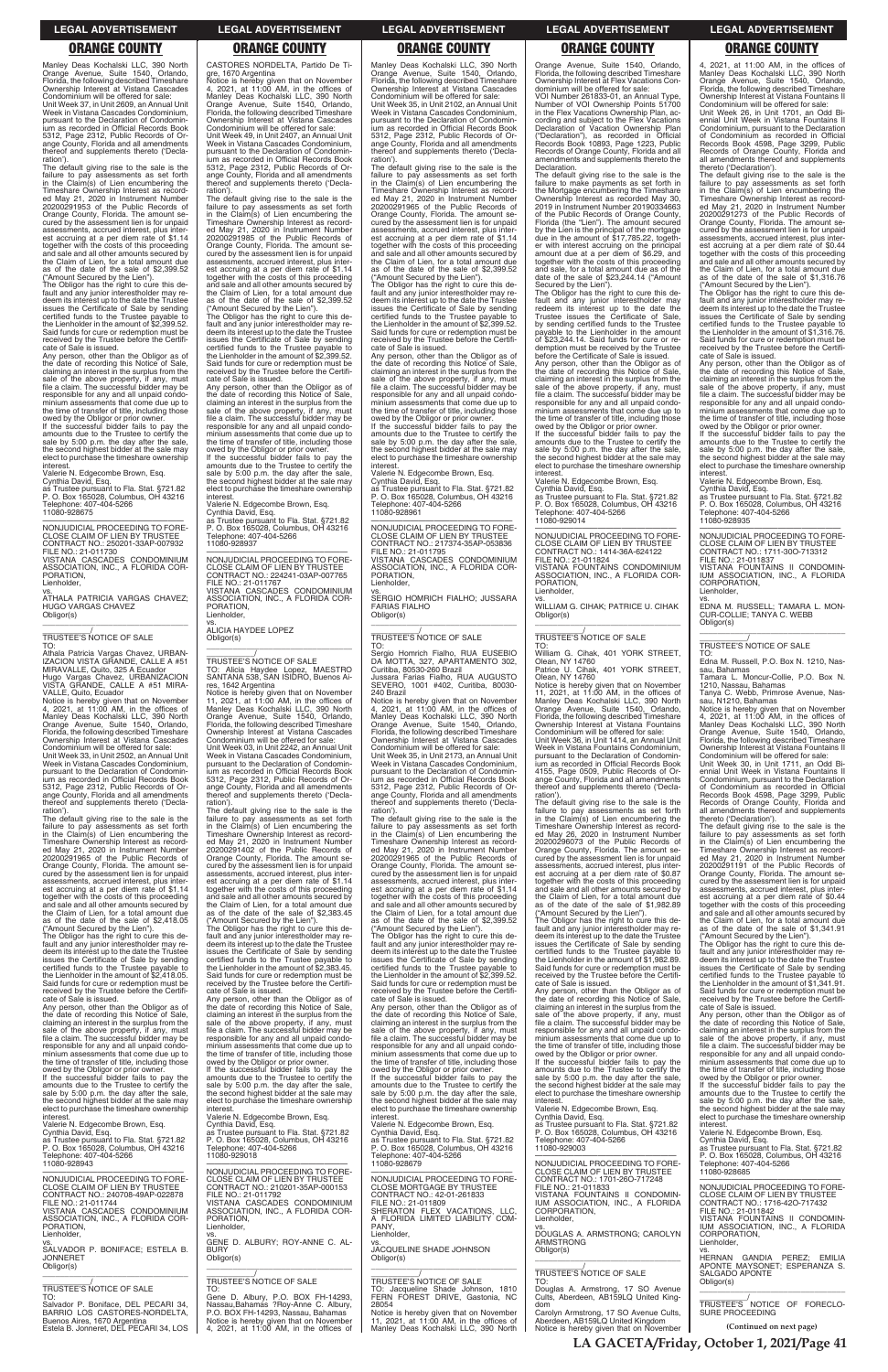cate of Sale is issued. Any person, other than the Obligor as of the date of recording this Notice of Sale, claiming an interest in the surplus from the sale of the above property, if any, must file a claim. The successful bidder may be responsible for any and all unpaid condo-minium assessments that come due up to the time of transfer of title, including those

owed by the Obligor or prior owner. If the successful bidder fails to pay the amounts due to the Trustee to certify the sale by 5:00 p.m. the day after the sale, the second highest bidder at the sale may elect to purchase the timeshare ownership interest.

Valerie N. Edgecombe Brown, Esq. Cynthia David, Esq.

as Trustee pursuant to Fla. Stat. §721.82 P. O. Box 165028, Columbus, OH 43216 Telephone: 407-404-5266 11080-928690

—————————————————— NONJUDICIAL PROCEEDING TO FORE-CLOSE CLAIM OF LIEN BY TRUSTEE CONTRACT NO.: 1455-15A-720120 FILE NO.: 21-011961 VISTANA FOUNTAINS II CONDOMIN-IUM ASSOCIATION, INC., A FLORIDA CORPORATION,

Lienholder,

vs. SIRIRATXIM PHACHITH Obligor(s)

 $\overline{\phantom{a}}$  , and the set of the set of the set of the set of the set of the set of the set of the set of the set of the set of the set of the set of the set of the set of the set of the set of the set of the set of the s

\_\_\_\_\_\_\_\_\_\_\_/ TRUSTEE'S NOTICE OF SALE

TO: Siriratxim Phachith, 125 Latimer Street,

San Diego, CA 92114 Notice is hereby given that on November 11, 2021, at 11:00 AM, in the offices of Manley Deas Kochalski LLC, 390 North Orange Avenue, Suite 1540, Orlando, Florida, the following described Timeshare Ownership Interest at Vistana Fountains II Condominium will be offered for sale: Unit Week 15, in Unit 1455, an Annual Unit

Week in Vistana Fountains II Condomin-ium, pursuant to the Declaration of Con-dominium as recorded in Official Records Book 4598, Page 3299, Public Records of Orange County, Florida and all amend-ments thereof and supplements thereto ('Declaration'). The default giving rise to the sale is the

vs. SONYA BUTTERFIELD Obligor(s)  $\overline{\phantom{a}}$  , and the set of the set of the set of the set of the set of the set of the set of the set of the set of the set of the set of the set of the set of the set of the set of the set of the set of the set of the s

TO: Sonya Butterfield, 20 Perimeter Lane, Apartment 6, Pembroke, HM15 Bermuda Notice is hereby given that on November 4, 2021, at 11:00 AM, in the offices of mley Deas Kochalski LLC, 390 N

failure to pay assessments as set forth in the Claim(s) of Lien encumbering the Timeshare Ownership Interest as record-ed May 21, 2020 in Instrument Number 20200291182 of the Public Records of Orange County, Florida. The amount se-cured by the assessment lien is for unpaid assessments, accrued interest, plus inter-est accruing at a per diem rate of \$0.87 together with the costs of this proceeding and sale and all other amounts secured by the Claim of Lien, for a total amount due as of the date of the sale of \$2,002.50

("Amount Secured by the Lien"). The Obligor has the right to cure this de-fault and any junior interestholder may redeem its interest up to the date the Trustee issues the Certificate of Sale by sending certified funds to the Trustee payable to the Lienholder in the amount of \$2,002.50. Said funds for cure or redemption must be received by the Trustee before the Certifi-

cate of Sale is issued. Any person, other than the Obligor as of the date of recording this Notice of Sale, claiming an interest in the surplus from the sale of the above property, if any, must file a claim. The successful bidder may be responsible for any and all unpaid condo-minium assessments that come due up to the time of transfer of title, including those

owed by the Obligor or prior owner. If the successful bidder fails to pay the amounts due to the Trustee to certify the sale by 5:00 p.m. the day after the sale, the second highest bidder at the sale may elect to purchase the timeshare ownership interest.

Valerie N. Edgecombe Brown, Esq. Cynthia David, Esq.

as Trustee pursuant to Fla. Stat. §721.82 P. O. Box 165028, Columbus, OH 43216 Telephone: 407-404-5266 11080-928898

—————————————————— NONJUDICIAL PROCEEDING TO FORE-CLOSE CLAIM OF LIEN BY TRUSTEE CONTRACT NO.: 1948-21E-813835 FILE NO.: 21-011978 VISTANA LAKES CONDOMINIUM AS-SOCIATION, INC., A FLORIDA CORPO-RATION, Lienholder,

\_\_\_\_\_\_\_\_\_\_\_/ TRUSTEE'S NOTICE OF SALE

\_\_\_\_\_\_\_\_\_\_\_\_\_\_/<br>TRUSTEE'S NOTICE OF FORECLO-SURE PROCEEDING TO: Thomas G. Segrich 816 HOMESTEAD AVENUE

ings is the failure to pay condominium assessments and dues resulting in a Claim of Lien encumbering the Timeshare Ownership Interest as recorded in the Of-ficial Records of Orange County, Florida. The Obligor has the right to object to this Trustee proceeding by serving written ob-jection on the Trustee named below. The Obligor has the right to cure the default and any junior interestholder may redeem its interest, for a minimum period of forty-five (45) days until the Trustee issues the Certificate of Sale. The Lien may be cured by sending certified funds to the Trustee payable to the Lienholder in the amount of \$1,201.69, plus interest (calculated by multiplying \$0.43 times the number of days that have elapsed since September 21, 2021), plus the costs of this proceed-ing. Said funds for cure or redemption must be received by the Trustee before the Certificate of Sale is issued.

TO: Hernan Gandia Perez Urb. Versalles, Calle 2 C8 Bayamon, Puerto Rico 00959 Emilia Aponte Maysonet Villa Andalucia Suites

> —————————————————— NONJUDICIAL PROCEEDING TO FORE-CLOSE CLAIM OF LIEN BY TRUSTEE CONTRACT NO.: 0659-19A-311637 FILE NO.: 21-011900 VISTANA SPA CONDOMINIUM ASSO-CIATION, INC., A FLORIDA CORPORA-**TION**

vs. VALERIE L. MC FADDEN; LEON G. MC FADDEN Obligor(s)  $\overline{\phantom{a}}$  , and the set of the set of the set of the set of the set of the set of the set of the set of the set of the set of the set of the set of the set of the set of the set of the set of the set of the set of the s

Apto 801 San Juan, Puerto Rico 00926 Esperanza S. Salgado Aponte Calle 2 C8, Urb. Versailles Bayamon, Puerto Rico 00956 YOU ARE NOTIFIED that a TRUSTEE'S NON-JUDICIAL PROCEEDING to enforce a Lien has been instituted on the following Timeshare Ownership Interest at Vistana Fountains II Condominium described as: Unit Week 42, in Unit 1716, an Odd Bi-ennial Unit Week in Vistana Fountains II Condominium, pursuant to the Declaration of Condominium as recorded in Official Records Book 4598, Page 3299, Public Records of Orange County, Florida and all amendments thereof and supplements

thereto ('Declaration'). The default giving rise to these proceed-ings is the failure to pay condominium assessments and dues resulting in a Claim of Lien encumbering the Timeshare Ownership Interest as recorded in the Of-ficial Records of Orange County, Florida. The Obligor has the right to object to this Trustee proceeding by serving written ob-jection on the Trustee named below. The Obligor has the right to cure the default and any junior interestholder may redeem its interest, for a minimum period of fortyfive (45) days until the Trustee issues the Certificate of Sale. The Lien may be cured by sending certified funds to the Trustee payable to the Lienholder in the amount of \$1,280.54, plus interest (calculated by multiplying \$0.44 times the number of days that have elapsed since September 23, 2021), plus the costs of this proceed-ing. Said funds for cure or redemption must be received by the Trustee before the Certificate of Sale is issued. Valerie N. Edgecombe Brown, Esq. Cynthia David, Esq. Michael E. Carleton, Esq. Shawn L. Taylor, Esq. as Trustee pursuant to Fla. Stat. §721.82 P. O. Box 165028 Columbus, OH 43216-5028 Telephone: 407-404-5266 Telecopier: 614-220-5613 11080-928841

> If the successful bidder fails to pay the amounts due to the Trustee to certify the sale by 5:00 p.m. the day after the sale, the second highest bidder at the sale may elect to purchase the timeshare ownership **interest**

Valerie N. Edgecombe Brown, Esq. Cynthia David, Esq. as Trustee pursuant to Fla. Stat. §721.82 P. O. Box 165028, Columbus, OH 43216 Telephone: 407-404-5266 Telephone: 407<br>11080-929020

—————————————————— NONJUDICIAL PROCEEDING TO FORE-CLOSE CLAIM OF LIEN BY TRUSTEE CONTRACT NO.: 1942-26AO-822376 FILE NO.: 21-011853 VISTANA LAKES CONDOMINIUM AS-SOCIATION, INC., A FLORIDA CORPO-RATION, Lienholder,

vs. THOMAS G. SEGRICH Obligor(s) \_\_\_\_\_\_\_\_\_\_\_\_\_\_\_\_\_\_\_\_\_\_\_\_\_\_\_\_\_\_\_\_\_

Maybrook, NY 12543 YOU ARE NOTIFIED that a TRUSTEE'S NON-JUDICIAL PROCEEDING to enforce a Lien has been instituted on the following Timeshare Ownership Interest at Vistana Lakes Condominium described as:

Unit Week 26, in Unit 1942, an Annual Unit Week in Vistana Lakes Condomin-ium, pursuant to the Declaration of Condominium as recorded in Official Records Book 4859, Page 3789, Public Records of Orange County, Florida and all amendments thereof and supplements thereto ('Declaration'). The default giving rise to these proceed-

owed by the Obligor or prior owner. If the successful bidder fails to pay the amounts due to the Trustee to certify the sale by 5:00 p.m. the day after the sale, the second highest bidder at the sale may elect to purchase the timeshare ownership interest

—————————————————— NONJUDICIAL PROCEEDING TO FORE-CLOSE CLAIM OF LIEN BY TRUSTEE CONTRACT NO.: 0636-48A-313511 FILE NO.: 21-011902 VISTANA SPA CONDOMINIUM ASSO-CIATION, INC., A FLORIDA CORPORA-TION, **Lienholder** 

Cynthia David, Esq. Valerie N. Edgecombe Brown, Esq. Michael E. Carleton, Esq. as Trustee pursuant to Fla. Stat. §721.82 P. O. Box 165028 Columbus, OH 43216-5028 Telephone: 407-404-5266 Telecopier: 614-220-5613

the date of recording this Notice of Sale, claiming an interest in the surplus from the sale of the above property, if any, must file a claim. The successful bidder may be responsible for any and all unpaid condominium assessments that come due up to the time of transfer of title, including those

jection on the Trustee named below. The Obligor has the right to cure the default and any junior interestholder may redeem its interest, for a minimum period of forty-five (45) days until the Trustee issues the Certificate of Sale. The Lien may be cured by sending certified funds to the Trustee payable to the Lienholder in the amount of \$1,876.96, plus interest (calculated by multiplying \$0.87 times the number of days that have elapsed since September 21, 2021), plus the costs of this proceeding. Said funds for cure or redemption must be received by the Trustee before the Certificate of Sale is issued. Valerie N. Edgecombe Brown, Esq. Cynthia David, Esq. Michael E. Carleton, Esq.

as Trustee pursuant to Fla. Stat. §721.82 P. O. Box 165028 Columbus, OH 43216-5028 Telephone: 407-404-5266 Telecopier: 614-220-5613 11080-928863

Lienholder,

\_\_\_\_\_\_\_\_\_\_\_/ TRUSTEE'S NOTICE OF SALE TO: Valerie L. Mc Fadden, 234 Fire Box Drive,

P.O. Box 700, Felton, DE 19943 Leon G. Mc Fadden, P.O. Box 700, Felton, DE 19943

Notice is hereby given that on November 11, 2021, at 11:00 AM, in the offices of Manley Deas Kochalski LLC, 390 North Orange Avenue, Suite 1540, Orlando, Florida, the following described Timeshare Ownership Interest at Vistana Spa Condo-

minium will be offered for sale: Unit Week 19, in Unit 0659, an Annual Unit Week in Vistana Spa Condominium, pursuant to the Declaration of Condo-minium as recorded in Official Records Book 3677, Page 0335, Public Records of Orange County, Florida and all amend-ments thereof and supplements thereto ('Declaration').

The default giving rise to the sale is the failure to pay assessments as set forth in the Claim(s) of Lien encumbering the Timeshare Ownership Interest as record-ed June 2, 2020 in Instrument Number 20200307965 of the Public Records of Orange County, Florida. The amount se-cured by the assessment lien is for unpaid assessments, accrued interest, plus interest accruing at a per diem rate of \$0.81 together with the costs of this proceeding and sale and all other amounts secured by the Claim of Lien, for a total amount due as of the date of the sale of \$1,887.67 ("Amount Secured by the Lien").

> Obligor(s)  $\overline{\phantom{a}}$  , and the set of the set of the set of the set of the set of the set of the set of the set of the set of the set of the set of the set of the set of the set of the set of the set of the set of the set of the s  $\overline{\phantom{a}}$ S NOTICE OF SALE

The Obligor has the right to cure this de-fault and any junior interestholder may re-deem its interest up to the date the Trustee issues the Certificate of Sale by sending certified funds to the Trustee payable to the Lienholder in the amount of \$1,887.67. Said funds for cure or redemption must be received by the Trustee before the Certificate of Sale is issued.

Any person, other than the Obligor as of the date of recording this Notice of Sale, claiming an interest in the surplus from the sale of the above property, if any, must file a claim. The successful bidder may be responsible for any and all unpaid condominium assessments that come due up to the time of transfer of title, including those owed by the Obligor or prior owner.

|                                                                                          | Page 42/LA GACETA/Friday, October 1, 2021                                                 |                                                                                           |                                                                                                                                         |                                                                                           |  |  |  |
|------------------------------------------------------------------------------------------|-------------------------------------------------------------------------------------------|-------------------------------------------------------------------------------------------|-----------------------------------------------------------------------------------------------------------------------------------------|-------------------------------------------------------------------------------------------|--|--|--|
| The Obligor has the right to object to this<br>Trustee proceeding by serving written ob- | issues the Certificate of Sale by sending<br>certified funds to the Trustee payable to    | deem its interest up to the date the Trustee<br>issues the Certificate of Sale by sending | the Lienholder in the amount of \$1,460.73.<br>Said funds for cure or redemption must be<br>received by the Trustee before the Certifi- | (Continued on next page)                                                                  |  |  |  |
| ficial Records of Orange County, Florida.                                                | deem its interest up to the date the Trustee                                              | fault and any junior interestholder may re-                                               | certified funds to the Trustee payable to                                                                                               | the date of recording this Notice of Sale,                                                |  |  |  |
| Claim of Lien encumbering the Timeshare<br>Ownership Interest as recorded in the Of-     | The Obligor has the right to cure this de-<br>fault and any junior interestholder may re- | ("Amount Secured by the Lien").<br>The Obligor has the right to cure this de-             | deem its interest up to the date the Trustee<br>issues the Certificate of Sale by sending                                               | cate of Sale is issued.<br>Any person, other than the Obligor as of                       |  |  |  |
| assessments and dues resulting in a                                                      | ("Amount Secured by the Lien").                                                           | as of the date of the sale of \$1,333.95                                                  | fault and any junior interestholder may re-                                                                                             | received by the Trustee before the Certifi-                                               |  |  |  |
| ings is the failure to pay condominium                                                   | as of the date of the sale of \$1,850,04                                                  | the Claim of Lien, for a total amount due                                                 | The Obligor has the right to cure this de-                                                                                              | Said funds for cure or redemption must be                                                 |  |  |  |
| ration').<br>The default giving rise to these proceed-                                   | and sale and all other amounts secured by<br>the Claim of Lien, for a total amount due    | together with the costs of this proceeding<br>and sale and all other amounts secured by   | as of the date of the sale of \$1,460.73<br>("Amount Secured by the Lien").                                                             | certified funds to the Trustee payable to<br>the Lienholder in the amount of \$1,316.32.  |  |  |  |
| thereof and supplements thereto ('Decla-                                                 | together with the costs of this proceeding                                                | est accruing at a per diem rate of \$0.46                                                 | the Claim of Lien, for a total amount due                                                                                               | issues the Certificate of Sale by sending                                                 |  |  |  |
| ange County, Florida and all amendments                                                  | est accruing at a per diem rate of \$0.81                                                 | assessments, accrued interest, plus inter-                                                | and sale and all other amounts secured by                                                                                               | deem its interest up to the date the Trustee                                              |  |  |  |
| 4155, Page 0509, Public Records of Or-                                                   | cured by the assessment lien is for unpaid<br>assessments, accrued interest, plus inter-  | Orange County, Florida. The amount se-<br>cured by the assessment lien is for unpaid      | est accruing at a per diem rate of \$0.55<br>together with the costs of this proceeding                                                 | The Obligor has the right to cure this de-<br>fault and any junior interestholder may re- |  |  |  |
| pursuant to the Declaration of Condomin-<br>jum as recorded in Official Records Book     | Orange County, Florida. The amount se-                                                    | 20200293262 of the Public Records of                                                      | assessments, accrued interest, plus inter-                                                                                              | ("Amount Secured by the Lien").                                                           |  |  |  |
| Week in Vistana Fountains Condominium,                                                   | 20200307965 of the Public Records of                                                      | ed May 22, 2020 in Instrument Number                                                      | cured by the assessment lien is for unpaid                                                                                              | as of the date of the sale of \$1,316,32                                                  |  |  |  |
| Unit Week 31, in Unit 1602, an Annual Unit                                               | ed June 2, 2020 in Instrument Number                                                      | Timeshare Ownership Interest as record-                                                   | Orange County, Florida. The amount se-                                                                                                  | the Claim of Lien, for a total amount due                                                 |  |  |  |
| Fountains Condominium described as:                                                      | Timeshare Ownership Interest as record-                                                   | in the Claim(s) of Lien encumbering the                                                   | 20200293257 of the Public Records of                                                                                                    | and sale and all other amounts secured by                                                 |  |  |  |
| a Lien has been instituted on the following<br>Timeshare Ownership Interest at Vistana   | failure to pay assessments as set forth<br>in the Claim(s) of Lien encumbering the        | The default giving rise to the sale is the<br>failure to pay assessments as set forth     | Timeshare Ownership Interest as record-<br>ed May 22, 2020 in Instrument Number                                                         | est accruing at a per diem rate of \$0.46<br>together with the costs of this proceeding   |  |  |  |
| NON-JUDICIAL PROCEEDING to enforce                                                       | The default giving rise to the sale is the                                                | thereto ('Declaration').                                                                  | in the Claim(s) of Lien encumbering the                                                                                                 | assessments, accrued interest, plus inter-                                                |  |  |  |
| YOU ARE NOTIFIED that a TRUSTEE'S                                                        | ('Declaration').                                                                          | all amendments thereof and supplements                                                    | failure to pay assessments as set forth                                                                                                 | cured by the assessment lien is for unpaid                                                |  |  |  |
| Sevierville, TN 37864                                                                    | ments thereof and supplements thereto                                                     | Records of Orange County, Florida and                                                     | The default giving rise to the sale is the                                                                                              | Orange County, Florida. The amount se-                                                    |  |  |  |
| PO BOX 6365                                                                              | of Orange County, Florida and all amend-                                                  | Records Book 4859, Page 3789, Public                                                      | ments thereto ('Declaration').                                                                                                          | 20200293258 of the Public Records of                                                      |  |  |  |
| <b>SURE PROCEEDING</b><br>TO: Rav Hodges                                                 | minium as recorded in Official Records<br>Book 3677, Page 0335, Public Records            | dominium, pursuant to the Declaration<br>of Condominium as recorded in Official           | Public Records of Orange County, Florida<br>and all amendments thereof and supple-                                                      | Timeshare Ownership Interest as record-<br>ed May 22, 2020 in Instrument Number           |  |  |  |
| TRUSTEE'S NOTICE OF FORECLO-                                                             | pursuant to the Declaration of Condo-                                                     | ennial Unit Week in Vistana Lakes Con-                                                    | in Official Records Book 4859, Page 3789,                                                                                               | in the Claim(s) of Lien encumbering the                                                   |  |  |  |
|                                                                                          | Unit Week in Vistana Spa Condominium,                                                     | Unit Week 52. in Unit 1759, an Even Bi-                                                   | Declaration of Condominium as recorded                                                                                                  | failure to pay assessments as set forth                                                   |  |  |  |
|                                                                                          | Unit Week 48, in Unit 0604, an Annual                                                     | dominium will be offered for sale:                                                        | na Lakes Condominium, pursuant to the                                                                                                   | The default giving rise to the sale is the                                                |  |  |  |
| Obligor(s)                                                                               | minium will be offered for sale:                                                          | Ownership Interest at Vistana Lakes Con-                                                  | 1768, an Odd Biennial Unit Week in Vista-                                                                                               | thereto ('Declaration').                                                                  |  |  |  |
| VS.<br><b>RAY HODGES</b>                                                                 | Florida, the following described Timeshare<br>Ownership Interest at Vistana Spa Condo-    | Orange Avenue, Suite 1540, Orlando,<br>Florida, the following described Timeshare         | Unit Week 15, in Unit 1767, an Odd Bien-<br>nial Unit Week and Unit Week 15, in Unit                                                    | Records of Orange County, Florida and<br>all amendments thereof and supplements           |  |  |  |
| Lienholder,                                                                              | Orange Avenue, Suite 1540, Orlando,                                                       | Manley Deas Kochalski LLC, 390 North                                                      | dominium will be offered for sale:                                                                                                      | Records Book 4859, Page 3789, Public                                                      |  |  |  |
| PORATION.                                                                                | Manley Deas Kochalski LLC, 390 North                                                      | 4, 2021, at 11:00 AM, in the offices of                                                   | Ownership Interest at Vistana Lakes Con-                                                                                                | of Condominium as recorded in Official                                                    |  |  |  |
| ASSOCIATION, INC., A FLORIDA COR-                                                        | 4, 2021, at 11:00 AM, in the offices of                                                   | Notice is hereby given that on November                                                   | Florida, the following described Timeshare                                                                                              | dominium, pursuant to the Declaration                                                     |  |  |  |
| VISTANA FOUNTAINS CONDOMINIUM                                                            | Notice is hereby given that on November                                                   | vard, #1G, Corona, NY 11368                                                               | Orange Avenue, Suite 1540, Orlando,                                                                                                     | ennial Unit Week in Vistana Lakes Con-                                                    |  |  |  |
| CONTRACT NO.: 1602-31A-623218<br>FILE NO.: 21-011860                                     | Dated March 30, 2016, 22446 Hagali<br>Road Northeast. Tenstrike, MN 56683                 | Apartment 23, Franklin Square, NY 11010<br>Paulette J. Smart. 11224 Northern Boule-       | 4, 2021, at 11:00 AM, in the offices of<br>Manley Deas Kochalski LLC, 390 North                                                         | dominium will be offered for sale:<br>Unit Week 21. in Unit 1948, an Even Bi-             |  |  |  |
| CLOSE CLAIM OF LIEN BY TRUSTEE                                                           | ley W. Seitz Revocable Trust Agreement                                                    | Linda Riddick, 280 Franklin Avenue.                                                       | Notice is hereby given that on November                                                                                                 | Ownership Interest at Vistana Lakes Con-                                                  |  |  |  |
| NONJUDICIAL PROCEEDING TO FORE-                                                          | TO: Wesley W. Seitz, Trustee of the Wes-                                                  | TO:                                                                                       | Lake Drive, College Park, GA 30349-3913                                                                                                 | Florida, the following described Timeshare                                                |  |  |  |
|                                                                                          | TRUSTEE'S NOTICE OF SALE                                                                  | TRUSTEE'S NOTICE OF SALE                                                                  | TO: Dama F. Stephenson, 4820 Highland                                                                                                   | Orange Avenue, Suite 1540, Orlando,                                                       |  |  |  |
| 11080-928901                                                                             |                                                                                           |                                                                                           | TRUSTEE'S NOTICE OF SALE                                                                                                                | Manley Deas Kochalski LLC, 390 North                                                      |  |  |  |

—————————————————— NONJUDICIAL PROCEEDING TO FORE-CLOSE CLAIM OF LIEN BY TRUSTEE CONTRACT NO.: 0604-48A-313511 FILE NO.: 21-011901 VISTANA SPA CONDOMINIUM ASSO-CIATION, INC., A FLORIDA CORPORA-TION, Lienholder,

vs. WESLEY W. SEITZ, TRUSTEE OF THE WESLEY W. SEITZ REVOCABLE TRUST AGREEMENT DATED MARCH 30, 2016 Obligor(s) \_\_\_\_\_\_\_\_\_\_\_\_\_\_\_\_\_\_\_\_\_\_\_\_\_\_\_\_\_\_\_\_\_

the Lienholder in the amount of \$1,850.04. Said funds for cure or redemption must be received by the Trustee before the Certifi-

cate of Sale is issued. Any person, other than the Obligor as of the date of recording this Notice of Sale, claiming an interest in the surplus from the sale of the above property, if any, must file a claim. The successful bidder may be responsible for any and all unpaid condo-minium assessments that come due up to the time of transfer of title, including those

Valerie N. Edgecombe Brown, Esq. Cynthia David, Esq. as Trustee pursuant to Fla. Stat. §721.82 P. O. Box 165028, Columbus, OH 43216 Telephone: 407-404-5266 11080-928692

vs. WESLEY W. SEITZ, TRUSTEE OF THE WESLEY W. SEITZ REVOCABLE TRUST AGREEMENT DATED MARCH 30, 2016 Obligor(s) \_\_\_\_\_\_\_\_\_\_\_\_\_\_\_\_\_\_\_\_\_\_\_\_\_\_\_\_\_\_\_\_\_

\_\_\_\_\_\_\_\_\_\_\_/ TRUSTEE'S NOTICE OF SALE

TO: Wesley W. Seitz, Trustee of the Wesley W. Seitz Revocable Trust Agreement dated March 30, 2016, 22446 Hagali Road Northeast, Tenstrike, MN 56683

Notice is hereby given that on November 11, 2021, at 11:00 AM, in the offices of Manley Deas Kochalski LLC, 390 North Orange Avenue, Suite 1540, Orlando, Florida, the following described Timeshare Ownership Interest at Vistana Spa Condo-minium will be offered for sale:

Unit Week 48, in Unit 0636, an Annual Unit Week in Vistana Spa Condominium, pursuant to the Declaration of Condominium as recorded in Official Records Book 3677, Page 0335, Public Records of Orange County, Florida and all amendments thereof and supplements thereto

('Declaration'). The default giving rise to the sale is the failure to pay assessments as set forth in the Claim(s) of Lien encumbering the Timeshare Ownership Interest as recorded June 2, 2020 in Instrument Number 20200307965 of the Public Records of Orange County, Florida. The amount secured by the assessment lien is for unpaid assessments, accrued interest, plus inter-est accruing at a per diem rate of \$0.81 together with the costs of this proceeding and sale and all other amounts secured by the Claim of Lien, for a total amount due as of the date of the sale of \$1,855.75 ("Amount Secured by the Lien"). The Obligor has the right to cure this de-

fault and any junior interestholder may re-deem its interest up to the date the Trustee issues the Certificate of Sale by sending certified funds to the Trustee payable to the Lienholder in the amount of \$1,855.75. Said funds for cure or redemption must be received by the Trustee before the Certifi-cate of Sale is issued. Any person, other than the Obligor as of

owed by the Obligor or prior owner. If the successful bidder fails to pay the amounts due to the Trustee to certify the sale by 5:00 p.m. the day after the sale, the second highest bidder at the sale may elect to purchase the timeshare ownership interest. Valerie N. Edgecombe Brown, Esq.

Cynthia David, Esq. as Trustee pursuant to Fla. Stat. §721.82 P. O. Box 165028, Columbus, OH 43216 Telephone: 407-404-5266 11080-928896

—————————————————— NONJUDICIAL PROCEEDING TO FORE-CLOSE CLAIM OF LIEN BY TRUSTEE CONTRACT NO.: 1759-52E-800418 FILE NO.: 21-011921 VISTANA LAKES CONDOMINIUM AS-SOCIATION, INC., A FLORIDA CORPO-

RATION, Lienholder, vs. LINDA RIDDICK; PAULETTE J. SMART Obligor(s) \_\_\_\_\_\_\_\_\_\_\_\_\_\_\_\_\_\_\_\_\_\_\_\_\_\_\_\_\_\_\_\_\_

certified funds to the Trustee payable to the Lienholder in the amount of \$1,333.95. Said funds for cure or redemption must be received by the Trustee before the Certifi-cate of Sale is issued. Any person, other than the Obligor as of<br>the date of recording this Notice of Sale. the date of recording this Notice of Sale, claiming an interest in the surplus from the sale of the above property, if any, must file a claim. The successful bidder may be responsible for any and all unpaid condominium assessments that come due up to the time of transfer of title, including those owed by the Obligor or prior owner. If the successful bidder fails to pay the amounts due to the Trustee to certify the sale by 5:00 p.m. the day after the sale, the second highest bidder at the sale may elect to purchase the timeshare ownership interest. Valerie N. Edgecombe Brown, Esq. Cynthia David, Esq. as Trustee pursuant to Fla. Stat. §721.82 P. O. Box 165028, Columbus, OH 43216

Telephone: 407-404-5266

11080-928691

—————————————————— NONJUDICIAL PROCEEDING TO FORE-CLOSE CLAIM OF LIEN BY TRUSTEE CONTRACT NO.: 177069-07OL-818141

FILE NO.: 21-011925

VISTANA LAKES CONDOMINIUM AS-SOCIATION, INC., A FLORIDA CORPO-

RATION, Lienholder, vs.

DANIEL GILTRAP Obligor(s)

\_\_\_\_\_\_\_\_\_\_\_\_\_\_\_\_\_\_\_\_\_\_\_\_\_\_\_\_\_\_\_\_\_ \_\_\_\_\_\_\_\_\_\_\_/ TRUSTEE'S NOTICE OF SALE

TO: Daniel Giltrap, 32A Guildhall Road, South-bourne Bournemouth, BH6 3EY United

Kingdom

Notice is hereby given that on November 4, 2021, at 11:00 AM, in the offices of Manley Deas Kochalski LLC, 390 North

Orange Avenue, Suite 1540, Orlando, Florida, the following described Timeshare Ownership Interest at Vistana Lakes Con-

dominium will be offered for sale: Unit Week 07, in Unit 1770, an Odd Bien-nial Unit Week, and Unit Week 07, in Unit 1769, an Odd Biennial Week, in Vistana Lakes Condominium, pursuant to the Dec-laration of Condominium as recorded in Official Records Book 4859, Page 3789, Public Records of Orange County, Florida and all amendments thereof and supplements thereto ('Declaration'). The default giving rise to the sale is the failure to pay assessments as set forth in the Claim(s) of Lien encumbering the Timeshare Ownership Interest as record-ed May 22, 2020 in Instrument Number

20200293256 of the Public Records of Orange County, Florida. The amount se-cured by the assessment lien is for unpaid

assessments, accrued interest, plus inter-est accruing at a per diem rate of \$0.55 together with the costs of this proceeding

and sale and all other amounts secured by the Claim of Lien, for a total amount due as of the date of the sale of \$1,478.16

("Amount Secured by the Lien"). The Obligor has the right to cure this de-fault and any junior interestholder may re-

deem its interest up to the date the Trustee issues the Certificate of Sale by sending certified funds to the Trustee payable to the Lienholder in the amount of \$1,478.16. Said funds for cure or redemption must be received by the Trustee before the Certificate of Sale is issued. Any person, other than the Obligor as of the date of recording this Notice of Sale,

claiming an interest in the surplus from the sale of the above property, if any, must file a claim. The successful bidder may be

responsible for any and all unpaid condo-minium assessments that come due up to the time of transfer of title, including those owed by the Obligor or prior owner. If the successful bidder fails to pay the amounts due to the Trustee to certify the sale by 5:00 p.m. the day after the sale, the second highest bidder at the sale may elect to purchase the timeshare ownership

interest. Valerie N. Edgecombe Brown, Esq. Cynthia David, Esq. as Trustee pursuant to Fla. Stat. §721.82 P. O. Box 165028, Columbus, OH 43216 Telephone: 407-404-5266

11080-928946

—————————————————— NONJUDICIAL PROCEEDING TO FORE-CLOSE CLAIM OF LIEN BY TRUSTEE CONTRACT NO.: 176768-15OL-819287 FILE NO.: 21-011927 VISTANA LAKES CONDOMINIUM AS-SOCIATION, INC., A FLORIDA CORPO-

RATION, Lienholder,

vs. DAMA F. STEPHENSON

### **LEGAL ADVERTISEMENT LEGAL ADVERTISEMENT LEGAL ADVERTISEMENT LEGAL ADVERTISEMENT LEGAL ADVERTISEMENT**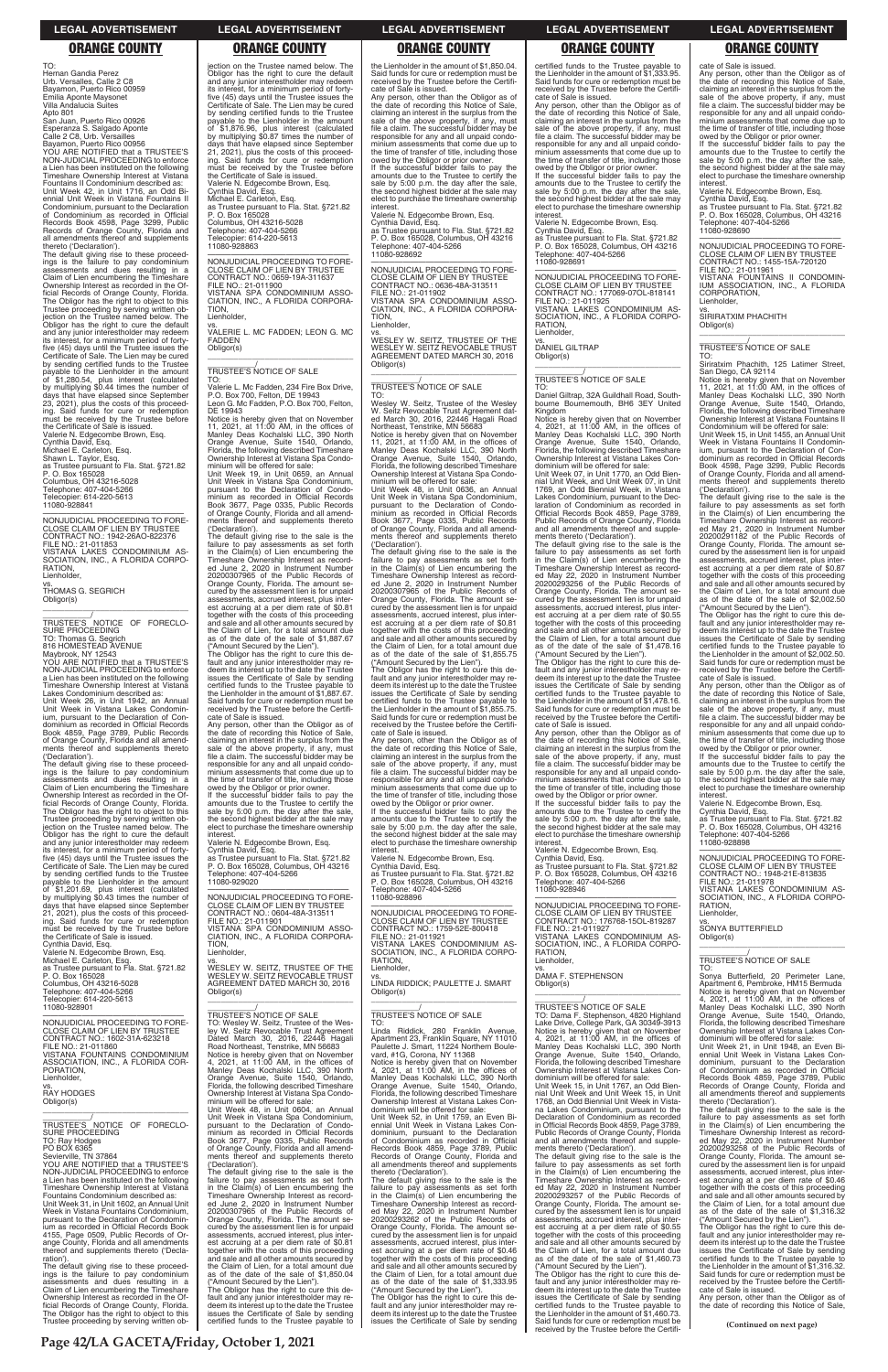**(Continued on next page)**

claiming an interest in the surplus from the sale of the above property, if any, must file a claim. The successful bidder may be responsible for any and all unpaid condominium assessments that come due up to the time of transfer of title, including those owed by the Obligor or prior owner.

If the successful bidder fails to pay the amounts due to the Trustee to certify the sale by 5:00 p.m. the day after the sale, the second highest bidder at the sale may elect to purchase the timeshare ownership interest.

### vs. SELL TIMESHARE LLC A FLORIDA LIM-ITED LIABILITY COMPANY Obligor(s)  $\overline{\phantom{a}}$  , and the set of the set of the set of the set of the set of the set of the set of the set of the set of the set of the set of the set of the set of the set of the set of the set of the set of the set of the s

Valerie N. Edgecombe Brown, Esq. Cynthia David, Esq. as Trustee pursuant to Fla. Stat. §721.82 P. O. Box 165028, Columbus, OH 43216 Telephone: 407-404-5266 11080-928939

—————————————————— NONJUDICIAL PROCEEDING TO FORE-CLOSE CLAIM OF LIEN BY TRUSTEE CONTRACT NO.: 0245-19A-911870 FILE NO.: 21-011994 VISTANA FALLS CONDOMINIUM ASSO-CIATION, INC., A FLORIDA CORPORA-**TION** Lienholder,

\_\_\_\_\_\_\_\_\_\_\_/ TRUSTEE'S NOTICE OF SALE TO: Sell Timeshare LLC A Florida Limited Liability Company, 10701 BOCA POINTE DRIVE, Orlando, FL 32836

Notice is hereby given that on November 4, 2021, at 11:00 AM, in the offices of Manley Deas Kochalski LLC, 390 North Orange Avenue, Suite 1540, Orlando, Florida, the following described Timeshare Ownership Interest at Vistana Falls Con-

dominium will be offered for sale: Unit Week 19, in Unit 0245, an Annual Unit Week in Vistana Falls Condominium, pursuant to the Declaration of Condomin-ium as recorded in Official Records Book 3340, Page 2429, Public Records of Orange County, Florida and all amendments thereof and supplements thereto ('Declaration').

owed by the Obligor or prior owner.<br>If the successful bidder fails to pay the<br>amounts due to the Trustee to certify the<br>sale by 5:00 p.m. the day after the sale,<br>the second highest bidder at the sale may<br>elect to purchase interest.

The default giving rise to the sale is the failure to pay assessments as set forth in the Claim(s) of Lien encumbering the Timeshare Ownership Interest as record-ed May 20, 2020 in Instrument Number 20200288971 of the Public Records of Orange County, Florida. The amount se-cured by the assessment lien is for unpaid assessments, accrued interest, plus interest accruing at a per diem rate of \$0.88 together with the costs of this proceeding and sale and all other amounts secured by the Claim of Lien, for a total amount due as of the date of the sale of \$1,895.69 ("Amount Secured by the Lien").

The Obligor has the right to cure this de-fault and any junior interestholder may redeem its interest up to the date the Trustee issues the Certificate of Sale by sending certified funds to the Trustee payable to the Lienholder in the amount of \$1,895.69. Said funds for cure or redemption must be received by the Trustee before the Certificate of Sale is issued.

Any person, other than the Obligor as of the date of recording this Notice of Sale, claiming an interest in the surplus from the sale of the above property, if any, must file a claim. The successful bidder may be responsible for any and all unpaid condo-minium assessments that come due up to the time of transfer of title, including those

Telephone: 407-404-5266 11080-928689

**RATION** Lienholder,

 $\overline{\phantom{a}}$  ,  $\overline{\phantom{a}}$  ,  $\overline{\phantom{a}}$  ,  $\overline{\phantom{a}}$  ,  $\overline{\phantom{a}}$  ,  $\overline{\phantom{a}}$  ,  $\overline{\phantom{a}}$  ,  $\overline{\phantom{a}}$  ,  $\overline{\phantom{a}}$  ,  $\overline{\phantom{a}}$  ,  $\overline{\phantom{a}}$  ,  $\overline{\phantom{a}}$  ,  $\overline{\phantom{a}}$  ,  $\overline{\phantom{a}}$  ,  $\overline{\phantom{a}}$  ,  $\overline{\phantom{a}}$ \_\_\_\_\_\_\_\_\_\_\_/ TRUSTEE'S NOTICE OF SALE

Valerie N. Edgecombe Brown, Esq. Cynthia David, Esq. as Trustee pursuant to Fla. Stat. §721.82 P. O. Box 165028, Columbus, OH 43216 Telephone: 407-404-5266 11080-928681

—————————————————— NONJUDICIAL PROCEEDING TO FORE-CLOSE CLAIM OF LIEN BY TRUSTEE CONTRACT NO.: 1618-04A-719557 FILE NO.: 21-012000 VISTANA FOUNTAINS II CONDOMIN-IUM ASSOCIATION, INC., A FLORIDA CORPORATION, Lienholder,

vs. TINA M. SILVA Obligor(s)

## \_\_\_\_\_\_\_\_\_\_\_/ TRUSTEE'S NOTICE OF SALE TO: Tina M. Silva, 75 Grove Avenue, North Kingstown, RI 02852

 $\overline{\phantom{a}}$  , and the set of the set of the set of the set of the set of the set of the set of the set of the set of the set of the set of the set of the set of the set of the set of the set of the set of the set of the s

Notice is hereby given that on November 4, 2021, at 11:00 AM, in the offices of Manley Deas Kochalski LLC, 390 North Orange Avenue, Suite 1540, Orlando, Florida, the following described Timeshare Ownership Interest at Vistana Fountains II

Condominium will be offered for sale: Unit Week 04, in Unit 1618, an Annual Unit Week in Vistana Fountains II Condominium, pursuant to the Declaration of Condominium as recorded in Official Records Book 4598, Page 3299, Public Records of Orange County, Florida and all amendments thereof and supplements thereto ('Declaration').

**RATION** Lienholder,

 $\overline{\phantom{a}}$  ,  $\overline{\phantom{a}}$  ,  $\overline{\phantom{a}}$  ,  $\overline{\phantom{a}}$  ,  $\overline{\phantom{a}}$  ,  $\overline{\phantom{a}}$  ,  $\overline{\phantom{a}}$  ,  $\overline{\phantom{a}}$  ,  $\overline{\phantom{a}}$  ,  $\overline{\phantom{a}}$  ,  $\overline{\phantom{a}}$  ,  $\overline{\phantom{a}}$  ,  $\overline{\phantom{a}}$  ,  $\overline{\phantom{a}}$  ,  $\overline{\phantom{a}}$  ,  $\overline{\phantom{a}}$ \_\_\_\_\_\_\_\_\_\_\_/ TRUSTEE'S NOTICE OF SALE

The default giving rise to the sale is the failure to pay assessments as set forth in the Claim(s) of Lien encumbering the Timeshare Ownership Interest as recorded May 21, 2020 in Instrument Number 20200291182 of the Public Records of Orange County, Florida. The amount se-cured by the assessment lien is for unpaid assessments, accrued interest, plus interest accruing at a per diem rate of \$0.87 together with the costs of this proceeding and sale and all other amounts secured by the Claim of Lien, for a total amount due as of the date of the sale of \$1,977.60 ("Amount Secured by the Lien").

The Obligor has the right to cure this de-fault and any junior interestholder may re-deem its interest up to the date the Trustee issues the Certificate of Sale by sending certified funds to the Trustee payable to the Lienholder in the amount of \$1,977.60. Said funds for cure or redemption must be received by the Trustee before the Certificate of Sale is issued.

Any person, other than the Obligor as of the date of recording this Notice of Sale, claiming an interest in the surplus from the sale of the above property, if any, must file a claim. The successful bidder may be responsible for any and all unpaid condominium assessments that come due up to the time of transfer of title, including those

owed by the Obligor or prior owner. If the successful bidder fails to pay the amounts due to the Trustee to certify the sale by 5:00 p.m. the day after the sale, the second highest bidder at the sale may elect to purchase the timeshare ownership

—————————————————— NONJUDICIAL PROCEEDING TO FORE-CLOSE CLAIM OF LIEN BY TRUSTEE CONTRACT NO.: 2217-51E-003256 FILE NO.: 21-012079 VISTANA CASCADES CONDOMINIUM ASSOCIATION, INC., A FLORIDA COR-PORATION, enholder,

owed by the Obligor or prior owner. If the successful bidder fails to pay the amounts due to the Trustee to certify the sale by 5:00 p.m. the day after the sale, the second highest bidder at the sale may elect to purchase the timeshare ownership interest. Valerie N. Edgecombe Brown, Esq. Cynthia David, Esq. as Trustee pursuant to Fla. Stat. §721.82 P. O. Box 165028, Columbus, OH 43216

> vs. MANUEL RODRIGUEZ; VERONICA DE RODRIGUEZ Obligor(s)  $\overline{\phantom{a}}$  , and the set of the set of the set of the set of the set of the set of the set of the set of the set of the set of the set of the set of the set of the set of the set of the set of the set of the set of the s

—————————————————— NONJUDICIAL PROCEEDING TO FORE-CLOSE CLAIM OF LIEN BY TRUSTEE CONTRACT NO.: 0852-20A-409641

FILE NO.: 21-012064

VISTANA SPRINGS CONDOMINIUM AS-SOCIATION, INC., A FLORIDA CORPO-

vs. NAJAH ABDULLAH S. ABA ALKHAIL; KHALED IBRAHIM ABU BOTAIN

Obligor(s)

TO: Najah Abdullah S. Aba Alkhail, P.O. BOX 57184, Riyadh 11574, Saudi Arabia Khaled Ibrahim Abu Botain, P.O. BOX 57184, Riyadh 11574, Saudi Arabia

Notice is hereby given that on November 4, 2021, at 11:00 AM, in the offices of Manley Deas Kochalski LLC, 390 North Orange Avenue, Suite 1540, Orlando, Florida, the following described Timeshare Ownership Interest at Vistana Springs Condominium will be offered for sale: Unit Week 20, in Unit 0852, an Annual Unit Week in Vistana Springs Condominium, pursuant to the Declaration of Condo-

> If the successful bidder fails to pay the amounts due to the Trustee to certify the sale by 5:00 p.m. the day after the sale, the second highest bidder at the sale may elect to purchase the timeshare ownership

minium as recorded in Official Records Book 4052, Page 3241, Public Records of Orange County, Florida and all amend-ments thereof and supplements thereto ('Declaration').

vs. PEDRO ARTURO LOPEZ RODRIGUEZ; PAULINA DORA REBATTA CORONADO Obligor(s)  $\overline{\phantom{a}}$  , and the set of the set of the set of the set of the set of the set of the set of the set of the set of the set of the set of the set of the set of the set of the set of the set of the set of the set of the s

The default giving rise to the sale is the failure to pay assessments as set forth in the Claim(s) of Lien encumbering the Timeshare Ownership Interest as recorded May 21, 2020 in Instrument Number 20200291299 of the Public Records of Orange County, Florida. The amount secured by the assessment lien is for unpaid assessments, accrued interest, plus interest accruing at a per diem rate of \$0.86 together with the costs of this proceeding and sale and all other amounts secured by the Claim of Lien, for a total amount due as of the date of the sale of \$1,941.43 ("Amount Secured by the Lien"). The Obligor has the right to cure this default and any junior interestholder may re-deem its interest up to the date the Trustee issues the Certificate of Sale by sending certified funds to the Trustee payable to the Lienholder in the amount of \$1,941.43. Said funds for cure or redemption must be received by the Trustee before the Certifi-cate of Sale is issued. Any person, other than the Obligor as of the date of recording this Notice of Sale, claiming an interest in the surplus from the sale of the above property, if any, must file a claim. The successful bidder may be responsible for any and all unpaid condominium assessments that come due up to the time of transfer of title, including those owed by the Obligor or prior owner. If the successful bidder fails to pay the amounts due to the Trustee to certify the sale by 5:00 p.m. the day after the sale, the second highest bidder at the sale may elect to purchase the timeshare ownership interest. Valerie N. Edgecombe Brown, Esq. Cynthia David, Esq. as Trustee pursuant to Fla. Stat. §721.82 P. O. Box 165028, Columbus, OH 43216

responsible for any and all unpaid condominium assessments that come due up to the time of transfer of title, including those owed by the Obligor or prior owner. If the successful bidder fails to pay the amounts due to the Trustee to certify the sale by 5:00 p.m. the day after the sale, the second highest bidder at the sale may elect to purchase the timeshare ownership<br>interest.

Telephone: 407-404-5266 11080-928918

—————————————————— NONJUDICIAL PROCEEDING TO FORE-CLOSE CLAIM OF LIEN BY TRUSTEE CONTRACT NO.: 0914-12A-410092

FILE NO.: 21-012077

VISTANA SPRINGS CONDOMINIUM AS-SOCIATION, INC., A FLORIDA CORPO-

vs. FRANCIS LOURDESAMY; SHIRLEY PE-

United Kingdom<br>Notice is hereby given that on November<br>4, 2021, at 11:00 AM, in the offices of<br>Manley Deas Kochalski LLC, 390 North<br>Orange Avenue, Suite 1540, Orlando,<br>Florida, the following described Timeshare Ownership Interest at Vistana Springs Condominium will be offered for sale: Unit Week 45, in Unit 0916, an Annual Unit Week in Vistana Springs Condominium, pursuant to the Declaration of Condo-minium as recorded in Official Records Book 4052, Page 3241, Public Records of Orange County, Florida and all amend-ments thereof and supplements thereto ('Declaration').

RUMPOYKAIL Obligor(s)

TO: Francis Lourdesamy, 37 Jalan Chelagi, Singapore, 509598 Singapore Shirley Perumpoykail, 37 Jalan Chelagi, Singapore, 509598 Singapore

Notice is hereby given that on November 4, 2021, at 11:00 AM, in the offices of Manley Deas Kochalski LLC, 390 North

Orange Avenue, Suite 1540, Orlando, Florida, the following described Timeshare Ownership Interest at Vistana Springs Condominium will be offered for sale: Unit Week 12, in Unit 0914, an Annual Unit Week in Vistana Springs Condominium, pursuant to the Declaration of Condo-

minium as recorded in Official Records Book 4052, Page 3241, Public Records of Orange County, Florida and all amendments thereof and supplements thereto ('Declaration').

The default giving rise to the sale is the failure to pay assessments as set forth in the Claim(s) of Lien encumbering the Timeshare Ownership Interest as recorded May 21, 2020 in Instrument Number 20200291299 of the Public Records of Orange County, Florida. The amount secured by the assessment lien is for unpaid assessments, accrued interest, plus interest accruing at a per diem rate of \$0.86 together with the costs of this proceeding and sale and all other amounts secured by the Claim of Lien, for a total amount due as of the date of the sale of \$1,953.52 ("Amount Secured by the Lien").

The Obligor has the right to cure this de-fault and any junior interestholder may re-deem its interest up to the date the Trustee issues the Certificate of Sale by sending certified funds to the Trustee payable to the Lienholder in the amount of \$1,953.52. Said funds for cure or redemption must be received by the Trustee before the Certificate of Sale is issued.

The default giving rise to the sale is the failure to pay assessments as set forth in the Claim(s) of Lien encumbering the Timeshare Ownership Interest as recorded May 21, 2020 in Instrument Number 20200291261 of the Public Records of Orange County, Florida. The amount secured by the assessment lien is for unpaid assessments, accrued interest, plus interest accruing at a per diem rate of \$0.44 together with the costs of this proceeding and sale and all other amounts secured by the Claim of Lien, for a total amount due as of the date of the sale of \$1,295.80 ("Amount Secured by the Lien").

The Obligor has the right to cure this default and any junior interestholder may re-deem its interest up to the date the Trustee issues the Certificate of Sale by sending certified funds to the Trustee payable to the Lienholder in the amount of \$1,295.80. Said funds for cure or redemption must be received by the Trustee before the Certifi-cate of Sale is issued.

Any person, other than the Obligor as of the date of recording this Notice of Sale, claiming an interest in the surplus from the sale of the above property, if any, must file a claim. The successful bidder may be responsible for any and all unpaid condominium assessments that come due up to the time of transfer of title, including those

sale by 5:00 p.m. the day after the sale, the second highest bidder at the sale may elect to purchase the timeshare ownership nterest

vs.<br>BRITNEY N. SHEFFEY; ANGELIA SIL-<br>VERA; CHARLES R. SHEFFEY; MARY<br>A. SHEFFEY Obligor(s)

interest. Valerie N. Edgecombe Brown, Esq. Cynthia David, Esq. as Trustee pursuant to Fla. Stat. §721.82 P. O. Box 165028, Columbus, OH 43216 Telephone: 407-404-5266 11080-928964

> Mary A. Sheffey<br>154 County Road 653<br>Athens, TN 37303<br>YOU ARE NOTIFIED that a TRUSTEE'S<br>NON-JUDICIAL PROCEEDING to enforce a Lien has been instituted on the following Timeshare Ownership Interest at Vistana Fountains II Condominium described as: Unit Week 40, in Unit 1662, an Odd Biennial Unit Week in Vistana Fountains II Condominium, pursuant to the Declaration

### \_\_\_\_\_\_\_\_\_\_\_/ TRUSTEE'S NOTICE OF SALE

TO: Manuel Rodriguez, CALLE LOMA LOMA QTA. LA COQUITAURB., ALTO HATIL-LO, Caracas, Venezuela Veronica De Rodriguez, AVE PRINCIPAL DEL ALTO HATILLO, CALLE ALTO HA-TILLO CON MIRADOR, QUINTA MAJA-GUA, Caracas, Venezuela

Notice is hereby given that on November 4, 2021, at 11:00 AM, in the offices of Manley Deas Kochalski LLC, 390 North Orange Avenue, Suite 1540, Orlando, Florida, the following described Timeshare Ownership Interest at Vistana Cascades Condominium will be offered for sale:

Unit Week 51, in Unit 2217, an Even Bi-ennial Unit Week in Vistana Cascades Condominium, pursuant to the Declaration of Condominium as recorded in Official Records Book 5312, Page 2312, Public Records of Orange County, Florida and all amendments thereof and supplements thereto ('Declaration').

The default giving rise to the sale is the failure to pay assessments as set forth in the Claim(s) of Lien encumbering the Timeshare Ownership Interest as recorded May 21, 2020 in Instrument Number<br>20200291483 of the Public Records of<br>Orange County, Florida. The amount se-<br>cured by the assessment lien is for unpaid<br>assessments, accrued interest, plus interest accruing at a per diem rate of \$0.42 together with the costs of this proceeding and sale and all other amounts secured by the Claim of Lien, for a total amount due as of the date of the sale of \$1,196.86 ("Amount Secured by the Lien").

The Obligor has the right to cure this de-fault and any junior interestholder may re-deem its interest up to the date the Trustee issues the Certificate of Sale by sending certified funds to the Trustee payable to the Lienholder in the amount of \$1,196.86. Said funds for cure or redemption must be received by the Trustee before the Certifi-cate of Sale is issued.

Any person, other than the Obligor as of the date of recording this Notice of Sale, claiming an interest in the surplus from the sale of the above property, if any, must file a claim. The successful bidder may be responsible for any and all unpaid condominium assessments that come due up to the time of transfer of title, including those owed by the Obligor or prior owner.

interest. Valerie N. Edgecombe Brown, Esq. Cynthia David, Esq. as Trustee pursuant to Fla. Stat. §721.82 P. O. Box 165028, Columbus, OH 43216 Telephone: 407-404-5266 11080-928908

—————————————————— NONJUDICIAL PROCEEDING TO FORE-CLOSE CLAIM OF LIEN BY TRUSTEE CONTRACT NO.: 0916-16A-411311 FILE NO.: 21-012084 VISTANA SPRINGS CONDOMINIUM AS-

SOCIATION, INC., A FLORIDA CORPO-**RATION** Lienholder,

### \_\_\_\_\_\_\_\_\_\_\_/ TRUSTEE'S NOTICE OF SALE

TO: Pedro Arturo Lopez Rodriguez, SANTA CRUZ 2-N, Santa Cruz, 0297 Aruba Paulina Dora Rebatta Coronado, SANTA CRUZ 2-N, Santa Cruz, 0297 Aruba Notice is hereby given that on November 4, 2021, at 11:00 AM, in the offices of Manley Deas Kochalski LLC, 390 North Orange Avenue, Suite 1540, Orlando, Florida, the following described Timeshare Ownership Interest at Vistana Springs Condominium will be offered for sale: Unit Week 16, in Unit 0916, an Annual Unit Week in Vistana Springs Condominium, pursuant to the Declaration of Condominium as recorded in Official Records Book 4052, Page 3241, Public Records of Orange County, Florida and all amend-ments thereof and supplements thereto ('Declaration'). The default giving rise to the sale is the failure to pay assessments as set forth in the Claim(s) of Lien encumbering the Timeshare Ownership Interest as recorded May 21, 2020 in Instrument Number 20200291299 of the Public Records of Orange County, Florida. The amount secured by the assessment lien is for unpaid assessments, accrued interest, plus interest accruing at a per diem rate of \$0.86 together with the costs of this proceeding and sale and all other amounts secured by the Claim of Lien, for a total amount due as of the date of the sale of \$1,953.52 ("Amount Secured by the Lien"). The Obligor has the right to cure this default and any junior interestholder may re-deem its interest up to the date the Trustee issues the Certificate of Sale by sending certified funds to the Trustee payable to the Lienholder in the amount of \$1,953.52. Said funds for cure or redemption must be received by the Trustee before the Certifi-cate of Sale is issued. Any person, other than the Obligor as of the date of recording this Notice of Sale, claiming an interest in the surplus from the sale of the above property, if any, must file a claim. The successful bidder may be

interest. Valerie N. Edgecombe Brown, Esq. Cynthia David, Esq. as Trustee pursuant to Fla. Stat. §721.82 P. O. Box 165028, Columbus, OH 43216 elephone: 407-404-5266 11080-928693

—————————————————— NONJUDICIAL PROCEEDING TO FORE-CLOSE CLAIM OF LIEN BY TRUSTEE CONTRACT NO.: 0916-45A-409763 FILE NO.: 21-012096 VISTANA SPRINGS CONDOMINIUM AS-SOCIATION, INC., A FLORIDA CORPO-**RATION** Lienholder,

vs. KATHERINE FRYERS Obligor(s)

\_\_\_\_\_\_\_\_\_\_\_\_\_\_\_\_\_\_\_\_\_\_\_\_\_\_\_\_\_\_\_\_\_

### \_\_\_\_\_\_\_\_\_\_\_/ TRUSTEE'S NOTICE OF SALE

TO: Katherine Fryers, CHERRY LODGE, READING RD, HOOK, Hants, RG27 9DB

The default giving rise to the sale is the failure to pay assessments as set forth in the Claim(s) of Lien encumbering the Timeshare Ownership Interest as record-ed May 21, 2020 in Instrument Number 20200291299 of the Public Records of Orange County, Florida. The amount se-cured by the assessment lien is for unpaid assessments, accrued interest, plus interest accruing at a per diem rate of \$0.86 together with the costs of this proceeding and sale and all other amounts secured by the Claim of Lien, for a total amount due as of the date of the sale of \$1,929.37 ("Amount Secured by the Lien").

The Obligor has the right to cure this de-fault and any junior interestholder may redeem its interest up to the date the Trustee issues the Certificate of Sale by sending certified funds to the Trustee payable to the Lienholder in the amount of \$1,929.37. Said funds for cure or redemption must be received by the Trustee before the Certificate of Sale is issued.

Any person, other than the Obligor as of the date of recording this Notice of Sale, claiming an interest in the surplus from the sale of the above property, if any, must file a claim. The successful bidder may be responsible for any and all unpaid condo-minium assessments that come due up to the time of transfer of title, including those

owed by the Obligor or prior owner. If the successful bidder fails to pay the amounts due to the Trustee to certify the sale by 5:00 p.m. the day after the sale the second highest bidder at the sale may elect to purchase the timeshare ownership interest.

Valerie N. Edgecombe Brown, Esq. Cynthia David, Esq.

as Trustee pursuant to Fla. Stat. §721.82 P. O. Box 165028, Columbus, OH 43216 Telephone: 407-404-5266 11080-928962

—————————————————— NONJUDICIAL PROCEEDING TO FORE-CLOSE CLAIM OF LIEN BY TRUSTEE CONTRACT NO.: 1672-52E-719390 FILE NO.: 21-012201 VISTANA FOUNTAINS II CONDOMIN-IUM ASSOCIATION, INC., A FLORIDA CORPORATION, Lienholder,

vs. YAN CHUAN GUO Obligor(s)

 $\overline{\phantom{a}}$  , and the set of the set of the set of the set of the set of the set of the set of the set of the set of the set of the set of the set of the set of the set of the set of the set of the set of the set of the s

\_\_\_\_\_\_\_\_\_\_\_/ TRUSTEE'S NOTICE OF SALE TO: Yan Chuan Guo, 88 Ravine Drive, Port Moody, V3H 4T8 Canada Notice is hereby given that on November 11, 2021, at 11:00 AM, in the offices of Manley Deas Kochalski LLC, 390 North Orange Avenue, Suite 1540, Orlando, Florida, the following described Timeshare Ownership Interest at Vistana Fountains II Condominium will be offered for sale: Unit Week 52, in Unit 1672, an Even Bi-ennial Unit Week in Vistana Fountains II

Condominium, pursuant to the Declaration of Condominium as recorded in Official Records Book 4598, Page 3299, Public Records of Orange County, Florida and all amendments thereof and supplements thereto ('Declaration').

Any person, other than the Obligor as of the date of recording this Notice of Sale, claiming an interest in the surplus from the sale of the above property, if any, must file a claim. The successful bidder may be responsible for any and all unpaid condominium assessments that come due up to the time of transfer of title, including those owed by the Obligor or prior owner.

If the successful bidder fails to pay the amounts due to the Trustee to certify the

Valerie N. Edgecombe Brown, Esq.

Cynthia David, Esq. as Trustee pursuant to Fla. Stat. §721.82 P. O. Box 165028, Columbus, OH 43216 Telephone: 407-404-5266 11080-929012

—————————————————— NONJUDICIAL PROCEEDING TO FORE-CLOSE CLAIM OF LIEN BY TRUSTEE CONTRACT NO.: 1662-40O-715045 FILE NO.: 21-012206

VISTANA FOUNTAINS II CONDOMIN-IUM ASSOCIATION, INC., A FLORIDA CORPORATION, Lienholder,

\_\_\_\_\_\_\_\_\_\_\_\_\_\_\_\_\_\_\_\_\_\_\_\_\_\_\_\_\_\_\_\_\_ \_\_\_\_\_\_\_\_\_\_\_/ TRUSTEE'S NOTICE OF FORECLO-SURE PROCEEDING TO:

Britney N. Sheffey 1108 Holland Stre Melbourne, FL 32935

Angelia Silvera 7419 Misty View Lane Knoxville, TN 37931 Charles R. Sheffey 154 County Road 653

Athens, TN 37303

of Condominium as recorded in Official Records Book 4598, Page 3299, Public Records of Orange County, Florida and all amendments thereof and supplements thereto ('Declaration'). The default giving rise to these proceed-

ings is the failure to pay condominium assessments and dues resulting in a Claim of Lien encumbering the Timeshare Ownership Interest as recorded in the Official Records of Orange County, Florida. The Obligor has the right to object to this Trustee proceeding by serving written ob-jection on the Trustee named below. The Obligor has the right to cure the default and any junior interestholder may redeem its interest, for a minimum period of forty-five (45) days until the Trustee issues the Certificate of Sale. The Lien may be cured by sending certified funds to the Trustee payable to the Lienholder in the amount of \$1,237.07, plus interest (calculated by multiplying \$0.44 times the number of days that have elapsed since September 22, 2021), plus the costs of this proceed-ing. Said funds for cure or redemption must be received by the Trustee before the Certificate of Sale is issued.

Michael E. Carleton, Esq. Valerie N. Edgecombe Brown, Esq.

Cynthia David, Esq. as Trustee pursuant to Fla. Stat. §721.82 P. O. Box 165028 Columbus, OH 43216-5028

Telephone: 407-404-5266 Telecopier: 614-220-5613 11080-928904

—————————————————— NONJUDICIAL PROCEEDING TO FORE-CLOSE CLAIM OF LIEN BY TRUSTEE CONTRACT NO.: 1485-43O-716224 FILE NO.: 21-012208 VISTANA FOUNTAINS II CONDOMIN-IUM ASSOCIATION, INC., A FLORIDA CORPORATION, Lienholder,

vs. EDGAR ABRAHAM RIVERA ESTEVEZ, AKA EDGAR RIVERA ESTEVEZ; WEN-DY LIZZET JURADO DE RIVERA, AKA WENDY JURADO DE RIVERA Obligor(s)

\_\_\_\_\_\_\_\_\_\_\_\_\_\_\_\_\_\_\_\_\_\_\_\_\_\_\_\_\_\_\_\_\_

\_\_\_\_\_\_\_\_\_\_\_/ TRUSTEE'S NOTICE OF SALE

TO: Edgar Abraham Rivera Estevez, AKA Edgar Rivera Estevez, 3 CALLE. 6-41 ZONA<br>3 QUINTAS AGUAS F QUINTAS AGUAS, Escuintla, 05001 Guatemala

Wendy Lizzet Jurado De Rivera, AKA<br>Wendy Jurado De Rivera, 3 CALLE 2-35<br>ZONA 8 BALCONES, CIUDAD SAN<br>CRISTOBAL, Mixco, Guatemala

Notice is hereby given that on November 4, 2021, at 11:00 AM, in the offices of Manley Deas Kochalski LLC, 390 North Orange Avenue, Suite 1540, Orlando, Florida, the following described Timeshare Ownership Interest at Vistana Fountains II

Condominium will be offered for sale: Unit Week 43, in Unit 1485, an Odd Bi-

ennial Unit Week in Vistana Fountains II Condominium, pursuant to the Declaration of Condominium as recorded in Official Records Book 4598, Page 3299, Public Records of Orange County, Florida and all amendments thereof and supplements thereto ('Declaration').

The default giving rise to the sale is the failure to pay assessments as set forth in the Claim(s) of Lien encumbering the Timeshare Ownership Interest as record-ed May 21, 2020 in Instrument Number 20200291261 of the Public Records of Orange County, Florida. The amount se-cured by the assessment lien is for unpaid assessments, accrued interest, plus interest accruing at a per diem rate of \$0.44 together with the costs of this proceeding and sale and all other amounts secured by the Claim of Lien, for a total amount due as of the date of the sale of \$1,318.76 ("Amount Secured by the Lien").

The Obligor has the right to cure this de-fault and any junior interestholder may redeem its interest up to the date the Trustee issues the Certificate of Sale by sending certified funds to the Trustee payable the Lienholder in the amount of \$1,318.76. Said funds for cure or redemption must be received by the Trustee before the Certificate of Sale is issued.

Any person, other than the Obligor as of the date of recording this Notice of Sale, claiming an interest in the surplus from the sale of the above property, if any, must file a claim. The successful bidder may be responsible for any and all unpaid condominium assessments that come due up to the time of transfer of title, including those

### **LEGAL ADVERTISEMENT LEGAL ADVERTISEMENT LEGAL ADVERTISEMENT LEGAL ADVERTISEMENT LEGAL ADVERTISEMENT**

### **ORANGE COUNTY ORANGE COUNTY ORANGE COUNTY ORANGE COUNTY ORANGE COUNTY**

**LA GACETA/Friday, October 1, 2021/Page 43**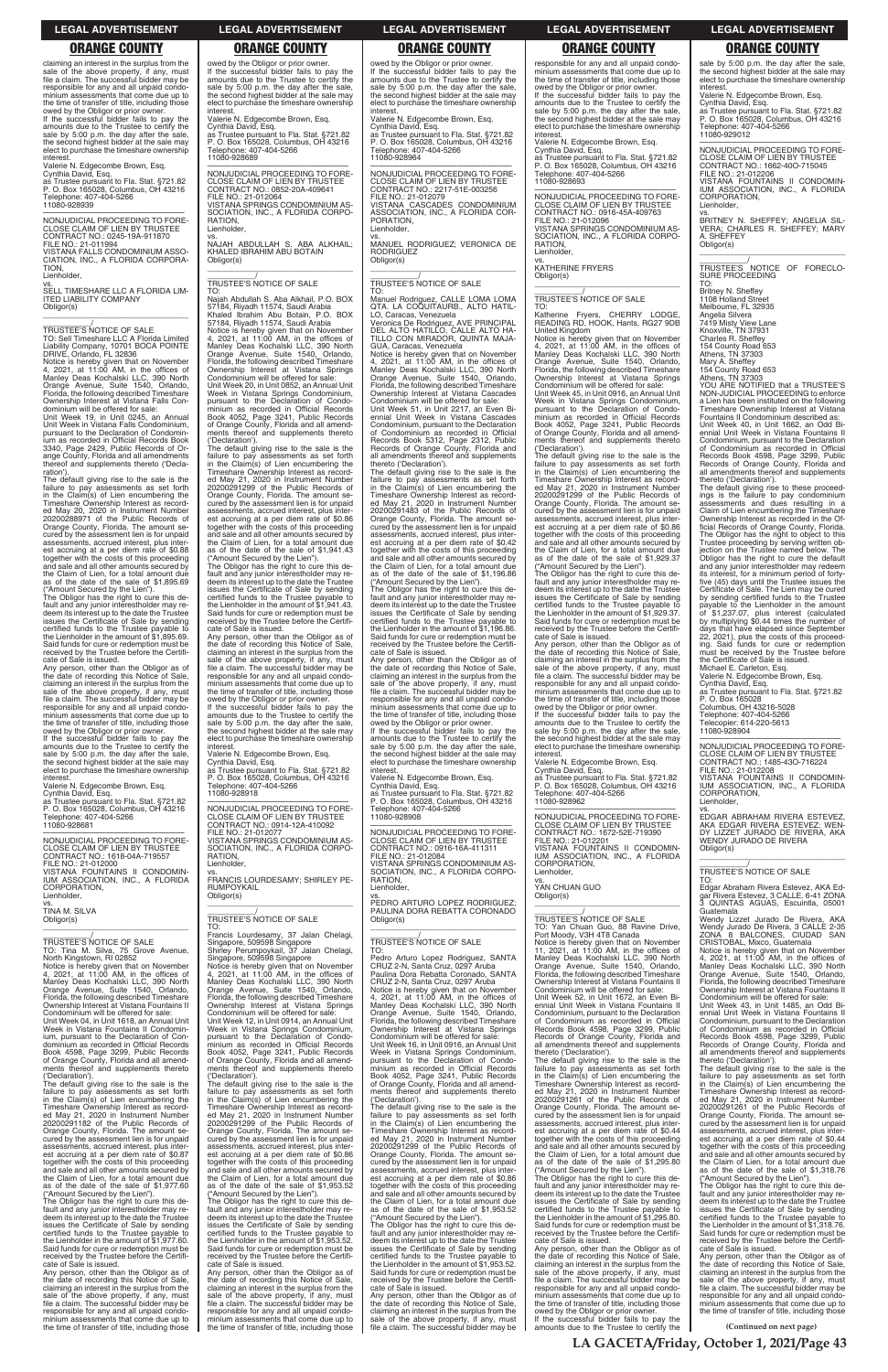owed by the Obligor or prior owner. If the successful bidder fails to pay the amounts due to the Trustee to certify the sale by 5:00 p.m. the day after the sale, the second highest bidder at the sale may elect to purchase the timeshare ownership interes

Valerie N. Edgecombe Brown, Esq. Cynthia David, Esq. as Trustee pursuant to Fla. Stat. §721.82 P. O. Box 165028, Columbus, OH 43216 Telephone: 407-404-5266 11080-928947

—————————————————— NONJUDICIAL PROCEEDING TO FORE-CLOSE CLAIM OF LIEN BY TRUSTEE CONTRACT NO.: 1485-46O-713582 FILE NO.: 21-012212 VISTANA FOUNTAINS II CONDOMIN-IUM ASSOCIATION, INC., A FLORIDA CORPORATION, Lienholder,

vs. BRAENDON A. CONNEY Obligor(s) \_\_\_\_\_\_\_\_\_\_\_\_\_\_\_\_\_\_\_\_\_\_\_\_\_\_\_\_\_\_\_\_\_

\_\_\_\_\_\_\_\_\_\_\_/ TRUSTEE'S NOTICE OF SALE

TO: Braendon A. Conney, 315 Fitzgerald Place, College Park, GA 30349 Notice is hereby given that on November 4, 2021, at 11:00 AM, in the offices of Manley Deas Kochalski LLC, 390 North Orange Avenue, Suite 1540, Orlando, Florida, the following described Timeshare Ownership Interest at Vistana Fountains II Condominium will be offered for sale:

Unit Week 46, in Unit 1485, an Odd Bi-ennial Unit Week in Vistana Fountains II Condominium, pursuant to the Declaration of Condominium as recorded in Official Records Book 4598, Page 3299, Public Records of Orange County, Florida and all amendments thereof and supplements

owed by the Obligor or prior owner. If the successful bidder fails to pay the amounts due to the Trustee to certify the sale by 5:00 p.m. the day after the sale, the second highest bidder at the sale may elect to purchase the timeshare ownership interest

—————————————————— NONJUDICIAL PROCEEDING TO FORE-CLOSE CLAIM OF LIEN BY TRUSTEE CONTRACT NO.: 2135-18AO-010653 FILE NO.: 21-012245 VISTANA CASCADES CONDOMINIUM ASSOCIATION, INC., A FLORIDA COR-PORATION, **Lienholder** 

thereto ('Declaration'). The default giving rise to the sale is the failure to pay assessments as set forth in the Claim(s) of Lien encumbering the Timeshare Ownership Interest as recorded May 21, 2020 in Instrument Number 20200291261 of the Public Records of Orange County, Florida. The amount secured by the assessment lien is for unpaid assessments, accrued interest, plus inter-est accruing at a per diem rate of \$0.44 together with the costs of this proceeding and sale and all other amounts secured by the Claim of Lien, for a total amount due as of the date of the sale of \$1,287.76

("Amount Secured by the Lien"). The Obligor has the right to cure this default and any junior interestholder may redeem its interest up to the date the Trustee issues the Certificate of Sale by sending certified funds to the Trustee payable to the Lienholder in the amount of \$1,287.76. Said funds for cure or redemption must be received by the Trustee before the Certifi-

cate of Sale is issued. Any person, other than the Obligor as of the date of recording this Notice of Sale, claiming an interest in the surplus from the sale of the above property, if any, must file a claim. The successful bidder may be responsible for any and all unpaid condo-minium assessments that come due up to the time of transfer of title, including those

Lienholder vs. JAMES E. RASMUSSEN Obligor(s)

Valerie N. Edgecombe Brown, Esq.

Cynthia David, Esq. as Trustee pursuant to Fla. Stat. §721.82 P. O. Box 165028, Columbus, OH 43216 Telephone: 407-404-5266 11080-928683

vs. INMACULADA THOMPSON Obligor(s)

\_\_\_\_\_\_\_\_\_\_\_\_\_\_\_\_\_\_\_\_\_\_\_\_\_\_\_\_\_\_\_\_\_

\_\_\_\_\_\_\_\_\_\_\_/ TRUSTEE'S NOTICE OF FORECLO-SURE PROCEEDING TO: Inmaculada Thompson 2059 ITALIA

APARTMENT 3-C

San Juan, Puerto Rico 00911 YOU ARE NOTIFIED that a TRUSTEE'S NON-JUDICIAL PROCEEDING to enforce a Lien has been instituted on the following Timeshare Ownership Interest at Vistana Cascades Condominium described as: Unit Week 18, in Unit 2135, an Annual Unit Week in Vistana Cascade Condominium, pursuant to the Declaration of Condominium as recorded in Official Records Book 5312, Page 2312, Public Records of Orange County, Florida and all amend-ments thereof and supplements thereto

### SOCIATION, INC., A FLORIDA CORPO-RATION,

\_\_\_\_\_\_\_\_\_\_\_\_\_\_\_\_\_\_\_\_\_\_\_\_\_\_\_\_\_\_\_\_\_

\_\_\_\_\_\_\_\_\_\_\_/ TRUSTEE'S NOTICE OF FORECLO-SURE PROCEEDING TO: James E. Rasmussen 120 SHAWN AVENUE

Arlington, WI 53911 YOU ARE NOTIFIED that a TRUSTEE'S NON-JUDICIAL PROCEEDING to enforce a Lien has been instituted on the following Timeshare Ownership Interest at Vistana Lakes Condominium described as: Unit Week 19, in Unit 1831, an Annual Unit Week in Vistana Lakes Condomin-

ium, pursuant to the Declaration of Con-dominium as recorded in Official Records Book 4859, Page 3789, Public Records of Orange County, Florida and all amend-ments thereof and supplements thereto ('Declaration').

The default giving rise to these proceed-ings is the failure to pay condominium assessments and dues resulting in a Claim of Lien encumbering the Timeshare Ownership Interest as recorded in the Official Records of Orange County, Florida. The Obligor has the right to object to this Trustee proceeding by serving written objection on the Trustee named below. The Obligor has the right to cure the default and any junior interestholder may redeem its interest, for a minimum period of fortyfive (45) days until the Trustee issues the Certificate of Sale. The Lien may be cured by sending certified funds to the Trustee<br>payable to the Lienholder in the amount<br>of \$2,129.45, plus interest (calculated<br>by multiplying \$0.92 times the number of<br>days that have elapsed since September<br>21, 2021), plus the ing. Said funds for cure or redemption must be received by the Trustee before the Certificate of Sale is issued.

Cynthia David, Esq.

Valerie N. Edgecombe Brown, Esq. Michael E. Carleton, Esq. as Trustee pursuant to Fla. Stat. §721.82 P. O. Box 165028 Columbus, OH 43216-5028 Telephone: 407-404-5266 Telecopier: 614-220-5613 11080-928899

—————————————————— NONJUDICIAL PROCEEDING TO FORE-CLOSE CLAIM OF LIEN BY TRUSTEE CONTRACT NO.: 1814-30A-821064 FILE NO.: 21-012362 VISTANA LAKES CONDOMINIUM AS-SOCIATION, INC., A FLORIDA CORPO-RATION, Lienholder,

vs. ALNOOR H. ALI; FARZANA A. ALI, AKA FARZANA ALI Obligor(s) \_\_\_\_\_\_\_\_\_\_\_\_\_\_\_\_\_\_\_\_\_\_\_\_\_\_\_\_\_\_\_\_\_

### \_\_\_\_\_\_\_\_\_\_\_/ TRUSTEE'S NOTICE OF SALE

TO: Alnoor H. Ali, 386 JAMESTOWN COURT, Aurora, IL 60502

Farzana A. Ali, AKA Farzana Ali, 1319 DA-VINE DRIVE, Glendale Heights, IL 60139 Notice is hereby given that on November 11, 2021, at 11:00 AM, in the offices of Manley Deas Kochalski LLC, 390 North Orange Avenue, Suite 1540, Orlando, Florida, the following described Timeshare Ownership Interest at Vistana Lakes Con-

dominium will be offered for sale: Unit Week 30, in Unit 1814, an Annual Unit Week in Vistana Lakes Condominium, pursuant to the Declaration of Condominium as recorded in Official Records Book 4859, Page 3789, Public Records of Orange County, Florida and all amendments thereof and supplements thereto ('Declaration').

The default giving rise to the sale is the failure to pay assessments as set forth in the Claim(s) of Lien encumbering the Timeshare Ownership Interest as recorded May 22, 2020 in Instrument Number 20200293259 of the Public Records of Orange County, Florida. The amount secured by the assessment lien is for unpaid assessments, accrued interest, plus interest accruing at a per diem rate of \$0.92 together with the costs of this proceeding and sale and all other amounts secured by the Claim of Lien, for a total amount due as of the date of the sale of \$2,098.90 ("Amount Secured by the Lien").

The Obligor has the right to cure this de-fault and any junior interestholder may re-deem its interest up to the date the Trustee issues the Certificate of Sale by sending certified funds to the Trustee payable to the Lienholder in the amount of \$2,098.90. Said funds for cure or redemption must be received by the Trustee before the Certifi-cate of Sale is issued.

—————————————————— NONJUDICIAL PROCEEDING TO FORE-CLOSE CLAIM OF LIEN BY TRUSTEE CONTRACT NO.: 1475-28A-717691 FILE NO.: 21-012384 VISTANA FOUNTAINS II CONDOMIN-IUM ASSOCIATION, INC., A FLORIDA CORPORATION, Lienholder,

Any person, other than the Obligor as of the date of recording this Notice of Sale, claiming an interest in the surplus from the sale of the above property, if any, must

Florida, the following described Timeshare Ownership Interest at Vistana Fountains II Condominium will be offered for sale: Unit Week 22, in Unit 1705, an Annual Unit Week in Vistana Fountains II Condominium, pursuant to the Declaration of Con-dominium as recorded in Official Records Book 4598, Page 3299, Public Records of Orange County, Florida and all amend-ments thereof and supplements thereto ('Declaration').

The default giving rise to the sale is the failure to pay assessments as set forth in the Claim(s) of Lien encumbering the Timeshare Ownership Interest as record-ed May 21, 2020 in Instrument Number 20200291273 of the Public Records of Orange County, Florida. The amount se-cured by the assessment lien is for unpaid assessments, accrued interest, plus interest accruing at a per diem rate of \$0.87 together with the costs of this proceeding and sale and all other amounts secured by the Claim of Lien, for a total amount due as of the date of the sale of \$1,983.73

("Amount Secured by the Lien"). The Obligor has the right to cure this de-fault and any junior interestholder may redeem its interest up to the date the Trustee issues the Certificate of Sale by sending certified funds to the Trustee payable to the Lienholder in the amount of \$1,983.73. Said funds for cure or redemption must be received by the Trustee before the Certificate of Sale is issued.

Any person, other than the Obligor as of the date of recording this Notice of Sale, claiming an interest in the surplus from the sale of the above property, if any, must file a claim. The successful bidder may be responsible for any and all unpaid condo-minium assessments that come due up to the time of transfer of title, including those owed by the Obligor or prior owner. If the successful bidder fails to pay the amounts due to the Trustee to certify the sale by 5:00 p.m. the day after the sale,

> Notice is hereby given that on November<br>4, 2021, at 11:00 AM, in the offices of<br>Manley Deas Kochalski LLC, 390 North<br>Orange Avenue, Suite 1540, Orlando,<br>Florida, the following described Timeshare<br>Ownership Interest at Vist Condominium will be offered for sale:

> Unit Week 51, in Unit 2245, an Annual Unit Week in Vistana Cascades Condominium, pursuant to the Declaration of Condominium as recorded in Official Records Book 5312, Page 2312, Public Records of Orange County, Florida and all amendments thereof and supplements thereto ('Declaration')

the second highest bidder at the sale may elect to purchase the timeshare ownership interest.

Valerie N. Edgecombe Brown, Esq. Cynthia David, Esq. as Trustee pursuant to Fla. Stat. §721.82 P. O. Box 165028, Columbus, OH 43216 Telephone: 407-404-5266 11080-929017

—————————————————— NONJUDICIAL PROCEEDING TO FORE-CLOSE CLAIM OF LIEN BY TRUSTEE CONTRACT NO.: 2218-44A-035153<br>FILE NO.: 21-012379<br>VISTANA CASCADES CONDOMINIUM<br>ASSOCIATION, INC., A FLORIDA COR-PORATION, Lienholder,

> The Obligor has the right to cure this default and any junior interestholder may re-deem its interest up to the date the Trustee issues the Certificate of Sale by sending certified funds to the Trustee payable to the Lienholder in the amount of \$1,315.28. Said funds for cure or redemption must be

vs. DONALD P. DAIGLE; JENNIFER N. DAIGLE Obligor(s) \_\_\_\_\_\_\_\_\_\_\_\_\_\_\_\_\_\_\_\_\_\_\_\_\_\_\_\_\_\_\_\_\_

### \_\_\_\_\_\_\_\_\_\_\_/ TRUSTEE'S NOTICE OF SALE

TO:<br>Donald P. Daigle, 9 BROADVIEW DRIVE,<br>Litchfield, NH 03052<br>Jennifer N. Daigle, 9 BROADVIEW<br>DRIVE, Litchfield, NH 03052

Notice is hereby given that on November 11, 2021, at 11:00 AM, in the offices of Manley Deas Kochalski LLC, 390 North Orange Avenue, Suite 1540, Orlando, Florida, the following described Timeshare Ownership Interest at Vistana Cascades Condominium will be offered for sale: Unit Week 44, in Unit 2218, an Annual Unit Week in Vistana Cascades Condominium, pursuant to the Declaration of Condomin ium as recorded in Official Records Book 5312, Page 2312, Public Records of Orange County, Florida and all amendments thereof and supplements thereto ('Declaration').

The default giving rise to the sale is the failure to pay assessments as set forth in the Claim(s) of Lien encumbering the Timeshare Ownership Interest as record-ed May 21, 2020 in Instrument Number 20200292012 of the Public Records of Orange County, Florida. The amount se-cured by the assessment lien is for unpaid assessments, accrued interest, plus interest accruing at a per diem rate of \$0.88 together with the costs of this proceeding and sale and all other amounts secured by the Claim of Lien, for a total amount due as of the date of the sale of \$2,012.52 ("Amount Secured by the Lien").

The Obligor has the right to cure this de-fault and any junior interestholder may redeem its interest up to the date the Trustee issues the Certificate of Sale by sending certified funds to the Trustee payable to the Lienholder in the amount of \$2,012.52. Said funds for cure or redemption must be received by the Trustee before the Certificate of Sale is issued.

Any person, other than the Obligor as of the date of recording this Notice of Sale, claiming an interest in the surplus from the sale of the above property, if any, must file a claim. The successful bidder may be

| ments thereof and supplements thereto                                        | sale of the above property, if any, must       | responsible for any and all unpaid condo-      | the date of recording this Notice of Sale.           | Said funds for cure or redemption must be      |
|------------------------------------------------------------------------------|------------------------------------------------|------------------------------------------------|------------------------------------------------------|------------------------------------------------|
| ('Declaration').                                                             | file a claim. The successful bidder may be     | minium assessments that come due up to         | claiming an interest in the surplus from the         | received by the Trustee before the Certifi-    |
| The default giving rise to these proceed-                                    | responsible for any and all unpaid condo-      | the time of transfer of title, including those | sale of the above property, if any, must             | cate of Sale is issued.                        |
| ings is the failure to pay condominium                                       | minium assessments that come due up to         | owed by the Obligor or prior owner.            | file a claim. The successful bidder may be           | Any person, other than the Obligor as of       |
| assessments and dues resulting in a                                          | the time of transfer of title, including those | If the successful bidder fails to pay the      | responsible for any and all unpaid condo-            | the date of recording this Notice of Sale,     |
| Claim of Lien encumbering the Timeshare                                      | owed by the Obligor or prior owner.            | amounts due to the Trustee to certify the      | minium assessments that come due up to               | claiming an interest in the surplus from the   |
| Ownership Interest as recorded in the Of-                                    | If the successful bidder fails to pay the      | sale by 5:00 p.m. the day after the sale,      | the time of transfer of title, including those       | sale of the above property, if any, must       |
| ficial Records of Orange County, Florida.                                    | amounts due to the Trustee to certify the      | the second highest bidder at the sale may      | owed by the Obligor or prior owner.                  | file a claim. The successful bidder may be     |
| The Obligor has the right to object to this                                  | sale by 5:00 p.m. the day after the sale,      | elect to purchase the timeshare ownership      | If the successful bidder fails to pay the            | responsible for any and all unpaid condo-      |
| Trustee proceeding by serving written ob-                                    | the second highest bidder at the sale may      | interest.                                      | amounts due to the Trustee to certify the            | minium assessments that come due up to         |
| jection on the Trustee named below. The                                      | elect to purchase the timeshare ownership      | Valerie N. Edgecombe Brown, Esg.               | sale by 5:00 p.m. the day after the sale,            | the time of transfer of title, including those |
| Obligor has the right to cure the default                                    | interest.                                      | Cynthia David, Esg.                            | the second highest bidder at the sale may            | owed by the Obligor or prior owner.            |
| and any junior interestholder may redeem                                     | Valerie N. Edgecombe Brown, Esq.               | as Trustee pursuant to Fla. Stat. §721.82      | elect to purchase the timeshare ownership            | If the successful bidder fails to pay the      |
| its interest, for a minimum period of forty-                                 | Cynthia David, Esg.                            | P. O. Box 165028, Columbus, OH 43216           | interest.                                            | amounts due to the Trustee to certify the      |
| five (45) days until the Trustee issues the                                  | as Trustee pursuant to Fla. Stat. §721.82      | Telephone: 407-404-5266                        | Valerie N. Edgecombe Brown, Esq.                     | sale by 5:00 p.m. the day after the sale,      |
| Certificate of Sale. The Lien may be cured                                   | P. O. Box 165028, Columbus, OH 43216           | 11080-929006                                   | Cynthia David, Esq.                                  | the second highest bidder at the sale may      |
| by sending certified funds to the Trustee                                    | Telephone: 407-404-5266                        |                                                | as Trustee pursuant to Fla. Stat. §721.82            | elect to purchase the timeshare ownership      |
| payable to the Lienholder in the amount                                      | 11080-928996                                   | NONJUDICIAL PROCEEDING TO FORE-                | P. O. Box 165028, Columbus, OH 43216                 | interest.                                      |
| of \$1,189.95, plus interest (calculated                                     |                                                | CLOSE CLAIM OF LIEN BY TRUSTEE                 | Telephone: 407-404-5266                              | Valerie N. Edgecombe Brown, Esg.               |
| by multiplying \$0.42 times the number of                                    | NONJUDICIAL PROCEEDING TO FORE-                | CONTRACT NO.: 1472-11A-709418                  | 11080-928686                                         | Cynthia David, Esq.                            |
| days that have elapsed since September                                       | CLOSE CLAIM OF LIEN BY TRUSTEE                 | FILE NO.: 21-012382                            |                                                      | as Trustee pursuant to Fla. Stat. §721.82      |
| 23, 2021), plus the costs of this proceed-                                   | CONTRACT NO.: 1705-22A-713254                  | VISTANA FOUNTAINS II CONDOMIN-                 | NONJUDICIAL PROCEEDING TO FORE-                      | P. O. Box 165028, Columbus, OH 43216           |
| ing. Said funds for cure or redemption                                       | FILE NO.: 21-012372                            | IUM ASSOCIATION, INC., A FLORIDA               | CLOSE CLAIM OF LIEN BY TRUSTEE                       | Telephone: 407-404-5266                        |
|                                                                              | VISTANA FOUNTAINS II CONDOMIN-                 | CORPORATION.                                   |                                                      | 11080-928676                                   |
| must be received by the Trustee before<br>the Certificate of Sale is issued. | IUM ASSOCIATION, INC., A FLORIDA               | Lienholder,                                    | CONTRACT NO.: 1472-31A-709378<br>FILE NO.: 21-012390 |                                                |
|                                                                              |                                                |                                                | VISTANA FOUNTAINS II CONDOMIN-                       | NONJUDICIAL PROCEEDING TO FORE-                |
| Valerie N. Edgecombe Brown, Esq.                                             | CORPORATION,                                   |                                                |                                                      | CLOSE CLAIM OF LIEN BY TRUSTEE                 |
| Cynthia David, Esg.                                                          | Lienholder.                                    | RAMON FRANCO: CECILIA L. DE FRAN-<br>CO        | IUM ASSOCIATION, INC., A FLORIDA<br>CORPORATION.     |                                                |
| Michael E. Carleton, Esq.                                                    | VS.                                            |                                                |                                                      | CONTRACT NO.: 2346-52AO-003801                 |
| Shawn L. Taylor, Esq.                                                        | DEES CREATIONS, LLC, A LIMITED LI-             | Obligor(s)                                     | Lienholder.                                          | FILE NO.: 21-012482                            |
| as Trustee pursuant to Fla. Stat. §721.82                                    | <b>ABILITY COMPANY</b>                         |                                                |                                                      | VISTANA CASCADES CONDOMINIUM                   |
| P. O. Box 165028                                                             | Obligor(s)                                     |                                                | <b>ENRIQUE JOSE QUINTANA: BEATRIZ-</b>               | ASSOCIATION, INC., A FLORIDA COR-              |
| Columbus, OH 43216-5028                                                      |                                                | TRUSTEE'S NOTICE OF SALE                       | ELENA LAMBOIS, AKA BEATRIZ ELENA                     | PORATION.                                      |
| Telephone: 407-404-5266                                                      |                                                | TO:                                            | <b>LAMBOIS</b>                                       | Lienholder.                                    |
| Telecopier: 614-220-5613                                                     | <b>TRUSTEE'S NOTICE OF SALE</b>                | Ramon Franco, LA CANADA POLO                   | Obligor(s)                                           | VS.                                            |
| 11080-928840                                                                 | TO: Dees Creations, LLC, a Limited Li-         | CLUB, RUTA 6, S-N OPENDOR, Buenos              |                                                      | MIGUEL R. GRAZIANI; ELIZABETH DA               |
|                                                                              | ability Company, 20915 Southwest 30th          | Aires, 6708 Argentina                          |                                                      | <b>SILVA</b>                                   |
| NONJUDICIAL PROCEEDING TO FORE-                                              | Avenue, Baltimore, MD 21207                    | Cecilia L. De Franco, LA CANADA POLO           | <b>TRUSTEE'S NOTICE OF SALE</b>                      | Obligor(s)                                     |
| CLOSE CLAIM OF LIEN BY TRUSTEE                                               | Notice is hereby given that on November        | CLUB, RUTA 6, S-N OPENDOR, Buenos              | TO:                                                  |                                                |
| CONTRACT NO.: 1831-19A-821248                                                | 11, 2021, at 11:00 AM, in the offices of       | Aires, 6708 Argentina                          | Enrique Jose Quintana, LARREA 1168                   |                                                |
| FILE NO.: 21-012359                                                          | Manley Deas Kochalski LLC, 390 North           | Notice is hereby given that on November        | PISO 6, Buenos Aires 1117, Argentina                 |                                                |
| VISTANA LAKES CONDOMINIUM AS-                                                | Orange Avenue, Suite 1540, Orlando,            | 4. 2021. at 11:00 AM. in the offices of        | Beatriz-Elena Lambois, AKA Beatriz Ele-              | (Continued on next page)                       |

Manley Deas Kochalski LLC, 390 North Orange Avenue, Suite 1540, Orlando, Florida, the following described Timeshare Ownership Interest at Vistana Fountains II Condominium will be offered for sale:

Unit Week 11, in Unit 1472, an Annual Unit Week in Vistana Fountains II Condominium, pursuant to the Declaration of Condominium as recorded in Official Records Book 4598, Page 3299, Public Records of Orange County, Florida and all amend-ments thereof and supplements thereto ('Declaration').

The default giving rise to the sale is the failure to pay assessments as set forth in the Claim(s) of Lien encumbering the Timeshare Ownership Interest as recorded May 21, 2020 in Instrument Number 20200291182 of the Public Records of Orange County, Florida. The amount secured by the assessment lien is for unpaid assessments, accrued interest, plus interest accruing at a per diem rate of \$0.87 together with the costs of this proceeding and sale and all other amounts secured by the Claim of Lien, for a total amount due as of the date of the sale of \$2,031.66 ("Amount Secured by the Lien").

The Obligor has the right to cure this de-fault and any junior interestholder may re-deem its interest up to the date the Trustee issues the Certificate of Sale by sending certified funds to the Trustee payable to the Lienholder in the amount of \$2,031.66. Said funds for cure or redemption must be received by the Trustee before the Certifi-cate of Sale is issued.

Any person, other than the Obligor as of the date of recording this Notice of Sale, claiming an interest in the surplus from the sale of the above property, if any, must file a claim. The successful bidder may be responsible for any and all unpaid condominium assessments that come due up to the time of transfer of title, including those owed by the Obligor or prior owner.

If the successful bidder fails to pay the amounts due to the Trustee to certify the sale by 5:00 p.m. the day after the sale, the second highest bidder at the sale may elect to purchase the timeshare ownership

interest. Valerie N. Edgecombe Brown, Esq. Cynthia David, Esq. as Trustee pursuant to Fla. Stat. §721.82 P. O. Box 165028, Columbus, OH 43216 Telephone: 407-404-5266 11080-928684

vs. LADY S. DANIZA GRAJALES; HUMBER-O E. ALVARADO Obligor(s) \_\_\_\_\_\_\_\_\_\_\_\_\_\_\_\_\_\_\_\_\_\_\_\_\_\_\_\_\_\_\_\_\_

### \_\_\_\_\_\_\_\_\_\_\_/ TRUSTEE'S NOTICE OF SALE

TO: Lady S. Daniza Grajales, PUERTO AZUL MANZANA C PRIMA 2, VILLA 3, Guayaquil, 004 Ecuador Humberto E. Alvarado, PUERTO AZUL MANZANA M-E, VILLA 15, Guayaquil,

Ecuador Notice is hereby given that on November 4, 2021, at 11:00 AM, in the offices of Manley Deas Kochalski LLC, 390 North Orange Avenue, Suite 1540, Orlando, Florida, the following described Timeshare

Ownership Interest at Vistana Fountains II Condominium will be offered for sale: Unit Week 28, in Unit 1475, an Annual Unit Week in Vistana Fountains II Condomin-ium, pursuant to the Declaration of Condominium as recorded in Official Records Book 4598, Page 3299, Public Records of Orange County, Florida and all amendments thereof and supplements thereto

('Declaration'). The default giving rise to the sale is the failure to pay assessments as set forth<br>in the Claim(s) of Lien encumbering the<br>Timeshare Ownership Interest as record-<br>ed May 21, 2020 in Instrument Number<br>20200291273 of the Public Records of<br>Orange County, Florida. The cured by the assessment lien is for unpaid assessments, accrued interest, plus inter-est accruing at a per diem rate of \$0.87 together with the costs of this proceeding and sale and all other amounts secured by the Claim of Lien, for a total amount due as of the date of the sale of \$2,031.66 ("Amount Secured by the Lien"). The Obligor has the right to cure this de-

fault and any junior interestholder may redeem its interest up to the date the Trustee issues the Certificate of Sale by sending certified funds to the Trustee payable to the Lienholder in the amount of \$2,031.66. Said funds for cure or redemption must be received by the Trustee before the Certifi-

cate of Sale is issued. Any person, other than the Obligor as of

na Lambois, LARREA 1168 PISO 6, Bue-

nos Aires, 1117 Argentina Notice is hereby given that on November 4, 2021, at 11:00 AM, in the offices of Manley Deas Kochalski LLC, 390 North Orange Avenue, Suite 1540, Orlando, Florida, the following described Timeshare Ownership Interest at Vistana Fountains II Condominium will be offered for sale:

Unit Week 31, in Unit 1472, an Annual Unit Week in Vistana Fountains II Condominium, pursuant to the Declaration of Con-dominium as recorded in Official Records Book 4598, Page 3299, Public Records of Orange County, Florida and all amend-ments thereof and supplements thereto ('Declaration').

The default giving rise to the sale is the failure to pay assessments as set forth in the Claim(s) of Lien encumbering the Timeshare Ownership Interest as record-ed May 21, 2020 in Instrument Number 20200291191 of the Public Records of Orange County, Florida. The amount se-cured by the assessment lien is for unpaid assessments, accrued interest, plus interest accruing at a per diem rate of \$0.87 together with the costs of this proceeding and sale and all other amounts secured by the Claim of Lien, for a total amount due as of the date of the sale of \$2,032.66 ("Amount Secured by the Lien").

The Obligor has the right to cure this de-fault and any junior interestholder may redeem its interest up to the date the Trustee issues the Certificate of Sale by sending certified funds to the Trustee payable to the Lienholder in the amount of \$2,032.66. Said funds for cure or redemption must be received by the Trustee before the Certificate of Sale is issued.

Any person, other than the Obligor as of the date of recording this Notice of Sale, claiming an interest in the surplus from the sale of the above property, if any, must file a claim. The successful bidder may be responsible for any and all unpaid condo-minium assessments that come due up to the time of transfer of title, including those

owed by the Obligor or prior owner. If the successful bidder fails to pay the amounts due to the Trustee to certify the sale by 5:00 p.m. the day after the sale, the second highest bidder at the sale may elect to purchase the timeshare ownership interest.

Valerie N. Edgecombe Brown, Esq. Cynthia David, Esq.

as Trustee pursuant to Fla. Stat. §721.82 P. O. Box 165028, Columbus, OH 43216 Telephone: 407-404-5266 11080-928688

—————————————————— NONJUDICIAL PROCEEDING TO FORE-CLOSE CLAIM OF LIEN BY TRUSTEE CONTRACT NO.: 2245-51AO-029142 FILE NO.: 21-012480

VISTANA CASCADES CONDOMINIUM ASSOCIATION, INC., A FLORIDA COR-PORATION, Lienholder,

vs. DESMOND TWEEBOOM, AKA D. P. TWEEBOOM; HAYDEE SCHOLTZ, AKA H. SCHOLTZ Obligor(s) \_\_\_\_\_\_\_\_\_\_\_\_\_\_\_\_\_\_\_\_\_\_\_\_\_\_\_\_\_\_\_\_\_

### \_\_\_\_\_\_\_\_\_\_\_/ TRUSTEE'S NOTICE OF SALE

TO: Desmond Tweeboom, AKA D. P. Tweeboom, Colombiaweg #31, Sta. Maria, Wil-

lemstad, 00000 Curaçao Haydee Scholtz, AKA H. Scholtz, Kaya Monzonit #457, Willemstad, Curaçao

The default giving rise to the sale is the failure to pay assessments as set forth in the Claim(s) of Lien encumbering the Timeshare Ownership Interest as recorded May 21, 2020 in Instrument Number 20200291483 of the Public Records of Orange County, Florida. The amount se-cured by the assessment lien is for unpaid assessments, accrued interest, plus interest accruing at a per diem rate of \$0.42 together with the costs of this proceeding and sale and all other amounts secured by the Claim of Lien, for a total amount due as of the date of the sale of \$1,315.28 ("Amount Secured by the Lien").

**Page 44/LA GACETA/Friday, October 1, 2021**

### **LEGAL ADVERTISEMENT LEGAL ADVERTISEMENT LEGAL ADVERTISEMENT LEGAL ADVERTISEMENT LEGAL ADVERTISEMENT**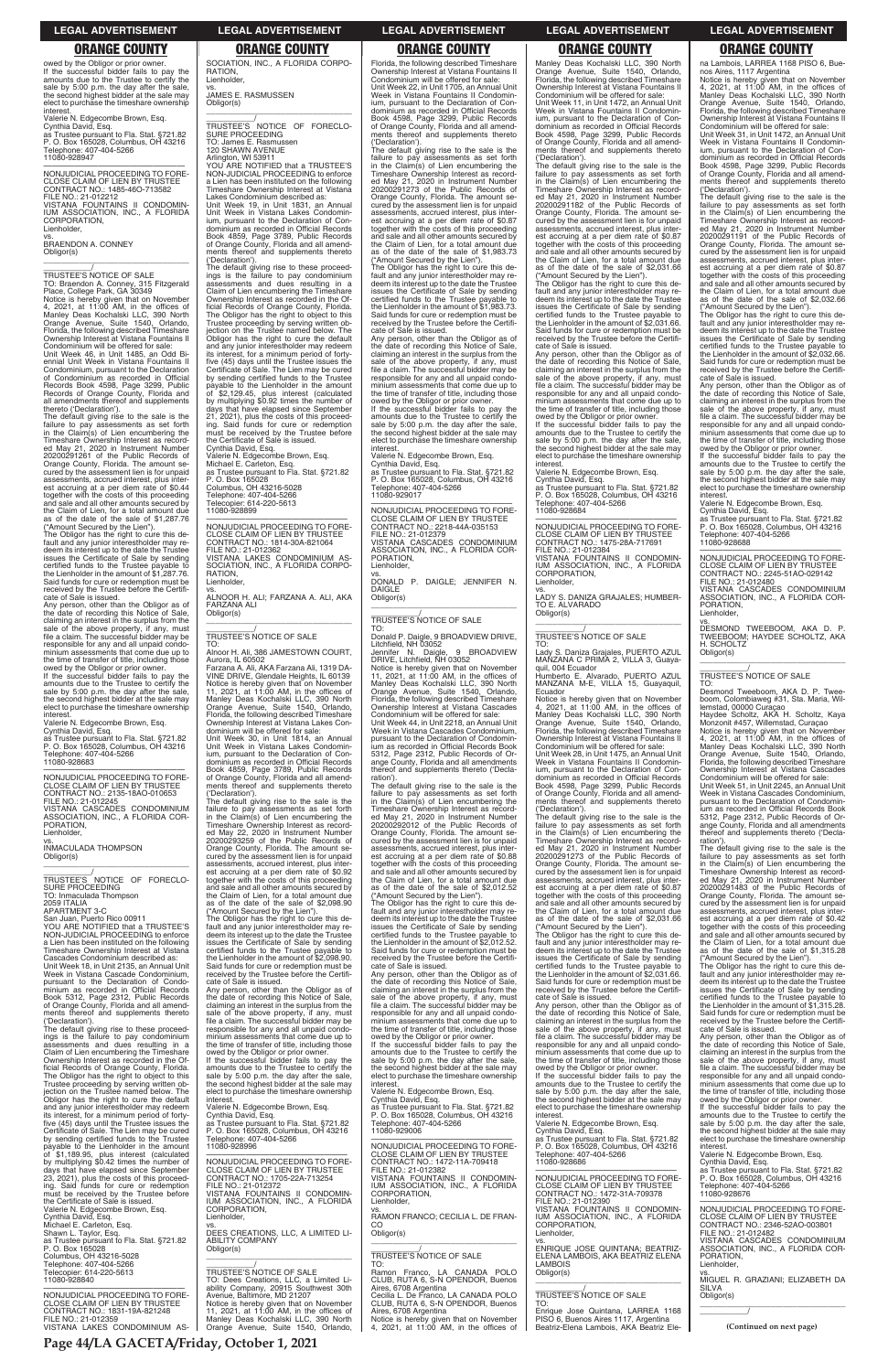TRUSTEE'S NOTICE OF SALE TO:

Miguel R. Graziani, Calle Oeste Con Calle El Paso, Residencia Alto De Manzanere, Torre E Piso 23 Apt 23A, Caracas, Venezuela

Elizabeth Da Silva, Av La Estancia Ccc Tamanacio, Torre D Piso 2 Oficina 201, Urbanizacion Chuao, Caracas, 1060 Ven-

ezuela Notice is hereby given that on November 11, 2021, at 11:00 AM, in the offices of Manley Deas Kochalski LLC, 390 North Orange Avenue, Suite 1540, Orlando, Florida, the following described Timeshare Ownership Interest at Vistana Cascades Condominium will be offered for sale:

Unit Week 52, in Unit 2346, an Annual Unit Week in Vistana Cascades Condominium, pursuant to the Declaration of Condominium as recorded in Official Records Book 5312, Page 2312, Public Records of Or-ange County, Florida and all amendments thereof and supplements thereto ('Decla-

owed by the Obligor or prior owner. If the successful bidder fails to pay the amounts due to the Trustee to certify the sale by 5:00 p.m. the day after the sale, the second highest bidder at the sale may elect to purchase the timeshare ownership interest

ration'). The default giving rise to the sale is the failure to pay assessments as set forth in the Claim(s) of Lien encumbering the Timeshare Ownership Interest as recorded May 21, 2020 in Instrument Number 20200291483 of the Public Records of Orange County, Florida. The amount secured by the assessment lien is for unpaid assessments, accrued interest, plus inter-est accruing at a per diem rate of \$0.42 together with the costs of this proceeding and sale and all other amounts secured by the Claim of Lien, for a total amount due as of the date of the sale of \$1,316.42

vs.<br>GERARDO A. GONZALEZ, AKA G. SU-<br>VILLAGA G.; DENISSE A. DE SUVIL-<br>LAGA, AKA D. DE SUVILLAGA, AKA<br>DENISSE A. SUVILLAGA Obligor(s)

("Amount Secured by the Lien"). The Obligor has the right to cure this default and any junior interestholder may re-deem its interest up to the date the Trustee issues the Certificate of Sale by sending certified funds to the Trustee payable to the Lienholder in the amount of \$1,316.42. Said funds for cure or redemption must be received by the Trustee before the Certifi-

cate of Sale is issued. Any person, other than the Obligor as of the date of recording this Notice of Sale, claiming an interest in the surplus from the sale of the above property, if any, must file a claim. The successful bidder may be responsible for any and all unpaid condo-minium assessments that come due up to the time of transfer of title, including those

Valerie N. Edgecombe Brown, Esq.

Cynthia David, Esq. as Trustee pursuant to Fla. Stat. §721.82 P. O. Box 165028, Columbus, OH 43216 Telephone: 407-404-5266

11080-929011 —————————————————— NONJUDICIAL PROCEEDING TO FORE-CLOSE CLAIM OF LIEN BY TRUSTEE CONTRACT NO.: 2237-02A-011896

FILE NO.: 21-012486 VISTANA CASCADES CONDOMINIUM ASSOCIATION, INC., A FLORIDA COI PORATION,

### **Lienholder**

### VISTANA CASCADES CONDOMINIUM ASSOCIATION, INC., A FLORIDA COR-PORATION, **Lienholder**

\_\_\_\_\_\_\_\_\_\_\_\_\_\_\_\_\_\_\_\_\_\_\_\_\_\_\_\_\_\_\_\_\_

TO: Juan E. Perez, Domingo Bondi 943, Dpt. 1204, Las Condes, Santiago, Chile Maria E. Pinto, AKA M. Eugenia Pinto, Domingo Bondi 943, Dpt. 1204, Las National E. Frinci, Friest, M. D. Degenie<br>Domingo Bondi 943, Dpt. 120<br>Condes, Santiago, 7550000 Chile

### \_\_\_\_\_\_\_\_\_\_\_/ TRUSTEE'S NOTICE OF SALE TO:

Gerardo A. Gonzalez, AKA G. Suvillaga G., Residencial El Carmen, Ave. Arcos Del Carmen # 01, Santa Tecla, La Libertad, El Salvador

Denisse A. De Suvillaga, AKA D. De Suvil-laga, AKA Denisse A. Suvillaga, Residencial El Carmen, Ave. Arcos Del Carmen # 01, Santa Tecla, La Libertad ,El Salvador<br>Notice is hereby given that on November<br>4, 2021, at 11:00 AM, in the offices of<br>Manley Deas Kochalski LLC, 390 North<br>Orange Avenue, Suite 1540, Orlando, Florida, the following described Timeshare Ownership Interest at Vistana Cascades Condominium will be offered for sale:

Unit Week 02, in Unit 2237, an Annual Unit Week in Vistana Cascades Condominium, pursuant to the Declaration of Condominium as recorded in Official Records Book 5312, Page 2312, Public Records of Or-ange County, Florida and all amendments thereof and supplements thereto ('Declaration').

fore the Certificate of Sale is issued.<br>Any person, other than the Obligor as of person, other than the Obligor the date of recording this Notice of Sale, claiming an interest in the surplus from the sale of the above property, if any, must file a claim. The successful bidder may be responsible for any and all unpaid condominium assessments that come due up to the time of transfer of title, including those

The default giving rise to the sale is the failure to pay assessments as set forth in the Claim(s) of Lien encumbering the Timeshare Ownership Interest as recorded May 21, 2020 in Instrument Number 20200291402 of the Public Records of Orange County, Florida. The amount secured by the assessment lien is for unpaid

NONJUDICIAL PROCEEDING TO NONJUDICIAL PROCEEDING TO FORECLOSE CLAIM OF LIEN BY TRUSTEE CONTRACT NO.: 1459-51A-709673 FILE NO.: 21-012508 VISTANA FOUNTAINS II CONDOMIN-IUM ASSOCIATION, INC., A FLORIDA

assessments, accrued interest, plus inter-est accruing at a per diem rate of \$0.66 together with the costs of this proceeding and sale and all other amounts secured b the Claim of Lien, for a total amount as of the date of the sale of \$1,328.88 ("Amount Secured by the Lien"). The Obligor has the right to cure this de-

fault and any junior interestholder may redeem its interest up to the date the Trustee issues the Certificate of Sale by sending certified funds to the Trustee payable to the Lienholder in the amount of \$1,328.88. Said funds for cure or redemption must be received by the Trustee before the Certifi-

cate of Sale is issued. Any person, other than the Obligor as of the date of recording this Notice of Sale, claiming an interest in the surplus from the sale of the above property, if any, must file a claim. The successful bidder may be responsible for any and all unpaid condo-minium assessments that come due up to the time of transfer of title, including those owed by the Obligor or prior owner. If the successful bidder fails to pay the

amounts due to the Trustee to certify the sale by 5:00 p.m. the day after the sale, the second highest bidder at the sale may elect to purchase the timeshare ownership interest Valerie N. Edgecombe Brown, Esq.

Cynthia David, Esq. as Trustee pursuant to Fla. Stat. §721.82 P. O. Box 165028, Columbus, OH 43216 Telephone: 407-404-5266 11080-928955

—————————————————— NONJUDICIAL PROCEEDING TO FORE-CLOSE CLAIM OF LIEN BY TRUSTEE CONTRACT NO.: 2115-04E-001383 FILE NO.: 21-012488

vs. JUAN E. PEREZ; MARIA E. PINTO, AKA M. EUGENIA PINTO Obligor(s) \_\_\_\_\_\_\_\_\_\_\_\_\_\_\_\_\_\_\_\_\_\_\_\_\_\_\_\_\_\_\_\_\_

### \_\_\_\_\_\_\_\_\_\_\_/ TRUSTEE'S NOTICE OF SALE

Southern Heights, Barbados Notice is hereby given that on November 11, 2021, at 11:00 AM, in the offices of Manley Deas Kochalski LLC, 390 North Orange Avenue, Suite 1540, Orlando, Florida, the following described Timeshare Ownership Interest at Vistana Condomini-

um will be offered for sale: Unit Week 21, in Unit 0014, an Annual Unit Week in Vistana Condominium, pursuant to the Declaration of Condominium as recorded in Official Records Book 3167, Page 1201, Public Records of Orange County, Florida and all amendments ereof and supplements thereto ('Decla-

Notice is hereby given that on November 11, 2021, at 11:00 AM, in the offices of Manley Deas Kochalski LLC, 390 North Orange Avenue, Suite 1540, Orlando, Florida, the following described Time-share Ownership Interest at Vistana Cascades Condominium will be offered for

sale: Unit Week 04, in Unit 2115, an Even Biennial Unit Week in Vistana Cascades Condominium, pursuant to the Declaration of Condominium as recorded in Official Records Book 5312, Page 2312, Public Records of Orange County, Florida and all amendments thereof and supplements thereto ('Declaration').

> If the successful bidder fails to pay the amounts due to the Trustee to certify the sale by 5:00 p.m. the day after the sale, the second highest bidder at the sale may elect to purchase the timeshare ownership nterest

The default giving rise to the sale is the failure to pay assessments as set forth in the Claim(s) of Lien encumbering the Timeshare Ownership Interest as record-ed May 21, 2020 in Instrument Number 20200291955 of the Public Records of Orange County, Florida. The amount se-cured by the assessment lien is for unpaid assessments, accrued interest, plus interest accruing at a per diem rate of \$0.44 together with the costs of this proceeding and sale and all other amounts secured by the Claim of Lien, for a total amount due as of the date of the sale of \$1,303.72

> TO: Filippo Messina, AV. BOLIVAR NORTE CALLEJON MAJAY,, TORRE KOKUY PISO 5-5-A, Valencia, 2001 Venezuela Nancy Hermosilla, URB. CARABOBO,<br>AVE. PRINCIPAL No. 148, CENTRO<br>PROFESIONAL.NORTE.MEZZ.No.4,Va-

("Amount Secured by the Lien"). The Obligor has the right to cure this de-fault and any junior interestholder may redeem its interest up to the date the Trustee issues the Certificate of Sale by sending certified funds to the Trustee payable to the Lienholder in the amount of \$1,303.72. Said funds for cure or redemp-tion must be received by the Trustee be-

owed by the Obligor or prior owner. If the successful bidder fails to pay the amounts due to the Trustee to certify the sale by  $5:00$  p.m. the day after the sale the second highest bidder at the sale may elect to purchase the timeshare ownership interest.

Valerie N. Edgecombe Brown, Esq. Cynthia David, Esq.

as Trustee pursuant to Fla. Stat. §721.82 P. O. Box 165028, Columbus, OH 43216 Telephone: 407-404-5266 11080-928886

CLOSE CLAIM OF LIEN BY TRUSTEE CONTRACT NO.: 2212-29O-009006 FILE NO.: 21-012535 VISTANA CASCADES CONDOMINIUM ASSOCIATION, INC., A FLORIDA COR-PORATION, **Lienholder** 

CORPORATION, Lienholder,

vs. CARLOS SILVA TERAN Obligor(s)

\_\_\_\_\_\_\_\_\_\_\_\_\_\_\_\_\_\_\_\_\_\_\_\_\_\_\_\_\_\_\_\_\_

# \_\_\_\_\_\_\_\_\_\_\_/ TRUSTEE'S NOTICE OF SALE TO: Carlos Silva Teran, CAMINO LA TAGUA 3647, LO BARNECHEA, San-

tiago, Chile Notice is hereby given that on Novem-ber 4, 2021, at 11:00 AM, in the offices of Manley Deas Kochalski LLC, 390 North Orange Avenue, Suite 1540, Orlando, Florida, the following described Timeshare Ownership Interest at Vistana Fountains II Condominium will be offered for sale:

failure to pay assessments as set forth<br>in the Claim(s) of Lien encumbering the<br>Timeshare Ownership Interest as record-<br>ed May 21, 2020 in Instrument Number<br>20200291300 of the Public Records of<br>Orange County, Florida. The cured by the assessment lien is for unpaid assessments, accrued interest, plus inter-est accruing at a per diem rate of \$0.44 together with the costs of this proceeding and sale and all other amounts secured by the Claim of Lien, for a total amount due as of the date of the sale of \$1,272.15

Unit Week 51, in Unit 1459, an Annual Unit Week in Vistana Fountains II Condominium, pursuant to the Declaration of Condominium as recorded in Official Records Book 4598, Page 3299, Public Records of Orange County, Florida and all amendments thereof and supplements thereto ('Declaration').

the date of recording this Notice of Sale,<br>claiming an interest in the surplus from the<br>sale of the above property, if any, must<br>file a claim. The successful bidder may be responsible for any and all unpaid condo-minium assessments that come due up to the time of transfer of title, including those

The default giving rise to the sale is the failure to pay assessments as set forth in the Claim(s) of Lien encumbering the Timeshare Ownership Interest as recorded May 21, 2020 in Instrument Number 20200291261 of the Public Records of Orange County, Florida. The amount se-cured by the assessment lien is for unpaid assessments, accrued interest, plus interest accruing at a per diem rate of \$0.87 together with the costs of this proceeding and sale and all other amounts secured by the Claim of Lien, for a total amount due as of the date of the sale of \$2,007.51 ("Amount Secured by the Lien"). The Obligor has the right to cure this de-fault and any junior interestholder may redeem its interest up to the date the Trustee issues the Certificate of Sale by sending certified funds to the Trustee pay-able to the Lienholder in the amount of \$2,007.51. Said funds for cure or redemption must be received by the Trustee be-fore the Certificate of Sale is issued. Any person, other than the Obligor as of the date of recording this Notice of Sale, claiming an interest in the surplus from the sale of the above property, if any, must file a claim. The successful bidder may be responsible for any and all unpaid condominium assessments that come due up to the time of transfer of title, including those owed by the Obligor or prior owner. If the successful bidder fails to pay the amounts due to the Trustee to certify the sale by 5:00 p.m. the day after the sale, the second highest bidder at the sale may elect to purchase the timeshare ownership interest. Valerie N. Edgecombe Brown, Esq. Cynthia David, Esq. as Trustee pursuant to Fla. Stat. §721.82 P. O. Box 165028, Columbus, OH 43216 Telephone: 407-404-5266 11080-928687

—————————————————— NONJUDICIAL PROCEEDING TO FORECLOSE CLAIM OF LIEN BY TRUSTEE

CONTRACT NO.: 0014-21A-011136 FILE NO.: 21-012514 VISTANA CONDOMINIUM ASSOCIA-TION, INC., A FLORIDA CORPORATION, Lienholder,

vs. CIARAN BURKE; NISHA BURKE Obligor(s) \_\_\_\_\_\_\_\_\_\_\_\_\_\_\_\_\_\_\_\_\_\_\_\_\_\_\_\_\_\_\_\_\_

### \_\_\_\_\_\_\_\_\_\_\_/ TRUSTEE'S NOTICE OF SALE

TO:

Ciaran Burke, #171 FAIRWIND LANE, SOUTHERN HEIGHTS, Christ Church, BB17126 Barbados Nisha Burke, #171 FAIRWIND LANE,

> The Obligor has the right to cure this default and any junior interestholder may re-deem its interest up to the date the Trustee issues the Certificate of Sale by sending certified funds to the Trustee payable to the Lienholder in the amount of \$1,314.65. Said funds for cure or redemption must be received by the Trustee before the Certifi-cate of Sale is issued.

ration'). The default giving rise to the sale is the failure to pay assessments as set forth in the Claim(s) of Lien encumbering the Timeshare Ownership Interest as record-ed May 26, 2020 in Instrument Number 20200296130 of the Public Records of Orange County, Florida. The amount secured by the assessment lien is for unpaid assessments, accrued interest, plus interest accruing at a per diem rate of \$0.98 together with the costs of this proceeding and sale and all other amounts secured by the Claim of Lien, for a total amount due as of the date of the sale of \$2,093.01 ("Amount Secured by the Lien").

> WIECZORKOWSKI Obligor(s)

Katarzyna

ration')

The Obligor has the right to cure this de-fault and any junior interestholder may re-deem its interest up to the date the Trustee issues the Certificate of Sale by sending certified funds to the Trustee payable to the Lienholder in the amount of \$2,093.01. Said funds for cure or redemption must be received by the Trustee before the Certifi-cate of Sale is issued.

Any person, other than the Obligor as of the date of recording this Notice of Sale, claiming an interest in the surplus from the sale of the above property, if any, must file a claim. The successful bidder may be responsible for any and all unpaid condominium assessments that come due up to the time of transfer of title, including those owed by the Obligor or prior owner.

Valerie N. Edgecombe Brown, Esq. Cynthia David, Esq. as Trustee pursuant to Fla. Stat. §721.82 P. O. Box 165028, Columbus, OH 43216 elephone: 407-404-5266 11080-929002

—————————————————— NONJUDICIAL PROCEEDING TO FORE-CLOSE CLAIM OF LIEN BY TRUSTEE CONTRACT NO.: 0050-12A-010134 FILE NO.: 21-012515 VISTANA CONDOMINIUM ASSOCIA-TION, INC., A FLORIDA CORPORATION,

**Lienholder** 

vs. FILIPPO MESSINA; NANCY HERMOSIL-LA Obligor(s)

\_\_\_\_\_\_\_\_\_\_\_\_\_\_\_\_\_\_\_\_\_\_\_\_\_\_\_\_\_\_\_\_\_

### \_\_\_\_\_\_\_\_\_\_\_/ TRUSTEE'S NOTICE OF SALE

lencia 2001, Venezuela Notice is hereby given that on November 11, 2021, at 11:00 AM, in the offices of Manley Deas Kochalski LLC, 390 North Orange Avenue, Suite 1540, Orlando, Florida, the following described Timeshare Ownership Interest at Vistana Condomini-um will be offered for sale:

Unit Week 12, in Unit 0050, an Annual Unit Week in Vistana Condominium, pur-suant to the Declaration of Condominium as recorded in Official Records Book 3167, Page 1201, Public Records of Or-ange County, Florida and all amendments thereof and supplements thereto ('Decla-

ration'). The default giving rise to the sale is the failure to pay assessments as set forth in the Claim(s) of Lien encumbering the Timeshare Ownership Interest as recorded May 26, 2020 in Instrument Number

20200296130 of the Public Records of Orange County, Florida. The amount secured by the assessment lien is for unpaid assessments, accrued interest, plus interest accruing at a per diem rate of \$0.98 together with the costs of this proceeding and sale and all other amounts secured by the Claim of Lien, for a total amount due as of the date of the sale of \$2,101.97 ("Amount Secured by the Lien"). The Obligor has the right to cure this de-

fault and any junior interestholder may redeem its interest up to the date the Trustee issues the Certificate of Sale by sending certified funds to the Trustee payable to the Lienholder in the amount of \$2,101.97. Said funds for cure or redemption must be received by the Trustee before the Certifi-

cate of Sale is issued. Any person, other than the Obligor as of the date of recording this Notice of Sale,<br>claiming an interest in the surplus from the<br>sale of the above property, if any, must<br>file a claim. The successful bidder may be responsible for any and all unpaid condo-minium assessments that come due up to the time of transfer of title, including those owed by the Obligor or prior owner. If the successful bidder fails to pay the

amounts due to the Trustee to certify the sale by 5:00 p.m. the day after the sale, the second highest bidder at the sale may elect to purchase the timeshare ownership interest. Valerie N. Edgecombe Brown, Esq.

Cynthia David, Esq. as Trustee pursuant to Fla. Stat. §721.82 P. O. Box 165028, Columbus, OH 43216 Telephone: 407-404-5266 11080-928992

—————————————————— NONJUDICIAL PROCEEDING TO FORE-

vs. AUBREY R. MASON Obligor(s)

\_\_\_\_\_\_\_\_\_\_\_\_\_\_\_\_\_\_\_\_\_\_\_\_\_\_\_\_\_\_\_\_\_

### \_\_\_\_\_\_\_\_\_\_\_/ TRUSTEE'S NOTICE OF SALE

TO: Aubrey R. Mason, PO BOX 583, Iselin, NJ 08830?

Notice is hereby given that on November 4, 2021, at 11:00 AM, in the offices of Manley Deas Kochalski LLC, 390 North Orange Avenue, Suite 1540, Orlando, Florida, the following described Timeshare Ownership Interest at Vistana Cascades Condominium will be offered for sale:

Unit Week 29, in Unit 2212, an Odd Biennial Unit Week in Vistana Cascades Condominium, pursuant to the Declaration of Condominium as recorded in Official Records Book 5312, Page 2312, Public Records of Orange County, Florida and all amendments thereof and supplements thereto ('Declaration'). The default giving rise to the sale is the

("Amount Secured by the Lien"). The Obligor has the right to cure this default and any junior interestholder may redeem its interest up to the date the Trustee issues the Certificate of Sale by sending certified funds to the Trustee payable to the Lienholder in the amount of \$1,272.15. Said funds for cure or redemption must be received by the Trustee before the Certificate of Sale is issued. Any person, other than the Obligor as of

owed by the Obligor or prior owner. If the successful bidder fails to pay the amounts due to the Trustee to certify the sale by 5:00 p.m. the day after the sale, the second highest bidder at the sale may elect to purchase the timeshare ownership interest.

Valerie N. Edgecombe Brown, Esq.

Cynthia David, Esq. as Trustee pursuant to Fla. Stat. §721.82 P. O. Box 165028, Columbus, OH 43216 Telephone: 407-404-5266 11080-928941

—————————————————— NONJUDICIAL PROCEEDING TO FORE-CLOSE CLAIM OF LIEN BY TRUSTEE CONTRACT NO.: 2205-36E-001654 FILE NO.: 21-012568

VISTANA CASCADES CONDOMINIUM ASSOCIATION, INC., A FLORIDA COR-PORATION, Lienholder,

vs. MARIANA CECILIA MORALES ZARATE Obligor(s) \_\_\_\_\_\_\_\_\_\_\_\_\_\_\_\_\_\_\_\_\_\_\_\_\_\_\_\_\_\_\_\_\_

### \_\_\_\_\_\_\_\_\_\_\_/ TRUSTEE'S NOTICE OF SALE

TO: Mariana Cecilia Morales Zarate, Av Los Jazmines, Gama #7 Alto, Esquina Calle, 9570 Bolivia

Notice is hereby given that on November 4, 2021, at 11:00 AM, in the offices of Manley Deas Kochalski LLC, 390 North Orange Avenue, Suite 1540, Orlando, Florida, the following described Timeshare Ownership Interest at Vistana Cascades Condominium will be offered for sale:

Unit Week 36, in Unit 2205, an Even Bi-ennial Unit Week in Vistana Cascades Condominium, pursuant to the Declaration of Condominium as recorded in Official Records Book 5312, Page 2312, Public Records of Orange County, Florida and all amendments thereof and supplements thereto ('Declaration').

The default giving rise to the sale is the failure to pay assessments as set forth in the Claim(s) of Lien encumbering the Timeshare Ownership Interest as recorded May 21, 2020 in Instrument Number 20200291977 of the Public Records of Orange County, Florida. The amount secured by the assessment lien is for unpaid assessments, accrued interest, plus est accruing at a per diem rate of \$0.44 together with the costs of this proceeding and sale and all other amounts secured by

the Claim of Lien, for a total amount due as of the date of the sale of \$1,275.29 ("Amount Secured by the Lien").

The Obligor has the right to cure this default and any junior interestholder may re-deem its interest up to the date the Trustee issues the Certificate of Sale by sending certified funds to the Trustee payable to the Lienholder in the amount of \$1,275.29. Said funds for cure or redemption must be received by the Trustee before the Certifi-cate of Sale is issued.

Any person, other than the Obligor as of the date of recording this Notice of Sale, claiming an interest in the surplus from the sale of the above property, if any, must file a claim. The successful bidder may be responsible for any and all unpaid condominium assessments that come due up to the time of transfer of title, including those owed by the Obligor or prior owner. If the successful bidder fails to pay the amounts due to the Trustee to certify the sale by 5:00 p.m. the day after the sale, the second highest bidder at the sale may

elect to purchase the timeshare ownership<br>interest.

interest. Valerie N. Edgecombe Brown, Esq. Cynthia David, Esq. as Trustee pursuant to Fla. Stat. §721.82 P. O. Box 165028, Columbus, OH 43216

Telephone: 407-404-5266 11080-928916

—————————————————— NONJUDICIAL PROCEEDING TO FORE-CLOSE CLAIM OF LIEN BY TRUSTEE CONTRACT NO.: 1875-17O-807988 FILE NO.: 21-012793 VISTANA LAKES CONDOMINIUM AS-SOCIATION, INC., A FLORIDA CORPO- RATION, Lienholder,

vs. JACQUELINE A. KANE Obligor(s)

\_\_\_\_\_\_\_\_\_\_\_\_\_\_\_\_\_\_\_\_\_\_\_\_\_\_\_\_\_\_\_\_\_

\_\_\_\_\_\_\_\_\_\_\_/ TRUSTEE'S NOTICE OF SALE

TO: Jacqueline A. Kane, 30 Limerick Drive, Albany, NY 12204

Notice is hereby given that on November 4, 2021, at 11:00 AM, in the offices of Manley Deas Kochalski LLC, 390 North Orange Avenue, Suite 1540, Orlando, Florida, the following described Timeshare Ownership Interest at Vistana Lakes Condominium will be offered for sale:

Unit Week 17, in Unit 1875, an Odd Bi-ennial Unit Week in Vistana Lakes Condominium, pursuant to the Declaration of Condominium as recorded in Official Records Book 4859, Page 3789, Public Records of Orange County, Florida and all amendments thereof and supplements thereto ('Declaration').

The default giving rise to the sale is the failure to pay assessments as set forth in the Claim(s) of Lien encumbering the Timeshare Ownership Interest as recorded May 22, 2020 in Instrument Number 20200293257 of the Public Records of Orange County, Florida. The amount secured by the assessment lien is for unpaid assessments, accrued interest, plus interest accruing at a per diem rate of \$0.46 together with the costs of this proceeding and sale and all other amounts secured by the Claim of Lien, for a total amount due as of the date of the sale of \$1,314.65 ("Amount Secured by the Lien").

Any person, other than the Obligor as of the date of recording this Notice of Sale, claiming an interest in the surplus from the sale of the above property, if any, must file a claim. The successful bidder may be responsible for any and all unpaid condominium assessments that come due up to the time of transfer of title, including those owed by the Obligor or prior owner.

If the successful bidder fails to pay the amounts due to the Trustee to certify the sale by 5:00 p.m. the day after the sale, the second highest bidder at the sale may elect to purchase the timeshare ownership interest.

Valerie N. Edgecombe Brown, Esq. Cynthia David, Esq. as Trustee pursuant to Fla. Stat. §721.82 P. O. Box 165028, Columbus, OH 43216 Telephone: 407-404-5266 11080-928965

—————————————————— NONJUDICIAL PROCEEDING TO FORE-CLOSE CLAIM OF LIEN BY TRUSTEE CONTRACT NO.: 2631-27AO-051832 FILE NO.: 21-012795 VISTANA CASCADES CONDOMINIUM ASSOCIATION, INC., A FLORIDA COR-PORATION, Lienholder,

vs. KATARZYNA WIECZORKOWSKI; IGOR

\_\_\_\_\_\_\_\_\_\_\_\_\_\_\_\_\_\_\_\_\_\_\_\_\_\_\_\_\_\_\_\_\_ \_\_\_\_\_\_\_\_\_\_\_/ TRUSTEE'S NOTICE OF SALE

Katarzyna Wieczorkowski, 4 MIDI-<br>NAH GATE, Ottawa, K2R 1B7Canada<br>?Igor Wieczorkowski, 13 BEECHMONT<br>COURT,Ottawa, K1B 4A9Canada

Notice is hereby given that on November 4, 2021, at 11:00 AM, in the offices of Manley Deas Kochalski LLC, 390 North

Orange Avenue, Suite 1540, Orlando, Florida, the following described Timeshare Ownership Interest at Vistana Cascades Condominium will be offered for sale: Unit Week 27, in Unit 2631, an Annual Unit Week in Vistana Cascades Condominium, pursuant to the Declaration of Condominium as recorded in Official Records Book 5312, Page 2312, Public Records of Orange County, Florida and all amendments thereof and supplements thereto ('Decla-

The default giving rise to the sale is the failure to pay assessments as set forth in the Claim(s) of Lien encumbering the Timeshare Ownership Interest as recorded May 21, 2020 in Instrument Number 20200291300 of the Public Records of Orange County, Florida. The amount se-cured by the assessment lien is for unpaid assessments, accrued interest, plus inter-

est accruing at a per diem rate of \$0.42 together with the costs of this proceeding and sale and all other amounts secured by

the Claim of Lien, for a total amount due as of the date of the sale of \$1,313.28 ("Amount Secured by the Lien").

The Obligor has the right to cure this de-fault and any junior interestholder may re-deem its interest up to the date the Trustee issues the Certificate of Sale by sending certified funds to the Trustee payable to the Lienholder in the amount of \$1,313.28. Said funds for cure or redemption must be received by the Trustee before the Certificate of Sale is issued.

Any person, other than the Obligor as of the date of recording this Notice of Sale, claiming an interest in the surplus from the sale of the above property, if any, must file a claim. The successful bidder may be responsible for any and all unpaid condominium assessments that come due up to the time of transfer of title, including those owed by the Obligor or prior owner. If the successful bidder fails to pay the amounts due to the Trustee to certify the sale by 5:00 p.m. the day after the sale,

the second highest bidder at the sale may elect to purchase the timeshare ownership interest. Valerie N. Edgecombe Brown, Esq.

Cynthia David, Esq. as Trustee pursuant to Fla. Stat. §721.82 P. O. Box 165028, Columbus, OH 43216 Telephone: 407-404-5266 11080-928915

—————————————————— NONJUDICIAL PROCEEDING TO FORE-CLOSE CLAIM OF LIEN BY TRUSTEE CONTRACT NO.: 1808-36O-803557 FILE NO.: 21-012850 VISTANA LAKES CONDOMINIUM AS-SOCIATION, INC., A FLORIDA CORPO-RATION,

**LA GACETA/Friday, October 1, 2021/Page 45**

**(Continued on next page)**

### **LEGAL ADVERTISEMENT LEGAL ADVERTISEMENT LEGAL ADVERTISEMENT LEGAL ADVERTISEMENT LEGAL ADVERTISEMENT**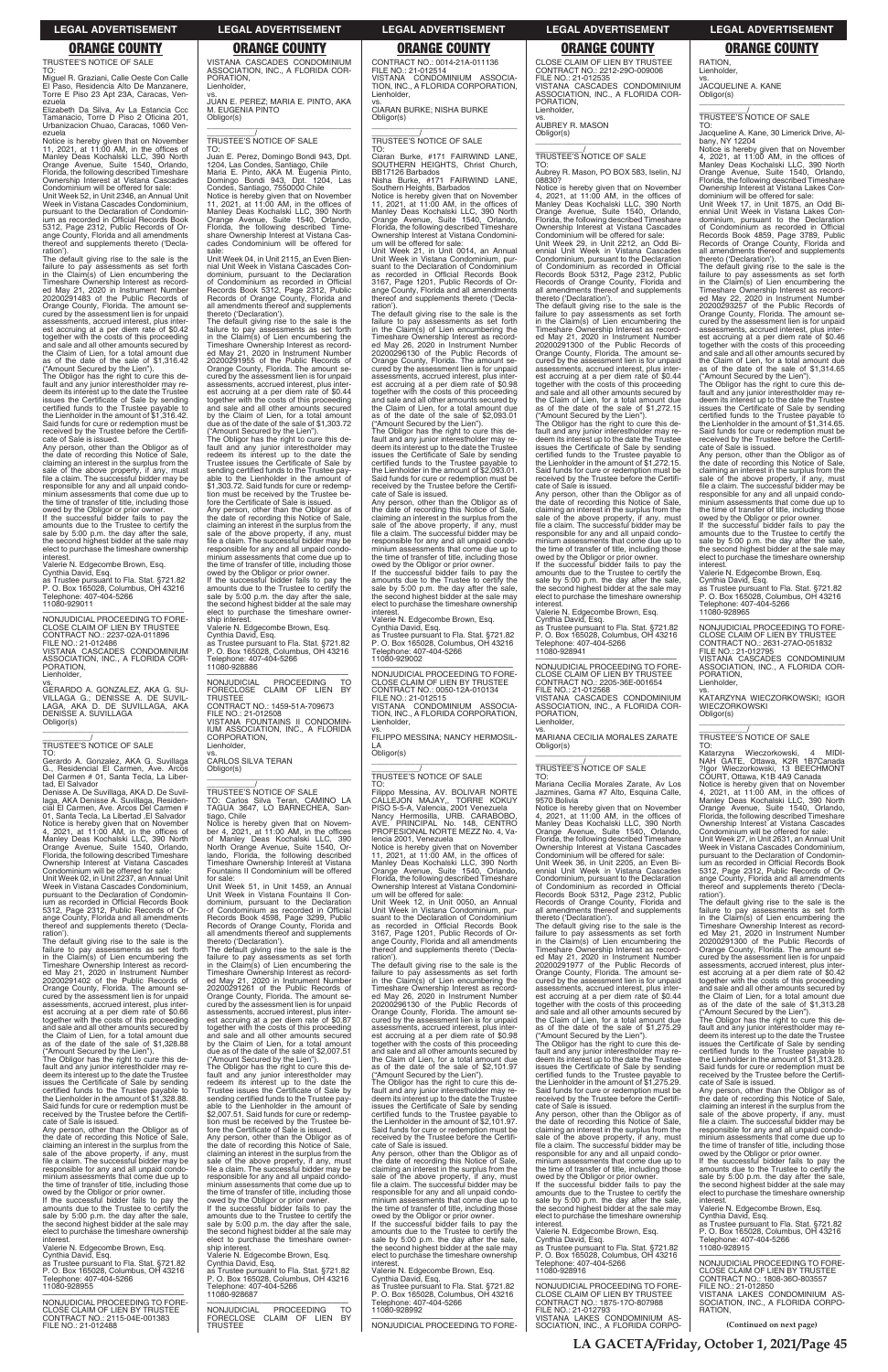### Lienholder,

vs. BERARDO BERRUEZO; MARIA S. DE BERRUEZO Obligor(s) \_\_\_\_\_\_\_\_\_\_\_\_\_\_\_\_\_\_\_\_\_\_\_\_\_\_\_\_\_\_\_\_\_

### \_\_\_\_\_\_\_\_\_\_\_/ TRUSTEE'S NOTICE OF SALE

TO: Berardo Berruezo, BRAZIL 1721, Cordova, 5010Argentina ?Maria S. De Berruezo,<br>BRAZIL 1721, Cordova, 5010 Argentina<br>Notice is hereby given that on November 4, 2021, at 11:00 AM, in the offices of Manley Deas Kochalski LLC, 390 North Orange Avenue, Suite 1540, Orlando, Florida, the following described Timeshare Ownership Interest at Vistana Lakes Con-dominium will be offered for sale:

Unit Week 36, in Unit 1808, an Odd Bi-ennial Unit Week in Vistana Lakes Con-dominium, pursuant to the Declaration of Condominium as recorded in Official Records Book 4859, Page 3789, Public Records of Orange County, Florida and all amendments thereof and supplements thereto ('Declaration'). The default giving rise to the sale is the

failure to pay assessments as set forth in the Claim(s) of Lien encumbering the Timeshare Ownership Interest as recorded May 22, 2020 in Instrument Number 20200293260 of the Public Records of Orange County, Florida. The amount secured by the assessment lien is for unpaid assessments, accrued interest, plus inter-est accruing at a per diem rate of \$0.46 together with the costs of this proceeding and sale and all other amounts secured by the Claim of Lien, for a total amount due as of the date of the sale of \$1,340.48 ("Amount Secured by the Lien"). The Obligor has the right to cure this de-

fault and any junior interestholder may re-deem its interest up to the date the Trustee issues the Certificate of Sale by sending certified funds to the Trustee payable to the Lienholder in the amount of \$1,340.48. Said funds for cure or redemption must be received by the Trustee before the Certifi-cate of Sale is issued. Any person, other than the Obligor as of

the date of recording this Notice of Sale, claiming an interest in the surplus from the sale of the above property, if any, must file a claim. The successful bidder may be responsible for any and all unpaid condominium assessments that come due up to the time of transfer of title, including those owed by the Obligor or prior owner. If the successful bidder fails to pay the

amounts due to the Trustee to certify the sale by 5:00 p.m. the day after the sale, the second highest bidder at the sale may elect to purchase the timeshare ownership

interest. Valerie N. Edgecombe Brown, Esq.

Cynthia David, Esq. as Trustee pursuant to Fla. Stat. §721.82 P. O. Box 165028, Columbus, OH 43216 Telephone: 407-404-5266 11080-928933

—————————————————— NONJUDICIAL PROCEEDING TO FORE-CLOSE CLAIM OF LIEN BY TRUSTEE CONTRACT NO.: 1864-34E-819799 FILE NO.: 21-012867 VISTANA LAKES CONDOMINIUM AS-SOCIATION, INC., A FLORIDA CORPO-RATION, Lienholder,

vs. MICHAEL ROSE Obligor(s)

 $\overline{\phantom{a}}$  , and the set of the set of the set of the set of the set of the set of the set of the set of the set of the set of the set of the set of the set of the set of the set of the set of the set of the set of the s \_\_\_\_\_\_\_\_\_\_\_/ TRUSTEE'S NOTICE OF SALE

\_\_\_\_\_\_\_\_\_\_\_\_\_\_\_\_\_\_\_\_\_\_\_\_\_\_\_\_\_\_\_\_\_

\_\_\_\_\_\_\_\_\_\_\_/ TRUSTEE'S NOTICE OF SALE TO: Michael Rose, 9625 W Russell Road, Apartment 2030, Las Vegas, NV 89148 Notice is hereby given that on November 11, 2021, at 11:00 AM, in the offices of Manley Deas Kochalski LLC, 390 North Orange Avenue, Suite 1540, Orlando, Florida, the following described Timeshare Ownership Interest at Vistana Lakes Con-dominium will be offered for sale: Unit Week 34, in Unit 1864, an Even Bi-

ennial Unit Week in Vistana Lakes Con-dominium, pursuant to the Declaration of Condominium as recorded in Official Records Book 4859, Page 3789, Public Records of Orange County, Florida and all amendments thereof and supplements

thereto ('Declaration'). The default giving rise to the sale is the failure to pay assessments as set forth in the Claim(s) of Lien encumbering the Timeshare Ownership Interest as record-ed May 22, 2020 in Instrument Number 20200293259 of the Public Records of Orange County, Florida. The amount se-cured by the assessment lien is for unpaid assessments, accrued interest, plus inter-est accruing at a per diem rate of \$0.46 together with the costs of this proceeding and sale and all other amounts secured by the Claim of Lien, for a total amount due as of the date of the sale of \$1,317.91 ("Amount Secured by the Lien").

elect to purchase the timeshare ownership Valerie N. Edgecombe Brown, Esq. Cynthia David, Esq. as Trustee pursuant to Fla. Stat. §721.82 P. O. Box 165028, Columbus, OH 43216 Telephone: 407-404-5266 —————————————————— NONJUDICIAL PROCEEDING TO FORE-CLOSE CLAIM OF LIEN BY TRUSTEE CONTRACT NO.: 2451-35O-016006 FILE NO.: 21-012871 VISTANA CASCADES CONDOMINIUM SSOCIATION, INC., A FLORIDA COR-

PORATION, Lienholder,

The Obligor has the right to cure this de-fault and any junior interestholder may re-

TO:

Priscilla Gray, 7 Tulip Drive, #3C, Fords, NJ 08863 Phillip A. Garretson, 7 Tulip Drive, #3C,

Fords, NJ 08863

Notice is hereby given that on November 11, 2021, at 11:00 AM, in the offices of Manley Deas Kochalski LLC, 390 North Orange Avenue, Suite 1540, Orlando, Florida, the following described Timeshare

Ownership Interest at Vistana Cascades Condominium will be offered for sale: Unit Week 21, in Unit 2530, an Odd Biennial Unit Week in Vistana Cascades Condominium, pursuant to the Declaration of Condominium as recorded in Official Records Book 5312, Page 2312, Public Records of Orange County, Florida and all amendments thereof and supplements thereto ('Declaration'). The default giving rise to the sale is the failure to pay assessments as set forth in the Claim(s) of Lien encumbering the Timeshare Ownership Interest as record-ed May 21, 2020 in Instrument Number 20200291952 of the Public Records of Orange County, Florida. The amount se-cured by the assessment lien is for unpaid assessments, accrued interest, plus interest accruing at a per diem rate of \$0.44 together with the costs of this proceeding and sale and all other amounts secured by the Claim of Lien, for a total amount due as of the date of the sale of \$1,280.32

("Amount Secured by the Lien"). The Obligor has the right to cure this de-fault and any junior interestholder may re-

deem its interest up to the date the Trustee issues the Certificate of Sale by sending certified funds to the Trustee payable to

the Lienholder in the amount of \$1,280.32. Said funds for cure or redemption must be received by the Trustee before the Certifi-

cate of Sale is issued. Any person, other than the Obligor as of the date of recording this Notice of Sale,

claiming an interest in the surplus from the sale of the above property, if any, must file a claim. The successful bidder may be

responsible for any and all unpaid condo-minium assessments that come due up to the time of transfer of title, including those

11080-929010

vs. ANNUNZIATA FANTAUZZI

**interest** 

Obligor(s) \_\_\_\_\_\_\_\_\_\_\_\_\_\_\_\_\_\_\_\_\_\_\_\_\_\_\_\_\_\_\_\_\_ \_\_\_\_\_\_\_\_\_\_\_/ TRUSTEE'S NOTICE OF SALE

TO: Annunziata Fantauzzi, 1415 Law-rence Avenue West Apartment #516, To-

ronto, M6L 1A9 Canada Notice is hereby given that on November 11, 2021, at 11:00 AM, in the offices of Manley Deas Kochalski LLC, 390 North Orange Avenue, Suite 1540, Orlando, Florida, the following described Timeshare Ownership Interest at Vistana Cascades Condominium will be offered for sale: Unit Week 35, in Unit 2451, an Odd Bi-

ennial Unit Week in Vistana Cascades Condominium, pursuant to the Declaration of Condominium as recorded in Official all amendments thereof and supplements

Records Book 5312, Page 2312, Public Records of Orange County, Florida and thereto ('Declaration'). The default giving rise to the sale is the

failure to pay assessments as set forth in the Claim(s) of Lien encumbering the Timeshare Ownership Interest as record-ed May 21, 2020 in Instrument Number 20200291977 of the Public Records of Orange County, Florida. The amount se-cured by the assessment lien is for unpaid assessments, accrued interest, plus inter-est accruing at a per diem rate of \$0.44 together with the costs of this proceeding and sale and all other amounts secured by the Claim of Lien, for a total amount due as of the date of the sale of \$1,278.47

("Amount Secured by the Lien"). The Obligor has the right to cure this de-

fault and any junior interestholder may redeem its interest up to the date the Trustee issues the Certificate of Sale by sending certified funds to the Trustee payable to

owed by the Obligor or prior owner. If the successful bidder fails to pay the amounts due to the Trustee to certify the sale by 5:00 p.m. the day after the sale, the second highest bidder at the sale may Lienholder,

Kenneth Kloeppel, 634 Snelling Avenue North, Saint Paul, MN 55104 Austine A. Vaughn, 634 Snelling Avenue North, Saint Paul, MN 55104 Notice is hereby given that on November 4, 2021, at 11:00 AM, in the offices of Manley Deas Kochalski LLC, 390 North

Orange Avenue, Suite 1540, Orlando, Florida, the following described Timeshare Ownership Interest at Vistana Cascades Condominium will be offered for sale: Unit Week 48, in Unit 2427, an Odd Bi-ennial Unit Week in Vistana Cascades

Condominium, pursuant to the Declaration of Condominium as recorded in Official Records Book 5312, Page 2312, Public Records of Orange County, Florida and all amendments thereof and supplements thereto ('Declaration').

The default giving rise to the sale is the failure to pay assessments as set forth in the Claim(s) of Lien encumbering the Timeshare Ownership Interest as record-ed May 21, 2020 in Instrument Number 20200291985 of the Public Records of Orange County, Florida. The amount se-cured by the assessment lien is for unpaid assessments, accrued interest, plus interest accruing at a per diem rate of \$0.44 together with the costs of this proceeding and sale and all other amounts secured by the Claim of Lien, for a total amount due as of the date of the sale of \$1,277.16 ("Amount Secured by the Lien").

The Obligor has the right to cure this de-fault and any junior interestholder may re-deem its interest up to the date the Trustee issues the Certificate of Sale by sending certified funds to the Trustee payable to the Lienholder in the amount of \$1,277.16. Said funds for cure or redemption must be received by the Trustee before the Certifi-cate of Sale is issued.

Any person, other than the Obligor as of the date of recording this Notice of Sale, claiming an interest in the surplus from the sale of the above property, if any, must file a claim. The successful bidder may be responsible for any and all unpaid condominium assessments that come due up to the time of transfer of title, including those owed by the Obligor or prior owner.

If the successful bidder fails to pay the amounts due to the Trustee to certify the sale by 5:00 p.m. the day after the sale, the second highest bidder at the sale may elect to purchase the timeshare ownership interest.

Valerie N. Edgecombe Brown, Esq. Cynthia David, Esq. as Trustee pursuant to Fla. Stat. §721.82

P. O. Box 165028, Columbus, OH 43216 Telephone: 407-404-5266 11080-928944

—————————————————— NONJUDICIAL PROCEEDING TO FORE-CLOSE CLAIM OF LIEN BY TRUSTEE CONTRACT NO.: 2468-30AO-013675 FILE NO.: 21-012896 VISTANA CASCADES CONDOMINIUM ASSOCIATION, INC., A FLORIDA COR-PORATION,

vs. PAULINE L. COOK Obligor(s)

# \_\_\_\_\_\_\_\_\_\_\_\_\_\_\_\_\_\_\_\_\_\_\_\_\_\_\_\_\_\_\_\_\_

\_\_\_\_\_\_\_\_\_\_\_/ TRUSTEE'S NOTICE OF SALE TO: Pauline L. Cook, 1411 NORTHWEST 33RD AVENUE, Ft. Lauderdale, FL 33311-4926

Notice is hereby given that on November 11, 2021, at 11:00 AM, in the offices of Manley Deas Kochalski LLC, 390 North Orange Avenue, Suite 1540, Orlando, Florida, the following described Timeshare Ownership Interest at Vistana Cascades Condominium will be offered for sale: Unit Week 30, in Unit 2468, an Annual Unit Week in Vistana Cascades Condominium, pursuant to the Declaration of Condomin-

ium as recorded in Official Records Book 5312, Page 2312, Public Records of Orange County, Florida and all amendments thereof and supplements thereto ('Declaration').

The default giving rise to the sale is the failure to pay assessments as set forth in the Claim(s) of Lien encumbering the Timeshare Ownership Interest as record-ed May 21, 2020 in Instrument Number 20200291296 of the Public Records of Orange County, Florida. The amount se-cured by the assessment lien is for unpaid assessments, accrued interest, plus interest accruing at a per diem rate of \$0.42 together with the costs of this proceeding and sale and all other amounts secured by the Claim of Lien, for a total amount due as of the date of the sale of \$1,293.55 ("Amount Secured by the Lien").

The Obligor has the right to cure this de-fault and any junior interestholder may re-deem its interest up to the date the Trustee issues the Certificate of Sale by sending certified funds to the Trustee payable to the Lienholder in the amount of \$1,293.55. Said funds for cure or redemption must be received by the Trustee before the Certifi-cate of Sale is issued.

| deem its interest up to the date the Trustee<br>issues the Certificate of Sale by sending<br>certified funds to the Trustee payable to<br>the Lienholder in the amount of \$1.317.91.<br>Said funds for cure or redemption must be<br>received by the Trustee before the Certifi-<br>cate of Sale is issued.<br>Any person, other than the Obligor as of<br>the date of recording this Notice of Sale,<br>claiming an interest in the surplus from the<br>sale of the above property, if any, must<br>file a claim. The successful bidder may be<br>responsible for any and all unpaid condo-<br>minium assessments that come due up to<br>the time of transfer of title, including those<br>owed by the Obligor or prior owner.<br>If the successful bidder fails to pay the<br>amounts due to the Trustee to certify the<br>sale by 5:00 p.m. the day after the sale,<br>the second highest bidder at the sale may<br>elect to purchase the timeshare ownership<br>interest.<br>Valerie N. Edgecombe Brown, Esg.<br>Cynthia David, Esq.<br>as Trustee pursuant to Fla. Stat. §721.82<br>P. O. Box 165028, Columbus, OH 43216<br>Telephone: 407-404-5266<br>11080-929022<br>NONJUDICIAL PROCEEDING TO FORE-<br>CLOSE CLAIM OF LIEN BY TRUSTEE<br>CONTRACT NO.: 2530-210-007963<br>FILE NO.: 21-012869<br>VISTANA CASCADES CONDOMINIUM<br>ASSOCIATION, INC., A FLORIDA COR-<br>PORATION, | certified furtus to trie Frustee payable to<br>the Lienholder in the amount of \$1,278.47.<br>Said funds for cure or redemption must be<br>received by the Trustee before the Certifi-<br>cate of Sale is issued.<br>Any person, other than the Obligor as of<br>the date of recording this Notice of Sale,<br>claiming an interest in the surplus from the<br>sale of the above property, if any, must<br>file a claim. The successful bidder may be<br>responsible for any and all unpaid condo-<br>minium assessments that come due up to<br>the time of transfer of title, including those<br>owed by the Obligor or prior owner.<br>If the successful bidder fails to pay the<br>amounts due to the Trustee to certify the<br>sale by 5:00 p.m. the day after the sale,<br>the second highest bidder at the sale may<br>elect to purchase the timeshare ownership<br>interest.<br>Michael E. Carleton, Esq.<br>as Trustee pursuant to Fla. Stat. §721.82<br>P. O. Box 165028, Columbus, OH 43216<br>Telephone: 407-404-5266<br>11080-929008<br>NONJUDICIAL PROCEEDING TO FORE-<br>CLOSE CLAIM OF LIEN BY TRUSTEE<br>CONTRACT NO.: 2427-480-028997<br>FILE NO.: 21-012875<br>VISTANA CASCADES CONDOMINIUM<br>ASSOCIATION, INC., A FLORIDA COR-<br>PORATION.<br>Lienholder.<br>VS.<br>KENNETH KLOEPPEL: AUSTINE A.<br><b>VAUGHN</b> | cale of oale is issued.<br>Any person, other than the Obligor as of<br>the date of recording this Notice of Sale.<br>claiming an interest in the surplus from the<br>sale of the above property, if any, must<br>file a claim. The successful bidder may be<br>responsible for any and all unpaid condo-<br>minium assessments that come due up to<br>the time of transfer of title, including those<br>owed by the Obligor or prior owner.<br>If the successful bidder fails to pay the<br>amounts due to the Trustee to certify the<br>sale by 5:00 p.m. the day after the sale,<br>the second highest bidder at the sale may<br>elect to purchase the timeshare ownership<br>interest.<br>Valerie N. Edgecombe Brown, Esq.<br>Cynthia David, Esq.<br>as Trustee pursuant to Fla. Stat. §721.82<br>P. O. Box 165028, Columbus, OH 43216<br>Telephone: 407-404-5266<br>11080-929005<br>NONJUDICIAL PROCEEDING TO FORE-<br>CLOSE CLAIM OF LIEN BY TRUSTEE<br>CONTRACT NO.: 2216-39AO-001560<br>FILE NO.: 21-012903<br>VISTANA CASCADES CONDOMINIUM<br>ASSOCIATION, INC., A FLORIDA COR-<br>PORATION.<br>Lienholder.<br>VS.<br>ELIANA M. FONTAINE<br>Obligor(s)<br>TRUSTEE'S NOTICE OF SALE | trie date of recording this notice of Sale.<br>claiming an interest in the surplus from the<br>sale of the above property, if any, must<br>file a claim. The successful bidder may be<br>responsible for any and all unpaid condo-<br>minium assessments that come due up to<br>the time of transfer of title, including those<br>owed by the Obligor or prior owner.<br>If the successful bidder fails to pay the<br>amounts due to the Trustee to certify the<br>sale by 5:00 p.m. the day after the sale,<br>the second highest bidder at the sale may<br>elect to purchase the timeshare ownership<br>interest.<br>Valerie N. Edgecombe Brown, Esq.<br>Cynthia David, Esg.<br>as Trustee pursuant to Fla. Stat. §721.82<br>P. O. Box 165028, Columbus, OH 43216<br>Telephone: 407-404-5266<br>11080-929016<br>NONJUDICIAL PROCEEDING TO FORE-<br>CLOSE CLAIM OF LIEN BY TRUSTEE<br>CONTRACT NO.: 2270-16A-035316<br>FILE NO.: 21-012952<br>VISTANA CASCADES CONDOMINIUM<br>ASSOCIATION, INC., A FLORIDA COR-<br>PORATION.<br>Lienholder,<br>VS.<br>BRIAN STYS: MARK J. MONTELLA:<br>CARYN L. MONTELLA; CHERYL D.<br><b>STYS</b><br>Obligor(s)<br>TRUSTEE'S NOTICE OF SALE | Salu furius for cure or regerription must be<br>received by the Trustee before the Certifi-<br>cate of Sale is issued.<br>Any person, other than the Obligor as of<br>the date of recording this Notice of Sale,<br>claiming an interest in the surplus from the<br>sale of the above property, if any, must<br>file a claim. The successful bidder may be<br>responsible for any and all unpaid condo-<br>minium assessments that come due up to<br>the time of transfer of title, including those<br>owed by the Obligor or prior owner.<br>If the successful bidder fails to pay the<br>amounts due to the Trustee to certify the<br>sale by 5:00 p.m. the day after the sale,<br>the second highest bidder at the sale may<br>elect to purchase the timeshare ownership<br>interest.<br>Valerie N. Edgecombe Brown, Esg.<br>Cynthia David, Esq.<br>as Trustee pursuant to Fla. Stat. §721.82<br>P. O. Box 165028, Columbus, OH 43216<br>Telephone: 407-404-5266<br>11080-928981<br>NONJUDICIAL PROCEEDING TO FORE-<br>CLOSE CLAIM OF LIEN BY TRUSTEE<br>CONTRACT NO.: 2105-100-045288<br>FILE NO.: 21-012982<br>VISTANA CASCADES CONDOMINIUM<br>ASSOCIATION, INC., A FLORIDA COR-<br>PORATION.<br>Lienholder,<br>VS.<br>SUEN A. DESA: ANGELA E. JAMEER<br>Obligor(s) |
|------------------------------------------------------------------------------------------------------------------------------------------------------------------------------------------------------------------------------------------------------------------------------------------------------------------------------------------------------------------------------------------------------------------------------------------------------------------------------------------------------------------------------------------------------------------------------------------------------------------------------------------------------------------------------------------------------------------------------------------------------------------------------------------------------------------------------------------------------------------------------------------------------------------------------------------------------------------------------------------------------------------------------------------------------------------------------------------------------------------------------------------------------------------------------------------------------------------------------------------------------------------------------------------------------------------------------------------------------------------------------------------|----------------------------------------------------------------------------------------------------------------------------------------------------------------------------------------------------------------------------------------------------------------------------------------------------------------------------------------------------------------------------------------------------------------------------------------------------------------------------------------------------------------------------------------------------------------------------------------------------------------------------------------------------------------------------------------------------------------------------------------------------------------------------------------------------------------------------------------------------------------------------------------------------------------------------------------------------------------------------------------------------------------------------------------------------------------------------------------------------------------------------------------------------------------------------------------------------------------------------------------------------------------------------------------------------------------------------------------|--------------------------------------------------------------------------------------------------------------------------------------------------------------------------------------------------------------------------------------------------------------------------------------------------------------------------------------------------------------------------------------------------------------------------------------------------------------------------------------------------------------------------------------------------------------------------------------------------------------------------------------------------------------------------------------------------------------------------------------------------------------------------------------------------------------------------------------------------------------------------------------------------------------------------------------------------------------------------------------------------------------------------------------------------------------------------------------------------------------------------------------------------------------------------------------------|-------------------------------------------------------------------------------------------------------------------------------------------------------------------------------------------------------------------------------------------------------------------------------------------------------------------------------------------------------------------------------------------------------------------------------------------------------------------------------------------------------------------------------------------------------------------------------------------------------------------------------------------------------------------------------------------------------------------------------------------------------------------------------------------------------------------------------------------------------------------------------------------------------------------------------------------------------------------------------------------------------------------------------------------------------------------------------------------------------------------------------------------------------------------------------|--------------------------------------------------------------------------------------------------------------------------------------------------------------------------------------------------------------------------------------------------------------------------------------------------------------------------------------------------------------------------------------------------------------------------------------------------------------------------------------------------------------------------------------------------------------------------------------------------------------------------------------------------------------------------------------------------------------------------------------------------------------------------------------------------------------------------------------------------------------------------------------------------------------------------------------------------------------------------------------------------------------------------------------------------------------------------------------------------------------------------------------------------------------------------------------------------------------------------------------------------------------------------|
| Lienholder,<br>VS.<br>PRISCILLA GRAY; PHILLIP A. GARRET-                                                                                                                                                                                                                                                                                                                                                                                                                                                                                                                                                                                                                                                                                                                                                                                                                                                                                                                                                                                                                                                                                                                                                                                                                                                                                                                                 | Obligor(s)                                                                                                                                                                                                                                                                                                                                                                                                                                                                                                                                                                                                                                                                                                                                                                                                                                                                                                                                                                                                                                                                                                                                                                                                                                                                                                                             | TO:<br>Eliana M. Fontaine. CARMEN SYLVA<br>2568 DEPTO.601, PROVIDENCIA, San-                                                                                                                                                                                                                                                                                                                                                                                                                                                                                                                                                                                                                                                                                                                                                                                                                                                                                                                                                                                                                                                                                                               | TO:<br>Brian Stys, 462 Boston Street, Suite 2-2,<br>Topsfield, MA 01983                                                                                                                                                                                                                                                                                                                                                                                                                                                                                                                                                                                                                                                                                                                                                                                                                                                                                                                                                                                                                                                                                                       | TRUSTEE'S NOTICE OF SALE                                                                                                                                                                                                                                                                                                                                                                                                                                                                                                                                                                                                                                                                                                                                                                                                                                                                                                                                                                                                                                                                                                                                                                                                                                                 |
| SON<br>Obligor(s)                                                                                                                                                                                                                                                                                                                                                                                                                                                                                                                                                                                                                                                                                                                                                                                                                                                                                                                                                                                                                                                                                                                                                                                                                                                                                                                                                                        | TRUSTEE'S NOTICE OF SALE<br>TO:                                                                                                                                                                                                                                                                                                                                                                                                                                                                                                                                                                                                                                                                                                                                                                                                                                                                                                                                                                                                                                                                                                                                                                                                                                                                                                        | tiago, 7510139 Chile<br>Notice is hereby given that on November                                                                                                                                                                                                                                                                                                                                                                                                                                                                                                                                                                                                                                                                                                                                                                                                                                                                                                                                                                                                                                                                                                                            | Mark J. Montella, 9 Wellwood Circle, East<br>Falmouth, MA 02536                                                                                                                                                                                                                                                                                                                                                                                                                                                                                                                                                                                                                                                                                                                                                                                                                                                                                                                                                                                                                                                                                                               | (Continued on next page)                                                                                                                                                                                                                                                                                                                                                                                                                                                                                                                                                                                                                                                                                                                                                                                                                                                                                                                                                                                                                                                                                                                                                                                                                                                 |

4, 2021, at 11:00 AM, in the offices of Manley Deas Kochalski LLC, 390 North Orange Avenue, Suite 1540, Orlando, Florida, the following described Timeshare Ownership Interest at Vistana Cascades Condominium will be offered for sale: Unit Week 39, in Unit 2216, an Annual Unit Week in Vistana Cascades Condominium, pursuant to the Declaration of Condomin-ium as recorded in Official Records Book 5312, Page 2312, Public Records of Or-ange County, Florida and all amendments thereof and supplements thereto ('Declaration'). The default giving rise to the sale is the

failure to pay assessments as set forth in the Claim(s) of Lien encumbering the Timeshare Ownership Interest as record-ed May 21, 2020 in Instrument Number 20200291953 of the Public Records of Orange County, Florida. The amount se-cured by the assessment lien is for unpaid assessments, accrued interest, plus inter-est accruing at a per diem rate of \$0.42 together with the costs of this proceeding and sale and all other amounts secured by the Claim of Lien, for a total amount due as of the date of the sale of \$1,289.13

("Amount Secured by the Lien"). The Obligor has the right to cure this de-fault and any junior interestholder may redeem its interest up to the date the Trustee issues the Certificate of Sale by sending certified funds to the Trustee payable to the Lienholder in the amount of \$1,289.13. Said funds for cure or redemption must be received by the Trustee before the Certifi-

cate of Sale is issued. Any person, other than the Obligor as of the date of recording this Notice of Sale, claiming an interest in the surplus from the sale of the above property, if any, must file a claim. The successful bidder may be responsible for any and all unpaid condo-minium assessments that come due up to the time of transfer of title, including those

owed by the Obligor or prior owner. If the successful bidder fails to pay the amounts due to the Trustee to certify the sale by 5:00 p.m. the day after the sale, the second highest bidder at the sale may elect to purchase the timeshare ownership interest.

Valerie N. Edgecombe Brown, Esq. Cynthia David, Esq.

as Trustee pursuant to Fla. Stat. §721.82 P. O. Box 165028, Columbus, OH 43216 Telephone: 407-404-5266 11080-928948

—————————————————— NONJUDICIAL PROCEEDING TO FORE-CLOSE CLAIM OF LIEN BY TRUSTEE CONTRACT NO.: 2171-27A-008164 FILE NO.: 21-012918 VISTANA CASCADES CONDOMINIUM ASSOCIATION, INC., A FLORIDA COR-PORATION, Lienholder,

vs. JAIME H. LAFAURIE; CATALINA VAR-GAS Obligor(s) \_\_\_\_\_\_\_\_\_\_\_\_\_\_\_\_\_\_\_\_\_\_\_\_\_\_\_\_\_\_\_\_\_

### \_\_\_\_\_\_\_\_\_\_\_/ TRUSTEE'S NOTICE OF SALE

TO: Jaime H. Lafaurie, Carrera 7 93a-35, Apto

805, Bogota, Colombia Notice is hereby given that on November 11, 2021, at 11:00 AM, in the offices of Manley Deas Kochalski LLC, 390 North Orange Avenue, Suite 1540, Orlando, Florida, the following described Timeshare Ownership Interest at Vistana Cascades Condominium will be offered for sale: Unit Week 27, in Unit 2171, an Annual Unit

Week in Vistana Cascades Condominium, pursuant to the Declaration of Condomin-ium as recorded in Official Records Book 5312, Page 2312, Public Records of Or-ange County, Florida and all amendments thereof and supplements thereto ('Decla-

ration'). The default giving rise to the sale is the failure to pay assessments as set forth in the Claim(s) of Lien encumbering the Timeshare Ownership Interest as record-ed May 21, 2020 in Instrument Number 20200291300 of the Public Records of Orange County, Florida. The amount se-cured by the assessment lien is for unpaid assessments, accrued interest, plus inter-est accruing at a per diem rate of \$0.88 together with the costs of this proceeding and sale and all other amounts secured by the Claim of Lien, for a total amount due as of the date of the sale of \$2,022.34

("Amount Secured by the Lien"). The Obligor has the right to cure this de-fault and any junior interestholder may redeem its interest up to the date the Trustee issues the Certificate of Sale by sending certified funds to the Trustee payable to the Lienholder in the amount of \$2,022.34. Said funds for cure or redemption must be received by the Trustee before the Certifi-

cate of Sale is issued. Any person, other than the Obligor as of the date of recording this Notice of Sale,

805, Bogota, Colombia Catalina Vargas, Carrera 7 93a-35, Apto TO:

Caryn L. Montella, 5 Cleary Lane, Topsfield, MA 01983 Cheryl D. Stys, 5 Cleary Lane, Topsfield, MA 01983

Notice is hereby given that on November 11, 2021, at 11:00 AM, in the offices of Manley Deas Kochalski LLC, 390 North Orange Avenue, Suite 1540, Orlando, Florida, the following described Timeshare Ownership Interest at Vistana Cascades

Condominium will be offered for sale: Unit Week 16, in Unit 2270, an Annual Unit Week in Vistana Cascades Condominium, pursuant to the Declaration of Condominium as recorded in Official Records Book 5312, Page 2312, Public Records of Orange County, Florida and all amendments thereof and supplements thereto ('Declaration').

The default giving rise to the sale is the failure to pay assessments as set forth in the Claim(s) of Lien encumbering the Timeshare Ownership Interest as record-ed May 21, 2020 in Instrument Number 20200291962 of the Public Records of Orange County, Florida. The amount se-cured by the assessment lien is for unpaid assessments, accrued interest, plus interest accruing at a per diem rate of \$0.88 together with the costs of this proceeding and sale and all other amounts secured by the Claim of Lien, for a total amount due as of the date of the sale of \$2,077.50 ("Amount Secured by the Lien").

The Obligor has the right to cure this de-fault and any junior interestholder may redeem its interest up to the date the Trustee issues the Certificate of Sale by sending certified funds to the Trustee payable to the Lienholder in the amount of \$2,077.50. Said funds for cure or redemption must be received by the Trustee before the Certifi-cate of Sale is issued.

Any person, other than the Obligor as of the date of recording this Notice of Sale, claiming an interest in the surplus from the sale of the above property, if any, must file a claim. The successful bidder may be responsible for any and all unpaid condominium assessments that come due up to the time of transfer of title, including those owed by the Obligor or prior owner.

If the successful bidder fails to pay the amounts due to the Trustee to certify the sale by 5:00 p.m. the day after the sale, the second highest bidder at the sale may elect to purchase the timeshare ownership interest.

Valerie N. Edgecombe Brown, Esq. Cynthia David, Esq. as Trustee pursuant to Fla. Stat. §721.82 P. O. Box 165028, Columbus, OH 43216 Telephone: 407-404-5266 11080-928931

—————————————————— NONJUDICIAL PROCEEDING TO FORE-CLOSE CLAIM OF LIEN BY TRUSTEE CONTRACT NO.: 2737-07A-034140 FILE NO.: 21-012963 VISTANA CASCADES CONDOMINIUM ASSOCIATION, INC., A FLORIDA COR-PORATION,

Lienholder,

vs. INGE BALKE; HANS BALKE Obligor(s)

\_\_\_\_\_\_\_\_\_\_\_\_\_\_\_\_\_\_\_\_\_\_\_\_\_\_\_\_\_\_\_\_\_

\_\_\_\_\_\_\_\_\_\_\_/ TRUSTEE'S NOTICE OF SALE

Inge Balke, 27 Torrey Pine Lane, Bay Shore, NY 11706

Hans Balke, 27 Torrey Pine Lane, Bay Shore, NY 11706 Notice is hereby given that on November

11, 2021, at 11:00 AM, in the offices of Manley Deas Kochalski LLC, 390 North Orange Avenue, Suite 1540, Orlando, Florida, the following described Timeshare Ownership Interest at Vistana Cascades Condominium will be offered for sale:

Unit Week 07, in Unit 2737, an Annual Unit Week in Vistana Cascades Condominium, pursuant to the Declaration of Condominium as recorded in Official Records Book 5312, Page 2312, Public Records of Or-ange County, Florida and all amendments thereof and supplements thereto ('Decla-

ration'). The default giving rise to the sale is the failure to pay assessments as set forth in the Claim(s) of Lien encumbering the Timeshare Ownership Interest as recorded May 21, 2020 in Instrument Number 20200291388 of the Public Records of Orange County, Florida. The amount secured by the assessment lien is for unpaid assessments, accrued interest, plus inter-est accruing at a per diem rate of \$0.88 together with the costs of this proceeding and sale and all other amounts secured by the Claim of Lien, for a total amount due as of the date of the sale of \$1,987.36 ("Amount Secured by the Lien").

The Obligor has the right to cure this default and any junior interestholder may re-deem its interest up to the date the Trustee issues the Certificate of Sale by sending certified funds to the Trustee payable to the Lienholder in the amount of \$1,987.36. Said funds for cure or redemption must be

**Page 46/LA GACETA/Friday, October 1, 2021**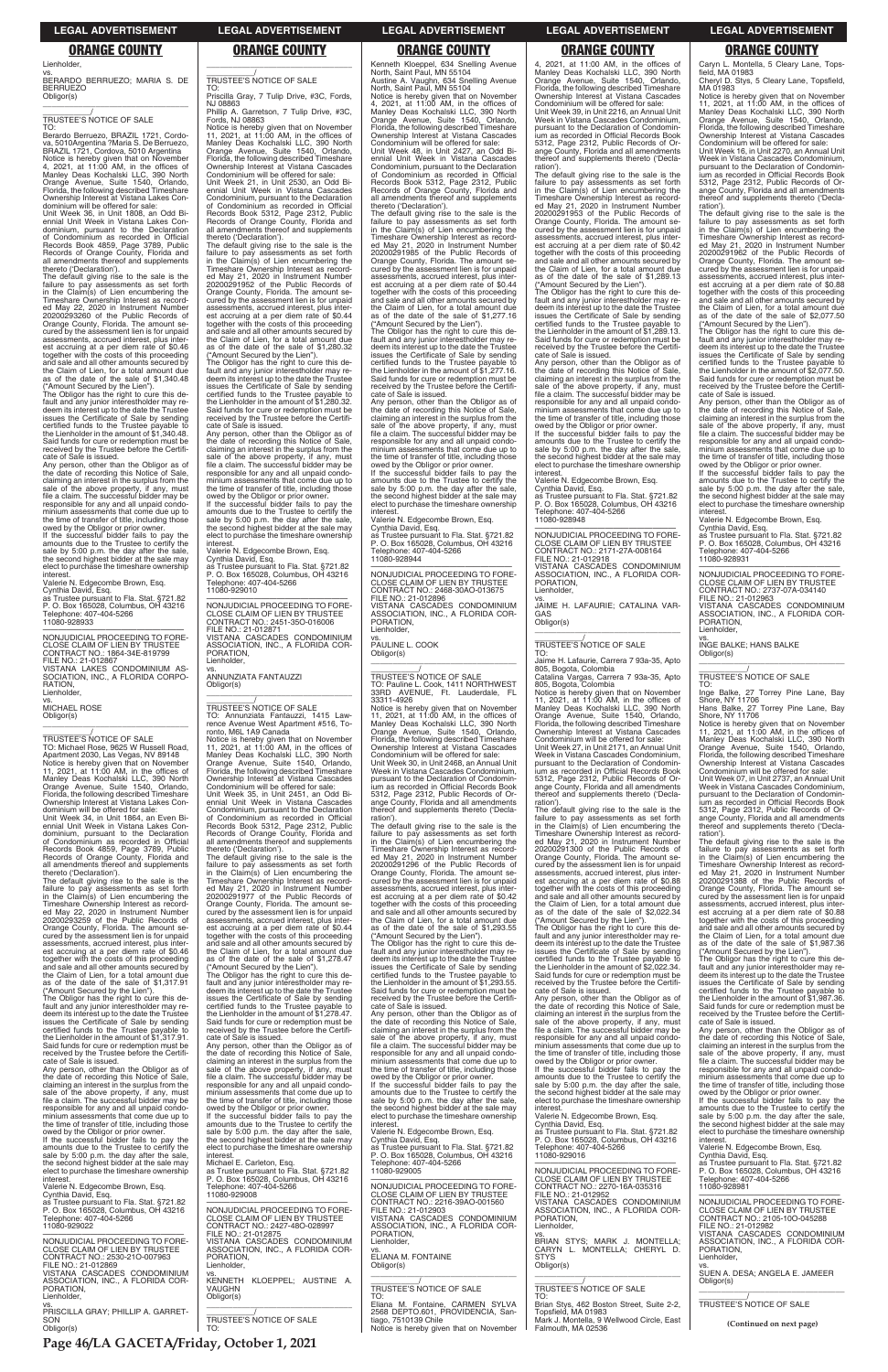TO: Suen A. Desa, 63 BRIMSTONE CRES-CENT, Toronto, M1V 3C8 Canada Angela E. Jameer, 63 BRIMSTONE CRESCENT, Toronto, M1V 3C8 Canada Notice is hereby given that on November 11, 2021, at 11:00 AM, in the offices of Manley Deas Kochalski LLC, 390 North Orange Avenue, Suite 1540, Orlando, Florida, the following described Timeshare Ownership Interest at Vistana Cascades

Condominium will be offered for sale: Unit Week 10, in Unit 2105, an Odd Biennial Unit Week in Vistana Cascades Condominium, pursuant to the Declaration of Condominium as recorded in Official Records Book 5312, Page 2312, Public Records of Orange County, Florida and all amendments thereof and supplements thereto ('Declaration').

The default giving rise to the sale is the failure to pay assessments as set forth in the Claim(s) of Lien encumbering the Timeshare Ownership Interest as record-ed May 21, 2020 in Instrument Number 20200291343 of the Public Records of Orange County, Florida. The amount se-cured by the assessment lien is for unpaid assessments, accrued interest, plus interest accruing at a per diem rate of \$0.44 together with the costs of this proceeding and sale and all other amounts secured by the Claim of Lien, for a total amount due as of the date of the sale of \$1,310.72 ("Amount Secured by the Lien").

The Obligor has the right to cure this de-fault and any junior interestholder may redeem its interest up to the date the Trustee issues the Certificate of Sale by sending certified funds to the Trustee payable to the Lienholder in the amount of \$1,310.72. Said funds for cure or redemption must be received by the Trustee before the Certificate of Sale is issued.

Any person, other than the Obligor as of the date of recording this Notice of Sale, claiming an interest in the surplus from the sale of the above property, if any, must file a claim. The successful bidder may be responsible for any and all unpaid condo-minium assessments that come due up to the time of transfer of title, including those

owed by the Obligor or prior owner. If the successful bidder fails to pay the amounts due to the Trustee to certify the sale by 5:00 p.m. the day after the sale, the second highest bidder at the sale may elect to purchase the timeshare ownership interest.

Valerie N. Edgecombe Brown, Esq. Cynthia David, Esq. as Trustee pursuant to Fla. Stat. §721.82 P. O. Box 165028, Columbus, OH 43216 Telephone: 407-404-5266 11080-928993

—————————————————— NONJUDICIAL PROCEEDING TO FORE-CLOSE CLAIM OF LIEN BY TRUSTEE CONTRACT NO.: 2345-38A-039259 FILE NO.: 21-012984 VISTANA CASCADES CONDOMINIUM ASSOCIATION, INC., A FLORIDA COR-PORATION, Lienholder,

vs. CONSULTORIA MERCANTIL S.A, A GUATEMALA CORPORATION Obligor(s) \_\_\_\_\_\_\_\_\_\_\_\_\_\_\_\_\_\_\_\_\_\_\_\_\_\_\_\_\_\_\_\_\_

\_\_\_\_\_\_\_\_\_\_\_/ TRUSTEE'S NOTICE OF SALE

TO: Consultoria Mercantil S.A, a Guatemala Corporation, AVENIDA LA REFORMA 10- 00 ZONA 9, CONDOMINIO REFORMA, 5B, Guatemala, 01009 Guatemala

Notice is hereby given that on November<br>11, 2021, at 11:00 AM, in the offices of<br>Manley Deas Kochalski LLC, 390 North<br>Orange Avenue, Suite 1540, Orlando,<br>Florida, the following described Timeshare Ownership Interest at Vistana Cascades Condominium will be offered for sale: Unit Week 38, in Unit 2345, an Annual Unit Week in Vistana Cascades Condominium, pursuant to the Declaration of Condomin-ium as recorded in Official Records Book 5312, Page 2312, Public Records of Orange County, Florida and all amendments thereof and supplements thereto ('Declaration')

The default giving rise to the sale is the failure to pay assessments as set forth in the Claim(s) of Lien encumbering the Timeshare Ownership Interest as record-ed May 21, 2020 in Instrument Number 20200291953 of the Public Records of Orange County, Florida. The amount se-cured by the assessment lien is for unpaid assessments, accrued interest, plus interest accruing at a per diem rate of \$0.88 together with the costs of this proceeding and sale and all other amounts secured by the Claim of Lien, for a total amount due as of the date of the sale of \$1,982.09 ("Amount Secured by the Lien").

owed by the Obligor or prior owner. If the successful bidder fails to pay the amounts due to the Trustee to certify the sale by 5:00 p.m. the day after the sale, the second highest bidder at the sale may elect to purchase the timeshare ownership interest

The Obligor has the right to cure this de-fault and any junior interestholder may redeem its interest up to the date the Trustee issues the Certificate of Sale by sending certified funds to the Trustee payable to

the Lienholder in the amount of \$1,982.09. Said funds for cure or redemption must be received by the Trustee before the Certificate of Sale is issued.

Any person, other than the Obligor as of the date of recording this Notice of Sale, claiming an interest in the surplus from the sale of the above property, if any, must file a claim. The successful bidder may be responsible for any and all unpaid condominium assessments that come due up to the time of transfer of title, including those

owed by the Obligor or prior owner. If the successful bidder fails to pay the amounts due to the Trustee to certify the sale by 5:00 p.m. the day after the sale, the second highest bidder at the sale may elect to purchase the timeshare ownership interest.

the Claim of Lien, for a total amount due as of the date of the sale of \$2,000.98 ("Amount Secured by the Lien").

Valerie N. Edgecombe Brown, Esq. Cynthia David, Esq. as Trustee pursuant to Fla. Stat. §721.82 P. O. Box 165028, Columbus, OH 43216 Telephone: 407-404-5266 11080-928910

If the successful bidder fails to pay the amounts due to the Trustee to certify the sale by 5:00 p.m. the day after the sale, the second highest bidder at the sale may elect to purchase the timeshare ownership nterest.

—————————————————— NONJUDICIAL PROCEEDING TO FORE-CLOSE CLAIM OF LIEN BY TRUSTEE CONTRACT NO.: 2130-13E-002969 FILE NO.: 21-013272 VISTANA CASCADES CONDOMINIUM ASSOCIATION, INC., A FLORIDA COR-PORATION, Lienholder,

vs. JOSE A. ALVAREZ; FLORENCIA M. DE ALVAREZ Obligor(s) \_\_\_\_\_\_\_\_\_\_\_\_\_\_\_\_\_\_\_\_\_\_\_\_\_\_\_\_\_\_\_\_\_

\_\_\_\_\_\_\_\_\_\_\_/ TRUSTEE'S NOTICE OF SALE

TO:

Jose A. Alvarez, COLONIA SAN IGNA-CIO, 2 CALLE 3 Y 4 AVENIDA, VILLA

vs. JOSE TORRES, AKA JOSE TORRES BURGOS; ZAHIRA ADORNO Obligor(s)  $\overline{\phantom{a}}$  , and the set of the set of the set of the set of the set of the set of the set of the set of the set of the set of the set of the set of the set of the set of the set of the set of the set of the set of the s

ZAFIRO #3, Tegucigalpa, 20181 Honduras Florencia M. De Alvarez, COLONIA SAN IGNACIO SEGUNDA CALLE, TERCERA Y CUARTA AVE, VILLA ZAFIRO, #3, Te-

gucigalpa, Honduras Notice is hereby given that on November 11, 2021, at 11:00 AM, in the offices of Manley Deas Kochalski LLC, 390 North Orange Avenue, Suite 1540, Orlando, Florida, the following described Timeshare Ownership Interest at Vistana Cascades Condominium will be offered for sale:

Unit Week 13, in Unit 2130, an Even Biennial Unit Week in Vistana Cascades Condominium, pursuant to the Declaration of Condominium as recorded in Official Records Book 5312, Page 2312, Public Records of Orange County, Florida and all amendments thereof and supplements thereto ('Declaration'). The default giving rise to the sale is the

failure to pay assessments as set forth in the Claim(s) of Lien encumbering the Timeshare Ownership Interest as recorded May 21, 2020 in Instrument Number 20200291320 of the Public Records of Orange County, Florida. The amount secured by the assessment lien is for unpaid assessments, accrued interest, plus inter-est accruing at a per diem rate of \$0.44 together with the costs of this proceeding and sale and all other amounts secured by the Claim of Lien, for a total amount due as of the date of the sale of \$1,310.72

> owed by the Obligor or prior owner. If the successful bidder fails to pay the amounts due to the Trustee to certify the sale by 5:00 p.m. the day after the sale, the second highest bidder at the sale may elect to purchase the timeshare ownership **interest**

("Amount Secured by the Lien"). The Obligor has the right to cure this default and any junior interestholder may re-deem its interest up to the date the Trustee issues the Certificate of Sale by sending certified funds to the Trustee payable to the Lienholder in the amount of \$1,310.72. Said funds for cure or redemption must be received by the Trustee before the Certifi-

cate of Sale is issued. Any person, other than the Obligor as of the date of recording this Notice of Sale,<br>claiming an interest in the surplus from the<br>sale of the above property, if any, must<br>file a claim. The successful bidder may be responsible for any and all unpaid condo-minium assessments that come due up to the time of transfer of title, including those

Michael E. Carleton, Esq.

as Trustee pursuant to Fla. Stat. §721.82 P. O. Box 165028, Columbus, OH 43216 Telephone: 407-404-5266 11080-928984

> owed by the Obligor or prior owner. If the successful bidder fails to pay the amounts due to the Trustee to certify the sale by 5:00 p.m. the day after the sale, the second highest bidder at the sale may elect to purchase the timeshare ownership interest

—————————————————— NONJUDICIAL PROCEEDING TO FORE-CLOSE CLAIM OF LIEN BY TRUSTEE CONTRACT NO.: 2419-49A-022933 FILE NO.: 21-013284 VISTANA CASCADES CONDOMINIUM ASSOCIATION, INC., A FLORIDA COR-PORATION, Lienholder,

vs. MAURO A. RIVERA; ISABEL CASTILLO, AKA ISABEL CASTILLO DE R Obligor(s) \_\_\_\_\_\_\_\_\_\_\_\_\_\_\_\_\_\_\_\_\_\_\_\_\_\_\_\_\_\_\_\_\_

PORATION, Lienholder

### \_\_\_\_\_\_\_\_\_\_\_/ TRUSTEE'S NOTICE OF SALE

TO: Mauro A. Rivera, BAHIA DE MONTEJO # 79, COLONIA VERONICA ANZURES, DELEGACION MIGUEL HIDALGO, Ciudad De Mexico, 11300 Mexico Isabel Castillo, AKA Isabel Castillo De R, BAHIA DE MONTEJO # 79, COLONIA VERONICA ANZURES, DELEGACION MIGUEL HIDALGO, Ciudad De Mexico,

11300 Mexico Notice is hereby given that on November 4, 2021, at 11:00 AM, in the offices of Manley Deas Kochalski LLC, 390 North Orange Avenue, Suite 1540, Orlando, Florida, the following described Timeshare Ownership Interest at Vistana Cascades Condominium will be offered for sale:

Unit Week 49, in Unit 2419, an Annual Unit Week in Vistana Cascades Condominium, pursuant to the Declaration of Condominium as recorded in Official Records Book 5312, Page 2312, Public Records of Orange County, Florida and all amendments thereof and supplements thereto ('Decla-ration').

The default giving rise to the sale is the failure to pay assessments as set forth in the Claim(s) of Lien encumbering the Timeshare Ownership Interest as recorded May 21, 2020 in Instrument Number 20200291985 of the Public Records of Orange County, Florida. The amount secured by the assessment lien is for unpaid assessments, accrued interest, plus interest accruing at a per diem rate of \$0.88 together with the costs of this proceeding and sale and all other amounts secured by

 $\overline{\phantom{a}}$  , and the set of the set of the set of the set of the set of the set of the set of the set of the set of the set of the set of the set of the set of the set of the set of the set of the set of the set of the s \_\_\_\_\_\_\_\_\_\_\_/ TRUSTEE'S NOTICE OF SALE

The Obligor has the right to cure this default and any junior interestholder may re-deem its interest up to the date the Trustee issues the Certificate of Sale by sending certified funds to the Trustee payable to the Lienholder in the amount of \$2,000.98. Said funds for cure or redemption must be received by the Trustee before the Certifi-cate of Sale is issued.

Any person, other than the Obligor as of the date of recording this Notice of Sale, claiming an interest in the surplus from the sale of the above property, if any, must file a claim. The successful bidder may be responsible for any and all unpaid condominium assessments that come due up to the time of transfer of title, including those owed by the Obligor or prior owner.

Valerie N. Edgecombe Brown, Esq. Cynthia David, Esq. as Trustee pursuant to Fla. Stat. §721.82 P. O. Box 165028, Columbus, OH 43216 Telephone: 407-404-5266 11080-928678

—————————————————— NONJUDICIAL PROCEEDING TO FORE-CLOSE CLAIM OF LIEN BY TRUSTEE CONTRACT NO.: 2670-50A-032669 FILE NO.: 21-013294 VISTANA CASCADES CONDOMINIUM ASSOCIATION, INC., A FLORIDA COR-PORATION,

SHAMIRAH DESHAY TURNER Obligor(s)  $\overline{\phantom{a}}$  , and the set of the set of the set of the set of the set of the set of the set of the set of the set of the set of the set of the set of the set of the set of the set of the set of the set of the set of the s

Lienholder,

### \_\_\_\_\_\_\_\_\_\_\_/ TRUSTEE'S NOTICE OF SALE

TO: Jose Torres, AKA Jose Torres Burgos, 207 COLINAS DE BAYOAN, Bayamon, Puerto Rico 00957 Zahira Adorno, 207 COLINAS DE BAYO-

AN, Bayamon, Puerto Rico 00957 Notice is hereby given that on November 11, 2021, at 11:00 AM, in the offices of Manley Deas Kochalski LLC, 390 North Orange Avenue, Suite 1540, Orlando, Florida, the following described Timeshare Ownership Interest at Vistana Cascades Condominium will be offered for sale: Unit Week 50, in Unit 2670, an Annual Unit

Week in Vistana Cascades Condominium, pursuant to the Declaration of Condomin-ium as recorded in Official Records Book 5312, Page 2312, Public Records of Orange County, Florida and all amendments thereof and supplements thereto ('Declaration').

> owed by the Obligor or prior owner. If the successful bidder fails to pay the amounts due to the Trustee to certify the sale by 5:00 p.m. the day after the sale, the second highest bidder at the sale may elect to purchase the timeshare ownership **interest**

The default giving rise to the sale is the failure to pay assessments as set forth in the Claim(s) of Lien encumbering the Timeshare Ownership Interest as record-ed May 21, 2020 in Instrument Number 20200291985 of the Public Records of Orange County, Florida. The amount se-cured by the assessment lien is for unpaid assessments, accrued interest, plus interest accruing at a per diem rate of \$0.88 together with the costs of this proceeding and sale and all other amounts secured by the Claim of Lien, for a total amount due as of the date of the sale of \$2,010.10

> TO: Hector Jaime Morales, AKA Jaime Morales, 23 LINCOLN AVENUE, Port Ches-<br>ter, NY 10573

Unit Week 34, in Unit 2305, an Annual Unit Week in Vistana Cascades Condominium, pursuant to the Declaration of Condominium as recorded in Official Records Book 5312, Page 2312, Public Records of Orange County, Florida and all amendments reof and supplements thereto ('Declaration')

("Amount Secured by the Lien"). The Obligor has the right to cure this de-fault and any junior interestholder may redeem its interest up to the date the Trustee issues the Certificate of Sale by sending certified funds to the Trustee payable to the Lienholder in the amount of \$2,010.10. Said funds for cure or redemption must be received by the Trustee before the Certificate of Sale is issued.

Any person, other than the Obligor as of the date of recording this Notice of Sale, claiming an interest in the surplus from the sale of the above property, if any, must file a claim. The successful bidder may be responsible for any and all unpaid condo-minium assessments that come due up to the time of transfer of title, including those

Valerie N. Edgecombe Brown, Esq. Cynthia David, Esq.

as Trustee pursuant to Fla. Stat. §721.82 P. O. Box 165028, Columbus, OH 43216 Telephone: 407-404-5266 11080-929023

—————————————————— NONJUDICIAL PROCEEDING TO FORE-CLOSE CLAIM OF LIEN BY TRUSTEE CONTRACT NO.: 2722-50A-036036 FILE NO.: 21-013297 VISTANA CASCADES CONDOMINIUM ASSOCIATION, INC., A FLORIDA COR-PORATION, Lienholder,

vs. ARMIN MOSCOVICI; CARLOS MOSCO-VICI

Obligor(s) \_\_\_\_\_\_\_\_\_\_\_\_\_\_\_\_\_\_\_\_\_\_\_\_\_\_\_\_\_\_\_\_\_

### \_\_\_\_\_\_\_\_\_\_\_/ TRUSTEE'S NOTICE OF SALE

TO: Armin Moscovici, 20281 East Country Club Drive, Hampton West, Unit 2107, Aventura, FL 33180 Carlos Moscovici, 636 NE 191st Street,

Aventura Ice, Miami, FL 33115 Notice is hereby given that on November 4, 2021, at 11:00 AM, in the offices of Manley Deas Kochalski LLC, 390 North Orange Avenue, Suite 1540, Orlando, Florida, the following described Timeshare

Ownership Interest at Vistana Cascades Condominium will be offered for sale: Unit Week 50, in Unit 2722, an Annual Unit Week in Vistana Cascades Condominium, pursuant to the Declaration of Condominium as recorded in Official Records Book 5312, Page 2312, Public Records of Or-ange County, Florida and all amendments thereof and supplements thereto ('Declaration').

The default giving rise to the sale is the failure to pay assessments as set forth in the Claim(s) of Lien encumbering the Timeshare Ownership Interest as recorded May 21, 2020 in Instrument Number 20200291985 of the Public Records of Orange County, Florida. The amount secured by the assessment lien is for unpaid assessments, accrued interest, plus inter-est accruing at a per diem rate of \$0.88

together with the costs of this proceeding and sale and all other amounts secured by the Claim of Lien, for a total amount due as of the date of the sale of \$1,983.99 ("Amount Secured by the Lien"). The Obligor has the right to cure this de-

fault and any junior interestholder may redeem its interest up to the date the Trustee issues the Certificate of Sale by sending certified funds to the Trustee payable to the Lienholder in the amount of \$1,983.99. Said funds for cure or redemption must be received by the Trustee before the Certificate of Sale is issued.

Any person, other than the Obligor as of the date of recording this Notice of Sale, claiming an interest in the surplus from the sale of the above property, if any, must file a claim. The successful bidder may be responsible for any and all unpaid condo-minium assessments that come due up to the time of transfer of title, including those

Valerie N. Edgecombe Brown, Esq. Cynthia David, Esq. as Trustee pursuant to Fla. Stat. §721.82 P. O. Box 165028, Columbus, OH 43216

Telephone: 407-404-5266 11080-928673

—————————————————— NONJUDICIAL PROCEEDING TO FORE-CLOSE CLAIM OF LIEN BY TRUSTEE CONTRACT NO.: 2706-10A-033203 FILE NO.: 21-013307 VISTANA CASCADES CONDOMINIUM ASSOCIATION, INC., A FLORIDA COR-

vs. RUDSEL JOSEPH; MADELINE C. JO-

SEPH Obligor(s)

\_\_\_\_\_\_\_\_\_\_\_\_\_\_\_\_\_\_\_\_\_\_\_\_\_\_\_\_\_\_\_\_\_ \_\_\_\_\_\_\_\_\_\_\_/ TRUSTEE'S NOTICE OF SALE

TO:

ration')

Rudsel Joseph, LIBIE # 82, Willemstad, n.a.Curaçao ?Madeline C. Joseph, LIBIE

# 82, Willemstad, Curaçao

Notice is hereby given that on November 4, 2021, at 11:00 AM, in the offices of Manley Deas Kochalski LLC, 390 North Orange Avenue, Suite 1540, Orlando, Florida, the following described Timeshare Ownership Interest at Vistana Cascades Condominium will be offered for sale: Unit Week 10, in Unit 2706, an Annual Unit Week in Vistana Cascades Condominium, pursuant to the Declaration of Condomin-ium as recorded in Official Records Book 5312, Page 2312, Public Records of Orange County, Florida and all amendments thereof and supplements thereto ('Decla-

The default giving rise to the sale is the failure to pay assessments as set forth in the Claim(s) of Lien encumbering the Timeshare Ownership Interest as record-ed May 21, 2020 in Instrument Number 20200291343 of the Public Records of

Orange County, Florida. The amount se-cured by the assessment lien is for unpaid assessments, accrued interest, plus interest accruing at a per diem rate of \$0.88 together with the costs of this proceeding and sale and all other amounts secured by the Claim of Lien, for a total amount due as of the date of the sale of \$2,015.98 ("Amount Secured by the Lien"). The Obligor has the right to cure this de-fault and any junior interestholder may redeem its interest up to the date the Trustee issues the Certificate of Sale by sending certified funds to the Trustee payable to the Lienholder in the amount of \$2,015.98. Said funds for cure or redemption must be received by the Trustee before the Certifi-

cate of Sale is issued.

**interest** 

Any person, other than the Obligor as of the date of recording this Notice of Sale, claiming an interest in the surplus from the sale of the above property, if any, must file a claim. The successful bidder may be responsible for any and all unpaid condo-minium assessments that come due up to the time of transfer of title, including those owed by the Obligor or prior owner. If the successful bidder fails to pay the amounts due to the Trustee to certify the sale by 5:00 p.m. the day after the sale, the second highest bidder at the sale may elect to purchase the timeshare ownership

Valerie N. Edgecombe Brown, Esq. Cynthia David, Esq. as Trustee pursuant to Fla. Stat. §721.82 P. O. Box 165028, Columbus, OH 43216 Telephone: 407-404-5266

11080-928952

—————————————————— NONJUDICIAL PROCEEDING TO FORE-CLOSE CLAIM OF LIEN BY TRUSTEE CONTRACT NO.: 175251-12AL-803700 FILE NO.: 21-013308 VISTANA LAKES CONDOMINIUM AS-SOCIATION, INC., A FLORIDA CORPO-

RATION, Lienholder, vs. SAMIR BELHSEIN Obligor(s)

TO: Samir Belhsein, 35 Wyndshire Lane, Rochester, NY 14626-1664 Notice is hereby given that on November 11, 2021, at 11:00 AM, in the offices of Manley Deas Kochalski LLC, 390 North

Orange Avenue, Suite 1540, Orlando, Florida, the following described Timeshare Ownership Interest at Vistana Lakes Con-

dominium will be offered for sale: Unit Week 12, in Unit 1752, an Annual Unit Week, and Unit Week 12, in Unit 1751, an Annual Unit Week in Vistana Lakes Condominium, pursuant to the Declaration of Condominium as recorded in Official Records Book 4859, Page 3789, Public Records of Orange County, Florida and all amendments thereof and supplements

thereto ('Declaration').

The default giving rise to the sale is the failure to pay assessments as set forth in the Claim(s) of Lien encumbering the Timeshare Ownership Interest as record-ed May 22, 2020 in Instrument Number 20200293256 of the Public Records of Orange County, Florida. The amount se-cured by the assessment lien is for unpaid assessments, accrued interest, plus interest accruing at a per diem rate of \$1.11 together with the costs of this proceeding and sale and all other amounts secured by

the Claim of Lien, for a total amount due as of the date of the sale of \$2,381.49 ("Amount Secured by the Lien").

The Obligor has the right to cure this de-fault and any junior interestholder may redeem its interest up to the date the Trustee issues the Certificate of Sale by sending certified funds to the Trustee payable to the Lienholder in the amount of \$2,381.49. Said funds for cure or redemption must be received by the Trustee before the Certificate of Sale is issued.

Any person, other than the Obligor as of the date of recording this Notice of Sale, claiming an interest in the surplus from the sale of the above property, if any, must file a claim. The successful bidder may be responsible for any and all unpaid condominium assessments that come due up to the time of transfer of title, including those owed by the Obligor or prior owner. If the successful bidder fails to pay the amounts due to the Trustee to certify the

sale by 5:00 p.m. the day after the sale, the second highest bidder at the sale may elect to purchase the timeshare ownership interest.

Valerie N. Edgecombe Brown, Esq. Cynthia David, Esq. as Trustee pursuant to Fla. Stat. §721.82 P. O. Box 165028, Columbus, OH 43216 Telephone: 407-404-5266 11080-928998

—————————————————— NONJUDICIAL PROCEEDING TO FORE-CLOSE CLAIM OF LIEN BY TRUSTEE CONTRACT NO.: 2265-13A-037710 FILE NO.: 21-013325 VISTANA CASCADES CONDOMINIUM ASSOCIATION, INC., A FLORIDA COR-PORATION, Lienholder,

vs.

\_\_\_\_\_\_\_\_\_\_\_/ TRUSTEE'S NOTICE OF SALE

TO: Shamirah Deshay Turner, 6434 Crestline Terrace, Apartment K, Norcross, GA 30092?

Notice is hereby given that on November 11, 2021, at 11:00 AM, in the offices of Manley Deas Kochalski LLC, 390 North Orange Avenue, Suite 1540, Orlando, Florida, the following described Timeshare Ownership Interest at Vistana Cascades Condominium will be offered for sale:

Unit Week 13, in Unit 2265, an Annual Unit Week in Vistana Cascades Condominium, pursuant to the Declaration of Condominium as recorded in Official Records Book 5312, Page 2312, Public Records of Or-ange County, Florida and all amendments thereof and supplements thereto ('Decla-

ration'). The default giving rise to the sale is the failure to pay assessments as set forth in the Claim(s) of Lien encumbering the Timeshare Ownership Interest as recorded May 21, 2020 in Instrument Number 20200291320 of the Public Records of Orange County, Florida. The amount secured by the assessment lien is for unpaid assessments, accrued interest, plus inter-est accruing at a per diem rate of \$0.88 together with the costs of this proceeding and sale and all other amounts secured by the Claim of Lien, for a total amount due as of the date of the sale of \$2,023.77

("Amount Secured by the Lien"). The Obligor has the right to cure this default and any junior interestholder may redeem its interest up to the date the Trustee issues the Certificate of Sale by sending certified funds to the Trustee payable to the Lienholder in the amount of \$2,023.77. Said funds for cure or redemption must be received by the Trustee before the Certifi-

cate of Sale is issued. Any person, other than the Obligor as of the date of recording this Notice of Sale,<br>claiming an interest in the surplus from the<br>sale of the above property, if any, must<br>file a claim. The successful bidder may be responsible for any and all unpaid condo-minium assessments that come due up to the time of transfer of title, including those

Valerie N. Edgecombe Brown, Esq.

Cynthia David, Esq. as Trustee pursuant to Fla. Stat. §721.82 P. O. Box 165028, Columbus, OH 43216 Telephone: 407-404-5266 11080-928891

—————————————————— NONJUDICIAL PROCEEDING TO FORE-CLOSE CLAIM OF LIEN BY TRUSTEE CONTRACT NO.: 2305-34A-003451 FILE NO.: 21-013327

VISTANA CASCADES CONDOMINIUM ASSOCIATION, INC., A FLORIDA COR-PORATION, Lienholder,

vs. HECTOR JAIME MORALES, AKA JAIME MORALES; RITA MORALES Obligor(s) \_\_\_\_\_\_\_\_\_\_\_\_\_\_\_\_\_\_\_\_\_\_\_\_\_\_\_\_\_\_\_\_\_

\_\_\_\_\_\_\_\_\_\_\_/ TRUSTEE'S NOTICE OF SALE

ter, NY 10573 Rita Morales, 23 LINCOLN AVENUE, Port Chester, NY 10573?

Notice is hereby given that on November 11, 2021, at 11:00 AM, in the offices of Manley Deas Kochalski LLC, 390 North Orange Avenue, Suite 1540, Orlando, Florida, the following described Timeshare Ownership Interest at Vistana Cascades Condominium will be offered for sale:

The default giving rise to the sale is the failure to pay assessments as set forth in the Claim(s) of Lien encumbering the Timeshare Ownership Interest as recorded May 21, 2020 in Instrument Number 20200291965 of the Public Records of Orange County, Florida. The amount secured by the assessment lien is for unpaid assessments, accrued interest, plus interest accruing at a per diem rate of \$0.88 together with the costs of this proceeding and sale and all other amounts secured by the Claim of Lien, for a total amount due as of the date of the sale of \$2,026.10 ("Amount Secured by the Lien"). The Obligor has the right to cure this de-fault and any junior interestholder may re-deem its interest up to the date the Trustee issues the Certificate of Sale by sending certified funds to the Trustee payable to the Lienholder in the amount of \$2,026.10. Said funds for cure or redemption must be received by the Trustee before the Certificate of Sale is issued. Any person, other than the Obligor as of the date of recording this Notice of Sale, claiming an interest in the surplus from the sale of the above property, if any, must file a claim. The successful bidder may be responsible for any and all unpaid condominium assessments that come due up to the time of transfer of title, including those owed by the Obligor or prior owner. If the successful bidder fails to pay the amounts due to the Trustee to certify the sale by 5:00 p.m. the day after the sale, the second highest bidder at the sale may elect to purchase the timeshare ownership

interest. Valerie N. Edgecombe Brown, Esq. Cynthia David, Esq. as Trustee pursuant to Fla. Stat. §721.82 P. O. Box 165028, Columbus, OH 43216 Telephone: 407-404-5266 11080-928991

—————————————————— NONJUDICIAL PROCEEDING TO FORE-CLOSE CLAIM OF LIEN BY CONTRACT NO.: 2506-09O-038699 FILE NO.: 21-013332 VISTANA CASCADES CONDOMINIUM ASSOCIATION, INC., A FLORIDA COR-PORATION, Lienholder,

**(Continued on next page)**

**LA GACETA/Friday, October 1, 2021/Page 47**

### **LEGAL ADVERTISEMENT LEGAL ADVERTISEMENT LEGAL ADVERTISEMENT LEGAL ADVERTISEMENT LEGAL ADVERTISEMENT**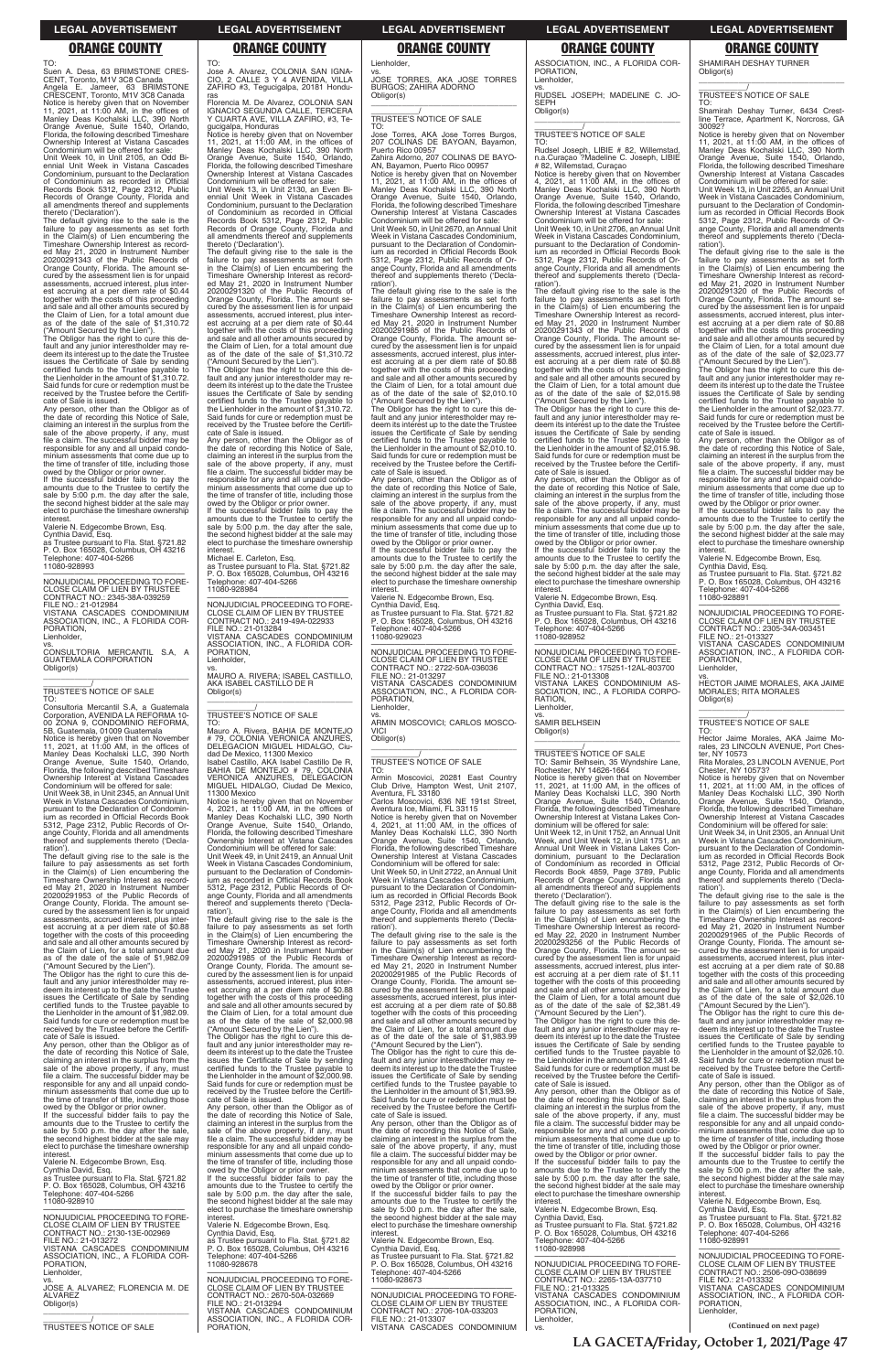**Page 48/LA GACETA/Friday, October 1, 2021**

vs. HECTOR SOTO BIANCHI, AKA HECTOR TRES SOTO B.; ROSARIO CUEVAS JI-MENEZ Obligor(s)

\_\_\_\_\_\_\_\_\_\_\_\_\_\_\_\_\_\_\_\_\_\_\_\_\_\_\_\_\_\_\_\_\_

### \_\_\_\_\_\_\_\_\_\_\_/ TRUSTEE'S NOTICE OF SALE

TO:

Hector Soto Bianchi, AKA Hector Tres Soto B., AV. PRESIDENTE RIESCO 2984 DEPTO 72, LAS CONDES, SANTIAGO, Santiago, 7550598 Chile Rosario Cuevas Jimenez, LAS ACACIAS

Notice is hereby given that on November<br>11, 2021, at 11:00 AM, in the offices of<br>Manley Deas Kochalski LLC, 390 North<br>Orange Avenue, Suite 1540, Orlando,<br>Florida, the following described Timeshare Ownership Interest at Vistana Cascades Condominium will be offered for sale: Unit Week 09, in Unit 2506, an Odd Bi-

16 A, COND LOS LLANOS V1 REGION, Machali, Chile

ennial Unit Week in Vistana Cascades Condominium, pursuant to the Declaration of Condominium as recorded in Official Records Book 5312, Page 2312, Public Records of Orange County, Florida and all amendments thereof and supplements thereto ('Declaration').

owed by the Obligor or prior owner. If the successful bidder fails to pay the amounts due to the Trustee to certify the sale by 5:00 p.m. the day after the sale, the second highest bidder at the sale may elect to purchase the timeshare ownership **interest** 

The default giving rise to the sale is the failure to pay assessments as set forth<br>Timeshare Ownership Interest as record-<br>Ed May 21, 2020 in Instrument Number<br>ed May 21, 2020 in Instrument Number<br>20200291343 of the Public Records of Orange County, Florida. The amount secured by the assessment lien is for unpaid assessments, accrued interest, plus interest accruing at a per diem rate of \$0.44 together with the costs of this proceeding and sale and all other amounts secured by the Claim of Lien, for a total amount due as of the date of the sale of \$1,311.72 ("Amount Secured by the Lien").

The Obligor has the right to cure this de-fault and any junior interestholder may redeem its interest up to the date the Trustee issues the Certificate of Sale by sending certified funds to the Trustee payable to the Lienholder in the amount of \$1,311.72. Said funds for cure or redemption must be received by the Trustee before the Certificate of Sale is issued.

Any person, other than the Obligor as of the date of recording this Notice of Sale, claiming an interest in the surplus from the sale of the above property, if any, must file a claim. The successful bidder may be responsible for any and all unpaid condo-minium assessments that come due up to the time of transfer of title, including those

Valerie N. Edgecombe Brown, Esq.

Cynthia David, Esq. as Trustee pursuant to Fla. Stat. §721.82 P. O. Box 165028, Columbus, OH 43216 Telephone: 407-404-5266 11080-928999

—————————————————— NONJUDICIAL PROCEEDING TO FORE-CLOSE CLAIM OF LIEN BY TRUSTEE CONTRACT NO.: 2505-15E-046765 FILE NO.: 21-013341 VISTANA CASCADES CONDOMINIUM ASSOCIATION, INC., A FLORIDA COR-PORATION, Lienholder,

### vs. ENRIQUE GUTIERREZ MILLIET Obligor(s)  $\overline{\phantom{a}}$  ,  $\overline{\phantom{a}}$  ,  $\overline{\phantom{a}}$  ,  $\overline{\phantom{a}}$  ,  $\overline{\phantom{a}}$  ,  $\overline{\phantom{a}}$  ,  $\overline{\phantom{a}}$  ,  $\overline{\phantom{a}}$  ,  $\overline{\phantom{a}}$  ,  $\overline{\phantom{a}}$  ,  $\overline{\phantom{a}}$  ,  $\overline{\phantom{a}}$  ,  $\overline{\phantom{a}}$  ,  $\overline{\phantom{a}}$  ,  $\overline{\phantom{a}}$  ,  $\overline{\phantom{a}}$

vs. WENDEL C. DECENA; TERESITA T. DE-CENA; THERESA M. ASUNCION Obligor(s) \_\_\_\_\_\_\_\_\_\_\_\_\_\_\_\_\_\_\_\_\_\_\_\_\_\_\_\_\_\_\_\_\_

### \_\_\_\_\_\_\_\_\_\_\_/ TRUSTEE'S NOTICE OF SALE

TO: Wendel C. Decena, 107 Robert Court, Turnersville, NJ 08012 Teresita T. Decena, 107 Robert Court, Turnersville, NJ 08012

Theresa M. Asuncion, 508 Rosewood Street, Malaga, NJ 08328

Notice is hereby given that on November 4, 2021, at 11:00 AM, in the offices of Manley Deas Kochalski LLC, 390 North Orange Avenue, Suite 1540, Orlando, Florida, the following described Timeshare Ownership Interest at Vistana Cascades Condominium will be offered for sale: Unit Week 15, in Unit 2505, an Even Bi-

ennial Unit Week in Vistana Cascades Condominium, pursuant to the Declaration of Condominium as recorded in Official Records Book 5312, Page 2312, Public Records of Orange County, Florida and all amendments thereof and supplements thereto ('Declaration').

cate of Sale is issued.<br>Any person, other tha person, other than the Obligor as of the date of recording this Notice of Sale, claiming an interest in the surplus from the sale of the above property, if any, must file a claim. The successful bidder may be responsible for any and all unpaid condo-minium assessments that come due up to the time of transfer of title, including those

The default giving rise to the sale is the failure to pay assessments as set forth in the Claim(s) of Lien encumbering the Timeshare Ownership Interest as recorded May 21, 2020 in Instrument Number 20200291962 of the Public Records of Orange County, Florida. cured by the assessment lien is for unpaid assessments, accrued interest, plus interest accruing at a per diem rate of \$0.44 together with the costs of this proceeding and sale and all other amounts secured by the Claim of Lien, for a total amount due as of the date of the sale of \$1,305.46 ("Amount Secured by the Lien"). The Obligor has the right to cure this de-fault and any junior interestholder may redeem its interest up to the date the Trustee issues the Certificate of Sale by sending certified funds to the Trustee payable to the Lienholder in the amount of \$1,305.46. Said funds for cure or redemption must be received by the Trustee before the Certificate of Sale is issued. Any person, other than the Obligor as of<br>the date of recording this Notice of Sale date of recording this Notice of Sale, claiming an interest in the surplus from the sale of the above property, if any, must file a claim. The successful bidder may be responsible for any and all unpaid condominium assessments that come due up to the time of transfer of title, including those owed by the Obligor or prior owner. If the successful bidder fails to pay the amounts due to the Trustee to certify the sale by 5:00 p.m. the day after the sale, the second highest bidder at the sale may elect to purchase the timeshare ownership

interest. Valerie N. Edgecombe Brown, Esq. Cynthia David, Esq. as Trustee pursuant to Fla. Stat. §721.82 P. O. Box 165028, Columbus, OH 43216 Telephone: 407-404-5266 11080-928680

—————————————————— NONJUDICIAL PROCEEDING TO FORE-CLOSE CLAIM OF LIEN BY TRUSTEE

CONTRACT NO.: 2466-17A-013316 FILE NO.: 21-013344 VISTANA CASCADES CONDOMINIUM ASSOCIATION, INC., A FLORIDA COR-**PORATION** Lienholder,

### \_\_\_\_\_\_\_\_\_\_\_/ TRUSTEE'S NOTICE OF SALE TO:

TO:<br>Eugenio Iturriaga, AKA Iturriaga E., MAU-<br>RICIO RUGENDAS, 1848 MACUL, R.M.,<br>Santiago, 7820736 Chile<br>Mirian Morales, MAURICIO RUGENDAS,<br>1848 VILLA BANCARIA, Santiago, Chile<br>Notice is hereby given that on November<br>11, 20 Orange Avenue, Suite 1540, Orlando, Florida, the following described Timeshare Ownership Interest at Vistana Cascades Condominium will be offered for sale: Unit Week 03, in Unit 2158, an Odd Biennial Unit Week in Vistana Cascades

Enrique Gutierrez Milliet, AVENIDA 16 DE JULIO 1440, EDIFICIO HERRMANN PISO 20, OFICINA 2002, La Paz, Bolivia Notice is hereby given that on November 11, 2021, at 11:00 AM, in the offices of Manley Deas Kochalski LLC, 390 North Orange Avenue, Suite 1540, Orlando, Florida, the following described Timeshare Ownership Interest at Vistana Cascades Condominium will be offered for sale: Unit Week 17, in Unit 2466, an Annual Unit Week in Vistana Cascades Condominium, pursuant to the Declaration of Condominium as recorded in Official Records Book 5312, Page 2312, Public Records of Orange County, Florida and all amendments thereof and supplements thereto ('Declaration').

The default giving rise to the sale is the failure to pay assessments as set forth in the Claim(s) of Lien encumbering the Timeshare Ownership Interest as record-ed May 21, 2020 in Instrument Number 20200291959 of the Public Records of Orange County, Florida. The amount se-cured by the assessment lien is for unpaid assessments, accrued interest, plus interest accruing at a per diem rate of \$0.88 together with the costs of this proceeding and sale and all other amounts secured by the Claim of Lien, for a total amount due as of the date of the sale of \$1,998.09

("Amount Secured by the Lien"). The Obligor has the right to cure this default and any junior interestholder may redeem its interest up to the date the Trustee issues the Certificate of Sale by sending certified funds to the Trustee payable to the Lienholder in the amount of \$1,998.09. Said funds for cure or redemption must be received by the Trustee before the Certifi-

owed by the Obligor or prior owner. If the successful bidder fails to pay the amounts due to the Trustee to certify the sale by 5:00 p.m. the day after the sale the second highest bidder at the sale may elect to purchase the timeshare ownership interest.

Valerie N. Edgecombe Brown, Esq.

Cynthia David, Esq. as Trustee pursuant to Fla. Stat. §721.82 P. O. Box 165028, Columbus, OH 43216 Telephone: 407-404-5266 11080-928975

—————————————————— NONJUDICIAL PROCEEDING TO FORE-CLOSE CLAIM OF LIEN BY TRUSTEE CONTRACT NO.: 2503-16E-009067 FILE NO.: 21-013350 VISTANA CASCADES CONDOMINIUM ASSOCIATION, INC., A FLORIDA COR-PORATION, Lienholder,

vs. JOHN WOSCHENKO Obligor(s)

\_\_\_\_\_\_\_\_\_\_\_\_\_\_\_\_\_\_\_\_\_\_\_\_\_\_\_\_\_\_\_\_\_

### \_\_\_\_\_\_\_\_\_\_\_/ TRUSTEE'S NOTICE OF SALE

TO: John Woschenko, 37 Ledge Crest Terrace, Manchester, CT 06040 Notice is hereby given that on November 4, 2021, at 11:00 AM, in the offices of Manley Deas Kochalski LLC, 390 North Orange Avenue, Suite 1540, Orlando, Florida, the following described Timeshare Ownership Interest at Vistana Cascades Condominium will be offered for sale: Unit Week 16, in Unit 2503, an Even Biennial Unit Week in Vistana Cascades Condominium, pursuant to the Declaration of Condominium as recorded in Official Records Book 5312, Page 2312, Public Records of Orange County, Florida and all amendments thereof and supplements thereto ('Declaration').

—————————————————— NONJUDICIAL PROCEEDING TO FORE-CLOSE MORTGAGE BY TRUSTEE CONTRACT NO.: 42-01-236853 FILE NO.: 21-013377 SHERATON FLEX VACATIONS, LLC, A FLORIDA LIMITED LIABILITY COM-PANY

COLON NO 1838 1 B Mar Del Plata, BUENOS AIRES 7600 **Argentina** 

The default giving rise to the sale is the failure to pay assessments as set forth in the Claim(s) of Lien encumbering the Timeshare Ownership Interest as record-ed May 21, 2020 in Instrument Number 20200291962 of the Public Records of Orange County, Florida. The amount se-cured by the assessment lien is for unpaid assessments, accrued interest, plus interest accruing at a per diem rate of \$0.44 together with the costs of this proceeding and sale and all other amounts secured by ien, for a total am as of the date of the sale of \$1,265.86 ("Amount Secured by the Lien"). The Obligor has the right to cure this de-fault and any junior interestholder may redeem its interest up to the date the Trustee issues the Certificate of Sale by sending certified funds to the Trustee payable to the Lienholder in the amount of \$1,265.86. Said funds for cure or redemption must be received by the Trustee before the Certificate of Sale is issued. Any person, other than the Obligor as of the date of recording this Notice of Sale, claiming an interest in the surplus from the sale of the above property, if any, must file a claim. The successful bidder may be responsible for any and all unpaid condominium assessments that come due up to the time of transfer of title, including those owed by the Obligor or prior owner. If the successful bidder fails to pay the amounts due to the Trustee to certify the sale by 5:00 p.m. the day after the sale, the second highest bidder at the sale may elect to purchase the timeshare ownership

interest. Valerie N. Edgecombe Brown, Esq. Cynthia David, Esq. as Trustee pursuant to Fla. Stat. §721.82 P. O. Box 165028, Columbus, OH 43216 Telephone: 407-404-5266 11080-928674

—————————————————— NONJUDICIAL PROCEEDING TO FORE-CLOSE CLAIM OF LIEN BY TRUSTEE CONTRACT NO.: 215857-03OP-023688 FILE NO.: 21-013360 VISTANA CASCADES CONDOMINIUM ASSOCIATION, INC., A FLORIDA COR-**PORATION** Lienholder,

vs. EUGENIO ITURRIAGA, AKA ITURRIAGA E.; MIRIAN MORALES E.; minum<br>Obligor(s) \_\_\_\_\_\_\_\_\_\_\_\_\_\_\_\_\_\_\_\_\_\_\_\_\_\_\_\_\_\_\_\_\_

> VOI Number 248040-01, an Annual Type, Number of VOI Ownership Points 95700 in the Flex Vacations Ownership Plan, according and subject to the Flex Vacations Declaration of Vacation Ownership Plan ("Declaration"), as recorded in Official Records Book 10893, Page 1223, Public Records of Orange County, Florida and all amendments and supplements thereto the **Declaration**

### \_\_\_\_\_\_\_\_\_\_\_/ TRUSTEE'S NOTICE OF SALE

Condominium, pursuant to the Declaration of Condominium as recorded in Official Records Book 5312, Page 2312, Public Records of Orange County, Florida and all amendments thereof and supplements thereto ('Declaration'). The default giving rise to the sale is the

failure to pay assessments as set forth in the Claim(s) of Lien encumbering the Timeshare Ownership Interest as record-ed May 21, 2020 in Instrument Number 20200291402 of the Public Records of Orange County, Florida. The amount secured by the assessment lien is for unpaid assessments, accrued interest, plus interest accruing at a per diem rate of \$0.57 together with the costs of this proceeding and sale and all other amounts secured by the Claim of Lien, for a total amount due as of the date of the sale of \$1,504.36

("Amount Secured by the Lien"). The Obligor has the right to cure this de-fault and any junior interestholder may redeem its interest up to the date the Trustee issues the Certificate of Sale by sending certified funds to the Trustee payable to the Lienholder in the amount of \$1,504.36. Said funds for cure or redemption must be received by the Trustee before the Certificate of Sale is issued.

Any person, other than the Obligor as of the date of recording this Notice of Sale,<br>claiming an interest in the surplus from the<br>sale of the above property, if any, must<br>file a claim. The successful bidder may be responsible for any and all unpaid condominium assessments that come due up to the time of transfer of title, including those owed by the Obligor or prior owner. If the successful bidder fails to pay the

amounts due to the Trustee to certify the sale by 5:00 p.m. the day after the sale, the second highest bidder at the sale may elect to purchase the timeshare ownership interest.

Valerie N. Edgecombe Brown, Esq.

Cynthia David, Esq. as Trustee pursuant to Fla. Stat. §721.82 P. O. Box 165028, Columbus, OH 43216 Telephone: 407-404-5266 11080-929013

—————————————————— NONJUDICIAL PROCEEDING TO FORE-CLOSE CLAIM OF LIEN BY TRUSTEE CONTRACT NO.: 2303-40E-035436 FILE NO.: 21-013365 VISTANA CASCADES CONDOMINIUM ASSOCIATION, INC., A FLORIDA COR-PORATION, Lienholder,

vs. THOMAS S. VAUGHN; SANDRA L. VAUGHN Obligor(s) \_\_\_\_\_\_\_\_\_\_\_\_\_\_\_\_\_\_\_\_\_\_\_\_\_\_\_\_\_\_\_\_\_

\_\_\_\_\_\_\_\_\_\_\_/ TRUSTEE'S NOTICE OF SALE

TO: Thomas S. Vaughn, 4318 Avenue J, Fort Pierce, FL 34947?Sandra L. Vaughn, 4318 Avenue J, Fort Pierce, FL 34947? Notice is hereby given that on November 11, 2021, at 11:00 AM, in the offices of Manley Deas Kochalski LLC, 390 North Orange Avenue, Suite 1540, Orlando, Florida, the following described Timeshare Ownership Interest at Vistana Cascades Condominium will be offered for sale: Unit Week 40, in Unit 2303, an Even Biennial Unit Week in Vistana Cascades Condominium, pursuant to the Declaration of Condominium as recorded in Official Records Book 5312, Page 2312, Public Records of Orange County, Florida and all amendments thereof and supplements thereto ('Declaration').

vs. KHALIA CONGO-MULLEN Obligor(s)

\_\_\_\_\_\_\_\_\_\_\_\_\_\_\_\_\_\_\_\_\_\_\_\_\_\_\_\_\_\_\_\_\_ \_\_\_\_\_\_\_\_\_\_\_/ TRUSTEE'S NOTICE OF SALE TO: Khalia Congo-Mullen, 700 WATER-FRONT CIRCLE, Apartment 1011, New-

port News, VA 23607 Notice is hereby given that on November 11, 2021, at 11:00 AM, in the offices of Manley Deas Kochalski LLC, 390 North Orange Avenue, Suite 1540, Orlando, Florida, the following described Timeshare Ownership Interest at Vistana Cascades

Condominium will be offered for sale: Unit Week 35, in Unit 2562, an Odd Biennial Unit Week, in Vistana Cascades Condominium, pursuant to the Declaration of Condominium as recorded in Official Records Book 5312, Page 2312, Public Records of Orange County, Florida and all amendments thereof and supplements thereto ('Declaration').

The default giving rise to the sale is the failure to pay assessments as set forth in the Claim(s) of Lien encumbering the Timeshare Ownership Interest as record-ed May 21, 2020 in Instrument Number 20200291977 of the Public Records of Orange County, Florida. The amount secured by the assessment lien is for unpaid assessments, accrued interest, plus interest accruing at a per diem rate of \$0.57 together with the costs of this proceeding and sale and all other amounts secured by the Claim of Lien, for a total amount due as of the date of the sale of \$1,474.20 ("Amount Secured by the Lien").

The Obligor has the right to cure this de-fault and any junior interestholder may redeem its interest up to the date the Trustee issues the Certificate of Sale by sending certified funds to the Trustee payable to the Lienholder in the amount of \$1,474.20. Said funds for cure or redemption must be received by the Trustee before the Certificate of Sale is issued.

The default giving rise to the sale is the failure to pay assessments as set forth in the Claim(s) of Lien encumbering the Timeshare Ownership Interest as record-ed May 21, 2020 in Instrument Number 20200291970 of the Public Records of Orange County, Florida. The amount secured by the assessment lien is for unpaid assessments, accrued interest, plus interest accruing at a per diem rate of \$0.44 together with the costs of this proceeding and sale and all other amounts secured by laim of Lien, for a total amo as of the date of the sale of \$1,288.32 ("Amount Secured by the Lien"). The Obligor has the right to cure this de-fault and any junior interestholder may redeem its interest up to the date the Trustee issues the Certificate of Sale by sending certified funds to the Trustee payable to the Lienholder in the amount of \$1,288.32. Said funds for cure or redemption must be received by the Trustee before the Certifi-cate of Sale is issued. Any person, other than the Obligor as of the date of recording this Notice of Sale, claiming an interest in the surplus from the sale of the above property, if any, must file a claim. The successful bidder may be responsible for any and all unpaid condominium assessments that come due up to the time of transfer of title, including those owed by the Obligor or prior owner. If the successful bidder fails to pay the amounts due to the Trustee to certify the sale by 5:00 p.m. the day after the sale, the second highest bidder at the sale may elect to purchase the timeshare ownership interest. Valerie N. Edgecombe Brown, Esq. Cynthia David, Esq. as Trustee pursuant to Fla. Stat. §721.82 P. O. Box 165028, Columbus, OH 43216 Telephone: 407-404-5266 11080-928922 —————————————————— NONJUDICIAL PROCEEDING TO FORE-CLOSE CLAIM OF LIEN BY TRUSTEE CONTRACT NO.: 256263-35OP-041457 FILE NO.: 21-013368 VISTANA CASCADES CONDOMINIUM ASSOCIATION, INC., A FLORIDA COR-PORATION, Lienholder, is issued. 11080-928848 PANY, Lienholder, BERCY-MILLER Obligor(s) \_\_\_\_\_\_\_\_\_\_\_\_\_\_\_\_\_\_\_\_\_\_\_\_\_\_\_\_\_\_\_\_\_

Any person, other than the Obligor as of the date of recording this Notice of Sale, claiming an interest in the surplus from the sale of the above property, if any, must file a claim. The successful bidder may be responsible for any and all unpaid condominium assessments that come due up to the time of transfer of title, including those owed by the Obligor or prior owner.

If the successful bidder fails to pay the amounts due to the Trustee to certify the sale by 5:00 p.m. the day after the sale, the second highest bidder at the sale may elect to purchase the timeshare ownership

interest. Valerie N. Edgecombe Brown, Esq. Cynthia David, Esq. as Trustee pursuant to Fla. Stat. §721.82 P. O. Box 165028, Columbus, OH 43216 Telephone: 407-404-5266 11080-929004

Lienholder,

vs. LUCIANO JESUS SANTORO; VERONI-CA VANESA MELO Obligor(s) \_\_\_\_\_\_\_\_\_\_\_\_\_\_\_\_\_\_\_\_\_\_\_\_\_\_\_\_\_\_\_\_\_

\_\_\_\_\_\_\_\_\_\_\_/ TRUSTEE'S NOTICE OF FORECLO-SURE PROCEEDING TO:

Luciano Jesus Santoro

Veronica Vanesa Melo

COLON NO 1838 1 B Mar Del Plata, BUENOS AIRES 7600

Argentina Flex Vacations Owners Association, Inc.,

a Florida Corporation not-for-profit 1200 Bartow Road

Lakeland, FL 33801 YOU ARE NOTIFIED that a TRUSTEE'S NON-JUDICIAL PROCEEDING to enforce

a Lien has been instituted on the following Timeshare Ownership Interest at Flex Va-

cations Condominium described as: VOI Number 236853-01, an Even Biennial Type, Number of VOI Ownership Points 51700 in the Flex Vacations Ownership Plan, according and subject to the Flex Vacations Declaration of Vacation Ownership Plan ("Declaration"), as recorded in Official Records Book 10893, Page 1223, Public Records of Orange County, Florida and all amendments and supplements thereto the Declaration.

\_\_\_\_\_\_\_\_\_\_\_/ **(Continued on next page)**

### **LEGAL ADVERTISEMENT LEGAL ADVERTISEMENT LEGAL ADVERTISEMENT LEGAL ADVERTISEMENT LEGAL ADVERTISEMENT**

### **ORANGE COUNTY ORANGE COUNTY ORANGE COUNTY ORANGE COUNTY ORANGE COUNTY**

TRUSTEE'S NOTICE OF FORECLO-SURE PROCEEDING TO:

Marlene Bercy, AKA Marlene Bercy-Miller 951 Marina Drive

Apartment B Slidell, LA 70458

Flex Vacations Owners Association, Inc., a Florida Corporation not-for-profit 1200 Bartow Road Lakeland, FL 33801

YOU ARE NOTIFIED that a TRUSTEE'S NON-JUDICIAL PROCEEDING to enforce a Lien has been instituted on the following Timeshare Ownership Interest at Flex Vacations Condominium described as:

The default giving rise to these proceed-ings is the failure to make payments as set forth in the Mortgage encumbering the Timeshare Ownership Interest as recorded in the Official Records of Orange County, Florida. The Obligor has the right to object to this Trustee proceeding by serving written objection on the Trustee named below. The Obligor has the right to cure the default and any junior inter-estholder may redeem its interest, for a minimum period of forty-five (45) days until the Trustee issues the Certificate of Sale. The Lien may be cured by sending certi-fied funds to the Trustee payable to the Lienholder in the amount of \$31,562.25, plus interest (calculated by multiplying \$9.40 times the number of days that have elapsed since September 21, 2021), plus the costs of this proceeding. Said funds for cure or redemption must be received by the Trustee before the Certificate of Sale is issued.

The default giving rise to these proceed-ings is the failure to make payments as set forth in the Mortgage encumbering the Timeshare Ownership Interest as recorded in the Official Records of Orange County, Florida. The Obligor has the right to object to this Trustee proceeding by serving written objection on the Trustee named below. The Obligor has the right to cure the default and any junior inter-estholder may redeem its interest, for a minimum period of forty-five (45) days until the Trustee issues the Certificate of Sale. The Lien may be cured by sending certi-fied funds to the Trustee payable to the Lienholder in the amount of \$10,348.94, plus interest (calculated by multiplying \$2.45 times the number of days that have elapsed since September 23, 2021), plus the costs of this proceeding. Said funds for cure or redemption must be received by the Trustee before the Certificate of Sale Cynthia David, Esq. Valerie N. Edgecombe Brown, Esq. Michael E. Carleton, Esq. Shawn L. Taylor, Esq. as Trustee pursuant to Fla. Stat. §721.82 P. O. Box 165028 Columbus, OH 43216-5028 Telephone: 407-404-5266 Telecopier: 614-220-5613 —————————————————— NONJUDICIAL PROCEEDING TO FORE-CLOSE MORTGAGE BY TRUSTEE CONTRACT NO.: 42-01-248040 FILE NO.: 21-013379 SHERATON FLEX VACATIONS, LLC, A FLORIDA LIMITED LIABILITY COMvs. MARLENE BERCY, AKA MARLENE the Trustee issues the Certificate of Sale. The Lien may be cured by sending certi-<br>fied funds to the Trustee payable to the fied funds to the Trustee payable Lienholder in the amount of \$18,486.53, plus interest (calculated by multiplying \$5.53 times the number of days that have elapsed since September 21, 2021), plus the costs of this proceeding. Said fu cure or redemption must be received by the Trustee before the Certificate of Sale is issued. Michael E. Carleton, Esq. Valerie N. Edgecombe Brown, Esq. Cynthia David, Esq. as Trustee pursuant to Fla. Stat. §721.82 P. O. Box 165028 Columbus, OH 43216-5028 Telephone: 407-404-5266 Telecopier: 614-220-5613 11080-928925 —————————————————— NONJUDICIAL PROCEEDING TO FORE-CLOSE CLAIM OF LIEN BY TRUSTEE CONTRACT NO.: 2698-19A-033041 FILE NO.: 21-013389 VISTANA CASCADES CONDOMINIUM ASSOCIATION, INC., A FLORIDA COR-PORATION, Lienholder, vs. DEL RIO INVESTMENTS, LP, AN ARI-ZONA LIMITED PARTNERSHIP Obligor(s) \_\_\_\_\_\_\_\_\_\_\_\_\_\_\_\_\_\_\_\_\_\_\_\_\_\_\_\_\_\_\_\_\_ \_\_\_\_\_\_\_\_\_\_\_/ TRUSTEE'S NOTICE OF SALE TO: Del Rio Investments, LP, An Arizona Limited Partnership, 2036 NORTH GIL-BERT ROAD, SUITE 2-304, Mesa, AZ 85203 Notice is hereby given that on November 4, 2021, at 11:00 AM, in the offices of Manley Deas Kochalski LLC, 390 North Orange Avenue, Suite 1540, Orlando, Florida, the following described Timeshare Ownership Interest at Vistana Cascades

Cynthia David, Esq.

Valerie N. Edgecombe Brown, Esq. Michael E. Carleton, Esq. as Trustee pursuant to Fla. Stat. §721.82 P. O. Box 165028 Columbus, OH 43216-5028 Telephone: 407-404-5266 Telecopier: 614-220-5613

11080-928884

—————————————————— NONJUDICIAL PROCEEDING TO FORE-CLOSE MORTGAGE BY TRUSTEE

CONTRACT NO.: 42-01-249602 FILE NO.: 21-013383 SHERATON FLEX VACATIONS, LLC, A FLORIDA LIMITED LIABILITY COM-PANY,

Lienholder, vs.

JOHNNY LYNN TYNDALL; KIMBERLY REGISTER TYNDALL Obligor(s) \_\_\_\_\_\_\_\_\_\_\_\_\_\_\_\_\_\_\_\_\_\_\_\_\_\_\_\_\_\_\_\_\_

\_\_\_\_\_\_\_\_\_\_\_/ TRUSTEE'S NOTICE OF FORECLO-SURE PROCEEDING TO:

Johnny Lynn Tyndall 3376 HOWARD ROAD Autryville, NC 28318 Kimberly Register Tyndall 3376 HOWARD ROAD

Autryville, NC 28318

Flex Vacations Owners Association, Inc., a Florida corporation not-for-profit

1200 Bartow Road Lakeland, FL 33801

YOU ARE NOTIFIED that a TRUSTEE'S NON-JUDICIAL PROCEEDING to enforce a Lien has been instituted on the following Timeshare Ownership Interest at Flex Vacations Condominium described as: VOI Number 249602-01, an Annual Type, Number of VOI Ownership Points 81000 in the Flex Vacations Ownership Plan, according and subject to the Flex Vacations Declaration of Vacation Ownership Plan

("Declaration"), as recorded in Official Records Book 10893, Page 1223, Public Records of Orange County, Florida and all amendments and supplements thereto the

Declaration.

The default giving rise to these proceedings is the failure to make payments as set forth in the Mortgage encumbering the Timeshare Ownership Interest as recorded in the Official Records of Orange County, Florida. The Obligor has the right to object to this Trustee proceeding by

serving written objection on the Trustee<br>named below. The Obligor has the right<br>to cure the default and any junior inter-<br>estholder may redeem its interest, for a<br>minimum period of forty-five (45) days until

Condominium will be offered for sale: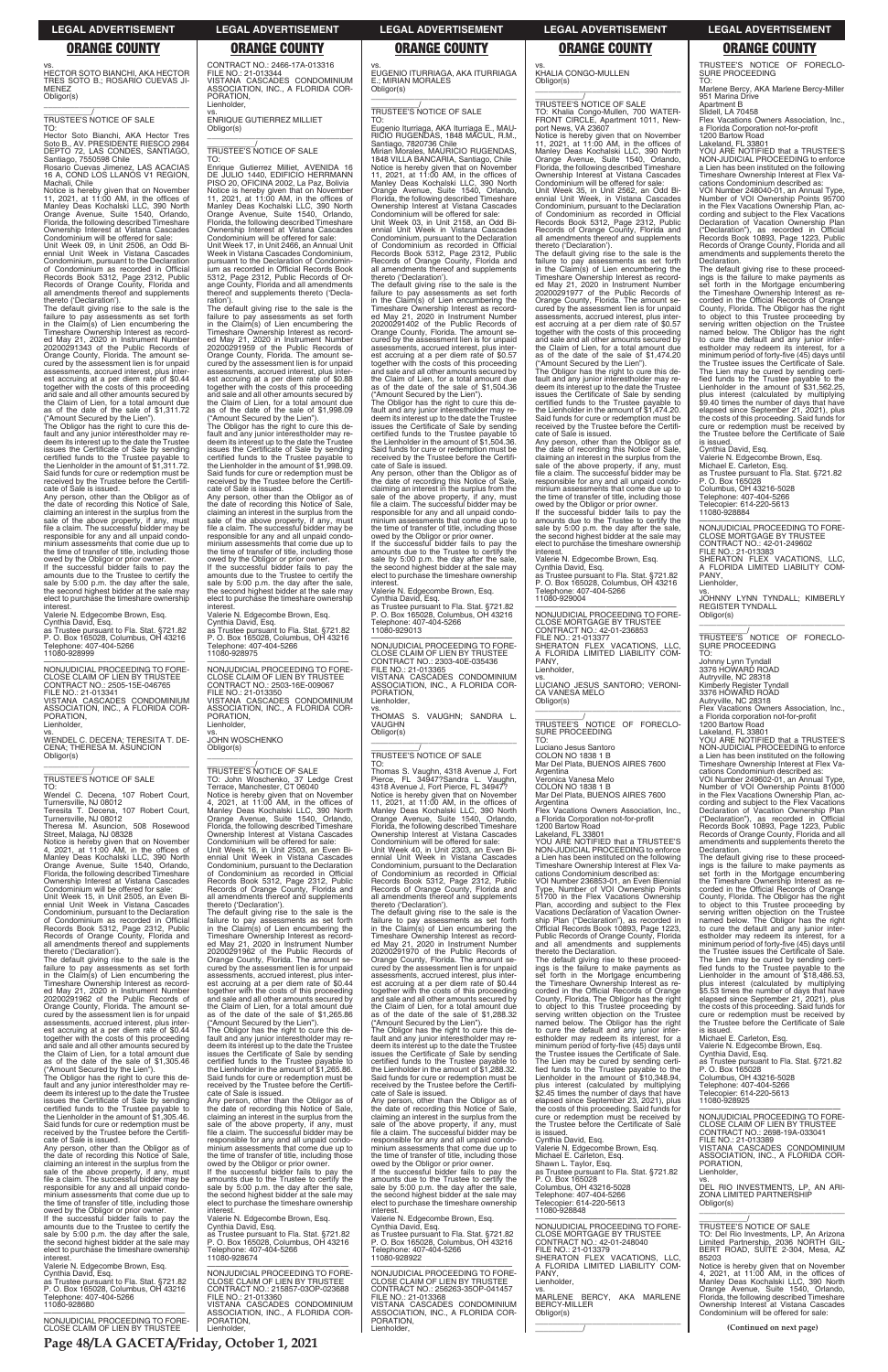Unit Week 19, in Unit 2698, an Annual Unit Week in Vistana Cascades Condominium, pursuant to the Declaration of Condomin-ium as recorded in Official Records Book 5312, Page 2312, Public Records of Orange County, Florida and all amendments thereof and supplements thereto ('Declaration').

The default giving rise to the sale is the failure to pay assessments as set forth in the Claim(s) of Lien encumbering the Timeshare Ownership Interest as record-ed May 21, 2020 in Instrument Number 20200291959 of the Public Records of Orange County, Florida. The amount se-cured by the assessment lien is for unpaid assessments, accrued interest, plus interest accruing at a per diem rate of \$0.88 together with the costs of this proceeding and sale and all other amounts secured by the Claim of Lien, for a total amount due as of the date of the sale of \$1,964.69 ("Amount Secured by the Lien"). The Obligor has the right to cure this de-

fault and any junior interestholder may redeem its interest up to the date the Trustee issues the Certificate of Sale by sending certified funds to the Trustee payable to the Lienholder in the amount of \$1,964.69. Said funds for cure or redemption must be received by the Trustee before the Certificate of Sale is issued.

Any person, other than the Obligor as of the date of recording this Notice of Sale, claiming an interest in the surplus from the sale of the above property, if any, must file a claim. The successful bidder may be responsible for any and all unpaid condo-minium assessments that come due up to the time of transfer of title, including those owed by the Obligor or prior owner.

If the successful bidder fails to pay the amounts due to the Trustee to certify the sale by 5:00 p.m. the day after the sale, the second highest bidder at the sale may elect to purchase the timeshare ownership interest.

Valerie N. Edgecombe Brown, Esq. Cynthia David, Esq. as Trustee pursuant to Fla. Stat. §721.82 P. O. Box 165028, Columbus, OH 43216 Telephone: 407-404-5266 11080-928672

—————————————————— NONJUDICIAL PROCEEDING TO FORE-CLOSE CLAIM OF LIEN BY TRUSTEE CONTRACT NO.: 2745-19A-028803 FILE NO.: 21-013390 VISTANA CASCADES CONDOMINIUM ASSOCIATION, INC., A FLORIDA COR-PORATION, Lienholder,

vs. ABEL PADILLA; ESTHELA PADILLA Obligor(s) \_\_\_\_\_\_\_\_\_\_\_\_\_\_\_\_\_\_\_\_\_\_\_\_\_\_\_\_\_\_\_\_\_

\_\_\_\_\_\_\_\_\_\_\_/ TRUSTEE'S NOTICE OF SALE TO:

Abel Padilla, 430 ST. CROIX, Laredo, TX 78045 Esthela Padilla, 430 ST. CROIX, Laredo,

TX 78045 Notice is hereby given that on November 11, 2021, at 11:00 AM, in the offices of Manley Deas Kochalski LLC, 390 North Orange Avenue, Suite 1540, Orlando,

Florida, the following described Timeshare Ownership Interest at Vistana Cascades Condominium will be offered for sale: Unit Week 19, in Unit 2745, an Annual Unit Week in Vistana Cascades Condominium, pursuant to the Declaration of Condomin-

ium as recorded in Official Records Book 5312, Page 2312, Public Records of Orange County, Florida and all amendments thereof and supplements thereto ('Declaration') The default giving rise to the sale is the

failure to pay assessments as set forth in the Claim(s) of Lien encumbering the Timeshare Ownership Interest as recorded May 21, 2020 in Instrument Number 20200291959 of the Public Records of Orange County, Florida. The amount se-cured by the assessment lien is for unpaid assessments, accrued interest, plus interest accruing at a per diem rate of \$0.88 together with the costs of this proceeding and sale and all other amounts secured by the Claim of Lien, for a total amount due as of the date of the sale of \$1,983.94 ("Amount Secured by the Lien").

The Obligor has the right to cure this de-fault and any junior interestholder may redeem its interest up to the date the Trustee issues the Certificate of Sale by sending certified funds to the Trustee payable to the Lienholder in the amount of \$1,983.94. Said funds for cure or redemption must be received by the Trustee before the Certificate of Sale is issued.

Any person, other than the Obligor as of the date of recording this Notice of Sale, claiming an interest in the surplus from the sale of the above property, if any, must file a claim. The successful bidder may be responsible for any and all unpaid condominium assessments that come due up to the time of transfer of title, including those owed by the Obligor or prior owner.

The default giving rise to the sale is the failure to pay assessments as set forth in the Claim(s) of Lien encumbering the Timeshare Ownership Interest as recorded May 21, 2020 in Instrument Number 20200291965 of the Public Records of Orange County, Florida. The amount secured by the assessment lien is for unpaid assessments, accrued interest, plus interest accruing at a per diem rate of \$0.88 together with the costs of this proceeding and sale and all other amounts secured by the Claim of Lien, for a total amount due as of the date of the sale of \$2,164.98 ("Amount Secured by the Lien").

pursuant to the Declaration of Condominium as recorded in Official Records Book 5312, Page 2312, Public Records of Orange County, Florida and all amendments thereof and supplements thereto ('Decla-

ration'). The default giving rise to the sale is the failure to pay assessments as set forth in the Claim(s) of Lien encumbering the Timeshare Ownership Interest as recorded May 21, 2020 in Instrument Number 20200291965 of the Public Records of Orange County, Florida. The amount secured by the assessment lien is for unpaid assessments, accrued interest, plus interest accruing at a per diem rate of \$0.88 together with the costs of this proceeding and sale and all other amounts secured by the Claim of Lien, for a total amount due as of the date of the sale of \$1,983.94 ("Amount Secured by the Lien").

The Obligor has the right to cure this default and any junior interestholder may re-deem its interest up to the date the Trustee issues the Certificate of Sale by sending certified funds to the Trustee payable to the Lienholder in the amount of \$1,285.16. Said funds for cure or redemption must be received by the Trustee before the Certifi-cate of Sale is issued.

The Obligor has the right to cure this de-fault and any junior interestholder may redeem its interest up to the date the Trustee issues the Certificate of Sale by sending certified funds to the Trustee payable to the Lienholder in the amount of \$1,983.94. Said funds for cure or redemption must be received by the Trustee before the Certificate of Sale is issued.

> vs. FRANCISCO J. CASTILLO, AKA JAVIER CASTILLO GIL; CLAUDIA V. CHAPA Obligor(s)  $\overline{\phantom{a}}$  ,  $\overline{\phantom{a}}$  ,  $\overline{\phantom{a}}$  ,  $\overline{\phantom{a}}$  ,  $\overline{\phantom{a}}$  ,  $\overline{\phantom{a}}$  ,  $\overline{\phantom{a}}$  ,  $\overline{\phantom{a}}$  ,  $\overline{\phantom{a}}$  ,  $\overline{\phantom{a}}$  ,  $\overline{\phantom{a}}$  ,  $\overline{\phantom{a}}$  ,  $\overline{\phantom{a}}$  ,  $\overline{\phantom{a}}$  ,  $\overline{\phantom{a}}$  ,  $\overline{\phantom{a}}$

Any person, other than the Obligor as of the date of recording this Notice of Sale, claiming an interest in the surplus from the sale of the above property, if any, must file a claim. The successful bidder may be responsible for any and all unpaid condominium assessments that come due up to the time of transfer of title, including those owed by the Obligor or prior owner. If the successful bidder fails to pay the

amounts due to the Trustee to certify the sale by 5:00 p.m. the day after the sale, the second highest bidder at the sale may elect to purchase the timeshare ownership interest.

Valerie N. Edgecombe Brown, Esq. Cynthia David, Esq. as Trustee pursuant to Fla. Stat. §721.82 P. O. Box 165028, Columbus, OH 43216 Telephone: 407-404-5266

11080-929019 —————————————————— NONJUDICIAL PROCEEDING TO FORE-CLOSE CLAIM OF LIEN BY TRUSTEE CONTRACT NO.: 2237-35A-042626 FILE NO.: 21-013392 VISTANA CASCADES CONDOMINIUM ASSOCIATION, INC., A FLORIDA COR-PORATION,

Lienholder, vs. ELLIOTT E. HEWITT, JR. Obligor(s)

\_\_\_\_\_\_\_\_\_\_\_\_\_\_\_\_\_\_\_\_\_\_\_\_\_\_\_\_\_\_\_\_\_

### \_\_\_\_\_\_\_\_\_\_\_/ TRUSTEE'S NOTICE OF SALE

TO: Elliott E. Hewitt, Jr., 15 Catherine Drive, Peabody, MA 01960?

Notice is hereby given that on November 4, 2021, at 11:00 AM, in the offices of Manley Deas Kochalski LLC, 390 North Orange Avenue, Suite 1540, Orlando, Florida, the following described Timeshare Ownership Interest at Vistana Cascades Condominium will be offered for sale: Unit Week 35, in Unit 2237, an Annual Unit

Week in Vistana Cascades Condominium, pursuant to the Declaration of Condominium as recorded in Official Records Book 5312, Page 2312, Public Records of Orange County, Florida and all amendments thereof and supplements thereto ('Declaration').

ondominium, pursuant to the Declaration of Condominium as recorded in Official Records Book 5312, Page 2312, Public Records of Orange County, Florida and all amendments thereof and supplements thereto ('Declaration'). The default giving rise to the sale is the

owed by the Obligor or prior owner. If the successful bidder fails to pay the amounts due to the Trustee to certify the sale by 5:00 p.m. the day after the sale, the second highest bidder at the sale may elect to purchase the timeshare ownership **interest** 

The Obligor has the right to cure this de-fault and any junior interestholder may redeem its interest up to the date the Trustee issues the Certificate of Sale by sending certified funds to the Trustee payable to the Lienholder in the amount of \$2,164.98. Said funds for cure or redemption must be received by the Trustee before the Certificate of Sale is issued.

vs. JORGE ARTURO SANCHEZ CAMARGO Obligor(s)  $\overline{\phantom{a}}$  , and the set of the set of the set of the set of the set of the set of the set of the set of the set of the set of the set of the set of the set of the set of the set of the set of the set of the set of the s

Any person, other than the Obligor as of the date of recording this Notice of Sale, claiming an interest in the surplus from the sale of the above property, if any, must file a claim. The successful bidder may be responsible for any and all unpaid condominium assessments that come due up to the time of transfer of title, including those owed by the Obligor or prior owner.

If the successful bidder fails to pay the amounts due to the Trustee to certify the sale by 5:00 p.m. the day after the sale, the second highest bidder at the sale may

the date of recording this Notice of Sale, claiming an interest in the surplus from the sale of the above property, if any, must file a claim. The successful bidder may be responsible for any and all unpaid condo-minium assessments that come due up to the time of transfer of title, including those

of Condominium as recorded in Official Records Book 5312, Page 2312, Public Records of Orange County, Florida and all amendments thereof and supplements thereto ('Declaration').

The default giving rise to the sale is the failure to pay assessments as set forth in the Claim(s) of Lien encumbering the Timeshare Ownership Interest as recorded May 21, 2020 in Instrument Number 20200291970 of the Public Records of Orange County, Florida. The amount secured by the assessment lien is for unpaid assessments, accrued interest, plus interest accruing at a per diem rate of \$0.44 together with the costs of this proceeding and sale and all other amounts secured by the Claim of Lien, for a total amount due as of the date of the sale of \$1,285.16 ("Amount Secured by the Lien").

The Obligor has the right to cure this default and any junior interestholder may re-deem its interest up to the date the Trustee issues the Certificate of Sale by sending certified funds to the Trustee payable to the Lienholder in the amount of \$1,975.83. Said funds for cure or redemption must be received by the Trustee before the Certifi-cate of Sale is issued. Any person, other than the Obligor as of

Any person, other than the Obligor as of the date of recording this Notice of Sale, claiming an interest in the surplus from the sale of the above property, if any, must file a claim. The successful bidder may be responsible for any and all unpaid condominium assessments that come due up to the time of transfer of title, including those owed by the Obligor or prior owner. If the successful bidder fails to pay the amounts due to the Trustee to certify the sale by 5:00 p.m. the day after the sale, the second highest bidder at the sale may

elect to purchase the timeshare ownership<br>interest

interest. Valerie N. Edgecombe Brown, Esq. Cynthia David, Esq. as Trustee pursuant to Fla. Stat. §721.82 P. O. Box 165028, Columbus, OH 43216 Telephone: 407-404-5266 11080-928677

—————————————————— NONJUDICIAL PROCEEDING TO FORE-CLOSE CLAIM OF LIEN BY TRUSTEE CONTRACT NO.: 2321-05A-005907 FILE NO.: 21-013425 VISTANA CASCADES CONDOMINIUM ASSOCIATION, INC., A FLORIDA COR-PORATION, Lienholder,

### \_\_\_\_\_\_\_\_\_\_\_/ TRUSTEE'S NOTICE OF SALE

TO: Francisco J. Castillo, AKA Javier Castillo Gil, AVE SAN BERNABE 370 CASA 2, SAN JERONIMO LIDICE, SAN JERON-IMO LIDICE, Ciudad De Mexico, 10200 Mexico

Claudia V. Chapa, DUXX GRADU-ATE SCHOOL, CALZADA DEL VALLE 106OTE, Garza Garcia, 66220 Mexico

Notice is hereby given that on November 4, 2021, at 11:00 AM, in the offices of Manley Deas Kochalski LLC, 390 North Orange Avenue, Suite 1540, Orlando, Florida, the following described Timeshare Ownership Interest at Vistana Cascades Condominium will be offered for sale:

Unit Week 05, in Unit 2321, an Annual Unit Week in Vistana Cascades Condominium, pursuant to the Declaration of Condominium as recorded in Official Records Book 5312, Page 2312, Public Records of Orange County, Florida and all amendments thereof and supplements thereto ('Declaration').

The default giving rise to the sale is the failure to pay assessments as set forth in the Claim(s) of Lien encumbering the Timeshare Ownership Interest as recorded May 21, 2020 in Instrument Number 20200291955 of the Public Records of Orange County, Florida. The amount se-cured by the assessment lien is for unpaid assessments, accrued interest, plus interest accruing at a per diem rate of \$0.88 together with the costs of this proceeding and sale and all other amounts secured by the Claim of Lien, for a total amount due as of the date of the sale of \$2,000.98 ("Amount Secured by the Lien").

The Obligor has the right to cure this de-fault and any junior interestholder may redeem its interest up to the date the Trustee issues the Certificate of Sale by sending certified funds to the Trustee payable to the Lienholder in the amount of \$2,000.98. Said funds for cure or redemption must be received by the Trustee before the Certificate of Sale is issued.

Any person, other than the Obligor as of the date of recording this Notice of Sale, claiming an interest in the surplus from the sale of the above property, if any, must file a claim. The successful bidder may be responsible for any and all unpaid condominium assessments that come due up to

| Owed by the Obligor of prior Owner.<br>If the successful bidder fails to pay the<br>amounts due to the Trustee to certify the<br>sale by 5:00 p.m. the day after the sale,<br>the second highest bidder at the sale may<br>elect to purchase the timeshare ownership | the second nighest blood at the sale may<br>elect to purchase the timeshare ownership<br>interest.<br>Valerie N. Edgecombe Brown, Esg.<br>Cynthia David, Esq.<br>as Trustee pursuant to Fla. Stat. §721.82      | THING ASSESSMENTS that come due up to<br>the time of transfer of title, including those<br>owed by the Obligor or prior owner.<br>If the successful bidder fails to pay the<br>amounts due to the Trustee to certify the<br>sale by 5:00 p.m. the day after the sale, | sale by 5:00 p.m. the day after the sale.<br>the second highest bidder at the sale may<br>elect to purchase the timeshare ownership<br>interest.<br>Valerie N. Edgecombe Brown. Esg.<br>Cynthia David, Esg.           | <b>F. O. DUA TUJUZU</b><br>Columbus, OH 43216-5028<br>Telephone: 407-404-5266<br>Telecopier: 614-220-5613<br>11080-928920                                                                                    |
|----------------------------------------------------------------------------------------------------------------------------------------------------------------------------------------------------------------------------------------------------------------------|-----------------------------------------------------------------------------------------------------------------------------------------------------------------------------------------------------------------|-----------------------------------------------------------------------------------------------------------------------------------------------------------------------------------------------------------------------------------------------------------------------|-----------------------------------------------------------------------------------------------------------------------------------------------------------------------------------------------------------------------|--------------------------------------------------------------------------------------------------------------------------------------------------------------------------------------------------------------|
| interest.<br>Valerie N. Edgecombe Brown, Esg.<br>Cynthia David, Esq.<br>as Trustee pursuant to Fla. Stat. §721.82<br>P. O. Box 165028, Columbus, OH 43216                                                                                                            | P. O. Box 165028, Columbus, OH 43216<br>Telephone: 407-404-5266<br>11080-928949<br>NONJUDICIAL PROCEEDING TO FORE-                                                                                              | the second highest bidder at the sale may<br>elect to purchase the timeshare ownership<br>interest.<br>Valerie N. Edgecombe Brown, Esq.                                                                                                                               | as Trustee pursuant to Fla. Stat. §721.82<br>P. O. Box 165028, Columbus, OH 43216<br>Telephone: 407-404-5266<br>11080-928940                                                                                          | NONJUDICIAL PROCEEDING TO FORE-<br><b>CLOSE MORTGAGE BY TRUSTEE</b><br>CONTRACT NO.: 42-01-250244<br>FILE NO.: 21-013447<br>SHERATON FLEX VACATIONS, LLC,                                                    |
| Telephone: 407-404-5266<br>11080-928929<br>NONJUDICIAL PROCEEDING TO FORE-                                                                                                                                                                                           | CLOSE CLAIM OF LIEN BY TRUSTEE<br>CONTRACT NO.: 2258-400-006941<br>FILE NO.: 21-013417<br>VISTANA CASCADES CONDOMINIUM                                                                                          | Cynthia David, Esq.<br>as Trustee pursuant to Fla. Stat. §721.82<br>P. O. Box 165028, Columbus, OH 43216<br>Telephone: 407-404-5266<br>11080-928942                                                                                                                   | NONJUDICIAL PROCEEDING TO FORE-<br>CLOSE CLAIM OF LIEN BY TRUSTEE<br>CONTRACT NO.: 2684-19A-032921<br>FILE NO.: 21-013440                                                                                             | A FLORIDA LIMITED LIABILITY COM-<br>PANY.<br>Lienholder.<br>VS.                                                                                                                                              |
| CLOSE CLAIM OF LIEN BY TRUSTEE<br>CONTRACT NO.: 2160-35A-007085<br>FILE NO.: 21-013391<br>VISTANA CASCADES CONDOMINIUM                                                                                                                                               | ASSOCIATION. INC., A FLORIDA COR-<br>PORATION.<br>Lienholder.<br>VS.                                                                                                                                            | NONJUDICIAL PROCEEDING TO FORE-<br>CLOSE CLAIM OF LIEN BY TRUSTEE<br>CONTRACT NO.: 215253-02OP-012323                                                                                                                                                                 | VISTANA CASCADES CONDOMINIUM<br>ASSOCIATION, INC., A FLORIDA COR-<br>PORATION.<br>Lienholder,                                                                                                                         | NICOLE CHARLES; LEMAR CHARLES<br>Obligor(s)                                                                                                                                                                  |
| ASSOCIATION, INC., A FLORIDA COR-<br>PORATION.<br>Lienholder,<br>VS.                                                                                                                                                                                                 | JOHN PAUL PEREZ: REBECCA F. PER-<br>EZ<br>Obligor(s)                                                                                                                                                            | FILE NO.: 21-013426<br>VISTANA CASCADES CONDOMINIUM<br>ASSOCIATION, INC., A FLORIDA COR-<br>PORATION.                                                                                                                                                                 | VS.<br><b>GLORIA DE GARCIA VELARDE</b><br>Obligor(s)                                                                                                                                                                  | TRUSTEE'S NOTICE OF FORECLO-<br><b>SURE PROCEEDING</b><br>TO:<br>Nicole Charles                                                                                                                              |
| TYLER T. LYZELL; KAREN J. LYZELL<br>Obligor(s)<br>TRUSTEE'S NOTICE OF SALE                                                                                                                                                                                           | TRUSTEE'S NOTICE OF SALE<br>TO:<br>John Paul Perez, Timeshare Termination<br>Team, 8300 E Maplewood Ave, Suite 300,                                                                                             | Lienholder.<br>VS.<br>ALEJANDRO FERNANDEZ<br>Obligor(s)                                                                                                                                                                                                               | TRUSTEE'S NOTICE OF SALE<br>TO:<br>Gloria De Garcia Velarde, BRISA 136 DE                                                                                                                                             | <b>8 WESTVIEW TERRACE</b><br>Teaneck, NJ 07666<br>Lemar Charles<br><b>8 WESTVIEW TERRACE</b><br>Teaneck. NJ 07666                                                                                            |
| TO:<br>Tyler T. Lyzell, 153 IROQUOIS TRAIL,<br>Milford, PA 18337<br>Karen J. Lyzell, 4275 CONASHAUGH                                                                                                                                                                 | Greenwood Village, CO 80111<br>Rebecca F. Perez, Timeshare Termina-<br>tion Team, 8300 E Maplewood Ave. Suite<br>300, Greenwood Village, CO 80111                                                               | <b>TRUSTEE'S NOTICE OF SALE</b><br>TO:<br>Alejandro Fernandez, SAN EUGENIO                                                                                                                                                                                            | SAN ANGEL, Ciudad De Mexico, 01900<br>Mexico<br>Notice is hereby given that on Novem-<br>ber 4, 2021 at 11:00 AM in the offices of<br>Manley Deas Kochalski LLC, 390 North                                            | YOU ARE NOTIFIED that a TRUSTEE'S<br>NON-JUDICIAL PROCEEDING to enforce<br>a Lien has been instituted on the following<br>Timeshare Ownership Interest at Flex Va-                                           |
| LAKE, Milford, PA 18337<br>Notice is hereby given that on November<br>11, 2021, at 11:00 AM, in the offices of<br>Manley Deas Kochalski LLC, 390 North<br>Orange Avenue, Suite 1540, Orlando,                                                                        | Notice is hereby given that on November<br>4. 2021. at 11:00 AM, in the offices of<br>Manley Deas Kochalski LLC, 390 North<br>Orange Avenue, Suite 1540, Orlando,                                               | 1813 NUNOA, Santiago, 7780532 Chile<br>Notice is hereby given that on November<br>4, 2021, at 11:00 AM, in the offices of<br>Manley Deas Kochalski LLC, 390 North                                                                                                     | Orange Avenue, Suite 1540, Orlando,<br>Florida, the following described Timeshare<br>Ownership Interest at Vistana Cascades<br>Condominium will be offered for sale:                                                  | cations Condominium described as:<br>VOI Number 250244-01, an Annual Type,<br>Number of VOI Ownership Points 37000<br>in the Flex Vacations Ownership Plan, ac-<br>cording and subject to the Flex Vacations |
| Florida, the following described Timeshare<br>Ownership Interest at Vistana Cascades<br>Condominium will be offered for sale:<br>Unit Week 35. in Unit 2160, an Annual Unit                                                                                          | Florida, the following described Timeshare<br>Ownership Interest at Vistana Cascades<br>Condominium will be offered for sale:<br>Unit Week 40, in Unit 2258, an Odd Bi-<br>ennial Unit Week in Vistana Cascades | Orange Avenue, Suite 1540, Orlando,<br>Florida, the following described Timeshare<br>Ownership Interest at Vistana Cascades<br>Condominium will be offered for sale:<br>Unit Week 02, in Unit 2152, an Odd Bi-                                                        | Unit Week 19. in Unit 2684, an Annual Unit<br>Week in Vistana Cascades Condominium.<br>pursuant to the Declaration of Condomin-<br>jum as recorded in Official Records Book<br>5312, Page 2312, Public Records of Or- | Declaration of Vacation Ownership Plan<br>("Declaration"), as recorded in Official<br>Records Book 10893, Page 1223, Public                                                                                  |
| Week in Vistana Cascades Condominium.                                                                                                                                                                                                                                | Condominium, pursuant to the Declaration                                                                                                                                                                        | ennial Unit Week in Vistana Cascades                                                                                                                                                                                                                                  |                                                                                                                                                                                                                       | (Continued on next page)                                                                                                                                                                                     |

failure to pay assessments as set forth in the Claim(s) of Lien encumbering the Timeshare Ownership Interest as record-ed May 21, 2020 in Instrument Number 20200291402 of the Public Records of Orange County, Florida. The amount se-cured by the assessment lien is for unpaid assessments, accrued interest, plus inter-est accruing at a per diem rate of \$0.57 together with the costs of this proceeding and sale and all other amounts secured by the Claim of Lien, for a total amount due as of the date of the sale of \$1,475.02

("Amount Secured by the Lien"). The Obligor has the right to cure this de-fault and any junior interestholder may redeem its interest up to the date the Trustee issues the Certificate of Sale by sending certified funds to the Trustee payable to the Lienholder in the amount of \$1,475.02. Said funds for cure or redemption must be received by the Trustee before the Certifi-

cate of Sale is issued. Any person, other than the Obligor as of the date of recording this Notice of Sale, claiming an interest in the surplus from the sale of the above property, if any, must file a claim. The successful bidder may be responsible for any and all unpaid condo-minium assessments that come due up to the time of transfer of title, including those

Valerie N. Edgecombe Brown, Esq. Cynthia David, Esq.

as Trustee pursuant to Fla. Stat. §721.82 P. O. Box 165028, Columbus, OH 43216 Telephone: 407-404-5266 11080-928966

—————————————————— NONJUDICIAL PROCEEDING TO FORE-CLOSE CLAIM OF LIEN BY TRUSTEE CONTRACT NO.: 2699-02A-035168 FILE NO.: 21-013431 VISTANA CASCADES CONDOMINIUM ASSOCIATION, INC., A FLORIDA COR-PORATION,

Lienholder,

### \_\_\_\_\_\_\_\_\_\_\_/ TRUSTEE'S NOTICE OF SALE

TO: Jorge Arturo Sanchez Camargo, HAM-BURGO NO. 299, INT. 2, COL. JUAREZ, Ciudad De Mexico, 06600 Mexico

Notice is hereby given that on November 4, 2021, at 11:00 AM, in the offices of Manley Deas Kochalski LLC, 390 North Orange Avenue, Suite 1540, Orlando, Florida, the following described Timeshare Ownership Interest at Vistana Cascades Condominium will be offered for sale:

Unit Week 02, in Unit 2699, an Annual Unit Week in Vistana Cascades Condominium, pursuant to the Declaration of Condominium as recorded in Official Records Book 5312, Page 2312, Public Records of Or-ange County, Florida and all amendments thereof and supplements thereto ('Decla-

ration'). The default giving rise to the sale is the failure to pay assessments as set forth in the Claim(s) of Lien encumbering the Timeshare Ownership Interest as recorded May 21, 2020 in Instrument Number 20200291402 of the Public Records of Orange County, Florida. The amount secured by the assessment lien is for unpaid assessments, accrued interest, plus inter-est accruing at a per diem rate of \$0.88 together with the costs of this proceeding and sale and all other amounts secured by the Claim of Lien, for a total amount due as of the date of the sale of \$1,975.83 ("Amount Secured by the Lien"). The Obligor has the right to cure this de-

fault and any junior interestholder may re-deem its interest up to the date the Trustee issues the Certificate of Sale by sending certified funds to the Trustee payable to the Lienholder in the amount of \$1,975.83. Said funds for cure or redemption must be received by the Trustee before the Certifi-cate of Sale is issued. Any person, other than the Obligor as of

owed by the Obligor or prior owner. If the successful bidder fails to pay the amounts due to the Trustee to certify the sale by 5:00 p.m. the day after the sale,

ange County, Florida and all amendments thereof and supplements thereto ('Decla-ration').

The default giving rise to the sale is the failure to pay assessments as set forth in the Claim(s) of Lien encumbering the Timeshare Ownership Interest as recorded May 21, 2020 in Instrument Number 20200291959 of the Public Records of Orange County, Florida. The amount secured by the assessment lien is for unpaid assessments, accrued interest, plus inter-est accruing at a per diem rate of \$0.88 together with the costs of this proceeding and sale and all other amounts secured by the Claim of Lien, for a total amount due as of the date of the sale of \$1,975.83 ("Amount Secured by the Lien").

the date of recording this Notice of Sale, claiming an interest in the surplus from the sale of the above property, if any, must file a claim. The successful bidder may be responsible for any and all unpaid condominium assessments that come due up to the time of transfer of title, including those owed by the Obligor or prior owner. If the successful bidder fails to pay the

amounts due to the Trustee to certify the sale by 5:00 p.m. the day after the sale, the second highest bidder at the sale may elect to purchase the timeshare ownership interest. Valerie N. Edgecombe Brown, Esq.

Cynthia David, Esq. as Trustee pursuant to Fla. Stat. §721.82 P. O. Box 165028, Columbus, OH 43216 Telephone: 407-404-5266 11080-928914

—————————————————— NONJUDICIAL PROCEEDING TO FORE-CLOSE MORTGAGE BY TRUSTEE CONTRACT NO.: 42-01-248910 FILE NO.: 21-013445 SHERATON FLEX VACATIONS, LLC, A FLORIDA LIMITED LIABILITY COM-

PANY, Lienholder, vs.

LISA LINCICOME HARDWICK; DEBORA OLMSTEAD HURLEY Obligor(s)

\_\_\_\_\_\_\_\_\_\_\_\_\_\_\_\_\_\_\_\_\_\_\_\_\_\_\_\_\_\_\_\_\_ \_\_\_\_\_\_\_\_\_\_\_/ TRUSTEE'S NOTICE OF FORECLO-SURE PROCEEDING

TO: Lisa Lincicome Hardwick

C/O KELAHER, CONNELL & CONNOR, P.C. 1500 U.S. HIGHWAY 17 NORTH

Suite 209

Surfside Beach, SC 29587 Debora Olmstead Hurley

C/O KELAHER, CONNELL & CONNOR, P.C. 1500 U.S. HIGHWAY 17 NOTH

Suite 209

Surfside Beach, SC 29587 YOU ARE NOTIFIED that a TRUSTEE'S NON-JUDICIAL PROCEEDING to enforce a Lien has been instituted on the following Timeshare Ownership Interest at Flex Va-

cations Condominium described as: VOI Number 248910-01, an Odd Biennial Type, Number of VOI Ownership Points 67100 in the Flex Vacations Ownership Plan, according and subject to the Flex Vacations Declaration of Vacation Ownership Plan ("Declaration"), as recorded in Official Records Book 10893, Page 1223, Public Records of Orange County, Florida and all amendments and supplements thereto the Declaration.

The default giving rise to these proceedings is the failure to make payments as set forth in the Mortgage encumbering the Timeshare Ownership Interest as recorded in the Official Records of Orange County, Florida. The Obligor has the right to object to this Trustee proceeding by serving written objection on the Trustee<br>named below. The Obligor has the right<br>to cure the default and any junior inter-<br>estholder may redeem its interest, for a<br>minimum period of forty-five (45) days until<br>the Trustee is The Lien may be cured by sending certi-fied funds to the Trustee payable to the Lienholder in the amount of \$14,120.08, plus interest (calculated by multiplying \$3.40 times the number of days that have elapsed since September 21, 2021), plus the costs of this proceeding. Said funds for cure or redemption must be received by the Trustee before the Certificate of Sale is issued.

Michael E. Carleton, Esq. Valerie N. Edgecombe Brown, Esq.

Cynthia David, Esq. as Trustee pursuant to Fla. Stat. §721.82 P. O. Box 165028 Columbus, OH 43216-5028

**LA GACETA/Friday, October 1, 2021/Page 49**

### **LEGAL ADVERTISEMENT LEGAL ADVERTISEMENT LEGAL ADVERTISEMENT LEGAL ADVERTISEMENT LEGAL ADVERTISEMENT**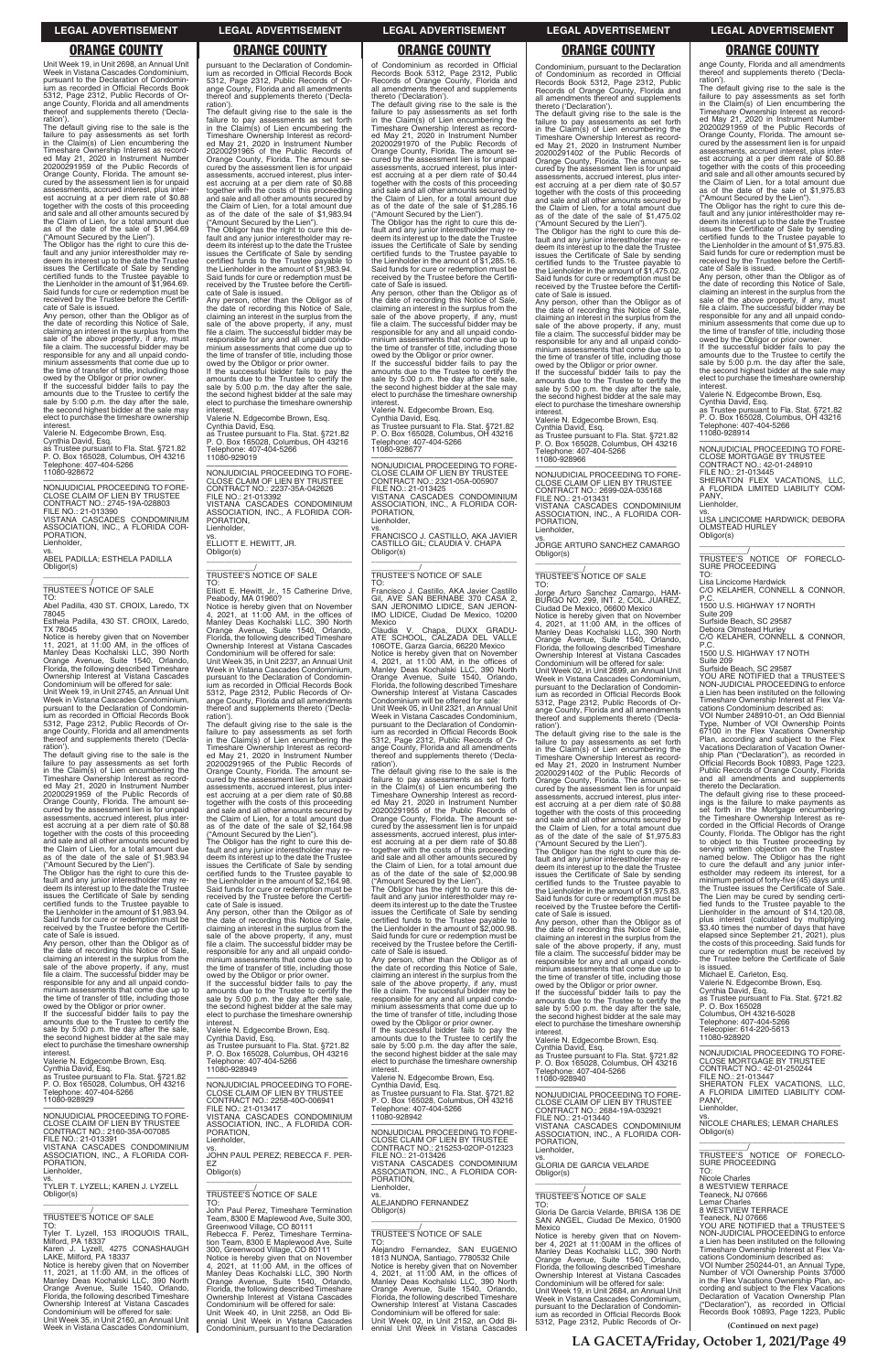**Page 50/LA GACETA/Friday, October 1, 2021**

Records of Orange County, Florida and all amendments and supplements thereto the Declaration.

The default giving rise to these proceed-ings is the failure to make payments as set forth in the Mortgage encumbering the Timeshare Ownership Interest as re-corded in the Official Records of Orange County, Florida. The Obligor has the right to object to this Trustee proceeding by serving written objection on the Trustee named below. The Obligor has the right to cure the default and any junior inter-estholder may redeem its interest, for a minimum period of forty-five (45) days until the Trustee issues the Certificate of Sale. The Lien may be cured by sending certified funds to the Trustee payable to the Lienholder in the amount of \$16,017.62, plus interest (calculated by multiplying \$4.77 times the number of days that have elapsed since September 23, 2021), plus the costs of this proceeding. Said funds for cure or redemption must be received by the Trustee before the Certificate of Sale is issued.

Michael E. Carleton, Esq. Valerie N. Edgecombe Brown, Esq. Cynthia David, Esq. Shawn L. Taylor, Esq. as Trustee pursuant to Fla. Stat. §721.82 P. O. Box 165028 Columbus, OH 43216-5028 Telephone: 407-404-5266 Telecopier: 614-220-5613 11080-928842

—————————————————— NONJUDICIAL PROCEEDING TO FORE-CLOSE CLAIM OF LIEN BY TRUSTEE CONTRACT NO.: 2504-36A-010103 FILE NO.: 21-013466 VISTANA CASCADES CONDOMINIUM ASSOCIATION, INC., A FLORIDA COR-PORATION, Lienholder,

vs. BLAS AREVALO, AKA BLAS EDUAR-DO AREVALO DODERO; MARISELA **NOGUERA** Obligor(s) \_\_\_\_\_\_\_\_\_\_\_\_\_\_\_\_\_\_\_\_\_\_\_\_\_\_\_\_\_\_\_\_\_

\_\_\_\_\_\_\_\_\_\_\_/ TRUSTEE'S NOTICE OF SALE

TO: Blas Arevalo, AKA Blas Eduardo Arevalo Dodero, TERRESAS DEL AVILA, CALLE 2 RES. FRAILEHON, PISO 4 APT. 4-B,

Caracas, 1070 Venezuela Marisela Noguera, TERRASAS DE AVI-LA, CALLE 2 RES. FRAILEJON, PISO 4

the date of recording this Notice of Sale,<br>claiming an interest in the surplus from the<br>sale of the above property, if any, must<br>file a claim. The successful bidder may be responsible for any and all unpaid condo-minium assessments that come due up to the time of transfer of title, including those

APT. 4-B, Caracas, 1070 Venezuela Notice is hereby given that on November 11, 2021, at 11:00 AM, in the offices of Manley Deas Kochalski LLC, 390 North Orange Avenue, Suite 1540, Orlando, Florida, the following described Timeshare Ownership Interest at Vistana Cascades Condominium will be offered for sale:

Unit Week 36, in Unit 2504, an Annual Unit Week in Vistana Cascades Condominium, pursuant to the Declaration of Condominium as recorded in Official Records Book 5312, Page 2312, Public Records of Or-ange County, Florida and all amendments thereof and supplements thereto ('Decla-

ration'). The default giving rise to the sale is the failure to pay assessments as set forth in the Claim(s) of Lien encumbering the Timeshare Ownership Interest as recorded May 21, 2020 in Instrument Number 20200291977 of the Public Records of Orange County, Florida. The amount secured by the assessment lien is for unpaid assessments, accrued interest, plus inter-est accruing at a per diem rate of \$0.88 together with the costs of this proceeding and sale and all other amounts secured by the Claim of Lien, for a total amount due as of the date of the sale of \$2,007.34

("Amount Secured by the Lien"). The Obligor has the right to cure this default and any junior interestholder may re-deem its interest up to the date the Trustee issues the Certificate of Sale by sending certified funds to the Trustee payable to the Lienholder in the amount of \$2,007.34. Said funds for cure or redemption must be received by the Trustee before the Certificate of Sale is issued. Any person, other than the Obligor as of

vs. THOMAS B. WOODWARD, AKA T. WOODWARD; DEBRA L. WOODWARD, AKA D. L. WOODWARD Obligor(s)  $\overline{\phantom{a}}$  , and the set of the set of the set of the set of the set of the set of the set of the set of the set of the set of the set of the set of the set of the set of the set of the set of the set of the set of the s

owed by the Obligor or prior owner. If the successful bidder fails to pay the amounts due to the Trustee to certify the sale by 5:00 p.m. the day after the sale, the second highest bidder at the sale may elect to purchase the timeshare ownership

interest. Valerie N. Edgecombe Brown, Esq. Cynthia David, Esq. as Trustee pursuant to Fla. Stat. §721.82 P. O. Box 165028, Columbus, OH 43216

Telephone: 407-404-5266 11080-929007

ings is the failure to make payments as set forth in the Mortgage encumbering the Timeshare Ownership Interest as recorded in the Official Records of Orange County, Florida. The Obligor has the right to object to this Trustee proceeding by serving written objection on the Trustee named below. The Obligor has the right to cure the default and any junior inter-estholder may redeem its interest, for a minimum period of forty-five (45) days until the Trustee issues the Certificate of Sale. The Lien may be cured by sending certi-fied funds to the Trustee payable to the Lienholder in the amount of \$11,614.45, plus interest (calculated by multiplying \$3.37 times the number of days that have elapsed since September 20, 2021), plus the costs of this proceeding. Said funds for cure or redemption must be received by the Trustee before the Certificate of Sale is issued.

> vs. HENRI J. BAUZA; MAFALDA DE BAUZA Obligor(s)  $\overline{\phantom{a}}$  ,  $\overline{\phantom{a}}$  ,  $\overline{\phantom{a}}$  ,  $\overline{\phantom{a}}$  ,  $\overline{\phantom{a}}$  ,  $\overline{\phantom{a}}$  ,  $\overline{\phantom{a}}$  ,  $\overline{\phantom{a}}$  ,  $\overline{\phantom{a}}$  ,  $\overline{\phantom{a}}$  ,  $\overline{\phantom{a}}$  ,  $\overline{\phantom{a}}$  ,  $\overline{\phantom{a}}$  ,  $\overline{\phantom{a}}$  ,  $\overline{\phantom{a}}$  ,  $\overline{\phantom{a}}$

Cynthia David, Esq. Valerie N. Edgecombe Brown, Esq. Michael E. Carleton, Esq. as Trustee pursuant to Fla. Stat. §721.82 P. O. Box 165028 Columbus, OH 43216-5028 Telephone: 407-404-5266 Telecopier: 614-220-5613 11080-928903

> venezuera<br>Mafalda De Bauza, CARRERA BAHA-<br>MAS, MANZANA # 4, VILLA ANTIL-MAS, MANZANA # 4, VILLA ANTIL-LANA, QTA. SAN JOSE, Puerto Ordaz 8050,Venezuela

—————————————————— NONJUDICIAL PROCEEDING TO FORE-CLOSE CLAIM OF LIEN BY TRUSTEE CONTRACT NO.: 241817-09EP-043981 FILE NO.: 21-013478 VISTANA CASCADES CONDOMINIUM ASSOCIATION, INC., A FLORIDA COR-PORATION, Lienholder,

\_\_\_\_\_\_\_\_\_\_\_/ TRUSTEE'S NOTICE OF SALE

TO:

Thomas B. Woodward, AKA T. Woodward, ASHFIELD HOUSE 36A RUFFA LANE, Pickering, YO18 7HN United King-dom

Debra L. Woodward, AKA D. L. Wood-ASHFIELD HOUSE 36A RUFFA LANE, Pickering, YO18 7HN United Kingdom

Notice is hereby given that on November 11, 2021, at 11:00 AM, in the offices of Manley Deas Kochalski LLC, 390 North Orange Avenue, Suite 1540, Orlando, Florida, the following described Timeshare Ownership Interest at Vistana Cascades

> owed by the Obligor or prior owner. If the successful bidder fails to pay the amounts due to the Trustee to certify the sale by 5:00 p.m. the day after the sale the second highest bidder at the sale may elect to purchase the timeshare ownership interest

Condominium will be offered for sale: Unit Week 9, in Unit 2418, an Even Biennial Unit Week in Vistana Cascades Condominium, pursuant to the Declaration of Condominium as recorded in Official Records Book 5312, Page 2312, Public Records of Orange County, Florida and all amendments thereof and supplements thereto ('Declaration').

The default giving rise to the sale is the failure to pay assessments as set forth in the Claim(s) of Lien encumbering the Timeshare Ownership Interest as record-ed May 21, 2020 in Instrument Number 20200291343 of the Public Records of Orange County, Florida. The amount se-cured by the assessment lien is for unpaid assessments, accrued interest, plus interest accruing at a per diem rate of \$0.57 together with the costs of this proceeding and sale and all other amounts secured by the Claim of Lien, for a total amount due as of the date of the sale of \$1,514.61

("Amount Secured by the Lien"). The Obligor has the right to cure this de-fault and any junior interestholder may redeem its interest up to the date the Trustee issues the Certificate of Sale by sending certified funds to the Trustee payable to the Lienholder in the amount of \$1,514.61. Said funds for cure or redemption must be received by the Trustee before the Certificate of Sale is issued.

Any person, other than the Obligor as of the date of recording this Notice of Sale, claiming an interest in the surplus from the sale of the above property, if any, must file a claim. The successful bidder may be responsible for any and all unpaid condominium assessments that come due up to the time of transfer of title, including those If the successful bidder fails to pay the amounts due to the Trustee to certify the sale by 5:00 p.m. the day after the sale, the second highest bidder at the sale may elect to purchase the timeshare ownership interes

owed by the Obligor or prior owner. If the successful bidder fails to pay the amounts due to the Trustee to certify the sale by 5:00 p.m. the day after the sale, the second highest bidder at the sale may elect to purchase the timeshare ownership interest.

TO: Raul Amaral Junior, AKA R. Amaral Junior, ANDRADE FURTADO 955, APT 10. Hadi Affland String, AND 955, APT<br>Junior, ANDRADE FURTADO 955, APT<br>101 TORRE BRISA, BARRIO COCO,

Valerie N. Edgecombe Brown, Esq. Cynthia David, Esq.

as Trustee pursuant to Fla. Stat. §721.82 P. O. Box 165028, Columbus, OH 43216 Telephone: 407-404-5266 11080-928894

—————————————————— NONJUDICIAL PROCEEDING TO FORE-CLOSE CLAIM OF LIEN BY TRUSTEE CONTRACT NO.: 242324-39EP-023347

Orange County, Florida. The amount se-cured by the assessment lien is for unpaid assessments, accrued interest, plus interest accruing at a per diem rate of \$0.57 together with the costs of this proceeding and sale and all other amounts secured by the Claim of Lien, for a total amount due as of the date of the sale of \$1,509.42 ("Amount Secured by the Lien").

The Obligor has the right to cure this de-fault and any junior interestholder may redeem its interest up to the date the Trustee issues the Certificate of Sale by sending certified funds to the Trustee payable the Lienholder in the amount of \$1,509.42. Said funds for cure or redemption must be received by the Trustee before the Certificate of Sale is issued.

Any person, other than the Obligor as of the date of recording this Notice of Sale, claiming an interest in the surplus from the sale of the above property, if any, must file a claim. The successful bidder may be responsible for any and all unpaid condominium assessments that come due up to the time of transfer of title, including those owed by the Obligor or prior owner.

> the date of recording this Notice of Sale,<br>claiming an interest in the surplus from the<br>sale of the above property, if any, must<br>file a claim. The successful bidder may be responsible for any and all unpaid condo-minium assessments that come due up to the time of transfer of title, including those

> owed by the Obligor or prior owner. If the successful bidder fails to pay the amounts due to the Trustee to certify the sale by 5:00 p.m. the day after the sale, the second highest bidder at the sale may elect to purchase the timeshare ownership interest

> —————————————————— NONJUDICIAL PROCEEDING TO FORE-CLOSE CLAIM OF LIEN BY TRUSTEE CONTRACT NO.: 2677-01A-031864 FILE NO.: 21-013521 VISTANA CASCADES CONDOMINIUM ASSOCIATION, INC., A FLORIDA COR-PORATION, **Lienholder**

If the successful bidder fails to pay the amounts due to the Trustee to certify the sale by 5:00 p.m. the day after the sale the second highest bidder at the sale may elect to purchase the timeshare ownership interest.

> TO: Denise L. Missick, 1830 N University<br>Drive, #140, Plantation, FL 33322

Valerie N. Edgecombe Brown, Esq. Cynthia David, Esq. as Trustee pursuant to Fla. Stat. §721.82 P. O. Box 165028, Columbus, OH 43216

Telephone: 407-404-5266 11080-928958

> Drive, #140, Plantation, FL 33322<br>Patrice A. Missick, 1175 Old Harris Road,<br>Dallas, GA 03186-4<br>Notice is hereby given that on November<br>4, 2021, at 11:00 AM, in the offices of<br>Manley Deas Kochalski LLC, 390 North<br>Orange Ave Florida, the following described Timeshare Ownership Interest at Vistana Cascades Condominium will be offered for sale:

> Unit Week 01, in Unit 2677, an Annual Unit Week in Vistana Cascades Condominium, pursuant to the Declaration of Condominium as recorded in Official Records Book 5312, Page 2312, Public Records of Or-ange County, Florida and all amendments thereof and supplements thereto ('Declaration'

—————————————————— NONJUDICIAL PROCEEDING TO FORE-CLOSE CLAIM OF LIEN BY TRUSTEE CONTRACT NO.: 216162-35OP-020718 FILE NO.: 21-013492 VISTANA CASCADES CONDOMINIUM ASSOCIATION, INC., A FLORIDA COR-PORATION,

Lienholder,

\_\_\_\_\_\_\_\_\_\_\_/ TRUSTEE'S NOTICE OF SALE

TO: Henri J. Bauza, CARRERA BAHAMAS, MANZANA # 4, VILLA ANTILLANA, QUINTA SAN JOSE, Puerto Ordaz 8050, Venezuela

Notice is hereby given that on November 11, 2021, at 11:00 AM, in the offices of Manley Deas Kochalski LLC, 390 North Orange Avenue, Suite 1540, Orlando, Florida, the following described Timeshare Ownership Interest at Vistana Cascades Condominium will be offered for sale: Unit Week 35, in Unit 2161, an Odd Bi-

> the date of recording this Notice of Sale,<br>claiming an interest in the surplus from the<br>sale of the above property, if any, must<br>file a claim. The successful bidder may be responsible for any and all unpaid condo-minium assessments that come due up to the time of transfer of title, including those

ennial Unit Week in Vistana Cascades Condominium, pursuant to the Declaration of Condominium as recorded in Official Records Book 5312, Page 2312, Public Records of Orange County, Florida and all amendments thereof and supplements thereto ('Declaration').

The default giving rise to the sale is the failure to pay assessments as set forth in the Claim(s) of Lien encumbering the Timeshare Ownership Interest as record-ed May 21, 2020 in Instrument Number 20200291965 of the Public Records of Orange County, Florida. The amount se-cured by the assessment lien is for unpaid assessments, accrued interest, plus interest accruing at a per diem rate of \$0.57 together with the costs of this proceeding and sale and all other amounts secured by the Claim of Lien, for a total amount due as of the date of the sale of \$1,503.36 ("Amount Secured by the Lien").

The Obligor has the right to cure this de-fault and any junior interestholder may redeem its interest up to the date the Trustee issues the Certificate of Sale by sending certified funds to the Trustee payable the Lienholder in the amount of \$1,503.36. Said funds for cure or redemption must be received by the Trustee before the Certificate of Sale is issued.

Any person, other than the Obligor as of the date of recording this Notice of Sale, claiming an interest in the surplus from the sale of the above property, if any, must file a claim. The successful bidder may be responsible for any and all unpaid condominium assessments that come due up to the time of transfer of title, including those

Valerie N. Edgecombe Brown, Esq. Cynthia David, Esq.

as Trustee pursuant to Fla. Stat. §721.82 P. O. Box 165028, Columbus, OH 43216

| 11080-929007                                                                         | CONTRACT NO.: 242324-39EP-023347<br>FILE NO.: 21-013483                               | P. O. Box 165028, Columbus, OH 43216<br>Telephone: 407-404-5266                      | interest.<br>Valerie N. Edgecombe Brown. Esg.                                     | sale by 5:00 p.m. the day after the sale,<br>the second highest bidder at the sale may |
|--------------------------------------------------------------------------------------|---------------------------------------------------------------------------------------|--------------------------------------------------------------------------------------|-----------------------------------------------------------------------------------|----------------------------------------------------------------------------------------|
| NONJUDICIAL PROCEEDING TO FORE-                                                      | VISTANA CASCADES CONDOMINIUM                                                          | 11080-928983                                                                         | Cynthia David, Esg.                                                               | elect to purchase the timeshare ownership                                              |
| <b>CLOSE MORTGAGE BY TRUSTEE</b><br>CONTRACT NO.: 42-01-250117                       | ASSOCIATION, INC., A FLORIDA COR-<br>PORATION.                                        | NONJUDICIAL PROCEEDING TO FORE-                                                      | as Trustee pursuant to Fla. Stat. §721.82<br>P. O. Box 165028, Columbus, OH 43216 | interest.<br>Valerie N. Edgecombe Brown, Esg.                                          |
| FILE NO.: 21-013472                                                                  | Lienholder,                                                                           | CLOSE CLAIM OF LIEN BY TRUSTEE                                                       | Telephone: 407-404-5266                                                           | Cynthia David, Esq.                                                                    |
| SHERATON FLEX VACATIONS, LLC,<br>A FLORIDA LIMITED LIABILITY COM-                    | VS.<br>EDUARDO CARLOS BAGLIONI. AKA C.                                                | CONTRACT NO.: 241817-33OP-050481<br>FILE NO.: 21-013498                              | 11080-929015                                                                      | as Trustee pursuant to Fla. Stat. §721.82<br>P. O. Box 165028, Columbus, OH 43216      |
| PANY.                                                                                | <b>BAGLIONI: HEBE OLAY</b>                                                            | VISTANA CASCADES CONDOMINIUM                                                         | NONJUDICIAL PROCEEDING TO FORE-                                                   | Telephone: 407-404-5266                                                                |
| Lienholder,<br>vs.                                                                   | Obligor(s)                                                                            | ASSOCIATION, INC., A FLORIDA COR-<br>PORATION.                                       | CLOSE CLAIM OF LIEN BY TRUSTEE<br>CONTRACT NO.: 2210-46O-010650                   | 11080-929021                                                                           |
| <b>RENEE APPIAH KUBI</b>                                                             |                                                                                       | Lienholder,                                                                          | FILE NO.: 21-013519                                                               | NONJUDICIAL PROCEEDING TO FORE-                                                        |
| Obligor(s)                                                                           | TRUSTEE'S NOTICE OF SALE<br>TO:                                                       | VS.<br>GLORIA JOSEFINA SANGALANG, AKA                                                | VISTANA CASCADES CONDOMINIUM<br>ASSOCIATION, INC., A FLORIDA COR-                 | CLOSE CLAIM OF LIEN BY TRUSTEE<br>CONTRACT NO.: 2203-03A-046535                        |
|                                                                                      | Eduardo Carlos Baglioni, AKA C. Baglioni,                                             | GLORIA J. SANGALANG: VIRGILIO                                                        | PORATION.                                                                         | FILE NO.: 21-013524                                                                    |
| TRUSTEE'S NOTICE OF FORECLO-                                                         | BLANCO ENCALADA 1022, TEMPER-                                                         | SANGALANG; ERLINDA B. HOPPE                                                          | Lienholder,                                                                       | VISTANA CASCADES CONDOMINIUM                                                           |
| SURE PROCEEDING<br>TO:                                                               | LEY. Buenos Aires 1834. Argentina<br>Hebe Olay, BLANCO ENCALADA 1022,                 | Obligor(s)                                                                           | VS.<br>JUAN M. BARCHELLO: MARTA I. MEL-                                           | ASSOCIATION, INC., A FLORIDA COR-<br>PORATION.                                         |
| Renee Appiah Kubi                                                                    | TEMPERLEY, Buenos Aires 1834, Argen-                                                  |                                                                                      | GAREJO. AKA MARTA I. DE BARCHEL-                                                  | Lienholder.                                                                            |
| 251 South Reynolds Street<br><b>Apartment M311</b>                                   | tina<br>Notice is hereby given that on November                                       | TRUSTEE'S NOTICE OF SALE<br>TO:                                                      | LO.<br>Obligor(s)                                                                 | VS.<br>JEFFREY TOOPE                                                                   |
| Alexandria, VA 22304                                                                 | 4, 2021, at 11:00 AM, in the offices of                                               | Gloria Josefina Sangalang, AKA Gloria J.                                             |                                                                                   | Obligor(s)                                                                             |
| Flex Vacations Owners Association. Inc.<br>1200 Bartow Road                          | Manley Deas Kochalski LLC, 390 North<br>Orange Avenue, Suite 1540, Orlando,           | Sangalang, 929 WINWICK ROAD, Hali-<br>fax. B3H 4L5 Canada                            | TRUSTEE'S NOTICE OF SALE                                                          |                                                                                        |
| Lakeland, FL 33801                                                                   | Florida, the following described Timeshare                                            | Virgilio Sangalang, 929 WINWICK ROAD,                                                | TO:                                                                               | TRUSTEE'S NOTICE OF SALE                                                               |
| YOU ARE NOTIFIED that a TRUSTEE'S<br>NON-JUDICIAL PROCEEDING to enforce              | Ownership Interest at Vistana Cascades<br>Condominium will be offered for sale:       | Halifax, B3H 4L5 Canada<br>Erlinda B. Hoppe, 24 FERNS COURT, Lu-                     | Juan M. Barchello, Parana Country Club,<br>Alto Parana, Hernandarias, Paraguay    | TO:<br>Jeffrey Toope, 1015 SHEENBORO CR,                                               |
| a Lien has been instituted on the following                                          | Unit Week 39, in Unit 2423, an Even Bi-                                               | therville Timonium. MD 21093                                                         | Marta I. Melgarejo, AKA Marta I. De                                               | Orleans, K4A 3M8 Canada                                                                |
| Timeshare Ownership Interest at Flex Va-                                             | ennial Unit Week in Vistana Cascades                                                  | Notice is hereby given that on November<br>4, 2021, at $11:00$ AM, in the offices of | Barchello, Parana Country Club, Alto Pa-                                          | Notice is hereby given that on November<br>4, 2021, at $11:00$ AM, in the offices of   |
| cations Condominium described as:<br>VOI Number 250117-01, an Odd Biennial           | Condominium, pursuant to the Declaration<br>of Condominium as recorded in Official    | Manley Deas Kochalski LLC, 390 North                                                 | rana, Hernandarias, Paraguay<br>Notice is hereby given that on November           | Manley Deas Kochalski LLC, 390 North                                                   |
| Type, Number of VOI Ownership Points                                                 | Records Book 5312, Page 2312, Public                                                  | Orange Avenue, Suite 1540, Orlando,                                                  | 4, 2021, at 11:00 AM, in the offices of                                           | Orange Avenue, Suite 1540, Orlando,                                                    |
| 44000 in the Flex Vacations Ownership<br>Plan, according and subject to the Flex     | Records of Orange County, Florida and<br>all amendments thereof and supplements       | Florida, the following described Timeshare<br>Ownership Interest at Vistana Cascades | Manley Deas Kochalski LLC, 390 North<br>Orange Avenue, Suite 1540, Orlando,       | Florida, the following described Timeshare<br>Ownership Interest at Vistana Cascades   |
| Vacations Declaration of Vacation Owner-                                             | thereto ('Declaration').                                                              | Condominium will be offered for sale:                                                | Florida, the following described Timeshare                                        | Condominium will be offered for sale:                                                  |
| ship Plan ("Declaration"), as recorded in<br>Official Records Book 10893, Page 1223, | The default giving rise to the sale is the<br>failure to pay assessments as set forth | Unit Week 33, in Unit 2418, an Odd Bi-<br>ennial Unit Week in Vistana Cascades       | Ownership Interest at Vistana Cascades<br>Condominium will be offered for sale:   | Unit Week 03, in Unit 2203, an Annual Unit<br>Week in Vistana Cascades Condominium,    |
| Public Records of Orange County, Florida                                             | in the Claim(s) of Lien encumbering the                                               | Condominium, pursuant to the Declaration                                             | Unit Week 46, in Unit 2210, an Odd Bi-                                            | pursuant to the Declaration of Condomin-                                               |
| and all amendments and supplements<br>thereto the Declaration.                       | Timeshare Ownership Interest as record-<br>ed May 21, 2020 in Instrument Number       | of Condominium as recorded in Official<br>Records Book 5312, Page 2312, Public       | ennial Unit Week in Vistana Cascades<br>Condominium, pursuant to the Declaration  | jum as recorded in Official Records Book<br>5312, Page 2312, Public Records of Or-     |
| The default giving rise to these proceed-                                            | 20200291953 of the Public Records of                                                  | Records of Orange County, Florida and                                                | of Condominium as recorded in Official                                            | (Continued on next page)                                                               |
|                                                                                      |                                                                                       |                                                                                      |                                                                                   |                                                                                        |

all amendments thereof and supplements thereto ('Declaration').

The default giving rise to the sale is the failure to pay assessments as set forth in the Claim(s) of Lien encumbering the Timeshare Ownership Interest as recorded May 21, 2020 in Instrument Number 20200291965 of the Public Records of Orange County, Florida. The amount secured by the assessment lien is for unpaid assessments, accrued interest, plus interest accruing at a per diem rate of \$0.57 together with the costs of this proceeding and sale and all other amounts secured by the Claim of Lien, for a total amount due as of the date of the sale of \$1,523.44 ("Amount Secured by the Lien").

The Obligor has the right to cure this de-fault and any junior interestholder may re-deem its interest up to the date the Trustee issues the Certificate of Sale by sending certified funds to the Trustee payable to the Lienholder in the amount of \$1,523.44. Said funds for cure or redemption must be received by the Trustee before the Certifi-cate of Sale is issued.

Any person, other than the Obligor as of the date of recording this Notice of Sale, claiming an interest in the surplus from the sale of the above property, if any, must file a claim. The successful bidder may be responsible for any and all unpaid condominium assessments that come due up to the time of transfer of title, including those owed by the Obligor or prior owner.

Valerie N. Edgecombe Brown, Esq. Cynthia David, Esq. as Trustee pursuant to Fla. Stat. §721.82

P. O. Box 165028, Columbus, OH 43216 Telephone: 407-404-5266 11080-928671

—————————————————— NONJUDICIAL PROCEEDING TO FORE-CLOSE CLAIM OF LIEN BY TRUSTEE CONTRACT NO.: 2449-03A-044361 FILE NO.: 21-013501 VISTANA CASCADES CONDOMINIUM ASSOCIATION, INC., A FLORIDA COR-PORATION, Lienholder,

vs. RAUL AMARAL JUNIOR, AKA R. AMA-RAL JUNIOR Obligor(s) \_\_\_\_\_\_\_\_\_\_\_\_\_\_\_\_\_\_\_\_\_\_\_\_\_\_\_\_\_\_\_\_\_

# \_\_\_\_\_\_\_\_\_\_\_/ TRUSTEE'S NOTICE OF SALE

Fortaleza Ceara, Brazil Notice is hereby given that on November 11, 2021, at 11:00 AM, in the offices of Manley Deas Kochalski LLC, 390 North Orange Avenue, Suite 1540, Orlando, Florida, the following described Timeshare Ownership Interest at Vistana Cascades Condominium will be offered for sale:

Unit Week 03, in Unit 2449, an Annual Unit Week in Vistana Cascades Condominium, pursuant to the Declaration of Condominium as recorded in Official Records Book 5312, Page 2312, Public Records of Or-ange County, Florida and all amendments thereof and supplements thereto ('Decla-

ration'). The default giving rise to the sale is the failure to pay assessments as set forth<br>in the Claim(s) of Lien encumbering the<br>Timeshare Ownership Interest as record-<br>ed May 21, 2020 in Instrument Number<br>20200291955 of the Public Records of<br>Orange County, Florida. The cured by the assessment lien is for unpaid assessments, accrued interest, plus inter-est accruing at a per diem rate of \$0.88 together with the costs of this proceeding and sale and all other amounts secured by the Claim of Lien, for a total amount due as of the date of the sale of \$1,982.09 ("Amount Secured by the Lien"). The Obligor has the right to cure this de-

fault and any junior interestholder may redeem its interest up to the date the Trustee issues the Certificate of Sale by sending certified funds to the Trustee payable to the Lienholder in the amount of \$1,982.09. Said funds for cure or redemption must be received by the Trustee before the Certifi-

cate of Sale is issued. Any person, other than the Obligor as of the date of recording this Notice of Sale, claiming an interest in the surplus from the sale of the above property, if any, must file a claim. The successful bidder may be responsible for any and all unpaid condo-minium assessments that come due up to the time of transfer of title, including those

owed by the Obligor or prior owner. If the successful bidder fails to pay the amounts due to the Trustee to certify the sale by 5:00 p.m. the day after the sale, the second highest bidder at the sale may elect to purchase the timeshare ownership

Records Book 5312, Page 2312, Public Records of Orange County, Florida and all amendments thereof and supplements thereto ('Declaration').

The default giving rise to the sale is the failure to pay assessments as set forth in the Claim(s) of Lien encumbering the Timeshare Ownership Interest as recorded May 21, 2020 in Instrument Number 20200291981 of the Public Records of Orange County, Florida. The amount secured by the assessment lien is for unpaid assessments, accrued interest, plus inter-est accruing at a per diem rate of \$0.44 together with the costs of this proceeding and sale and all other amounts secured by the Claim of Lien, for a total amount due as of the date of the sale of \$1,308.44

("Amount Secured by the Lien"). The Obligor has the right to cure this default and any junior interestholder may redeem its interest up to the date the Trustee issues the Certificate of Sale by sending certified funds to the Trustee payable to the Lienholder in the amount of \$1,308.44. Said funds for cure or redemption must be received by the Trustee before the Certifi-cate of Sale is issued. Any person, other than the Obligor as of

Valerie N. Edgecombe Brown, Esq.

Cynthia David, Esq. as Trustee pursuant to Fla. Stat. §721.82 P. O. Box 165028, Columbus, OH 43216 Telephone: 407-404-5266 11080-928957

vs. DENISE L. MISSICK; PATRICE A. MIS-SICK Obligor(s) \_\_\_\_\_\_\_\_\_\_\_\_\_\_\_\_\_\_\_\_\_\_\_\_\_\_\_\_\_\_\_\_\_

\_\_\_\_\_\_\_\_\_\_\_/ TRUSTEE'S NOTICE OF SALE

The default giving rise to the sale is the failure to pay assessments as set forth in the Claim(s) of Lien encumbering the Timeshare Ownership Interest as recorded May 21, 2020 in Instrument Number 20200291402 of the Public Records of Orange County, Florida. The amount secured by the assessment lien is for unpaid assessments, accrued interest, plus inter-est accruing at a per diem rate of \$0.88 together with the costs of this proceeding and sale and all other amounts secured by the Claim of Lien, for a total amount due as of the date of the sale of \$1,977.70

("Amount Secured by the Lien"). The Obligor has the right to cure this default and any junior interestholder may redeem its interest up to the date the Trustee issues the Certificate of Sale by sending certified funds to the Trustee payable to the Lienholder in the amount of \$1,977.70. Said funds for cure or redemption must be received by the Trustee before the Certifi-cate of Sale is issued. Any person, other than the Obligor as of

owed by the Obligor or prior owner. If the successful bidder fails to pay the amounts due to the Trustee to certify the sale by 5:00 p.m. the day after the sale,

### **LEGAL ADVERTISEMENT LEGAL ADVERTISEMENT LEGAL ADVERTISEMENT LEGAL ADVERTISEMENT LEGAL ADVERTISEMENT**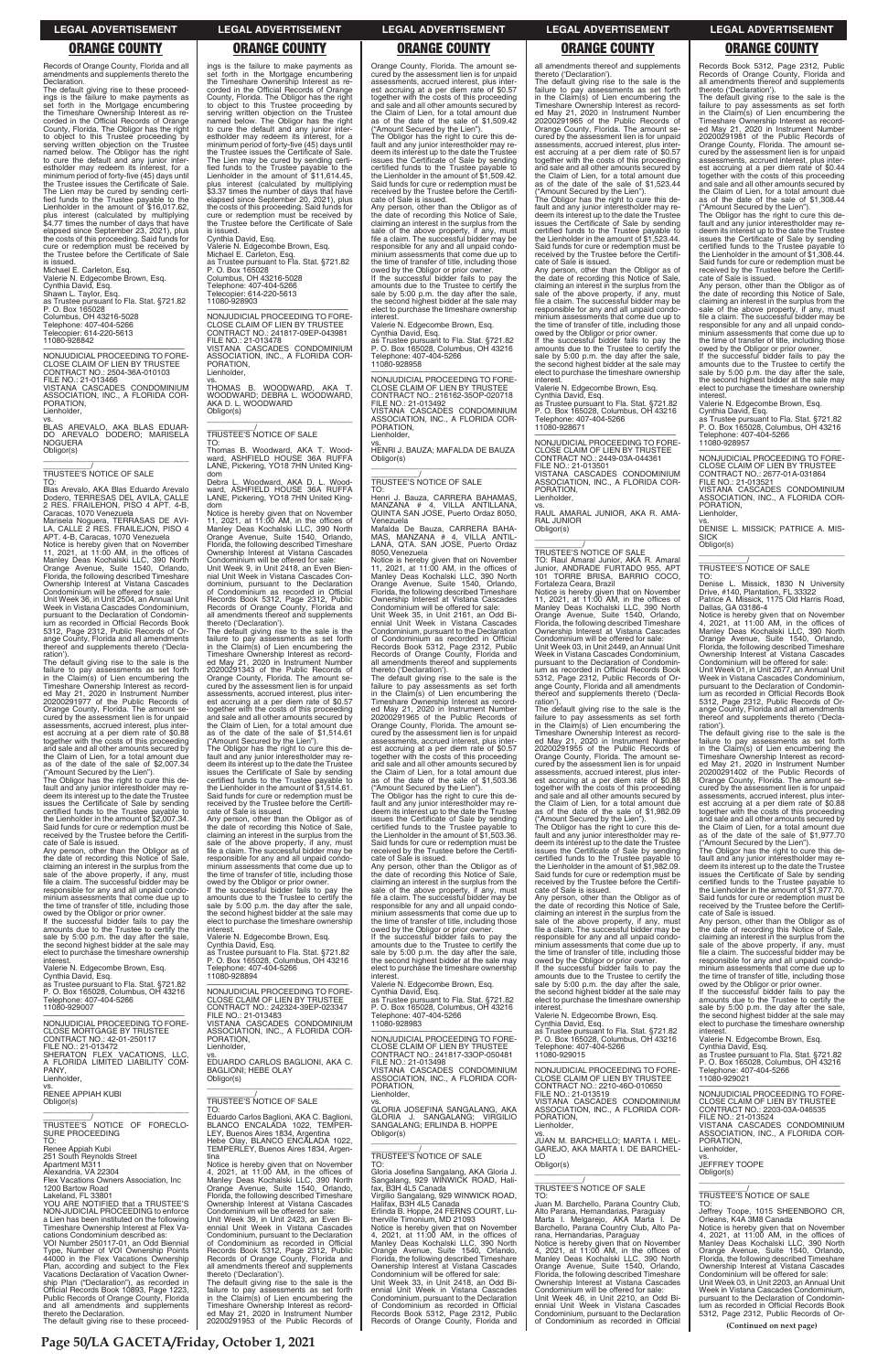**LA GACETA/Friday, October 1, 2021/Page 51**

ange County, Florida and all amendments thereof and supplements thereto ('Declaration')

The default giving rise to the sale is the failure to pay assessments as set forth in the Claim(s) of Lien encumbering the Timeshare Ownership Interest as recorded May 21, 2020 in Instrument Number 20200291402 of the Public Records of Orange County, Florida. The amount secured by the assessment lien is for unpaid assessments, accrued interest, plus interest accruing at a per diem rate of \$0.88 together with the costs of this proceeding and sale and all other amounts secured by the Claim of Lien, for a total amount due as of the date of the sale of \$1,975.83 ("Amount Secured by the Lien").

The Obligor has the right to cure this de-fault and any junior interestholder may re-deem its interest up to the date the Trustee issues the Certificate of Sale by sending certified funds to the Trustee payable to the Lienholder in the amount of \$1,975.83. Said funds for cure or redemption must be received by the Trustee before the Certificate of Sale is issued.

Any person, other than the Obligor as of the date of recording this Notice of Sale, claiming an interest in the surplus from the sale of the above property, if any, must file a claim. The successful bidder may be responsible for any and all unpaid condominium assessments that come due up to the time of transfer of title, including those owed by the Obligor or prior owner. If the successful bidder fails to pay the amounts due to the Trustee to certify the sale by 5:00 p.m. the day after the sale,

the second highest bidder at the sale may elect to purchase the timeshare ownership interest. Valerie N. Edgecombe Brown, Esq.

Cynthia David, Esq. as Trustee pursuant to Fla. Stat. §721.82 P. O. Box 165028, Columbus, OH 43216 Telephone: 407-404-5266 11080-928917

—————————————————— NONJUDICIAL PROCEEDING TO FORE-CLOSE MORTGAGE BY TRUSTEE CONTRACT NO.: 42-01-233724 FILE NO.: 21-013535 SHERATON FLEX VACATIONS, LLC, A FLORIDA LIMITED LIABILITY COM-**PANY** Lienholder,

vs. RICHARD KAMAL NADER ORDOSGOI-

TIA Obligor(s) \_\_\_\_\_\_\_\_\_\_\_\_\_\_\_\_\_\_\_\_\_\_\_\_\_\_\_\_\_\_\_\_\_

\_\_\_\_\_\_\_\_\_\_\_/ TRUSTEE'S NOTICE OF FORECLO-SURE PROCEEDING TO:

Richard Kamal Nader Ordosgoitia CARRERA 52C #96-47 APTO. 2A

Barranquilla, Atlantico

Colombia Flex Vacations Owners Association, Inc., a Florida Corporation not-for-profit

1200 Bartow Road Lakeland, FL 33801 YOU ARE NOTIFIED that a TRUSTEE'S NON-JUDICIAL PROCEEDING to enforce a Lien has been instituted on the following Timeshare Ownership Interest at Flex Va-

cations Condominium described as: VOI Number 233724-01, an Even Biennial Type, Number of VOI Ownership Points 51700 in the Flex Vacations Ownership Plan, according and subject to the Flex Vacations Declaration of Vacation Ownership Plan ("Declaration"), as recorded in Official Records Book 10893, Page 1223, Public Records of Orange County, Florida and all amendments and supplements thereto the Declaration.

Any person, other than the Obligor as of the date of recording this Notice of Sale, claiming an interest in the surplus from the sale of the above property, if any, must file a claim. The successful bidder may be responsible for any and all unpaid condominium assessments that come due up to the time of transfer of title, including those owed by the Obligor or prior owner

The default giving rise to these proceed-ings is the failure to make payments as set forth in the Mortgage encumbering the Timeshare Ownership Interest as recorded in the Official Records of Orange County, Florida. The Obligor has the right to object to this Trustee proceeding by serving written objection on the Trustee named below. The Obligor has the right to cure the default and any junior interestholder may redeem its interest, for a minimum period of forty-five (45) days until the Trustee issues the Certificate of Sale. The Lien may be cured by sending certified funds to the Trustee payable to the Lienholder in the amount of \$8,873.91, plus interest (calculated by multiplying \$1.63 times the number of days that have elapsed since September 23, 2021), plus the costs of this proceeding. Said funds for cure or redemption must be received by the Trustee before the Certificate of Sale

\_\_\_\_\_\_\_\_\_\_\_/ TRUSTEE'S NOTICE OF FORECLO-SURE PROCEEDING

is issued. Cynthia David, Esq. Valerie N. Edgecombe Brown, Esq. Michael E. Carleton, Esq. Shawn L. Taylor, Esq. as Trustee pursuant to Fla. Stat. §721.82 P. O. Box 165028 Columbus, OH 43216-5028 Telephone: 407-404-5266

Timeshare Ownership Interest as recorded May 21, 2020 in Instrument Number 20200291977 of the Public Records of Orange County, Florida. The amount secured by the assessment lien is for unpaid assessments, accrued interest, plus interest accruing at a per diem rate of \$0.88 together with the costs of this proceeding and sale and all other amounts secured by the Claim of Lien, for a total amount due as of the date of the sale of \$1,975.83 ("Amount Secured by the Lien").

> vs. FERGUS FORBES; TERESA ANNETTE FORBES, AKA TERESA A. FORBES Obligor(s)  $\overline{\phantom{a}}$  , and the set of the set of the set of the set of the set of the set of the set of the set of the set of the set of the set of the set of the set of the set of the set of the set of the set of the set of the s

TRUSTEE'S <sup>/</sup>NOTICE OF FORECLO-<br>SURE PROCEEDING<br>TO:

The Obligor has the right to cure this de-fault and any junior interestholder may redeem its interest up to the date the Trustee issues the Certificate of Sale by sending certified funds to the Trustee payable to the Lienholder in the amount of \$1,975.83. Said funds for cure or redemption must be received by the Trustee before the Certificate of Sale is issued.

If the successful bidder fails to pay the amounts due to the Trustee to certify the sale by 5:00 p.m. the day after the sale, the second highest bidder at the sale may elect to purchase the timeshare ownership interest.

Valerie N. Edgecombe Brown, Esq. Cynthia David, Esq. as Trustee pursuant to Fla. Stat. §721.82 P. O. Box 165028, Columbus, OH 43216 Telephone: 407-404-5266 11080-928912

—————————————————— NONJUDICIAL PROCEEDING TO FORE-CLOSE MORTGAGE BY TRUSTEE CONTRACT NO.: 42-01-233650 FILE NO.: 21-013561 SHERATON FLEX VACATIONS, LLC, A FLORIDA LIMITED LIABILITY COM-PANY Lienholder,

vs.

LEROY MOZONE, JR.; ANGELICA DI-ANE MOZONE Obligor(s) \_\_\_\_\_\_\_\_\_\_\_\_\_\_\_\_\_\_\_\_\_\_\_\_\_\_\_\_\_\_\_\_\_

TO: Leroy Mozone, Jr. 18021 Northwest 5th Avenue Miami Gardens, FL 33169 Angelica Diane Mozone

18021 Northwest 5th Avenue Miami Gardens, FL 33169 Flex Vacations Owners Association, Inc., a Florida Corporation not-for-profit

1200 Bartow Road Lakeland, FL 33801

YOU ARE NOTIFIED that a TRUSTEE'S NON-JUDICIAL PROCEEDING to enforce a Lien has been instituted on the following Timeshare Ownership Interest at Flex Va-

cations Condominium described as: VOI Number 233650-01, an Annual Type, Number of VOI Ownership Points 81000 in the Flex Vacations Ownership Plan, according and subject to the Flex Vacations Declaration of Vacation Ownership Plan ("Declaration"), as recorded in Official Records Book 10893, Page 1223, Public Records of Orange County, Florida and all amendments and supplements thereto the Declaration.

TO: Amanda Victoria Gavino, 17334 North-west 61 Place, Hialeah, FL 33015? Notice is hereby given that on November<br>11, 2021, at 11:00 AM, in the offices of<br>Manley Deas Kochalski LLC, 390 North<br>Orange Avenue, Suite 1540, Orlando,<br>Florida, the following described Timeshare<br>Ownership Interest at Fle

The default giving rise to these proceed-ings is the failure to make payments as set forth in the Mortgage encumbering the Timeshare Ownership Interest as re-corded in the Official Records of Orange County, Florida. The Obligor has the right to object to this Trustee proceeding by serving written objection on the Trustee named below. The Obligor has the right to cure the default and any junior inter-estholder may redeem its interest, for a minimum period of forty-five (45) days until the Trustee issues the Certificate of Sale. The Lien may be cured by sending certified funds to the Trustee payable to the Lienholder in the amount of \$25,278.67, plus interest (calculated by multiplying \$6.32 times the number of days that have elapsed since September 22, 2021), plus the costs of this proceeding. Said funds for cure or redemption must be received by the Trustee before the Certificate of Sale

The Obligor has the right to cure this default and any junior interestholder may redeem its interest up to the date the Trustee issues the Certificate of Sale, by sending certified funds to the Trustee payable to the Lienholder in the amount of \$10,849.11. Said funds for cure or redemption must be received by the Trustee before the Certificate of Sale is issued. Any person, other than the Obligor as of

is issued. Valerie N. Edgecombe Brown, Esq. Cynthia David, Esq. Michael E. Carleton, Esq. as Trustee pursuant to Fla. Stat. §721.82 P. O. Box 165028 Columbus, OH 43216-5028 Telephone: 407-404-5266 Telecopier: 614-220-5613 11080-928850

—————————————————— NONJUDICIAL PROCEEDING TO FORE-CLOSE MORTGAGE BY TRUSTEE CONTRACT NO.: 42-01-242850

PANY Lienholder,

vs. MARVIN JOSE TORRES Obligor(s)  $\overline{\phantom{a}}$  , and the set of the set of the set of the set of the set of the set of the set of the set of the set of the set of the set of the set of the set of the set of the set of the set of the set of the set of the s

TO:<br>Marvin Jose Torres, 120 BARUCH DRIVE, APARTMENT 1E, New York, NY 10002-3610

serving written objection on the Trustee named below. The Obligor has the right to cure the default and any junior inter-estholder may redeem its interest, for a minimum period of forty-five (45) days until the Trustee issues the Certificate of Sale. The Lien may be cured by sending certified funds to the Trustee payable to the<br>Lienholder in the amount of \$13,195.70, plus interest (calculated by multiplying \$2.94 times the number of days that have elapsed since September 22, 2021), plus the costs of this proceeding. Said funds for cure or redemption must be received by the Trustee before the Certificate of Sale is issued.

Michael E. Carleton, Esq. Valerie N. Edgecombe Brown, Esq. Cynthia David, Esq. as Trustee pursuant to Fla. Stat. §721.82 P. O. Box 165028 Columbus, OH 43216-5028 Telephone: 407-404-5266 Telecopier: 614-220-5613

11080-928906

—————————————————— NONJUDICIAL PROCEEDING TO FORE-CLOSE MORTGAGE BY TRUSTEE CONTRACT NO.: 42-01-249294 FILE NO.: 21-013648 SHERATON FLEX VACATIONS, LLC, A FLORIDA LIMITED LIABILITY COM-PANY, Lienholder,

Fergus Forbes 4943 Elmhurst Drive NE Hickory, NC 28601 Teresa Annette Forbes, AKA Teresa A.

Forbes 4943 Elmhurst Drive NE

Hickory, NC 28601 Flex Vacations Owners Association, Inc.,

—————————————————— NONJUDICIAL PROCEEDING TO FORE-CLOSE MORTGAGE BY TRUSTEE CONTRACT NO.: 42-01-254746 FILE NO.: 21-013732 SHERATON FLEX VACATIONS, LLC, A FLORIDA LIMITED LIABILITY COM-A FLO<br>PANY,

 $\overline{\phantom{a}}$  , and the set of the set of the set of the set of the set of the set of the set of the set of the set of the set of the set of the set of the set of the set of the set of the set of the set of the set of the s \_\_\_\_\_\_\_\_\_\_\_/<br>TRUSTEE'S NOTICE OF FORECLO-<br>SURE PROCEEDING

a Florida Corporation not-for-profit 1200 Bartow Road Lakeland, FL 33801 YOU ARE NOTIFIED that a TRUSTEE'S NON-JUDICIAL PROCEEDING to enforce a Lien has been instituted on the following

Timeshare Ownership Interest at Flex Va-

cations Condominium described as: VOI Number 249294-01, an Annual Type, Number of VOI Ownership Points 95700 and VOI Number 249294-02, an Annual Type, Number of VOI Ownership Points 95700 in the Flex Vacations Ownership Plan, according and subject to the Flex Vacations Declaration of Vacation Ownership Plan ("Declaration"), as recorded in Official Records Book 10893, Page 1223, Public Records of Orange County, Florida and all amendments and supplements thereto the Declaration.

The default giving rise to these proceed-ings is the failure to make payments as set forth in the Mortgage encumbering the Timeshare Ownership Interest as recorded in the Official Records of Orange County, Florida. The Obligor has the right to object to this Trustee proceeding by serving written objection on the Trustee named below. The Obligor has the right to cure the default and any junior inter-estholder may redeem its interest, for a minimum period of forty-five (45) days until the Trustee issues the Certificate of Sale. The Lien may be cured by sending certified funds to the Trustee payable to the<br>Lienholder in the amount of \$69,064.61, plus interest (calculated by multiplying \$19.77 times the number of days that have elapsed since September 22, 2021), plus the costs of this proceeding. Said funds for cure or redemption must be received by the Trustee before the Certificate of Sale is issued.

Michael E. Carleton, Esq. Valerie N. Edgecombe Brown, Esq. Cynthia David, Esq. as Trustee pursuant to Fla. Stat. §721.82 P. O. Box 165028 Columbus, OH 43216-5028

Telephone: 407-404-5266 Telecopier: 614-220-5613 11080-928909

—————————————————— NONJUDICIAL PROCEEDING TO FORE-CLOSE MORTGAGE BY TRUSTEE CONTRACT NO.: 42-01-251687 FILE NO.: 21-013652 SHERATON FLEX VACATIONS, LLC, A FLORIDA LIMITED LIABILITY COM-PANY, Lienholder,

vs. CARLOS ALBERTO DE JESUS MARTI-NEZ Obligor(s)

\_\_\_\_\_\_\_\_\_\_\_\_\_\_\_\_\_\_\_\_\_\_\_\_\_\_\_\_\_\_\_\_\_ \_\_\_\_\_\_\_\_\_\_\_/ TRUSTEE'S NOTICE OF FORECLO-SURE PROCEEDING TO:

| P. O. Box 165028<br>Columbus, OH 43216-5028<br>Telephone: 407-404-5266<br>Telecopier: 614-220-5613<br>11080-928847<br>NONJUDICIAL PROCEEDING TO FORE-<br>CLOSE CLAIM OF LIEN BY TRUSTEE<br>CONTRACT NO.: 2678-35A-030840<br>FILE NO.: 21-013546<br>VISTANA CASCADES CONDOMINIUM<br>ASSOCIATION, INC., A FLORIDA COR-<br>PORATION,<br>Lienholder,<br>VS.<br>HAROEN M. RAMDJAN, AKA H. RAMD-<br>JAN<br>Obligor(s)<br>TRUSTEE'S NOTICE OF SALE<br>TO:<br>Haroen M. Ramdjan, AKA H. Ramdjan,<br>C/O RIYAZ MOHAMMED MYM CO LTD.<br>JOHN PETER ROAD W #4, Charlieville,<br>Trinidad and Tobago<br>Notice is hereby given that on November<br>4, 2021, at $11:00$ AM, in the offices of<br>Manley Deas Kochalski LLC, 390 North<br>Orange Avenue, Suite 1540, Orlando,<br>Florida, the following described Timeshare<br>Ownership Interest at Vistana Cascades<br>Condominium will be offered for sale:<br>Unit Week 35, in Unit 2678, an Annual Unit<br>Week in Vistana Cascades Condominium,<br>pursuant to the Declaration of Condomin-<br>jum as recorded in Official Records Book<br>5312, Page 2312, Public Records of Or-<br>ange County, Florida and all amendments<br>thereof and supplements thereto ('Decla-<br>ration'). | NONJUDICIAL PROCEEDING TO FORE-<br><b>CLOSE MORTGAGE BY TRUSTEE</b><br>CONTRACT NO.: 42-01-242850<br>FILE NO.: 21-013584<br>SHERATON FLEX VACATIONS, LLC,<br>A FLORIDA LIMITED LIABILITY COM-<br>PANY.<br>Lienholder.<br>VS.<br>SAMUEL RIVERA: ROSAURA RIVERA<br>Obligor(s)<br>TRUSTEE'S NOTICE OF FORECLO-<br>SURE PROCEEDING<br>TO:<br>Samuel Rivera<br>350 BAGDAD AVENUE<br>Opa Locka, FL 33054<br>Rosaura Rivera<br>350 BAGDAD AVENUE<br>Opa Locka, FL 33054<br>YOU ARE NOTIFIED that a TRUSTEE'S<br>NON-JUDICIAL PROCEEDING to enforce<br>a Lien has been instituted on the following<br>Timeshare Ownership Interest at Flex Va-<br>cations Condominium described as:<br>VOI Number 242850-01, an Annual Type,<br>Number of VOI Ownership Points 37000<br>in the Flex Vacations Ownership Plan, ac-<br>cording and subject to the Flex Vacations<br>Declaration of Vacation Ownership Plan<br>("Declaration"), as recorded in Official<br>Records Book 10893, Page 1223, Public<br>Records of Orange County, Florida and all<br>amendments and supplements thereto the<br>Declaration.<br>The default giving rise to these proceed-<br>ings is the failure to make payments as<br>set forth in the Mortgage encumbering<br>the Timeshare Ownership Interest as re- | TRUSTEE'S NOTICE OF FORECLO-<br><b>SURE PROCEEDING</b><br>TO:<br>Carlos Alberto De Jesus Martinez<br>5529 Bridgeway Drive<br>Greensboro, NC 27406<br>Flex Vacations Owners Association, Inc.,<br>a Florida Corporation not-for-profit<br>1200 Bartow Road<br>Lakeland. FL 33801<br>YOU ARE NOTIFIED that a TRUSTEE'S<br>NON-JUDICIAL PROCEEDING to enforce<br>a Lien has been instituted on the following<br>Timeshare Ownership Interest at Flex Va-<br>cations Condominium described as:<br>VOI Number 251687-01, an Annual Type,<br>Number of VOI Ownership Points 30500<br>in the Flex Vacations Ownership Plan, ac-<br>cording and subject to the Flex Vacations<br>Declaration of Vacation Ownership Plan<br>("Declaration"), as recorded in Official<br>Records Book 10893, Page 1223, Public<br>Records of Orange County, Florida and all<br>amendments and supplements thereto the<br>Declaration.<br>The default giving rise to these proceed-<br>ings is the failure to make payments as<br>set forth in the Mortgage encumbering<br>the Timeshare Ownership Interest as re-<br>corded in the Official Records of Orange<br>County, Florida. The Obligor has the right<br>to object to this Trustee proceeding by<br>serving written objection on the Trustee<br>named below. The Obligor has the right<br>to cure the default and any junior inter-<br>estholder may redeem its interest, for a<br>minimum period of forty-five (45) days until<br>the Trustee issues the Certificate of Sale.<br>The Lien may be cured by sending certi-<br>fied funds to the Trustee payable to the<br>Lienholder in the amount of \$14,167.12, | Canada<br>YOU ARE NOTIFIED that a TRUSTEE'S<br>NON-JUDICIAL PROCEEDING to enforce<br>a Lien has been instituted on the following<br>Timeshare Ownership Interest at Flex Va-<br>cations Condominium described as:<br>VOI Number 258155-01, an Annual Type,<br>Number of VOI Ownership Points 70000<br>in the Flex Vacations Ownership Plan, ac-<br>cording and subject to the Flex Vacations<br>Declaration of Vacation Ownership Plan<br>("Declaration"), as recorded in Official<br>Records Book 10893, Page 1223, Public<br>Records of Orange County, Florida and all<br>amendments and supplements thereto the<br>Declaration.<br>The default giving rise to these proceed-<br>ings is the failure to make payments as<br>set forth in the Mortgage encumbering<br>the Timeshare Ownership Interest as re-<br>corded in the Official Records of Orange<br>County, Florida. The Obligor has the right<br>to object to this Trustee proceeding by<br>serving written objection on the Trustee<br>named below. The Obligor has the right<br>to cure the default and any junior inter-<br>estholder may redeem its interest, for a<br>minimum period of forty-five (45) days until<br>the Trustee issues the Certificate of Sale.<br>The Lien may be cured by sending certi-<br>fied funds to the Trustee payable to the<br>Lienholder in the amount of \$31,047.86,<br>plus interest (calculated by multiplying<br>\$9.54 times the number of days that have<br>elapsed since September 26, 2021), plus<br>the costs of this proceeding. Said funds for<br>cure or redemption must be received by<br>the Trustee before the Certificate of Sale<br>is issued.<br>Cynthia David, Esq.<br>Valerie N. Edgecombe Brown, Esg. | cations Condominium described as:<br>VOI Number 254746-01, an Annual Type,<br>Number of VOI Ownership Points 20700<br>in the Flex Vacations Ownership Plan, ac-<br>cording and subject to the Flex Vacations<br>Declaration of Vacation Ownership Plan<br>("Declaration"), as recorded in Official<br>Records Book 10893, Page 1223, Public<br>Records of Orange County, Florida and all<br>amendments and supplements thereto the<br>Declaration.<br>The default giving rise to these proceed-<br>ings is the failure to make payments as<br>set forth in the Mortgage encumbering<br>the Timeshare Ownership Interest as re-<br>corded in the Official Records of Orange<br>County, Florida. The Obligor has the right<br>to object to this Trustee proceeding by<br>serving written objection on the Trustee<br>named below. The Obligor has the right<br>to cure the default and any junior inter-<br>estholder may redeem its interest, for a<br>minimum period of forty-five (45) days<br>until the Trustee issues the Certificate of<br>Sale. The Lien may be cured by sending<br>certified funds to the Trustee payable to<br>the Lienholder in the amount of \$8,683.24.<br>plus interest (calculated by multiplying<br>\$2.09 times the number of days that have<br>elapsed since September 14, 2021), plus<br>the costs of this proceeding. Said funds for<br>cure or redemption must be received by<br>the Trustee before the Certificate of Sale<br>is issued.<br>Valerie N. Edgecombe Brown, Esg.<br>Cynthia David, Esq.<br>Michael E. Carleton, Esq.<br>as Trustee pursuant to Fla. Stat. §721.82<br>P. O. Box 165028<br>Columbus, OH 43216-5028<br>Telephone: 407-404-5266 |
|-------------------------------------------------------------------------------------------------------------------------------------------------------------------------------------------------------------------------------------------------------------------------------------------------------------------------------------------------------------------------------------------------------------------------------------------------------------------------------------------------------------------------------------------------------------------------------------------------------------------------------------------------------------------------------------------------------------------------------------------------------------------------------------------------------------------------------------------------------------------------------------------------------------------------------------------------------------------------------------------------------------------------------------------------------------------------------------------------------------------------------------------------------------------------------------------------------------------------------|--------------------------------------------------------------------------------------------------------------------------------------------------------------------------------------------------------------------------------------------------------------------------------------------------------------------------------------------------------------------------------------------------------------------------------------------------------------------------------------------------------------------------------------------------------------------------------------------------------------------------------------------------------------------------------------------------------------------------------------------------------------------------------------------------------------------------------------------------------------------------------------------------------------------------------------------------------------------------------------------------------------------------------------------------------------------------------------------------------------------------------------------------------------------------------------------------------------------------------------------------------------------------|-----------------------------------------------------------------------------------------------------------------------------------------------------------------------------------------------------------------------------------------------------------------------------------------------------------------------------------------------------------------------------------------------------------------------------------------------------------------------------------------------------------------------------------------------------------------------------------------------------------------------------------------------------------------------------------------------------------------------------------------------------------------------------------------------------------------------------------------------------------------------------------------------------------------------------------------------------------------------------------------------------------------------------------------------------------------------------------------------------------------------------------------------------------------------------------------------------------------------------------------------------------------------------------------------------------------------------------------------------------------------------------------------------------------------------------------------------------------------------------------------------------------------------------------------------------------------------------------------------------------------------------------------|---------------------------------------------------------------------------------------------------------------------------------------------------------------------------------------------------------------------------------------------------------------------------------------------------------------------------------------------------------------------------------------------------------------------------------------------------------------------------------------------------------------------------------------------------------------------------------------------------------------------------------------------------------------------------------------------------------------------------------------------------------------------------------------------------------------------------------------------------------------------------------------------------------------------------------------------------------------------------------------------------------------------------------------------------------------------------------------------------------------------------------------------------------------------------------------------------------------------------------------------------------------------------------------------------------------------------------------------------------------------------------------------------------------------------------------------------------------------------------------------------------------------------------------------------------------------------------------------------------------------------------------------------------------------------------------------------------------------------|--------------------------------------------------------------------------------------------------------------------------------------------------------------------------------------------------------------------------------------------------------------------------------------------------------------------------------------------------------------------------------------------------------------------------------------------------------------------------------------------------------------------------------------------------------------------------------------------------------------------------------------------------------------------------------------------------------------------------------------------------------------------------------------------------------------------------------------------------------------------------------------------------------------------------------------------------------------------------------------------------------------------------------------------------------------------------------------------------------------------------------------------------------------------------------------------------------------------------------------------------------------------------------------------------------------------------------------------------------------------------------------------------------------------------------------------------------------------------------------------------------------------------------------------------------------------------------------------------------------------------------------------------------------------------------------------|
| The default giving rise to the sale is the<br>failure to pay assessments as set forth                                                                                                                                                                                                                                                                                                                                                                                                                                                                                                                                                                                                                                                                                                                                                                                                                                                                                                                                                                                                                                                                                                                                         | corded in the Official Records of Orange<br>County, Florida. The Obligor has the right                                                                                                                                                                                                                                                                                                                                                                                                                                                                                                                                                                                                                                                                                                                                                                                                                                                                                                                                                                                                                                                                                                                                                                                   | plus interest (calculated by multiplying<br>\$4.14 times the number of days that have                                                                                                                                                                                                                                                                                                                                                                                                                                                                                                                                                                                                                                                                                                                                                                                                                                                                                                                                                                                                                                                                                                                                                                                                                                                                                                                                                                                                                                                                                                                                                         | Michael E. Carleton, Esq.<br>Shawn L. Taylor, Esg.                                                                                                                                                                                                                                                                                                                                                                                                                                                                                                                                                                                                                                                                                                                                                                                                                                                                                                                                                                                                                                                                                                                                                                                                                                                                                                                                                                                                                                                                                                                                                                                                                                                                        | Telecopier: 614-220-5613                                                                                                                                                                                                                                                                                                                                                                                                                                                                                                                                                                                                                                                                                                                                                                                                                                                                                                                                                                                                                                                                                                                                                                                                                                                                                                                                                                                                                                                                                                                                                                                                                                                                   |
| in the Claim(s) of Lien encumbering the                                                                                                                                                                                                                                                                                                                                                                                                                                                                                                                                                                                                                                                                                                                                                                                                                                                                                                                                                                                                                                                                                                                                                                                       | to object to this Trustee proceeding by                                                                                                                                                                                                                                                                                                                                                                                                                                                                                                                                                                                                                                                                                                                                                                                                                                                                                                                                                                                                                                                                                                                                                                                                                                  | elapsed since September 21, 2021), plus                                                                                                                                                                                                                                                                                                                                                                                                                                                                                                                                                                                                                                                                                                                                                                                                                                                                                                                                                                                                                                                                                                                                                                                                                                                                                                                                                                                                                                                                                                                                                                                                       | as Trustee pursuant to Fla. Stat. §721.82                                                                                                                                                                                                                                                                                                                                                                                                                                                                                                                                                                                                                                                                                                                                                                                                                                                                                                                                                                                                                                                                                                                                                                                                                                                                                                                                                                                                                                                                                                                                                                                                                                                                                 | (Continued on next page)<br>$T A Q A Q T T A T T 1 Q A 1 Q A Q Q A D Q$                                                                                                                                                                                                                                                                                                                                                                                                                                                                                                                                                                                                                                                                                                                                                                                                                                                                                                                                                                                                                                                                                                                                                                                                                                                                                                                                                                                                                                                                                                                                                                                                                    |
|                                                                                                                                                                                                                                                                                                                                                                                                                                                                                                                                                                                                                                                                                                                                                                                                                                                                                                                                                                                                                                                                                                                                                                                                                               |                                                                                                                                                                                                                                                                                                                                                                                                                                                                                                                                                                                                                                                                                                                                                                                                                                                                                                                                                                                                                                                                                                                                                                                                                                                                          |                                                                                                                                                                                                                                                                                                                                                                                                                                                                                                                                                                                                                                                                                                                                                                                                                                                                                                                                                                                                                                                                                                                                                                                                                                                                                                                                                                                                                                                                                                                                                                                                                                               |                                                                                                                                                                                                                                                                                                                                                                                                                                                                                                                                                                                                                                                                                                                                                                                                                                                                                                                                                                                                                                                                                                                                                                                                                                                                                                                                                                                                                                                                                                                                                                                                                                                                                                                           |                                                                                                                                                                                                                                                                                                                                                                                                                                                                                                                                                                                                                                                                                                                                                                                                                                                                                                                                                                                                                                                                                                                                                                                                                                                                                                                                                                                                                                                                                                                                                                                                                                                                                            |

the costs of this proceeding. Said funds for cure or redemption must be received by the Trustee before the Certificate of Sale is issued. Valerie N. Edgecombe Brown, Esq. Cynthia David, Esq. Michael E. Carleton, Esq. as Trustee pursuant to Fla. Stat. §721.82 P. O. Box 165028 Columbus, OH 43216-5028 Telephone: 407-404-5266 Telecopier: 614-220-5613 11080-928868

—————————————————— NONJUDICIAL PROCEEDING TO FORE-CLOSE MORTGAGE BY TRUSTEE CONTRACT NO.: 42-01-262618 FILE NO.: 21-013654 SHERATON FLEX VACATIONS, LLC, A FLORIDA LIMITED LIABILITY COM-PANY, Lienholder,

vs. AMANDA VICTORIA GAVINO Obligor(s) \_\_\_\_\_\_\_\_\_\_\_\_\_\_\_\_\_\_\_\_\_\_\_\_\_\_\_\_\_\_\_\_\_

### \_\_\_\_\_\_\_\_\_\_\_/ TRUSTEE'S NOTICE OF SALE

dominium will be offered for sale: VOI Number 262618-01, an Annual Type, Number of VOI Ownership Points 25800 in the Flex Vacations Ownership Plan, according and subject to the Flex Vacations Declaration of Vacation Ownership Plan ("Declaration"), as recorded in Official Records Book 10893, Page 1223, Public Records of Orange County, Florida and all amendments and supplements thereto the Declaration.

The default giving rise to the sale is the failure to make payments as set forth in the Mortgage encumbering the Timeshare Ownership Interest as recorded June 14, 2019 in Instrument Number 20190366369 of the Public Records of Orange County, Florida (the "Lien"). The amount secured by the Lien is the principal of the mortgage due in the amount of \$7,954.60, together with interest accruing on the principal amount due at a per diem of \$2.81, and together with the costs of this proceeding and sale, for a total amount due as of the date of the sale of \$10,849.11 ("Amount Secured by the Lien").

the date of recording this Notice of Sale, claiming an interest in the surplus from the sale of the above property, if any, must file a claim. The successful bidder may be responsible for any and all unpaid condominium assessments that come due up to the time of transfer of title, including those owed by the Obligor or prior owner. If the successful bidder fails to pay the

amounts due to the Trustee to certify the sale by 5:00 p.m. the day after the sale, the second highest bidder at the sale may elect to purchase the timeshare ownership interest.

Valerie N. Edgecombe Brown, Esq.

Cynthia David, Esq. as Trustee pursuant to Fla. Stat. §721.82 P. O. Box 165028, Columbus, OH 43216 Telephone: 407-404-5266 11080-928994

—————————————————— NONJUDICIAL PROCEEDING TO FORE-CLOSE MORTGAGE BY TRUSTEE CONTRACT NO.: 42-01-258155

FILE NO.: 21-013701 SHERATON FLEX VACATIONS, LLC, A FLORIDA LIMITED LIABILITY COM-

vs. KENDELL SUSAN JANE ZAJAC; STE-PHEN MICHAEL ZAJAC Obligor(s)

\_\_\_\_\_\_\_\_\_\_\_\_\_\_\_\_\_\_\_\_\_\_\_\_\_\_\_\_\_\_\_\_\_ \_\_\_\_\_\_\_\_\_\_\_/ TRUSTEE'S NOTICE OF FORECLO-SURE PROCEEDING TO:

Kendell Susan Jane Zajac 2 HASTINGS DR Port Rowan, ONTARIO N0E 1M0

Canada

Stephen Michael Zajac 2 HASTINGS DR Port Rowan, ONTARIO N0E 1M0

P. O. Box 165028 Columbus, OH 43216-5028 Telephone: 407-404-5266 Telecopier: 614-220-5613 11080-928919

—————————————————— NONJUDICIAL PROCEEDING TO FORE-CLOSE MORTGAGE BY TRUSTEE CONTRACT NO.: 42-01-255200 FILE NO.: 21-013703 SHERATON FLEX VACATIONS, LLC, A FLORIDA LIMITED LIABILITY COM-A FLU<br>PANY, Lienholder,

\_\_\_\_\_\_\_\_\_\_\_/ TRUSTEE'S NOTICE OF SALE

Notice is hereby given that on November 11, 2021, at 11:00 AM, in the offices of Manley Deas Kochalski LLC, 390 North Orange Avenue, Suite 1540, Orlando, Florida, the following described Timeshare Ownership Interest at Flex Vacations Condominium will be offered for sale:

VOI Number 255200-01, an Annual Type, Number of VOI Ownership Points 81000 and VOI Number 255200-02, an Annual Type, Number of VOI Ownership Points 81000 in the Flex Vacations Ownership Plan, according and subject to the Flex Vacations Declaration of Vacation Ownership Plan ("Declaration"), as recorded in Official Records Book 10893, Page 1223, Public Records of Orange County, Florida and all amendments and supplements thereto the Declaration.

The default giving rise to the sale is the failure to make payments as set forth in the Mortgage encumbering the Timeshare Ownership Interest as recorded November 29, 2018 in Instrument Number 20180690039 of the Public Records of Orange County, Florida (the "Lien"). The amount secured by the Lien is the principal of the mortgage due in the amount of \$40,475.31, together with interest accruing on the principal amount due at a per diem of \$13.08, and together with the costs of this proceeding and sale, for a total amount due as of the date of the sale of \$51,038.90 ("Amount Secured by the Lien").

The Obligor has the right to cure this default and any junior interestholder may redeem its interest up to the date the Trustee issues the Certificate of Sale, by sending certified funds to the Trustee payable to the Lienholder in the amount of \$51,038.90. Said funds for cure or redemption must be received by the Trustee

before the Certificate of Sale is issued. Any person, other than the Obligor as of the date of recording this Notice of Sale, claiming an interest in the surplus from the sale of the above property, if any, must file a claim. The successful bidder may be responsible for any and all unpaid condominium assessments that come due up to the time of transfer of title, including those owed by the Obligor or prior owner.

If the successful bidder fails to pay the amounts due to the Trustee to certify the sale by 5:00 p.m. the day after the sale, the second highest bidder at the sale may elect to purchase the timeshare ownership interest.

Valerie N. Edgecombe Brown, Esq.

Cynthia David, Esq. as Trustee pursuant to Fla. Stat. §721.82 P. O. Box 165028, Columbus, OH 43216 Telephone: 407-404-5266 11080-928924

Lienholder, vs. DANIELE CRISTINE COTTONI STOREL

Obligor(s)

TO:

Daniele Cristine Cottoni Storel RUA HUMBERTO CARLOS STREY, 152 Piracicaba, Aso Paulo 13423-332

Flex Vacations Owners Association, Inc.,

Brazil

a Florida Corporation

1200 Bartow Road Lakeland, FL 33801 YOU ARE NOTIFIED that a TRUSTEE'S NON-JUDICIAL PROCEEDING to enforce a Lien has been instituted on the following Timeshare Ownership Interest at Flex Va-

### **LEGAL ADVERTISEMENT LEGAL ADVERTISEMENT LEGAL ADVERTISEMENT LEGAL ADVERTISEMENT LEGAL ADVERTISEMENT**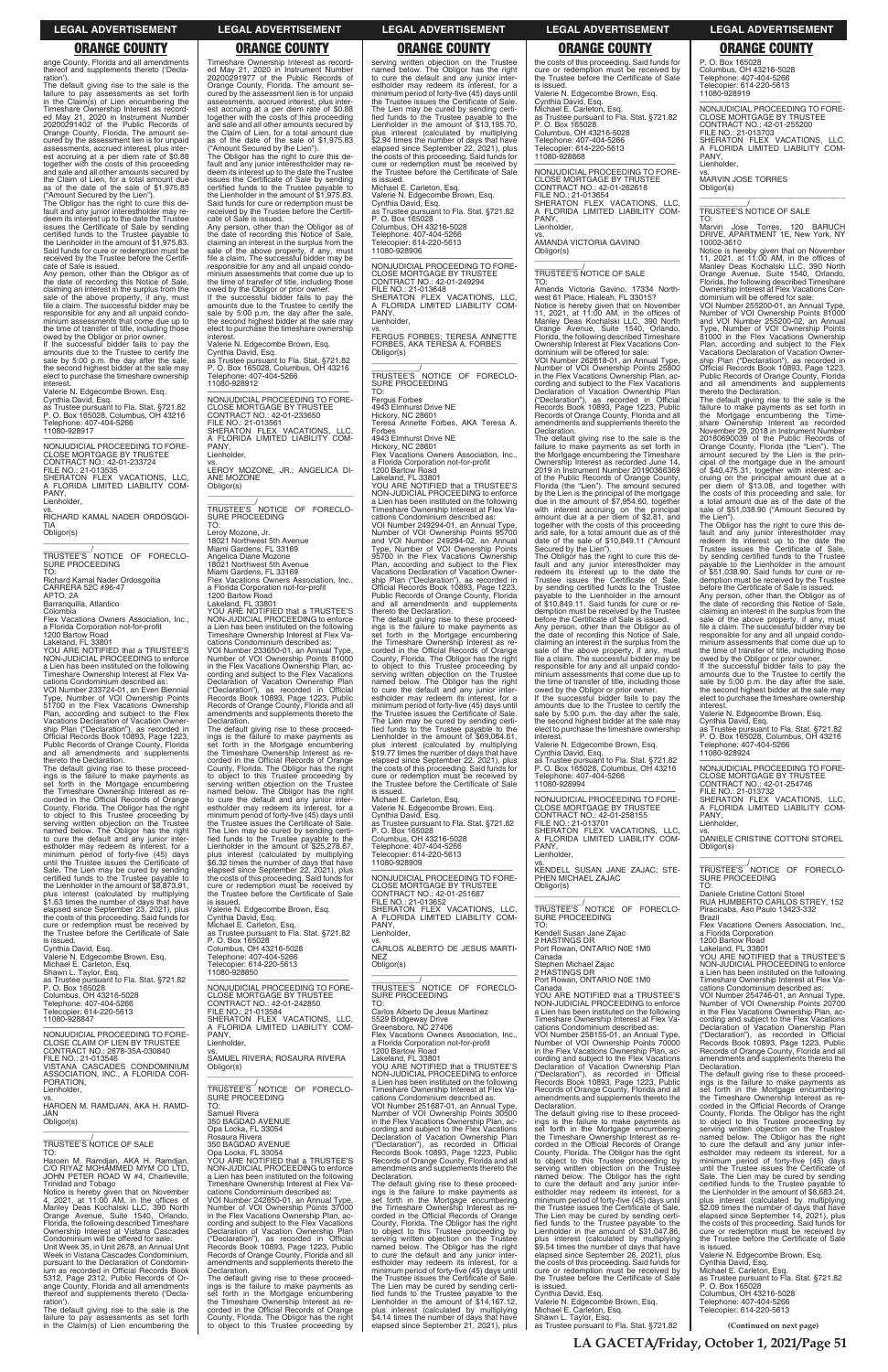**Page 52/LA GACETA/Friday, October 1, 2021**

11080-928932

—————————————————— NONJUDICIAL PROCEEDING TO FORE-CLOSE MORTGAGE BY TRUSTEE CONTRACT NO.: 42-01-228924 FILE NO.: 21-013733 SHERATON FLEX VACATIONS, LLC, A FLORIDA LIMITED LIABILITY COM-PANY, Lienholder, vs. JENNIFER JEAN PRIMROSE

Obligor(s) \_\_\_\_\_\_\_\_\_\_\_\_\_\_\_\_\_\_\_\_\_\_\_\_\_\_\_\_\_\_\_\_\_

\_\_\_\_\_\_\_\_\_\_\_/ TRUSTEE'S NOTICE OF FORECLO-SURE PROCEEDING TO: Jennifer Jean Primrose 343 Non Such Road Livingston, TX 77351 YOU ARE NOTIFIED that a TRUSTEE'S

NON-JUDICIAL PROCEEDING to enforce a Lien has been instituted on the following Timeshare Ownership Interest at Flex Va-

cations Condominium described as: VOI Number 228924-01, an Odd Biennial Type, Number of VOI Ownership Points 81000 in the Flex Vacations Ownership Plan, according and subject to the Flex Vacations Declaration of Vacation Ownership Plan ("Declaration"), as recorded in Official Records Book 10893, Page 1223, Public Records of Orange County, Florida and all amendments and supplements thereto the Declaration.

—————————————————— NONJUDICIAL PROCEEDING TO FORE-CLOSE MORTGAGE BY TRUSTEE<br>CONTRACT NO.: 42-01-233822<br>FILE NO.: 21-013777<br>SHERATON FLEX VACATIONS, LLC,<br>A FLORIDA LIMITED LIABILITY COM-PANY, **Lienholder** 

YOU ARE NOTIFIED that a TRUSTEE'S NON-JUDICIAL PROCEEDING to enforce a Lien has been instituted on the following Timeshare Ownership Interest at Flex Va-

The default giving rise to these proceed-ings is the failure to make payments as set forth in the Mortgage encumbering the Timeshare Ownership Interest as recorded in the Official Records of Orange County, Florida. The Obligor has the right to object to this Trustee proceeding by serving written objection on the Trustee named below. The Obligor has the right to cure the default and any junior inter-estholder may redeem its interest, for a minimum period of forty-five (45) days until the Trustee issues the Certificate of Sale. The Lien may be cured by sending certi-fied funds to the Trustee payable to the Lienholder in the amount of \$18,053.11, plus interest (calculated by multiplying \$5.21 times the number of days that have elapsed since September 15, 2021), plus the costs of this proceeding. Said funds for cure or redemption must be received by the Trustee before the Certificate of Sale is issued.

Cynthia David, Esq.

Valerie N. Edgecombe Brown, Esq. Michael E. Carleton, Esq. as Trustee pursuant to Fla. Stat. §721.82 P. O. Box 165028 Columbus, OH 43216-5028 Telephone: 407-404-5266 Telecopier: 614-220-5613 11080-928836

vs. MICHEAL BURTON, AKA MICHAEL BURTON Obligor(s)

\_\_\_\_\_\_\_\_\_\_\_\_\_\_\_\_\_\_\_\_\_\_\_\_\_\_\_\_\_\_\_\_\_ \_\_\_\_\_\_\_\_\_\_\_/ TRUSTEE'S NOTICE OF FORECLO-SURE PROCEEDING

TO: Micheal Burton, AKA Michael Burton 739 WATERVIEW DRIVE

Meridian, MS 39307

Flex Vacations Owners Association, Inc., a Florida Corporation not-for-profit 1200 Bartow Road Lakeland, FL 33801

cations Condominium described as: VOI Number 233822-01, an Odd Biennial Type, Number of VOI Ownership Points 44000 in the Flex Vacations Ownership Plan, according and subject to the Flex Vacations Declaration of Vacation Ownership Plan ("Declaration"), as recorded in Official Records Book 10893, Page 1223, Public Records of Orange County, Florida and all amendments and supplements thereto the Declaration. Valerie N. Edgecombe Brown, Esq. Cynthia David, Esq. Michael E. Carleton, Esq. Shawn L. Taylor, Esq.

PANY Lienholder,

**SOUZA** Obligor(s)

The default giving rise to these proceed-ings is the failure to make payments as set forth in the Mortgage encumbering the Timeshare Ownership Interest as recorded in the Official Records of Orange County, Florida. The Obligor has the right to object to this Trustee proceeding by serving written objection on the Trustee named below. The Obligor has the right to cure the default and any junior inter-estholder may redeem its interest, for a minimum period of forty-five (45) days until the Trustee issues the Certificate of Sale.

Aiken, SC 29801

Flex Vacations Owners Association, Inc., a Florida Corporation not-for-profit

1200 Bartow Road Lakeland, FL 33801

YOU ARE NOTIFIED that a TRUSTEE'S NON-JUDICIAL PROCEEDING to enforce a Lien has been instituted on the following Timeshare Ownership Interest at Flex Vacations Condominium described as: VOI Number 230556-01, an Annual Type, Number of VOI Ownership Points 37000 in the Flex Vacations Ownership Plan, ac-cording and subject to the Flex Vacations cording and subject to the Text Text.<br>Declaration of Vacation Ownership Plan ("Declaration"), as recorded in Official Records Book 10893, Page 1223, Public Records of Orange County, Florida and all amendments and supplements thereto the

Declaration.

—————————————————— NONJUDICIAL PROCEEDING TO FORE-CLOSE MORTGAGE BY TRUSTEE CONTRACT NO.: 42-01-235116 FILE NO.: 21-013835 SHERATON FLEX VACATIONS, LLC, A FLORIDA LIMITED LIABILITY COM-PANY, **Lienholder** 

The default giving rise to these proceed-ings is the failure to make payments as set forth in the Mortgage encumbering

the Timeshare Ownership Interest as re-corded in the Official Records of Orange County, Florida. The Obligor has the right

\_\_\_\_\_\_\_\_\_\_\_/<br>TRUSTEE'S NOTICE OF FORECLO-<br>SURE PROCEEDING TO:

to object to this Trustee proceeding by serving written objection on the Trustee named below. The Obligor has the right

Mabel Soriano 24 KEEN COURT Brooklyn, NY 11229 Audi E. Guerrero 24 KEEN COURT Brooklyn, NY 11229 YOU ARE NOTIFIED that a TRUSTEE'S NON-JUDICIAL PROCEEDING to enforce a Lien has been instituted on the following Timeshare Ownership Interest at Flex Va-cations Condominium described as: VOI Number 235116-01, an Annual Type, Number of VOI Ownership Points 37000 in the Flex Vacations Ownership Plan, according and subject to the Flex Vacations<br>Declaration of Vacation Ownership Plan<br>("Declaration"), as recorded in Official<br>Records Book 10893, Page 1223, Public<br>Records of Orange County, Florida and all<br>amendments and suppl Declaration.

The default giving rise to these proceed-ings is the failure to make payments as set forth in the Mortgage encumbering the Timeshare Ownership Interest as re-corded in the Official Records of Orange County, Florida. The Obligor has the right to object to this Trustee proceeding by serving written objection on the Trustee named below. The Obligor has the right to cure the default and any junior inter-estholder may redeem its interest, for a minimum period of forty-five (45) days until the Trustee issues the Certificate of Sale. The Lien may be cured by sending certified funds to the Trustee payable to the Lienholder in the amount of \$15,285.14, plus interest (calculated by multiplying \$4.31 times the number of days that have elapsed since September 21, 2021), plus the costs of this proceeding. Said funds for cure or redemption must be received by the Trustee before the Certificate of Sale is issued. Michael E. Carleton, Esq.

to cure the default and any junior inter-estholder may redeem its interest, for a minimum period of forty-five (45) days until the Trustee issues the Certificate of Sale. The Lien may be cured by sending certi-fied funds to the Trustee payable to the Lienholder in the amount of \$11,353.08, plus interest (calculated by multiplying \$2.82 times the number of days that have elapsed since September 23, 2021), plus the costs of this proceeding. Said funds for cure or redemption must be received by the Trustee before the Certificate of Sale

is issued.

as Trustee pursuant to Fla. Stat. §721.82 P. O. Box 165028

Columbus, OH 43216-5028 Telephone: 407-404-5266 Telecopier: 614-220-5613 11080-928839

—————————————————— NONJUDICIAL PROCEEDING TO FORE-CLOSE MORTGAGE BY TRUSTEE CONTRACT NO.: 42-01-248646

FILE NO.: 21-013817 SHERATON FLEX VACATIONS, LLC, A FLORIDA LIMITED LIABILITY COM-

vs. CARINE SCHNEIDER; JERRY ADRIANI

\_\_\_\_\_\_\_\_\_\_\_\_\_\_\_\_\_\_\_\_\_\_\_\_\_\_\_\_\_\_\_\_\_ \_\_\_\_\_\_\_\_\_\_\_/ TRUSTEE'S NOTICE OF FORECLO-

SURE PROCEEDING

TO:

Carine Schneider

RUA FORTALEZA 2387 Pinhalzinho, Santa Catarina 89870

Brazil

Jerry Adriani Souza RUA FORTALEZA 2387 Pinhalzinho, Santa Catarina 89870

Brazil

**Declaration** 

YOU ARE NOTIFIED that a TRUSTEE'S NON-JUDICIAL PROCEEDING to enforce a Lien has been instituted on the following Timeshare Ownership Interest at Flex Vacations Condominium described as: VOI Number 248646-01, an Annual Type, Number of VOI Ownership Points 51700 in the Flex Vacations Ownership Plan, according and subject to the Flex Vacations Declaration of Vacation Ownership Plan ("Declaration"), as recorded in Official Records Book 10893, Page 1223, Public Records of Orange County, Florida and all amendments and supplements thereto the

The default giving rise to these proceedings is the failure to make payments as set forth in the Mortgage encumbering the Timeshare Ownership Interest as recorded in the Official Records of Orange County, Florida. The Obligor has the right to object to this Trustee proceeding by serving written objection on the Trustee named below. The Obligor has the right to cure the default and any junior interestholder may redeem its interest, for a minimum period of forty-five (45) days until the Trustee issues the Certificate of Sale. The Lien may be cured by sending certified funds to the Trustee payable to the Lienholder in the amount of \$17,529.26, plus interest (calculated by multiplying \$3.55 times the number of days that have elapsed since September 23, 2021), plus

the costs of this proceeding. Said funds for cure or redemption must be received by the Trustee before the Certificate of Sale

is issued.

Cynthia David, Esq. Valerie N. Edgecombe Brown, Esq. Michael E. Carleton, Esq.

in the Flex Vacations Ownership Plan, ac-cording and subject to the Flex Vacations Declaration of Vacation Ownership Plan ("Declaration"), as recorded in Official Records Book 10893, Page 1223, Public Records of Orange County, Florida and all amendments and supplements thereto the Declaration.

The default giving rise to these proceed-ings is the failure to make payments as set forth in the Mortgage encumbering the Timeshare Ownership Interest as re-corded in the Official Records of Orange County, Florida. The Obligor has the right to object to this Trustee proceeding by serving written objection on the Trustee named below. The Obligor has the right to cure the default and any junior inter-estholder may redeem its interest, for a minimum period of forty-five (45) days until the Trustee issues the Certificate of Sale. The Lien may be cured by sending certi-fied funds to the Trustee payable to the Lienholder in the amount of \$19,098.26. plus interest (calculated by multiplying \$3.92 times the number of days that have elapsed since September 21, 2021), plus the costs of this proceeding. Said funds for cure or redemption must be received by the Trustee before the Certificate of Sale is issued. Cynthia David, Esq.

Valerie N. Edgecombe Brown, Esq. Michael E. Carleton, Esq. as Trustee pursuant to Fla. Stat. §721.82 P. O. Box 165028 Columbus, OH 43216-5028 Telephone: 407-404-5266 Telecopier: 614-220-5613 11080-928881

> las described as:<br>An undivided 0.2883% interest in Unit 25A An undivided 0.2883% interest in Unit 25A<br>of the Disney Vacation Club at Disney's<br>BoardWalk Villas, a leasehold condo-<br>minium (the "Condominium"), according to<br>the Declaration of Condominium thereof<br>as recorded in Official thereto (the 'Declaration').

> The default giving rise to these proceed-ings is the failure to pay condominium assessments and dues resulting in a Claim of Lien encumbering the Timeshare Ownership Interest as recorded in the Official Records of Orange County, Florida. The Obligor has the right to object to this Trustee proceeding by serving written objection on the Trustee named below. The Obligor has the right to cure the default and any junior interestholder may redeem its interest, for a minimum period of fortyfive (45) days until the Trustee issues the Certificate of Sale. The Lien may be cured by sending certified funds to the Trustee<br>payable to the Lienholder in the amount<br>of \$21,506.65, plus interest (calculated<br>by multiplying \$5.13 times the number of<br>days that have elapsed since September<br>21, 2021), plus the

vs. MABEL SORIANO; AUDI E. GUERRERO Obligor(s) \_\_\_\_\_\_\_\_\_\_\_\_\_\_\_\_\_\_\_\_\_\_\_\_\_\_\_\_\_\_\_\_\_

Valerie N. Edgecombe Brown, Esq. Cynthia David, Esq. as Trustee pursuant to Fla. Stat. §721.82 P. O. Box 165028 Columbus, OH 43216-5028 Telephone: 407-404-5266 Telecopier: 614-220-5613 11080-928927

—————————————————— NONJUDICIAL PROCEEDING TO FORE-CLOSE CLAIM OF LIEN BY TRUSTEE CONTRACT NO.: 15000620.000 FILE NO.: 21-017861 PALM FINANCIAL SERVICES, INC., A FLORIDA CORPORATION, Lienholder,

vs. ELIZABETH FRASER BIGELOW; BRYAN

| The Lien may be cured by sending certi-<br>fied funds to the Trustee payable to the<br>Lienholder in the amount of \$10,659.00,<br>plus interest (calculated by multiplying<br>\$2.98 times the number of days that have<br>elapsed since September 21, 2021), plus<br>the costs of this proceeding. Said funds for | Shawn L. Taylor, Esg.<br>as Trustee pursuant to Fla. Stat. §721.82<br>P. O. Box 165028<br>Columbus, OH 43216-5028<br>Telephone: 407-404-5266<br>Telecopier: 614-220-5613<br>11080-928849 | <b>PATRICK BABB</b><br>Obligor(s)<br>TRUSTEE'S NOTICE OF FORECLO-<br><b>SURE PROCEEDING</b><br>TO:                                                                                                                            | set forth in the Mortgage encumbering<br>the Timeshare Ownership Interest as re-<br>corded in the Official Records of Orange<br>County, Florida. The Obligor has the right<br>to object to this Trustee proceeding by<br>serving written objection on the Trustee<br>named below. The Obligor has the right | NONJUDICIAL PROCEEDING TO FORE-<br>CLOSE CLAIM OF LIEN BY TRUSTEE<br>CONTRACT NO.: 7017067.000<br>FILE NO.: 21-018058<br>PALM FINANCIAL SERVICES, INC., A<br>FLORIDA CORPORATION,<br>Lienholder,                         |
|---------------------------------------------------------------------------------------------------------------------------------------------------------------------------------------------------------------------------------------------------------------------------------------------------------------------|------------------------------------------------------------------------------------------------------------------------------------------------------------------------------------------|-------------------------------------------------------------------------------------------------------------------------------------------------------------------------------------------------------------------------------|-------------------------------------------------------------------------------------------------------------------------------------------------------------------------------------------------------------------------------------------------------------------------------------------------------------|--------------------------------------------------------------------------------------------------------------------------------------------------------------------------------------------------------------------------|
| cure or redemption must be received by<br>the Trustee before the Certificate of Sale<br>is issued.<br>Cynthia David, Esq.<br>Valerie N. Edgecombe Brown, Esg.                                                                                                                                                       | NONJUDICIAL PROCEEDING TO FORE-<br><b>CLOSE MORTGAGE BY TRUSTEE</b><br>CONTRACT NO.: 42-01-238206<br>FILE NO.: 21-013833                                                                 | Elizabeth Fraser Bigelow<br>450 COOPERS HAWK DRIVE<br>Asheville, NC 28803-6102<br><b>Brvan Patrick Babb</b><br>450 COOPERS HAWK DRIVE                                                                                         | to cure the default and any junior inter-<br>estholder may redeem its interest, for a<br>minimum period of forty-five (45) days<br>until the Trustee issues the Certificate of<br>Sale. The Lien may be cured by sending                                                                                    | VS.<br>BRADLEY J.<br>STARNER: JULIE A.<br><b>STARNER</b><br>Obligor(s)                                                                                                                                                   |
| Michael E. Carleton, Esq.<br>as Trustee pursuant to Fla. Stat. §721.82<br>P. O. Box 165028<br>Columbus, OH 43216-5028<br>Telephone: 407-404-5266                                                                                                                                                                    | SHERATON FLEX VACATIONS. LLC.<br>A FLORIDA LIMITED LIABILITY COM-<br>PANY.<br>Lienholder,<br>VS.                                                                                         | Asheville, NC 28803-6102<br>YOU ARE NOTIFIED that a TRUSTEE'S<br>NON-JUDICIAL PROCEEDING to enforce<br>a Lien has been instituted on the following<br>Timeshare Ownership Interest at Copper                                  | certified funds to the Trustee payable to<br>the Lienholder in the amount of \$9,056.54,<br>plus interest (calculated by multiplying<br>\$2.20 times the number of days that have<br>elapsed since September 21, 2021), plus                                                                                | TRUSTEE'S NOTICE OF FORECLO-<br>SURE PROCEEDING<br>TO:<br>Bradley J. Starner                                                                                                                                             |
| Telecopier: 614-220-5613<br>11080-928883<br>NONJUDICIAL PROCEEDING TO FORE-<br><b>CLOSE MORTGAGE BY TRUSTEE</b>                                                                                                                                                                                                     | CORDIANO: MARY A.<br>DAVID M.<br><b>CORDIANO</b><br>Obligor(s)                                                                                                                           | Creek Villas & Cabins at Disney's Wilder-<br>ness Lodge described as:<br>An undivided 0.5314% interest in Unit<br>2D of Copper Creek Villas & Cabins at<br>Disney's Wilderness Lodge, according to                            | the costs of this proceeding. Said funds for<br>cure or redemption must be received by<br>the Trustee before the Certificate of Sale<br>is issued.<br>Cynthia David, Esg.                                                                                                                                   | 4640 ASH DRIVE<br>Nazareth, PA 18064<br>Julie A. Starner<br>4640 ASH DRIVE<br>Nazareth, PA 18064-9616                                                                                                                    |
| CONTRACT NO.: 42-01-230556<br>FILE NO.: 21-013793<br>SHERATON FLEX VACATIONS. LLC.<br>A FLORIDA LIMITED LIABILITY COM-                                                                                                                                                                                              | TRUSTEE'S NOTICE OF FORECLO-<br>SURE PROCEEDING<br>TO:<br>David M. Cordiano                                                                                                              | the Declaration of Condominium there-<br>of as recorded as Instrument Number<br>20170096685, in the Public Records of<br>Orange County, Florida, and all amend-                                                               | Valerie N. Edgecombe Brown, Esg.<br>Michael E. Carleton, Esg.<br>as Trustee pursuant to Fla. Stat. §721.82<br>P. O. Box 165028                                                                                                                                                                              | YOU ARE NOTIFIED that a TRUSTEE'S<br>NON-JUDICIAL PROCEEDING to enforce<br>a Lien has been instituted on the following<br>Timeshare Ownership Interest at Disney's                                                       |
| PANY.<br>Lienholder,<br>JUVASIA MOORE-SIMMONS:<br>WEN-<br><b>DELL SIMMONS</b>                                                                                                                                                                                                                                       | 111 F Street<br><b>Brick, NJ 08723</b><br>Mary A. Cordiano<br>111 F Street<br>Brick, NJ 08723                                                                                            | ments thereto.<br>The default giving rise to these proceed-<br>ings is the failure to pay condominium<br>assessments and dues resulting in a<br>Claim of Lien encumbering the Timeshare                                       | Columbus, OH 43216-5028<br>Telephone: 407-404-5266<br>Telecopier: 614-220-5613<br>11080-928897                                                                                                                                                                                                              | Saratoga Springs Resort described as:<br>An undivided 0.4379% interest in Unit 31B<br>of the Disney's Saratoga Springs Resort, a<br>leasehold condominium (the "Condomini-<br>um"), according to the Declaration of Con- |
| Obligor(s)<br>TRUSTEE'S NOTICE OF FORECLO-<br>SURE PROCEEDING                                                                                                                                                                                                                                                       | Flex Vacations Owners Association, Inc.,<br>a Florida Corporation not-for-profit<br>1200 Bartow Road<br>Lakeland. FL 33801<br>YOU ARE NOTIFIED that a TRUSTEE'S                          | Ownership Interest as recorded in the Of-<br>ficial Records of Orange County, Florida.<br>The Obligor has the right to object to this<br>Trustee proceeding by serving written ob-<br>jection on the Trustee named below. The | NONJUDICIAL PROCEEDING TO FORE-<br><b>CLOSE MORTGAGE BY TRUSTEE</b><br>CONTRACT NO.: 15015814.000<br>FILE NO.: 21-018033<br>PALM FINANCIAL SERVICES, INC., A                                                                                                                                                | dominium thereof as recorded in Official<br>Records Book 7419, Page 4659, Public<br>Records of Orange County, Florida and all<br>amendments thereto (the 'Declaration').<br>The default giving rise to these proceed-    |
| TO:<br>Juvasia Moore-Simmons<br>258 Williamsburg Street NE<br>Aiken, SC 29801                                                                                                                                                                                                                                       | NON-JUDICIAL PROCEEDING to enforce<br>a Lien has been instituted on the following<br>Timeshare Ownership Interest at Flex Va-<br>cations Condominium described as:                       | Obligor has the right to cure the default<br>and any junior interestholder may redeem<br>its interest, for a minimum period of forty-<br>five (45) days until the Trustee issues the                                          | FLORIDA CORPORATION,<br>Lienholder,<br>VS.<br>MICHELLE RENE LIMON                                                                                                                                                                                                                                           | ings is the failure to pay condominium<br>assessments and dues resulting in a<br>Claim of Lien encumbering the Timeshare<br>Ownership Interest as recorded in the Of-                                                    |
| <b>Wendell Simmons</b><br>258 Williamsburg Street NE                                                                                                                                                                                                                                                                | VOI Number 238206-01, an Annual Type,<br>Number of VOI Ownership Points 67100                                                                                                            | Certificate of Sale. The Lien may be cured<br>by sending certified funds to the Trustee                                                                                                                                       | Obligor(s)                                                                                                                                                                                                                                                                                                  | (Continued on next page)                                                                                                                                                                                                 |

TO: Luz M. Sanmiguel 309 W 43RD ST APT 5D New York, NY 10036-6400 Peter L. Molina 309 W 43RD ST APT 5D New York, NY 10036-6400 YOU ARE NOTIFIED that a TRUSTEE'S NON-JUDICIAL PROCEEDING to enforce a Lien has been instituted on the following Timeshare Ownership Interest at Copper Creek Villas & Cabins at Disney's Wilderness Lodge described as: An undivided 1.0296% interest in Unit 1A of Copper Creek Villas & Cabins at Disney's Wilderness Lodge, according to the Declaration of Condominium there-of as recorded as Instrument Number 20170096685, in the Public Records of Orange County, Florida, and all amend-ments thereto. The default giving rise to these proceed-ings is the failure to pay condominium assessments and dues resulting in a Claim of Lien encumbering the Timeshare Ownership Interest as recorded in the Of-ficial Records of Orange County, Florida. The Obligor has the right to object to this Trustee proceeding by serving written ob-jection on the Trustee named below. The Obligor has the right to cure the default and any junior interestholder may redeem its interest, for a minimum period of fortyfive (45) days until the Trustee issues the Certificate of Sale. The Lien may be cured by sending certified funds to the Trustee payable to the Lienholder in the amount<br>of \$4,096.27 plus interaction of \$4,096.27, plus interest (calculated by multiplying \$1.58 times the number of days that have elapsed since September 22, 2021), plus the costs of this proceed-ing. Said funds for cure or redemption must be received by the Trustee before the Certificate of Sale is issued. Valerie N. Edgecombe Brown, Esq. Michael E. Carleton, Esq. as Trustee pursuant to Fla. Stat. §721.82

Cynthia David, Esq. P. O. Box 165028 Columbus, OH 43216-5028 Telephone: 407-404-5266 Telecopier: 614-220-5613 11080-928874 —————————————————— NONJUDICIAL PROCEEDING TO FORE-

CLOSE MORTGAGE BY TRUSTEE CONTRACT NO.: 15006547.001 FILE NO.: 21-017955 PALM FINANCIAL SERVICES, INC., A FLORIDA CORPORATION, Lienholder,

vs. MICHAEL C. MONACO

Obligor(s) \_\_\_\_\_\_\_\_\_\_\_\_\_\_\_\_\_\_\_\_\_\_\_\_\_\_\_\_\_\_\_\_\_

\_\_\_\_\_\_\_\_\_\_\_/ TRUSTEE'S NOTICE OF FORECLO-SURE PROCEEDING TO: Michael C. Monaco 50 Melrose Parkway East Patchogue, NY 11772 YOU ARE NOTIFIED that a TRUSTEE'S NON-JUDICIAL PROCEEDING to enforce a Lien has been instituted on the following Timeshare Ownership Interest at Disney Vacation Club at Disney's BoardWalk Vil-

las described as: An undivided 0.2018% interest in Unit 6B of the Disney Vacation Club at Disney's BoardWalk Villas, a leasehold condo-minium (the "Condominium"), according to the Declaration of Condominium thereof as recorded in Official Records Book 5101, Page 147, Public Records of Orange County, Florida and all amendments thereto (the 'Declaration'). The default giving rise to these proceed-

ings is the failure to make payments as set forth in the Mortgage encumbering the Timeshare Ownership Interest as re-

\_\_\_\_\_\_\_\_\_\_\_/<br>TRUSTEE'S NOTICE OF FORECLO-<br>SURE PROCEEDING

TO: Michelle Rene Limon 1672 San Anselmo Street

Chula Vista, CA 91913

YOU ARE NOTIFIED that a TRUSTEE'S NON-JUDICIAL PROCEEDING to enforce a Lien has been instituted on the following Timeshare Ownership Interest at Copper Creek Villas & Cabins at Disney's Wilder-

ness Lodge described as: An undivided 0.8024% interest in Unit 19C of Copper Creek Villas & Cabins at Disney's Wilderness Lodge, according to the Declaration of Condominium there-of as recorded as Instrument Number 20170096685, in the Public Records of Orange County, Florida, and all amend-ments thereto.

The default giving rise to these proceed-ings is the failure to make payments as set forth in the Mortgage encumbering the Timeshare Ownership Interest as re-corded in the Official Records of Orange County, Florida. The Obligor has the right to object to this Trustee proceeding by serving written objection on the Trustee named below. The Obligor has the right to cure the default and any junior inter-estholder may redeem its interest, for a minimum period of forty-five (45) days until the Trustee issues the Certificate of Sale. The Lien may be cured by sending certi-fied funds to the Trustee payable to the Lienholder in the amount of \$38,667.32, plus interest (calculated by multiplying \$14.08 times the number of days that have elapsed since September 22, 2021), plus the costs of this proceeding. Said funds for cure or redemption must be received by the Trustee before the Certificate of Sale is issued.

Valerie N. Edgecombe Brown, Esq. Cynthia David, Esq.

Michael E. Carleton, Esq. as Trustee pursuant to Fla. Stat. §721.82 P. O. Box 165028

Columbus, OH 43216-5028 Telephone: 407-404-5266

Telecopier: 614-220-5613 11080-928856

—————————————————— NONJUDICIAL PROCEEDING TO FORE-CLOSE CLAIM OF LIEN BY TRUSTEE CONTRACT NO.: 4015961.000 FILE NO.: 21-018051 PALM FINANCIAL SERVICES, INC., A FLORIDA CORPORATION,

Lienholder, vs. VICTOR O. HODGE, JR., AKA VICTOR

O. HODGE Obligor(s) \_\_\_\_\_\_\_\_\_\_\_\_\_\_\_\_\_\_\_\_\_\_\_\_\_\_\_\_\_\_\_\_\_

\_\_\_\_\_\_\_\_\_\_\_/ TRUSTEE'S NOTICE OF FORECLO-SURE PROCEEDING TO: Victor O. Hodge, Jr., AKA Victor O.

Hodge 3249 SADDLEWOOD CIR

Myrtle Beach, SC 29579 YOU ARE NOTIFIED that a TRUSTEE'S NON-JUDICIAL PROCEEDING to enforce a Lien has been instituted on the following Timeshare Ownership Interest at Disney Vacation Club at Disney's BoardWalk Vil-

Valerie N. Edgecombe Brown, Esq. Cynthia David, Esq. Michael E. Carleton, Esq.

as Trustee pursuant to Fla. Stat. §721.82 P. O. Box 165028

Columbus, OH 43216-5028 Telephone: 407-404-5266 opier: 614-220-5613 11080-928862

—————————————————— NONJUDICIAL PROCEEDING TO FORE-CLOSE CLAIM OF LIEN BY TRUSTEE

### **LEGAL ADVERTISEMENT LEGAL ADVERTISEMENT LEGAL ADVERTISEMENT LEGAL ADVERTISEMENT LEGAL ADVERTISEMENT**

payable to the Lienholder in the amount<br>of \$2,186.39, plus interest (calculated<br>by multiplying \$0.72 times the number of<br>days that have elapsed since September<br>21, 2021), plus the costs of this proceeding. Said funds for cure or redemption must be received by the Trustee before the Certificate of Sale is issued. Valerie N. Edgecombe Brown, Esq. Cynthia David, Esq. Michael E. Carleton, Esq. as Trustee pursuant to Fla. Stat. §721.82 P. O. Box 165028 Columbus, OH 43216-5028 Telephone: 407-404-5266 Telecopier: 614-220-5613 11080-928867 —————————————————— NONJUDICIAL PROCEEDING TO FORE-CLOSE CLAIM OF LIEN BY TRUSTEE CONTRACT NO.: 15000722.000 FILE NO.: 21-017862 PALM FINANCIAL SERVICES, INC., A FLORIDA CORPORATION, **Lienholder** vs. LUZ M. SANMIGUEL; PETER L. MOLINA Obligor(s) \_\_\_\_\_\_\_\_\_\_\_\_\_\_\_\_\_\_\_\_\_\_\_\_\_\_\_\_\_\_\_\_\_ \_\_\_\_\_\_\_\_\_\_\_/<br>TRUSTEE'S NOTICE OF FORECLO-<br>SURE PROCEEDING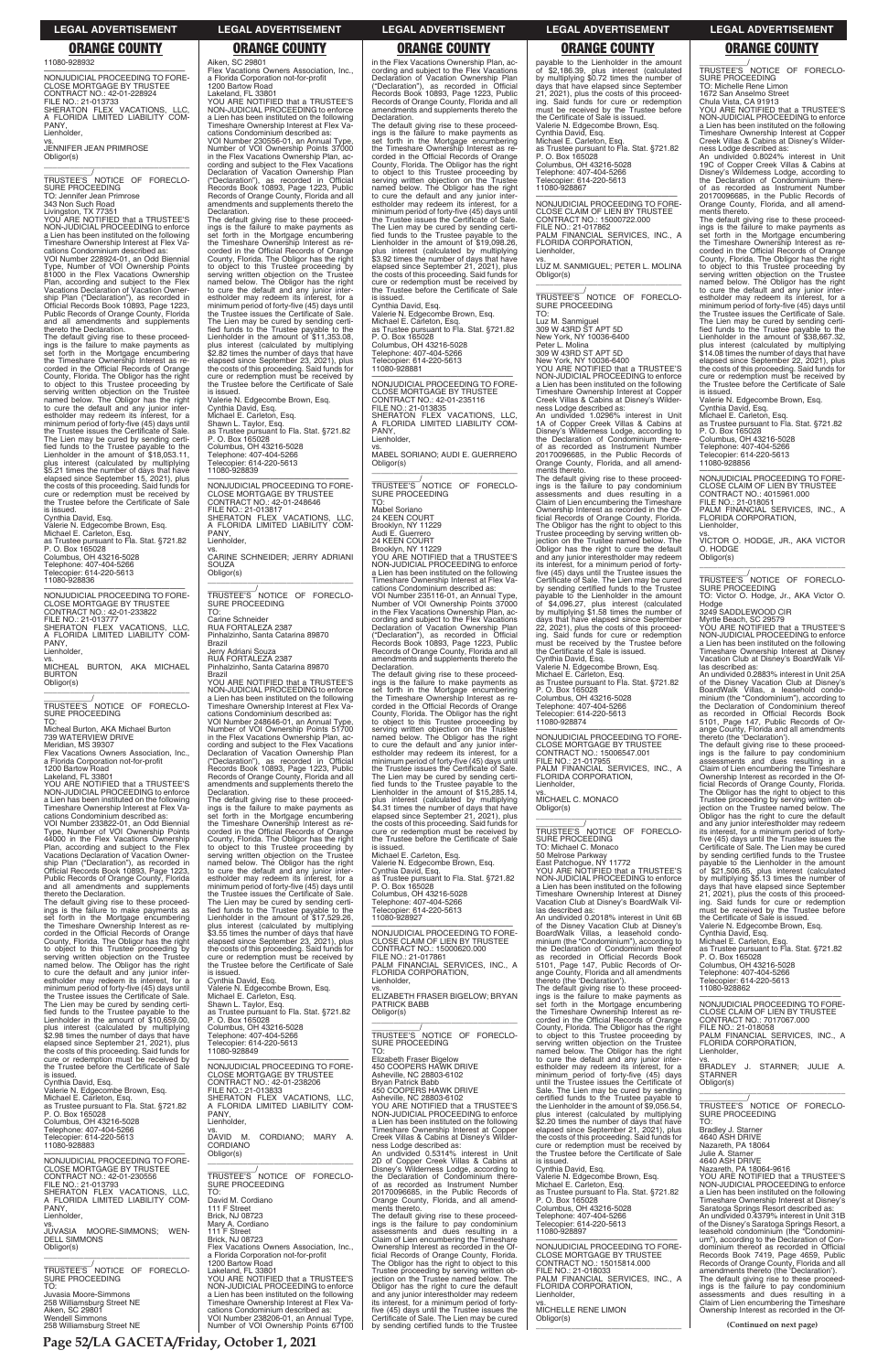**LA GACETA/Friday, October 1, 2021/Page 53**

ficial Records of Orange County, Florida. The Obligor has the right to object to this Trustee proceeding by serving written objection on the Trustee named below. The Obligor has the right to cure the default and any junior interestholder may redeem its interest, for a minimum period of forty-five (45) days until the Trustee issues the Certificate of Sale. The Lien may be cured by sending certified funds to the Trustee<br>payable to the Lienholder in the amount<br>of \$19,330.88, plus interest (calculated<br>by multiplying \$5.07 times the number of<br>days that have elapsed since September<br>23, 2021), plus the ing. Said funds for cure or redemption must be received by the Trustee before the Certificate of Sale is issued. Cynthia David, Esq. Valerie N. Edgecombe Brown, Esq. Michael E. Carleton, Esq. Shawn L. Taylor, Esq. as Trustee pursuant to Fla. Stat. §721.82 P. O. Box 165028 Columbus, OH 43216-5028 Telephone: 407-404-5266 Telecopier: 614-220-5613

11080-928846

—————————————————— NONJUDICIAL PROCEEDING TO FORE-CLOSE MORTGAGE BY TRUSTEE CONTRACT NO.: 15014528.000 FILE NO.: 21-018075 PALM FINANCIAL SERVICES, INC., A FLORIDA CORPORATION, Lienholder,

vs. JULIANNA P. GREEN Obligor(s)

\_\_\_\_\_\_\_\_\_\_\_\_\_\_\_\_\_\_\_\_\_\_\_\_\_\_\_\_\_\_\_\_\_

\_\_\_\_\_\_\_\_\_\_\_/ TRUSTEE'S NOTICE OF FORECLO-SURE PROCEEDING TO: Julianna P. Green 36 Laudaten Way

Warwick, NY 10990-3835

YOU ARE NOTIFIED that a TRUSTEE'S NON-JUDICIAL PROCEEDING to enforce a Lien has been instituted on the following Timeshare Ownership Interest at Copper Creek Villas & Cabins at Disney's Wilder-

ness Lodge described as: An undivided 0.4723% interest in Unit 17D of Copper Creek Villas & Cabins at Disney's Wilderness Lodge, according to the Declaration of Condominium there-of as recorded as Instrument Number 20170096685, in the Public Records of Orange County, Florida, and all amend-ments thereto.

The default giving rise to these proceed-ings is the failure to make payments as set forth in the Mortgage encumbering the Timeshare Ownership Interest as re-corded in the Official Records of Orange County, Florida. The Obligor has the right to object to this Trustee proceeding by serving written objection on the Trustee named below. The Obligor has the right to cure the default and any junior inter-estholder may redeem its interest, for a minimum period of forty-five (45) days until the Trustee issues the Certificate of Sale. The Lien may be cured by sending certi-fied funds to the Trustee payable to the Lienholder in the amount of \$32,238.81, plus interest (calculated by multiplying \$11.92 times the number of days that have elapsed since September 22, 2021), plus the costs of this proceeding. Said funds for cure or redemption must be received by the Trustee before the Certificate of Sale

FLORIDA CORPORATION, Lienholder

is issued. Valerie N. Edgecombe Brown, Esq. Cynthia David, Esq. Michael E. Carleton, Esq. as Trustee pursuant to Fla. Stat. §721.82 P. O. Box 165028 Columbus, OH 43216-5028 Telephone: 407-404-5266 Telecopier: 614-220-5613 11080-928854

—————————————————— NONJUDICIAL PROCEEDING TO FORE-CLOSE MORTGAGE BY TRUSTEE CONTRACT NO.: 9022402.001 FILE NO.: 21-018288 PALM FINANCIAL SERVICES, INC., A FLORIDA CORPORATION, Lienholder,

vs. ARRON J. BENZON Obligor(s)

\_\_\_\_\_\_\_\_\_\_\_\_\_\_\_\_\_\_\_\_\_\_\_\_\_\_\_\_\_\_\_\_\_

\_\_\_\_\_\_\_\_\_\_\_/ TRUSTEE'S NOTICE OF FORECLO-SURE PROCEEDING TO: Arron J. Benzon 4355 Tranquilla Ave Atascadero, CA 93422 YOU ARE NOTIFIED that a TRUSTEE'S NON-JUDICIAL PROCEEDING to enforce a Lien has been instituted on the following Timeshare Ownership Interest at Copper Creek Villas & Cabins at Disney's Wilder-ness Lodge described as: An undivided 0.3543% interest in Unit

16C of Copper Creek Villas & Cabins at Disney's Wilderness Lodge, according to the Declaration of Condominium thereof as recorded as Instrument Number 20170096685, in the Public Records of

vs. JAMES KYLER LEE Obligor(s)

> TRUSTEE'S<br>SURE PROCEEDING<br>TO: Diane Maturo<br>TO: Diane Maturo 921 HANOVER STREET Hanover, MA 02339 YOU ARE NOTIFIED that a TRUSTEE'S NON-JUDICIAL PROCEEDING to enforce a Lien has been instituted on the following Timeshare Ownership Interest at Villas at Disney's Wilderness Lodge described as: An undivided 0.4338% interest in Unit 6A of the Villas at Disney's Wilderness Lodge, a leasehold condominium (the "Condominium"), according to the Declaration of Condominium thereof as recorded in Official Records Book 6170, Page 1425, Public Records of Orange County, Florida and all amendments thereto (the 'Declara-

Columbus, OH 43216-5028 Telephone: 407-404-5266 Telecopier: 614-220-5613

11080-928880

\_\_\_\_\_\_\_\_\_\_\_/<br>TRUSTEE'S NOTICE OF FORECLO-<br>SURE PROCEEDING TO: Sean M. Corr 36 GOLF VIEW ROAD Doylestown, PA 18901-4925 Jennifer K. Corr 36 GOLF VIEW ROAD Doylestown, PA 18901-4925 YOU ARE NOTIFIED that a TRUSTEE'S NON-JUDICIAL PROCEEDING to enforce a Lien has been instituted on the following Timeshare Ownership Interest at Disney's Saratoga Springs Resort described as: An undivided 0.8285% interest in Unit 140A of the Disney's Saratoga Springs Resort, a leasehold condominium (the "Condominium"), according to the Decla-ration of Condominium thereof as record-ed in Official Records Book 7419, Page 4659, Public Records of Orange County, Florida and all amendments thereto (the 'Declaration').

\_\_\_\_\_\_\_\_\_\_\_\_\_\_\_\_\_\_\_\_\_\_\_\_\_\_\_\_\_\_\_\_\_ \_\_\_\_\_\_\_\_\_\_\_/ TRUSTEE'S NOTICE OF FORECLO-SURE PROCEEDING TO: James Kyler Lee 234 Chartres Street New Orleans, LA 70130 YOU ARE NOTIFIED that a TRUSTEE'S NON-JUDICIAL PROCEEDING to enforce a Lien has been instituted on the following Timeshare Ownership Interest at Copper Creek Villas & Cabins at Disney's Wilderness Lodge described as: An undivided 0.1771% interest in Unit 8B of Copper Creek Villas & Cabins at Disney's Wilderness Lodge, according to the Declaration of Condominium thereof as recorded as Instrument Number 20170096685, in the Public Records of Orange County, Florida, and all amendments thereto. The default giving rise to these proceedings is the failure to make payments as set forth in the Mortgage encumbering the Timeshare Ownership Interest as recorded in the Official Records of Orange County, Florida. The Obligor has the right to object to this Trustee proceeding by serving written objection on the Trustee named below. The Obligor has the right to cure the default and any junior interestholder may redeem its interest, for a minimum period of forty-five (45) days until the Trustee issues the Certificate of Sale. The Lien may be cured by sending certified funds to the Trustee payable to the<br>Lienholder in the amount of \$12,870.53, plus interest (calculated by multiplying \$4.59 times the number of days that have elapsed since September 22, 2021), plus the costs of this proceeding. Said funds for cure or redemption must be received by the Trustee before the Certificate of Sale is issued. Valerie N. Edgecombe Brown, Esq. Cynthia David, Esq. Michael E. Carleton, Esq. as Trustee pursuant to Fla. Stat. §721.82 P. O. Box 165028 Columbus, OH 43216-5028 Telephone: 407-404-5266 Telecopier: 614-220-5613 11080-928853 —————————————————— NONJUDICIAL PROCEEDING TO FORE-CLOSE CLAIM OF LIEN BY TRUSTEE CONTRACT NO.: 9000483.000 FILE NO.: 21-019203 PALM FINANCIAL SERVICES, INC., A FLORIDA CORPORATION, Lienholder, vs. JANE C. DOYLE Obligor(s) \_\_\_\_\_\_\_\_\_\_\_\_\_\_\_\_\_\_\_\_\_\_\_\_\_\_\_\_\_\_\_\_\_ \_\_\_\_\_\_\_\_\_\_\_\_\_/<br>TRUSTEE'S NOTICE OF FORECLO-SURE PROCEEDING TO: Jane C. Doyle 43W925 EMPIRE ROAD Saint Charles, IL 60175-8256 YOU ARE NOTIFIED that a TRUSTEE'S NON-JUDICIAL PROCEEDING to enforce a Lien has been instituted on the following Timeshare Ownership Interest at Disney's Animal Kingdom Villas described as: An undivided 1.2278% interest in Unit 66B of the Disney's Animal Kingdom Villas, a leasehold condominium (the "Condominium"), according to the Declaration of Condominium thereof as recorded in Official<br>Records 6 Orange County, Florida and all<br>amendments thereto (the 'Declaration').<br>amendments thereto (the 'Declaration').<br>The default giving rise to these proceedings is the failure to pay condominium assessments and dues resulting in a Claim of Lien encumbering the Timeshare Ownership Interest as recorded in the Official Records of Orange County, Florida. The Obligor has the right to object to this Trustee proceeding by serving written ob-jection on the Trustee named below. The Obligor has the right to cure the default and any junior interestholder may redeem<br>its interest, for a minimum period of fortyits interest, for a minimum period of forty-five (45) days until the Trustee issues the Certificate of Sale. The Lien may be cured by sending certified funds to the Trustee payable to the Lienholder in the amount of \$2,140.77, plus interest (calculated by multiplying \$0.72 times the number of days that have elapsed since September 21, 2021), plus the costs of this proceed-ing. Said funds for cure or redemption must be received by the Trustee before the Certificate of Sale is issued. Cynthia David, Esq. Valerie N. Edgecombe Brown, Esq. Michael E. Carleton, Esq. as Trustee pursuant to Fla. Stat. §721.82 P. O. Box 165028 \_\_\_\_\_\_\_\_\_\_\_\_\_\_\_\_\_\_\_\_\_\_\_\_\_\_\_\_\_\_\_\_\_

\_\_\_\_\_\_\_\_\_\_\_\_\_\_\_\_\_\_\_\_\_\_\_\_\_\_\_\_\_\_\_\_\_ \_\_\_\_\_\_\_\_\_\_\_/<br>TRUSTEE'S NOTICE OF FORECLO-<br>SURE PROCEEDING

| 20170096685. in the Public Records of<br>Orange County, Florida, and all amend-<br>ments thereto.<br>The default giving rise to these proceed-<br>ings is the failure to make payments as<br>set forth in the Mortgage encumbering<br>the Timeshare Ownership Interest as re-<br>corded in the Official Records of Orange<br>County, Florida. The Obligor has the right<br>to object to this Trustee proceeding by<br>serving written objection on the Trustee<br>named below. The Obligor has the right                                                                                                          | NONJUDICIAL PROCEEDING TO FORE-<br>CLOSE CLAIM OF LIEN BY TRUSTEE<br>CONTRACT NO.: 7010712.000<br>FILE NO.: 21-019217<br>PALM FINANCIAL SERVICES, INC., A<br>FLORIDA CORPORATION,<br>Lienholder,<br>VS.<br>KIMBERLY E. LINDEMUTH; ERIC W.<br><b>LINDEMUTH</b><br>Obligor(s)                                                                                                                                                                      | Vacation Club at Disney's BoardWalk Vil-<br>las described as:<br>An undivided 0.4902% interest in Unit 53B<br>of the Disney Vacation Club at Disney's<br>BoardWalk Villas, a leasehold condo-<br>minium (the "Condominium"), according to<br>the Declaration of Condominium thereof<br>as recorded in Official Records Book<br>5101, Page 147, Public Records of Or-<br>ange County, Florida and all amendments<br>thereto (the 'Declaration').<br>The default giving rise to these proceed-                                                                                                                                                 | 21, 2021), plus the costs of this proceed-<br>ing. Said funds for cure or redemption<br>must be received by the Trustee before<br>the Certificate of Sale is issued.<br>Valerie N. Edgecombe Brown, Esq.<br>Cynthia David, Esg.<br>Michael E. Carleton, Esq.<br>as Trustee pursuant to Fla. Stat. §721.82<br>P. O. Box 165028<br>Columbus, OH 43216-5028<br>Telephone: 407-404-5266<br>Telecopier: 614-220-5613 | <b>SURE PROCEEDING</b><br>TO: Barbara P. Galuk<br>10854 MOSS CREEK CT<br>Fort Myers, FL 33903-9095<br>YOU ARE NOTIFIED that a TRUSTEE'S<br>NON-JUDICIAL PROCEEDING to enforce<br>a Lien has been instituted on the following<br>Timeshare Ownership Interest at Disney<br>Vacation Club at Disney's BoardWalk Vil-<br>las described as:<br>An undivided 0.4613% interest in Unit 1B<br>of the Disney Vacation Club at Disney's                                                                                                                                                                           |
|-------------------------------------------------------------------------------------------------------------------------------------------------------------------------------------------------------------------------------------------------------------------------------------------------------------------------------------------------------------------------------------------------------------------------------------------------------------------------------------------------------------------------------------------------------------------------------------------------------------------|--------------------------------------------------------------------------------------------------------------------------------------------------------------------------------------------------------------------------------------------------------------------------------------------------------------------------------------------------------------------------------------------------------------------------------------------------|----------------------------------------------------------------------------------------------------------------------------------------------------------------------------------------------------------------------------------------------------------------------------------------------------------------------------------------------------------------------------------------------------------------------------------------------------------------------------------------------------------------------------------------------------------------------------------------------------------------------------------------------|-----------------------------------------------------------------------------------------------------------------------------------------------------------------------------------------------------------------------------------------------------------------------------------------------------------------------------------------------------------------------------------------------------------------|----------------------------------------------------------------------------------------------------------------------------------------------------------------------------------------------------------------------------------------------------------------------------------------------------------------------------------------------------------------------------------------------------------------------------------------------------------------------------------------------------------------------------------------------------------------------------------------------------------|
| to cure the default and any junior inter-<br>estholder may redeem its interest, for a<br>minimum period of forty-five (45) days until<br>the Trustee issues the Certificate of Sale.<br>The Lien may be cured by sending certi-<br>fied funds to the Trustee payable to the<br>Lienholder in the amount of \$25,971.49,<br>plus interest (calculated by multiplying<br>\$7.50 times the number of days that have<br>elapsed since September 21, 2021), plus<br>the costs of this proceeding. Said funds for<br>cure or redemption must be received by<br>the Trustee before the Certificate of Sale<br>is issued. | TRUSTEE'S NOTICE OF FORECLO-<br><b>SURE PROCEEDING</b><br>TO:<br>Kimberly E. Lindemuth<br>51 East Center Street<br>Lititz. PA 17543-1930<br>Eric W. Lindemuth<br>51 East Center Street<br>Lititz. PA 17543-1930<br>YOU ARE NOTIFIED that a TRUSTEE'S<br>NON-JUDICIAL PROCEEDING to enforce<br>a Lien has been instituted on the following                                                                                                        | ings is the failure to pay condominium<br>assessments and dues resulting in a<br>Claim of Lien encumbering the Timeshare<br>Ownership Interest as recorded in the Of-<br>ficial Records of Orange County, Florida.<br>The Obligor has the right to object to this<br>Trustee proceeding by serving written ob-<br>jection on the Trustee named below. The<br>Obligor has the right to cure the default<br>and any junior interestholder may redeem<br>its interest, for a minimum period of forty-<br>five (45) days until the Trustee issues the<br>Certificate of Sale. The Lien may be cured<br>by sending certified funds to the Trustee | 11080-928860<br>NONJUDICIAL PROCEEDING TO FORE-<br>CLOSE CLAIM OF LIEN BY TRUSTEE<br>CONTRACT NO.: 8001720.002<br>FILE NO.: 21-019577<br>PALM FINANCIAL SERVICES. INC., A<br>FLORIDA CORPORATION,<br>Lienholder.<br>VS.<br>STEVE M. ONORATO; CAROL J. ON-<br>ORATO<br>Obligor(s)                                                                                                                                | BoardWalk Villas, a leasehold condo-<br>minium (the "Condominium"), according to<br>the Declaration of Condominium thereof<br>as recorded in Official Records Book<br>5101, Page 147, Public Records of Or-<br>ange County, Florida and all amendments<br>thereto (the 'Declaration').<br>The default giving rise to these proceed-<br>ings is the failure to pay condominium<br>assessments and dues resulting in a<br>Claim of Lien encumbering the Timeshare<br>Ownership Interest as recorded in the Of-<br>ficial Records of Orange County, Florida.<br>The Obligor has the right to object to this |
| Valerie N. Edgecombe Brown, Esg.<br>Cynthia David, Esq.<br>Michael E. Carleton. Esg.<br>as Trustee pursuant to Fla. Stat. §721.82<br>P. O. Box 165028<br>Columbus, OH 43216-5028<br>Telephone: 407-404-5266<br>Telecopier: 614-220-5613<br>11080-928861                                                                                                                                                                                                                                                                                                                                                           | Timeshare Ownership Interest at Disney's<br>Saratoga Springs Resort described as:<br>An undivided 0.5392% interest in Unit 20B<br>of the Disney's Saratoga Springs Resort, a<br>leasehold condominium (the "Condomini-<br>um"), according to the Declaration of Con-<br>dominium thereof as recorded in Official<br>Records Book 7419, Page 4659, Public<br>Records of Orange County, Florida and all<br>amendments thereto (the 'Declaration'). | payable to the Lienholder in the amount<br>of \$5,921.42, plus interest (calculated<br>by multiplying \$1.96 times the number of<br>days that have elapsed since September<br>21, 2021), plus the costs of this proceed-<br>ing. Said funds for cure or redemption<br>must be received by the Trustee before<br>the Certificate of Sale is issued.<br>Cynthia David, Esg.<br>Valerie N. Edgecombe Brown, Esg.                                                                                                                                                                                                                                | TRUSTEE'S NOTICE OF FORECLO-<br>SURE PROCEEDING<br>TO:<br>Steve M. Onorato<br>6 CRESTA CIRCLE<br>APT <sub>12</sub><br>San Rasdal, CA 94903<br>Carol J. Onorato<br>5301 WEST SPRING CREEK PARKWAY                                                                                                                                                                                                                | Trustee proceeding by serving written ob-<br>jection on the Trustee named below. The<br>Obligor has the right to cure the default<br>and any junior interestholder may redeem<br>its interest, for a minimum period of forty-<br>five (45) days until the Trustee issues the<br>Certificate of Sale. The Lien may be cured<br>by sending certified funds to the Trustee<br>payable to the Lienholder in the amount<br>of \$1,277.28, plus interest (calculated                                                                                                                                           |
| NONJUDICIAL PROCEEDING TO FORE-<br><b>CLOSE MORTGAGE BY TRUSTEE</b><br>CONTRACT NO.: 15008301.000<br>FILE NO.: 21-018305<br>PALM FINANCIAL SERVICES, INC., A                                                                                                                                                                                                                                                                                                                                                                                                                                                      | The default giving rise to these proceed-<br>ings is the failure to pay condominium<br>assessments and dues resulting in a<br>Claim of Lien encumbering the Timeshare<br>Ownership Interest as recorded in the Of-                                                                                                                                                                                                                               | Michael E. Carleton, Esq.<br>as Trustee pursuant to Fla. Stat. §721.82<br>P. O. Box 165028<br>Columbus, OH 43216-5028<br>Telephone: 407-404-5266                                                                                                                                                                                                                                                                                                                                                                                                                                                                                             | <b>APT 226</b><br>Plano, TX 75024<br>YOU ARE NOTIFIED that a TRUSTEE'S<br>NON-JUDICIAL PROCEEDING to enforce<br>a Lien has been instituted on the following                                                                                                                                                                                                                                                     | by multiplying \$0.33 times the number of<br>days that have elapsed since September<br>(Continued on next page)                                                                                                                                                                                                                                                                                                                                                                                                                                                                                          |

—————————————————— NONJUDICIAL PROCEEDING TO FORE-CLOSE CLAIM OF LIEN BY TRUSTEE CONTRACT NO.: 4029484.000 FILE NO.: 21-019481 PALM FINANCIAL SERVICES, INC., A FLORIDA CORPORATION, Lienholder, vs. SANDRA CLAYTON

Obligor(s)

| TRUSTEE'S NOTICE OF FORECLO-                |
|---------------------------------------------|
| SURE PROCEEDING                             |
| TO: Sandra Clayton                          |
| 324 Gill Lane                               |
| Apartment 1E                                |
| Iselin. NJ 08830                            |
| YOU ARE NOTIFIED that a TRUSTEE'S           |
| NON-JUDICIAL PROCEEDING to enforce          |
| a Lien has been instituted on the following |
| Timeshare Ownership Interest at Disney      |

Telecopier: 614-220-5613 11080-928879

—————————————————— NONJUDICIAL PROCEEDING TO FORE-CLOSE CLAIM OF LIEN BY TRUSTEE CONTRACT NO.: 5001281.000 FILE NO.: 21-019507 PALM FINANCIAL SERVICES, INC., A FLORIDA CORPORATION, Lienholder, vs. DIANE MATURO

Obligor(s) \_\_\_\_\_\_\_\_\_\_\_\_\_\_\_\_\_\_\_\_\_\_\_\_\_\_\_\_\_\_\_\_\_

tion'). The default giving rise to these proceed-ings is the failure to pay condominium assessments and dues resulting in a Claim of Lien encumbering the Timeshare Ownership Interest as recorded in the Official Records of Orange County, Florida. The Obligor has the right to object to this Trustee proceeding by serving written objection on the Trustee named below. The Obligor has the right to cure the default and any junior interestholder may redeem its interest, for a minimum period of forty-five (45) days until the Trustee issues the Certificate of Sale. The Lien may be cured by sending certified funds to the Trustee payable to the Lienholder in the amount of \$1,844.88, plus interest (calculated by multiplying \$0.55 times the number of days that have elapsed since September 21, 2021), plus the costs of this proceeding. Said funds for cure or redemption must be received by the Trustee before the Certificate of Sale is issued.

Cynthia David, Esq. Valerie N. Edgecombe Brown, Esq. Michael E. Carleton, Esq. as Trustee pursuant to Fla. Stat. §721.82 P. O. Box 165028 Columbus, OH 43216-5028 Telephone: 407-404-5266 Telecopier: 614-220-5613 11080-928890

—————————————————— NONJUDICIAL PROCEEDING TO FORE-CLOSE CLAIM OF LIEN BY TRUSTEE CONTRACT NO.: 7069253.000 FILE NO.: 21-019524 PALM FINANCIAL SERVICES, INC., A FLORIDA CORPORATION, Lienholder,

vs. SEAN M. CORR; JENNIFER K. CORR Obligor(s) \_\_\_\_\_\_\_\_\_\_\_\_\_\_\_\_\_\_\_\_\_\_\_\_\_\_\_\_\_\_\_\_\_

ficial Records of Orange County, Florida. The Obligor has the right to object to this Trustee proceeding by serving written objection on the Trustee named below. The Obligor has the right to cure the default and any junior interestholder may redeem its interest, for a minimum period of forty-five (45) days until the Trustee issues the Certificate of Sale. The Lien may be cured by sending certified funds to the Trustee payable to the Lienholder in the amount of \$1,909.09, plus interest (calculated by multiplying \$0.61 times the number of days that have elapsed since September 23, 2021), plus the costs of this proceeding. Said funds for cure or redemption must be received by the Trustee before the Certificate of Sale is issued. Cynthia David, Esq. Valerie N. Edgecombe Brown, Esq. Michael E. Carleton, Esq. Shawn L. Taylor, Esq. as Trustee pursuant to Fla. Stat. §721.82 P. O. Box 165028 Columbus, OH 43216-5028 Telephone: 407-404-5266 Telecopier: 614-220-5613 11080-928845 —————————————————— NONJUDICIAL PROCEEDING TO FORE-CLOSE CLAIM OF LIEN BY TRUSTEE CONTRACT NO.: 7058761.000 FILE NO.: 21-019324 PALM FINANCIAL SERVICES, INC., A FLORIDA CORPORATION, Lienholder, vs. JOHN A. AMBROSINO; MICHELE R. AM-BROSINO Obligor(s) \_\_\_\_\_\_\_\_\_\_\_\_\_\_\_\_\_\_\_\_\_\_\_\_\_\_\_\_\_\_\_\_\_ \_\_\_\_\_\_\_\_\_\_\_/ TRUSTEE'S NOTICE OF FORECLO-SURE PROCEEDING TO: John A. Ambrosino 100 CRISPIN DRIVE South Burlington, VT 05403-4461 Michele R. Ambrosino 100 CRISPIN DRIVE South Burlington, VT 05403 YOU ARE NOTIFIED that a TRUSTEE'S NON-JUDICIAL PROCEEDING to enforce a Lien has been instituted on the following Timeshare Ownership Interest at Disney's Saratoga Springs Resort described as: An undivided 0.4379% interest in Unit 112A of the Disney's Saratoga Springs Resort, a leasehold condominium (the "Condominium"), according to the Declaration of Condominium thereof as record-ed in Official Records Book 7419, Page 4659, Public Records of Orange County, Florida and all amendments thereto (the 'Declaration'). The default giving rise to these proceedings is the failure to pay condominium assessments and dues resulting in a Claim of Lien encumbering the Timeshare Ownership Interest as recorded in the Of-ficial Records of Orange County, Florida. The Obligor has the right to object to this Trustee proceeding by serving written ob-jection on the Trustee named below. The Obligor has the right to cure the default and any junior interestholder may redeem its interest, for a minimum period of forty-five (45) days until the Trustee issues the Certificate of Sale. The Lien may be cured by sending certified funds to the Trustee payable to the Lienholder in the amount of \$1,955.13, plus interest (calculated by multiplying \$0.63 times the number of days that have elapsed since September 23, 2021), plus the costs of this proceed-ing. Said funds for cure or redemption must be received by the Trustee before the Certificate of Sale is issued. Valerie N. Edgecombe Brown, Esq. Cynthia David, Esq. Michael E. Carleton, Esq. Shawn L. Taylor, Esq. as Trustee pursuant to Fla. Stat. §721.82 P. O. Box 165028 Columbus, OH 43216-5028 Telephone: 407-404-5266 Telecopier: 614-220-5613 11080-928837 **ORANGE COUNTY ORANGE COUNTY ORANGE COUNTY ORANGE COUNTY ORANGE COUNTY**

> The default giving rise to these proceed-ings is the failure to pay condominium assessments and dues resulting in a Claim of Lien encumbering the Timeshare Ownership Interest as recorded in the Of-ficial Records of Orange County, Florida. The Obligor has the right to object to this Trustee proceeding by serving written ob-jection on the Trustee named below. The Obligor has the right to cure the default and any junior interestholder may redeem its interest, for a minimum period of fortyfive (45) days until the Trustee issues the Certificate of Sale. The Lien may be cured by sending certified funds to the Trustee payable to the Lienholder in the amount of \$2,285.82, plus interest (calculated by multiplying \$0.78 times the number of days that have elapsed since September

Timeshare Ownership Interest at Disney's Animal Kingdom Villas described as: An undivided 0.4911% interest in Unit 37 of the Disney's Animal Kingdom Villas, a leasehold condominium (the "Condomini-um"), according to the Declaration of Condominium thereof as recorded in Official Records Book 9077, Page 4252, Public Records of Orange County, Florida and all amendments thereto (the 'Declaration'). The default giving rise to these proceed-ings is the failure to pay condominium assessments and dues resulting in a Claim of Lien encumbering the Timeshare Claim of Lien encumbering the Timeshare<br>Ownership Interest as recorded in the Official Records of Orange County, Florida. The Obligor has the right to object to this Trustee proceeding by serving written objection on the Trustee named below. The Obligor has the right to cure the default and any junior interestholder may redeem its interest, for a minimum period of forty-five (45) days until the Trustee issues the Certificate of Sale. The Lien may be cured by sending certified funds to the Trustee payable to the Lienholder in the amount of \$1,830.63, plus interest (calculated by multiplying \$0.58 times the number of days that have elapsed since September 22, 2021), plus the costs of this proceeding. Said funds for cure or redemption must be received by the Trustee before the Certificate of Sale is issued. Cynthia David, Esq. Valerie N. Edgecombe Brown, Esq. Michael E. Carleton, Esq. as Trustee pursuant to Fla. Stat. §721.82 P. O. Box 165028 Columbus, OH 43216-5028 Telephone: 407-404-5266 Telecopier: 614-220-5613 11080-928873 —————————————————— NONJUDICIAL PROCEEDING TO FORE-CLOSE CLAIM OF LIEN BY TRUSTEE CONTRACT NO.: 2001361.002 FILE NO.: 21-019649 PALM FINANCIAL SERVICES, INC., A FLORIDA CORPORATION, Lienholder, vs. BARBARA P. GALUK Obligor(s) \_\_\_\_\_\_\_\_\_\_\_\_\_\_\_\_\_\_\_\_\_\_\_\_\_\_\_\_\_\_\_\_\_ \_\_\_\_\_\_\_\_\_\_\_\_/<br>TRUSTEE'S NOTICE OF FORECLO-<br>SURE PROCEEDING TO: Barbara P. Galuk 10854 MOSS CREEK CT Fort Myers, FL 33903-9095 YOU ARE NOTIFIED that a TRUSTEE'S NON-JUDICIAL PROCEEDING to enforce a Lien has been instituted on the following Timeshare Ownership Interest at Disney Vacation Club at Disney's BoardWalk Vil-las described as: An undivided 0.1149% interest in Unit 40A of the Disney Vacation Club at Disney's BoardWalk Villas, a leasehold condominium (the "Condominium"), according to the Declaration of Condominium thereof as recorded in Official Records Book 5101, Page 147, Public Records of Or-ange County, Florida and all amendments thereto (the 'Declaration'). The default giving rise to these proceed-ings is the failure to pay condominium assessments and dues resulting in a

Claim of Lien encumbering the Timeshare Ownership Interest as recorded in the Of-ficial Records of Orange County, Florida. The Obligor has the right to object to this Trustee proceeding by serving written ob-jection on the Trustee named below. The Obligor has the right to cure the default and any junior interestholder may redeem its interest, for a minimum period of fortyfive (45) days until the Trustee issues the Certificate of Sale. The Lien may be cured by sending certified funds to the Trustee payable to the Lienholder in the amount of \$1,079.00, plus interest (calculated by multiplying \$0.25 times the number of days that have elapsed since September 21, 2021), plus the costs of this proceed-ing. Said funds for cure or redemption must be received by the Trustee before the Certificate of Sale is issued. Cynthia David, Esq.

Valerie N. Edgecombe Brown, Esq. Michael E. Carleton, Esq. as Trustee pursuant to Fla. Stat. §721.82 P. O. Box 165028

Columbus, OH 43216-5028 Telephone: 407-404-5266 Telecopier: 614-220-5613 11080-928878

—————————————————— NONJUDICIAL PROCEEDING TO FORE-CLOSE CLAIM OF LIEN BY TRUSTEE CONTRACT NO.: 2001361.001 FILE NO.: 21-019650 PALM FINANCIAL SERVICES, INC., A FLORIDA CORPORATION, Lienholder,

vs. BARBARA P. GALUK Obligor(s)

### **LEGAL ADVERTISEMENT LEGAL ADVERTISEMENT LEGAL ADVERTISEMENT LEGAL ADVERTISEMENT LEGAL ADVERTISEMENT**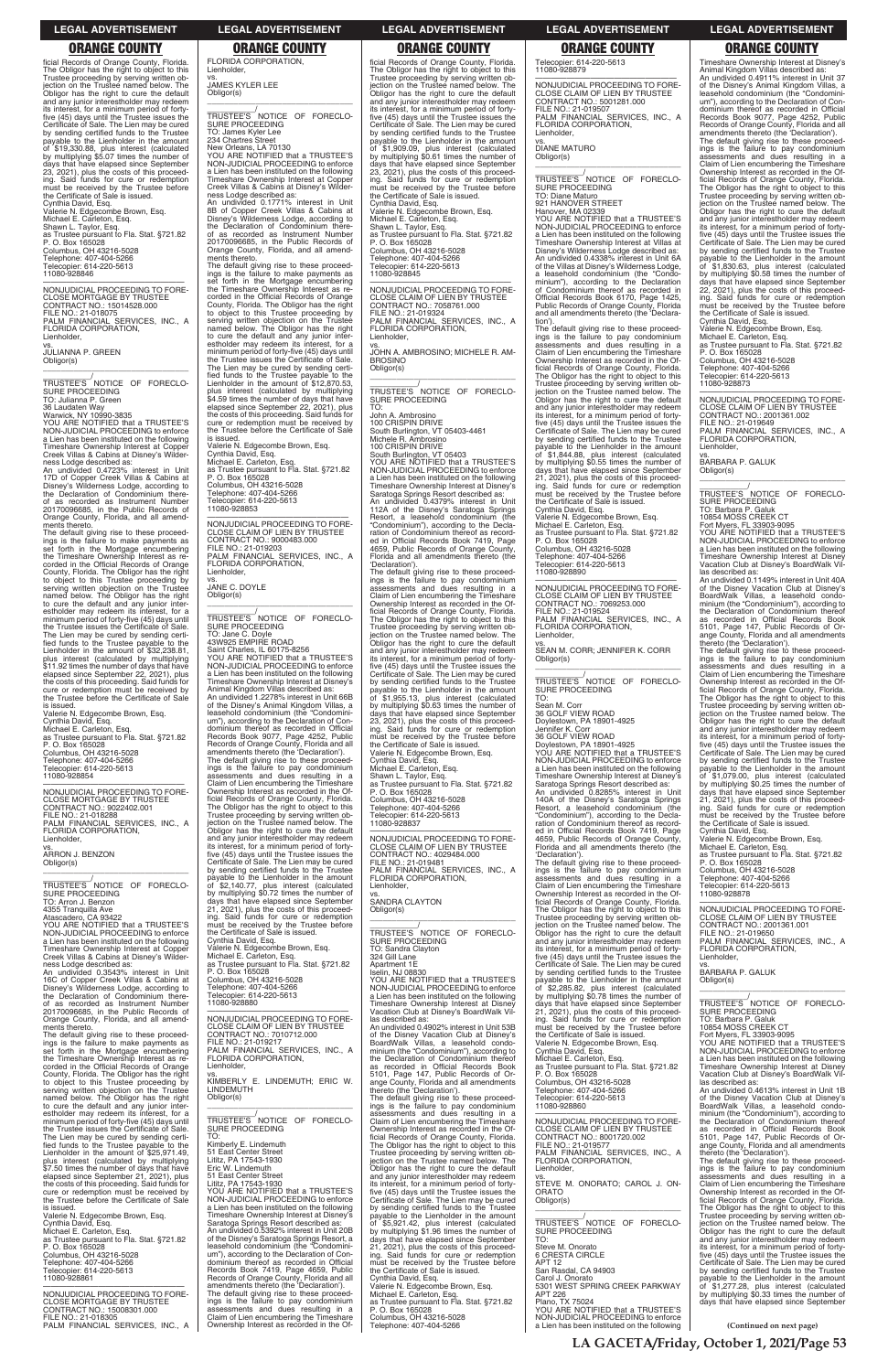**Page 54/LA GACETA/Friday, October 1, 2021**

21, 2021), plus the costs of this proceed-ing. Said funds for cure or redemption must be received by the Trustee before the Certificate of Sale is issued. Valerie N. Edgecombe Brown, Esq. Cynthia David, Esq. Michael E. Carleton, Esq. as Trustee pursuant to Fla. Stat. §721.82 P. O. Box 165028 Columbus, OH 43216-5028 Telephone: 407-404-5266 Telecopier: 614-220-5613 11080-928866

—————————————————— NONJUDICIAL PROCEEDING TO FORE-CLOSE CLAIM OF LIEN BY TRUSTEE CONTRACT NO.: 7056714.000 FILE NO.: 21-019677 PALM FINANCIAL SERVICES, INC., A FLORIDA CORPORATION, Lienholder,

vs. JOHN F. RUSSO; KIMBERLEE C. RUS-SO Obligor(s) \_\_\_\_\_\_\_\_\_\_\_\_\_\_\_\_\_\_\_\_\_\_\_\_\_\_\_\_\_\_\_\_\_

Florida and all amendments thereto (the 'Declaration'). The default giving rise to these proceed-ings is the failure to pay condominium assessments and dues resulting in a Claim of Lien encumbering the Timeshare Ownership Interest as recorded in the Of-ficial Records of Orange County, Florida. The Obligor has the right to object to this Trustee proceeding by serving written objection on the Trustee named below. The Obligor has the right to cure the default and any junior interestholder may redeem its interest, for a minimum period of fortyfive (45) days until the Trustee issues the Certificate of Sale. The Lien may be cured by sending certified funds to the Trustee payable to the Lienholder in the amount<br>of \$2.010.87 plue interest in the amount of \$2,010.87, plus interest (calculated by multiplying \$0.66 times the number of days that have elapsed since September 22, 2021), plus the costs of this proceed-ing. Said funds for cure or redemption must be received by the Trustee before the Certificate of Sale is issued.<br>Cynthia David, Esq.

\_\_\_\_\_\_\_\_\_\_\_/ TRUSTEE'S NOTICE OF FORECLO-SURE PROCEEDING TO:

John F. Russo

30 JACKSON AVENUE Wallingford, CT 06492-5112 Kimberlee C. Russo

30 JACKSON AVENUE Wallingford, CT 06492-5112 YOU ARE NOTIFIED that a TRUSTEE'S NON-JUDICIAL PROCEEDING to enforce a Lien has been instituted on the following Timeshare Ownership Interest at Disney's Saratoga Springs Resort described as: An undivided 0.7077% interest in Unit 124B of the Disney's Saratoga Springs Resort, a leasehold condominium (the "Condominium"), according to the Decla-ration of Condominium thereof as recorded in Official Records Book 7419, Page 4659, Public Records of Orange County,

Cynthia David, Esq. Valerie N. Edgecombe Brown, Esq. Michael E. Carleton, Esq. as Trustee pursuant to Fla. Stat. §721.82 P. O. Box 165028 Columbus, OH 43216-5028 Telephone: 407-404-5266 Telecopier: 614-220-5613 11080-928872

—————————————————— NONJUDICIAL PROCEEDING TO FORE-CLOSE CLAIM OF LIEN BY TRUSTEE CONTRACT NO.: 7056502.000 FILE NO.: 21-019678 PALM FINANCIAL SERVICES, INC., A FLORIDA CORPORATION, Lienholder, vs. DONNA J. BRAKSATOR

Obligor(s) \_\_\_\_\_\_\_\_\_\_\_\_\_\_\_\_\_\_\_\_\_\_\_\_\_\_\_\_\_\_\_\_\_

\_\_\_\_\_\_\_\_\_\_\_/ TRUSTEE'S NOTICE OF FORECLO-SURE PROCEEDING TO: Donna J. Braksator 13990 Cancun Avenue Fort Pierce, FL 34951 YOU ARE NOTIFIED that a TRUSTEE'S NON-JUDICIAL PROCEEDING to enforce

a Lien has been instituted on the following Timeshare Ownership Interest at Disney's Saratoga Springs Resort described as: An undivided 0.5392% interest in Unit 101B of the Disney's Saratoga Springs Resort, a leasehold condominium (the "Condominium"), according to the Decla-ration of Condominium thereof as recorded in Official Records Book 7419, Page 4659, Public Records of Orange County, Florida and all amendments thereto (the 'Declaration').

\_\_\_\_\_\_\_\_\_\_\_\_\_\_\_\_\_\_\_\_\_\_\_\_\_\_\_\_\_\_\_\_\_ \_\_\_\_\_\_\_\_\_\_\_/<br>TRUSTEE'S NOTICE OF FORECLO-<br>SURE PROCEEDING

The default giving rise to these proceedings is the failure to pay condominium assessments and dues resulting in a Claim of Lien encumbering the Timeshare Ownership Interest as recorded in the Official Records of Orange County, Florida. The Obligor has the right to object to this

The default giving rise to these proceed-<br>ings is the failure to pay condominium<br>assessments and dues resulting in a<br>Claim of Lien encumbering the Timeshare Ownership Interest as recorded in the Official Records of Orange County, Florida. The Obligor has the right to object to this Trustee proceeding by serving written ob-jection on the Trustee named below. The Obligor has the right to cure the default and any junior interestholder may redeem its interest, for a minimum period of forty-five (45) days until the Trustee issues the Certificate of Sale. The Lien may be cured by sending certified funds to the Trustee<br>payable to the Lienholder in the amount<br>of \$1,914.00, plus interest (calculated<br>by multiplying \$0.61 times the number of<br>days that have elapsed since September<br>22, 2021), plus the Cynthia David, Esq. Valerie N. Edgecombe Brown, Esq. Michael E. Carleton, Esq. as Trustee pursuant to Fla. Stat. §721.82 P. O. Box 165028 Columbus, OH 43216-5028 Telephone: 407-404-5266 Telecopier: 614-220-5613 11080-928871 —————————————————— NONJUDICIAL PROCEEDING TO FORE-CLOSE CLAIM OF LIEN BY TRUSTEE CONTRACT NO.: 10005811.002 FILE NO.: 21-019736 PALM FINANCIAL SERVICES, INC., A FLORIDA CORPORATION, Lienholder, vs. HUNTER E. AXELROD Obligor(s) \_\_\_\_\_\_\_\_\_\_\_\_\_\_\_\_\_\_\_\_\_\_\_\_\_\_\_\_\_\_\_\_\_ \_\_\_\_\_\_\_\_\_\_\_/ TRUSTEE'S NOTICE OF FORECLO-SURE PROCEEDING<br>TO: Hunter E. Axelrod<br>5011 LAKE MIST DRIVE<br>Mableton, GA 30126-5982<br>YOU ARE NOTIFIED that a TRUSTEE'S<br>NON-JUDICIAL PROCEEDING to enforce

TO:

Lori A. Castaing 235 STONYPOINT DRIVE Sebastian, FL 32958 Tomas Castaing 235 STONEY POINT DRIVE

Sebastian, FL 32958 YOU ARE NOTIFIED that a TRUSTEE'S NON-JUDICIAL PROCEEDING to enforce a Lien has been instituted on the following Timeshare Ownership Interest at Disney's Saratoga Springs Resort described as: An undivided 0.4379% interest in Unit 117C of the Disney's Saratoga Springs Resort, a leasehold condominium (the "Condominium"), according to the Decla-ration of Condominium thereof as recorded in Official Records Book 7419, Page 4659, Public Records of Orange County, Florida and all amendments thereto (the

The default giving rise to these proceed-<br>ings is the failure to pay condominium<br>assessments and dues resulting in a<br>Claim of Lien encumbering the Timeshare<br>Ownership Interest as recorded in the Of-

'Declaration').

ficial Records of Orange County, Florida. The Obligor has the right to object to this

Trustee proceeding by serving written ob-jection on the Trustee named below. The Obligor has the right to cure the default and any junior interestholder may redeem its interest, for a minimum period of fortyfive (45) days until the Trustee issues the Certificate of Sale. The Lien may be cured by sending certified funds to the Trustee payable to the Lienholder in the amount

of \$2,046.03, plus interest (calculated<br>by multiplying \$0.63 times the number of<br>days that have elapsed since September<br>21, 2021), plus the costs of this proceed-<br>ing. Said funds for cure or redemption<br>must be received by

CLOSE CLAIM OF LIEN BY TRUSTEE CONTRACT NO.: 36676.003 FILE NO.: 21-019817 PALM FINANCIAL SERVICES, INC., A FLORIDA CORPORATION, Lienholder

Cynthia David, Esq. Valerie N. Edgecombe Brown, Esq. Michael E. Carleton, Esq. as Trustee pursuant to Fla. Stat. §721.82 P. O. Box 165028

Columbus, OH 43216-5028 Telephone: 407-404-5266 Telecopier: 614-220-5613

11080-928875

—————————————————— NONJUDICIAL PROCEEDING TO FORE-CLOSE CLAIM OF LIEN BY TRUSTEE CONTRACT NO.: 7054370.000

FILE NO.: 21-019680

PALM FINANCIAL SERVICES, INC., A FLORIDA CORPORATION,

\_\_\_\_\_\_\_\_\_\_\_/<br>TRUSTEE'S NOTICE OF FORECLO-<br>SURE PROCEEDING TO: Lucy M. Mcdonough 132 BEACH 128TH STREET Belle Harbor, NY 11694-1605 YOU ARE NOTIFIED that a TRUSTEE'S NON-JUDICIAL PROCEEDING to enforce a Lien has been instituted on the following Timeshare Ownership Interest at Disney's Saratoga Springs Resort described as: An undivided 0.2627% interest in Unit 104A of the Disney's Saratoga Springs Resort, a leasehold condominium (the

Lienholder,

vs. JAVIER BELTRAN; VERONICA H. BEL-

TRAN Obligor(s)

TO:

Javier Beltran 2715 PHELPS AVENUE Apartment #3 Los Angeles, CA 90032 Veronica H. Beltran 2714 PHELPS AVENUE Apartment #3

Los Angeles, CA 90032 YOU ARE NOTIFIED that a TRUSTEE'S NON-JUDICIAL PROCEEDING to enforce a Lien has been instituted on the following Timeshare Ownership Interest at Disney's Saratoga Springs Resort described as: An undivided 0.4379% interest in Unit 116A of the Disney's Saratoga Springs Resort, a leasehold condominium (the "Condominium"), according to the Decla-ration of Condominium thereof as record-ed in Official Records Book 7419, Page 4659, Public Records of Orange County, Florida and all amendments thereto (the

'Declaration').

The default giving rise to these proceed-ings is the failure to pay condominium assessments and dues resulting in a

Claim of Lien encumbering the Timeshare Ownership Interest as recorded in the Of-ficial Records of Orange County, Florida.

The Obligor has the right to object to this Trustee proceeding by serving written ob-jection on the Trustee named below. The Obligor has the right to cure the default and any junior interestholder may redeem its interest, for a minimum period of fortyfive (45) days until the Trustee issues the Certificate of Sale. The Lien may be cured by sending certified funds to the Trustee payable to the Lienholder in the amount<br>of \$2.019.39 plus interests of \$2,019.39, plus interest (calculated by multiplying \$0.63 times the number of days that have elapsed since September 21, 2021), plus the costs of this proceed-ing. Said funds for cure or redemption must be received by the Trustee before

the Certificate of Sale is issued. Valerie N. Edgecombe Brown, Esq.

Cynthia David, Esq. Michael E. Carleton, Esq. as Trustee pursuant to Fla. Stat. §721.82 P. O. Box 165028

The default giving rise to these proceed-<br>ings is the failure to pay condominium<br>assessments and dues resulting in a<br>Claim of Lien encumbering the Timeshare Ownership Interest as recorded in the Official Records of Orange County, Florida. The Obligor has the right to object to this Trustee proceeding by serving written ob-jection on the Trustee named below. The Obligor has the right to cure the default and any junior interestholder may redeem its interest, for a minimum period of forty-five (45) days until the Trustee issues the Certificate of Sale. The Lien may be cured by sending certified funds to the Trustee<br>payable to the Lienholder in the amount payable to the Lienholder in the amount<br>of \$1,737.53, plus interest (calculated<br>by multiplying \$0.54 times the number of<br>days that have elapsed since September<br>21, 2021), plus the costs of this proceed-<br>ing. Said funds for the Certificate of Sale is issued.

a Lien has been instituted on the following Timeshare Ownership Interest at Disney's Saratoga Springs Resort described as: An undivided 0.2189% interest in Unit 10A of the Disney's Saratoga Springs Resort, a leasehold condominium (the "Condomini-um"), according to the Declaration of Condominium thereof as recorded in Official Records Book 7419, Page 4659, Public Records of Orange County, Florida and all amendments thereto (the 'Declaration'). The default giving rise to these proceed-ings is the failure to pay condominium assessments and dues resulting in a Claim of Lien encumbering the Timeshare Ownership Interest as recorded in the Official Records of Orange County, Florida. The Obligor has the right to object to this Trustee proceeding by serving written ob-jection on the Trustee named below. The Obligor has the right to cure the default and any junior interestholder may redeem its interest, for a minimum period of forty-five (45) days until the Trustee issues the Certificate of Sale. The Lien may be cured by sending certified funds to the Trustee payable to the Lienholder in the amount of \$1,308.09, plus interest (calculated by multiplying \$0.33 times the number of days that have elapsed since September 21, 2021), plus the costs of this proceed-ing. Said funds for cure or redemption must be received by the Trustee before the Certificate of Sale is issued. Valerie N. Edgecombe Brown, Esq. Cynthia David, Esq. Michael E. Carleton, Esq. as Trustee pursuant to Fla. Stat. §721.82 P. O. Box 165028 Columbus, OH 43216-5028 Telephone: 407-404-5266 Telecopier: 614-220-5613 11080-928858 —————————————————— NONJUDICIAL PROCEEDING TO FORE-

vs. LUCY M. MCDONOUGH Obligor(s)

\_\_\_\_\_\_\_\_\_\_\_\_\_\_\_\_\_\_\_\_\_\_\_\_\_\_\_\_\_\_\_\_\_

| ficial Records of Orange County, Florida.<br>The Obligor has the right to object to this<br>Trustee proceeding by serving written ob-<br>jection on the Trustee named below. The<br>Obligor has the right to cure the default<br>and any junior interestholder may redeem                                                                                            | P. O. Box 165028<br>Columbus, OH 43216-5028<br>Telephone: 407-404-5266<br>Telecopier: 614-220-5613<br>11080-928865                                                                                                                                                                                               | 104A of the Disney's Saratoga Springs<br>Resort, a leasehold condominium (the<br>"Condominium"), according to the Decla-<br>ration of Condominium thereof as record-<br>ed in Official Records Book 7419, Page<br>4659, Public Records of Orange County,                                                                      | \$3,353.05, plus interest (calculated<br>of<br>by multiplying \$1.24 times the number of<br>days that have elapsed since September<br>22, 2021), plus the costs of this proceed-<br>ing. Said funds for cure or redemption<br>must be received by the Trustee before | PALM FINANCIAL SERVICES, INC., A<br>FLORIDA CORPORATION,<br>Lienholder.<br>VS.<br>VICTOR D. ERHART: BONNIE A ER-<br><b>HART</b>                                                                                                                                                                                        |
|----------------------------------------------------------------------------------------------------------------------------------------------------------------------------------------------------------------------------------------------------------------------------------------------------------------------------------------------------------------------|------------------------------------------------------------------------------------------------------------------------------------------------------------------------------------------------------------------------------------------------------------------------------------------------------------------|-------------------------------------------------------------------------------------------------------------------------------------------------------------------------------------------------------------------------------------------------------------------------------------------------------------------------------|----------------------------------------------------------------------------------------------------------------------------------------------------------------------------------------------------------------------------------------------------------------------|------------------------------------------------------------------------------------------------------------------------------------------------------------------------------------------------------------------------------------------------------------------------------------------------------------------------|
| its interest, for a minimum period of forty-<br>five (45) days until the Trustee issues the<br>Certificate of Sale. The Lien may be cured<br>by sending certified funds to the Trustee<br>payable to the Lienholder in the amount<br>of \$1,664.01, plus interest (calculated<br>by multiplying \$0.50 times the number of<br>days that have elapsed since September | NONJUDICIAL PROCEEDING TO FORE-<br>CLOSE CLAIM OF LIEN BY TRUSTEE<br>CONTRACT NO.: 10001373.001<br>FILE NO.: 21-019723<br>PALM FINANCIAL SERVICES, INC., A<br>FLORIDA CORPORATION,<br>Lienholder,<br>VS.                                                                                                         | Florida and all amendments thereto (the<br>'Declaration').<br>The default giving rise to these proceed-<br>ings is the failure to pay condominium<br>assessments and dues resulting in a<br>Claim of Lien encumbering the Timeshare<br>Ownership Interest as recorded in the Of-<br>ficial Records of Orange County, Florida. | the Certificate of Sale is issued.<br>Valerie N. Edgecombe Brown, Esq.<br>Cynthia David, Esq.<br>Michael E. Carleton, Esq.<br>as Trustee pursuant to Fla. Stat. §721.82<br>P. O. Box 165028<br>Columbus, OH 43216-5028<br>Telephone: 407-404-5266                    | Obligor(s)<br>TRUSTEE'S NOTICE OF FORECLO-<br>SURE PROCEEDING<br>TO:<br>Victor D. Erhart<br>470 ABBY LANE BUILDING 47                                                                                                                                                                                                  |
| 21, 2021), plus the costs of this proceed-<br>ing. Said funds for cure or redemption<br>must be received by the Trustee before<br>the Certificate of Sale is issued.<br>Valerie N. Edgecombe Brown, Esg.<br>Cynthia David, Esg.                                                                                                                                      | CHAD V. MULLINS; JULIA K. MULLINS<br>Obligor(s)<br>TRUSTEE'S NOTICE OF FORECLO-<br><b>SURE PROCEEDING</b>                                                                                                                                                                                                        | The Obligor has the right to object to this<br>Trustee proceeding by serving written ob-<br>jection on the Trustee named below. The<br>Obligor has the right to cure the default<br>and any junior interestholder may redeem<br>its interest, for a minimum period of forty-                                                  | Telecopier: 614-220-5613<br>11080-928852<br>NONJUDICIAL PROCEEDING TO FORE-<br>CLOSE CLAIM OF LIEN BY TRUSTEE<br>CONTRACT NO.: 4015246.000                                                                                                                           | Apartment 1<br>Branson, MO 65616-3849<br>Bonnie A Erhart<br>470 ABBY LANE BUILDING 47<br>Apartment 1<br>Branson, MO 65616-3849                                                                                                                                                                                         |
| Michael E. Carleton, Esq.<br>as Trustee pursuant to Fla. Stat. §721.82<br>P. O. Box 165028<br>Columbus, OH 43216-5028<br>Telephone: 407-404-5266<br>Telecopier: 614-220-5613<br>11080-928859                                                                                                                                                                         | TO:<br>Chad V. Mullins<br>2918 U.S. Highway 42<br>Cardington, OH 43315<br>Julia K. Mullins<br>2918 U.S. Route 42<br>Cardington, OH 43315                                                                                                                                                                         | five (45) days until the Trustee issues the<br>Certificate of Sale. The Lien may be cured<br>by sending certified funds to the Trustee<br>pavable to the Lienholder in the amount<br>of \$1,396.37, plus interest (calculated<br>by multiplying \$0.39 times the number of<br>days that have elapsed since September          | FILE NO.: 21-019867<br>PALM FINANCIAL SERVICES, INC., A<br>FLORIDA CORPORATION,<br>Lienholder.<br>VS.<br>MICHAEL V. NARSKE; BETH A. NAR-<br><b>SKE</b>                                                                                                               | YOU ARE NOTIFIED that a TRUSTEE'S<br>NON-JUDICIAL PROCEEDING to enforce<br>a Lien has been instituted on the following<br>Timeshare Ownership Interest at Disney's<br>Riviera Resort described as:<br>An undivided 0.1479% interest in Unit<br>5B of Disney's Riviera Resort, accord-                                  |
| NONJUDICIAL PROCEEDING TO FORE-<br>CLOSE CLAIM OF LIEN BY TRUSTEE<br>CONTRACT NO.: 7055100.000<br>FILE NO.: 21-019679<br>PALM FINANCIAL SERVICES, INC., A<br>FLORIDA CORPORATION,<br>Lienholder,                                                                                                                                                                     | YOU ARE NOTIFIED that a TRUSTEE'S<br>NON-JUDICIAL PROCEEDING to enforce<br>a Lien has been instituted on the follow-<br>ing Timeshare Ownership Interest at Bay<br>Lake Tower at Disney's Contemporary<br>Resort described as:<br>An undivided 1.0184% interest in Unit<br>11C of the Bay Lake Tower at Disney's | 21, 2021), plus the costs of this proceed-<br>ing. Said funds for cure or redemption<br>must be received by the Trustee before<br>the Certificate of Sale is issued.<br>Cynthia David, Esq.<br>Valerie N. Edgecombe Brown, Esq.<br>Michael E. Carleton, Esq.<br>as Trustee pursuant to Fla. Stat. §721.82                     | Obligor(s)<br>TRUSTEE'S NOTICE OF FORECLO-<br><b>SURE PROCEEDING</b><br>TO:<br>Michael V. Narske<br>414 Slingerland Drive                                                                                                                                            | ing to the Declaration of Condominium<br>thereof as recorded as Instrument Num-<br>ber 20190114799, in the Public Records<br>of Orange County, Florida, and all amend-<br>ments thereto.<br>The default giving rise to these proceed-<br>ings is the failure to pay condominium<br>assessments and dues resulting in a |
| VS.<br>LORI A. CASTAING; TOMAS CASTAING<br>Obligor(s)<br>TRUSTEE'S NOTICE OF FORECLO-<br>SURE PROCEEDING                                                                                                                                                                                                                                                             | Contemporary Resort, a leasehold con-<br>dominium (the "Condominium"), accord-<br>ing to the Declaration of Condominium<br>thereof as recorded in Official Records<br>Book 9755, Page 2293, Public Records<br>of Orange County, Florida and all amend-<br>ments thereto (the 'Declaration').                     | P. O. Box 165028<br>Columbus, OH 43216-5028<br>Telephone: 407-404-5266<br>Telecopier: 614-220-5613<br>11080-928895<br>NONJUDICIAL PROCEEDING TO FORE-                                                                                                                                                                         | Schaumburg, IL 60193<br>Beth A. Narske<br>414 Slingerland Drive<br>Schaumburg, IL 60193<br>YOU ARE NOTIFIED that a TRUSTEE'S<br>NON-JUDICIAL PROCEEDING to enforce<br>a Lien has been instituted on the following                                                    | Claim of Lien encumbering the Timeshare<br>Ownership Interest as recorded in the Of-<br>ficial Records of Orange County, Florida.<br>The Obligor has the right to object to this<br>Trustee proceeding by serving written ob-<br>(Continued on next page)                                                              |

CLOSE CLAIM OF LIEN BY TRUSTEE CONTRACT NO.: 7036470.002 FILE NO.: 21-019863 PALM FINANCIAL SERVICES, INC., A FLORIDA CORPORATION, Lienholder,

vs. VINCENT W. LIN; JOY CHANG Obligor(s) \_\_\_\_\_\_\_\_\_\_\_\_\_\_\_\_\_\_\_\_\_\_\_\_\_\_\_\_\_\_\_\_\_

\_\_\_\_\_\_\_\_\_\_\_/ TRUSTEE'S NOTICE OF FORECLO-SURE PROCEEDING TO:

Vincent W. Lin 53 CENTER STREET Englewood Cliffs, NJ 07632-1518 Joy Chang 19550 VALLCO PARKWAY

UNIT 237

Cupertino, CA 95014-7159 YOU ARE NOTIFIED that a TRUSTEE'S NON-JUDICIAL PROCEEDING to enforce a Lien has been instituted on the following Timeshare Ownership Interest at Disney Saratoga Springs Resort described as: An undivided 0.3503% interest in Unit 111B of the Disney's Saratoga Springs Resort, a leasehold condominium (the

"Condominium"), according to the Decla-ration of Condominium thereof as record-ed in Official Records Book 7419, Page 4659, Public Records of Orange County, Florida and all amendments thereto (the 'Declaration').

The default giving rise to these proceed-ings is the failure to pay condominium assessments and dues resulting in a Claim of Lien encumbering the Timeshare Ownership Interest as recorded in the Of-ficial Records of Orange County, Florida. The Obligor has the right to object to this Trustee proceeding by serving written ob-jection on the Trustee named below. The Obligor has the right to cure the default and any junior interestholder may redeem its interest, for a minimum period of fortyfive (45) days until the Trustee issues the Certificate of Sale. The Lien may be cured by sending certified funds to the Trustee payable to the Lienholder in the amount of \$1,703.95, plus interest (calculated by multiplying \$0.51 times the number of days that have elapsed since September 22, 2021), plus the costs of this proceed-ing. Said funds for cure or redemption must be received by the Trustee before the Certificate of Sale is issued. Cynthia David, Esq. Valerie N. Edgecombe Brown, Esq. Michael E. Carleton, Esq. as Trustee pursuant to Fla. Stat. §721.82 P. O. Box 165028 Columbus, OH 43216-5028 Telephone: 407-404-5266 Telecopier: 614-220-5613 11080-928870

—————————————————— NONJUDICIAL PROCEEDING TO FORE-CLOSE CLAIM OF LIEN BY TRUSTEE CONTRACT NO.: 7036470.000 FILE NO.: 21-019864 PALM FINANCIAL SERVICES, INC., A FLORIDA CORPORATION, Lienholder,

vs. VINCENT W. LIN; JOY CHANG Obligor(s) \_\_\_\_\_\_\_\_\_\_\_\_\_\_\_\_\_\_\_\_\_\_\_\_\_\_\_\_\_\_\_\_\_

\_\_\_\_\_\_\_\_\_\_\_/ TRUSTEE'S NOTICE OF FORECLO-SURE PROCEEDING TO: Vincent W. Lin 53 CENTER STREET Englewood Cliffs, NJ 07632-1518

Joy Chang 19550 VALLCO PARKWAY

UNIT 237

Cupertino, CA 95014-7159 YOU ARE NOTIFIED that a TRUSTEE'S NON-JUDICIAL PROCEEDING to enforce a Lien has been instituted on the following Timeshare Ownership Interest at Disney' Saratoga Springs Resort described as: An undivided 0.8737% interest in Unit 78A of the Disney's Saratoga Springs Resort, a leasehold condominium (the "Condominium"), according to the Declaration of Con-dominium thereof as recorded in Official Records Book 7419, Page 4659, Public Records of Orange County, Florida and all amendments thereto (the 'Declaration'). The default giving rise to these proceed-ings is the failure to pay condominium assessments and dues resulting in a Claim of Lien encumbering the Timeshare Ownership Interest as recorded in the Official Records of Orange County, Florida. The Obligor has the right to object to this Trustee proceeding by serving written ob-jection on the Trustee named below. The Obligor has the right to cure the default and any junior interestholder may redeem its interest, for a minimum period of forty-five (45) days until the Trustee issues the Certificate of Sale. The Lien may be cured by sending certified funds to the Trustee payable to the Lienholder in the amount of \$3,353.05, plus interest (calculated

Timeshare Ownership Interest at Disney Vacation Club at Disney's BoardWalk Villas described as:

An undivided 0.6505% interest in Unit 35B of the Disney Vacation Club at Disney's BoardWalk Villas, a leasehold condominium (the "Condominium"), according to the Declaration of Condominium thereof as recorded in Official Records Book 5101, Page 147, Public Records of Orange County, Florida and all amendments thereto (the 'Declaration').

Cynthia David, Esq. Valerie N. Edgecombe Brown, Esq. Michael E. Carleton, Esq. as Trustee pursuant to Fla. Stat. §721.82 P. O. Box 165028

Columbus, OH 43216-5028 Telephone: 407-404-5266 Telecopier: 614-220-5613 11080-928893

—————————————————— NONJUDICIAL PROCEEDING TO FORE-CLOSE CLAIM OF LIEN BY TRUSTEE CONTRACT NO.: 4015103.000 FILE NO.: 21-019868 PALM FINANCIAL SERVICES, INC., A FLORIDA CORPORATION,

Lienholder,

vs. OMAR MARIN, AKA O. MARIN; MARIA MONICA MONTIEL Obligor(s) \_\_\_\_\_\_\_\_\_\_\_\_\_\_\_\_\_\_\_\_\_\_\_\_\_\_\_\_\_\_\_\_\_

\_\_\_\_\_\_\_\_\_\_\_/<br>TRUSTEE'S NOTICE OF FORECLO-<br>SURE PROCEEDING

TO: Omar Marin, AKA O. Marin 1037 Elderberry Drive Weston, FL 33327 Maria Monica Montiel 1037 Elderberry Drive Weston, FL 33327

YOU ARE NOTIFIED that a TRUSTEE'S NON-JUDICIAL PROCEEDING to enforce a Lien has been instituted on the following Timeshare Ownership Interest at Disney Vacation Club at Disney's BoardWalk Villas described as:

An undivided 0.2857% interest in Unit 22A of the Disney Vacation Club at Disney's BoardWalk Villas, a leasehold condo-minium (the "Condominium"), according to the Declaration of Condominium thereof as recorded in Official Records Book 5101, Page 147, Public Records of Orange County, Florida and all amendments thereto (the 'Declaration').

The default giving rise to these proceed-ings is the failure to pay condominium assessments and dues resulting in a Claim of Lien encumbering the Timeshare Ownership Interest as recorded in the Official Records of Orange County, Florida. The Obligor has the right to object to this Trustee proceeding by serving written ob-jection on the Trustee named below. The Obligor has the right to cure the default and any junior interestholder may redeem its interest, for a minimum period of forty-five (45) days until the Trustee issues the Certificate of Sale. The Lien may be cured by sending certified funds to the Trustee payable to the Lienholder in the amount of \$1,855.78, plus interest (calculated by multiplying \$0.59 times the number of days that have elapsed since September 21, 2021), plus the costs of this proceed-ing. Said funds for cure or redemption must be received by the Trustee before the Certificate of Sale is issued.

Valerie N. Edgecombe Brown, Esq.<br>Cynthia David, Esq.<br>Michael E. Carleton, Esq.<br>as Trustee pursuant to Fla. Stat. §721.82<br>P. O. Box 165028<br>Columbus, OH 43216-5028<br>Telephone: 407-404-5266<br>Telecopier: 614-220-5613

11080-928869

—————————————————— NONJUDICIAL PROCEEDING TO FORE-CLOSE CLAIM OF LIEN BY TRUSTEE CONTRACT NO.: 16006985.000 FILE NO.: 21-019878 PALM FINANCIAL SERVICES, INC., A FLORIDA CORPORATION,

### **LEGAL ADVERTISEMENT LEGAL ADVERTISEMENT LEGAL ADVERTISEMENT LEGAL ADVERTISEMENT LEGAL ADVERTISEMENT**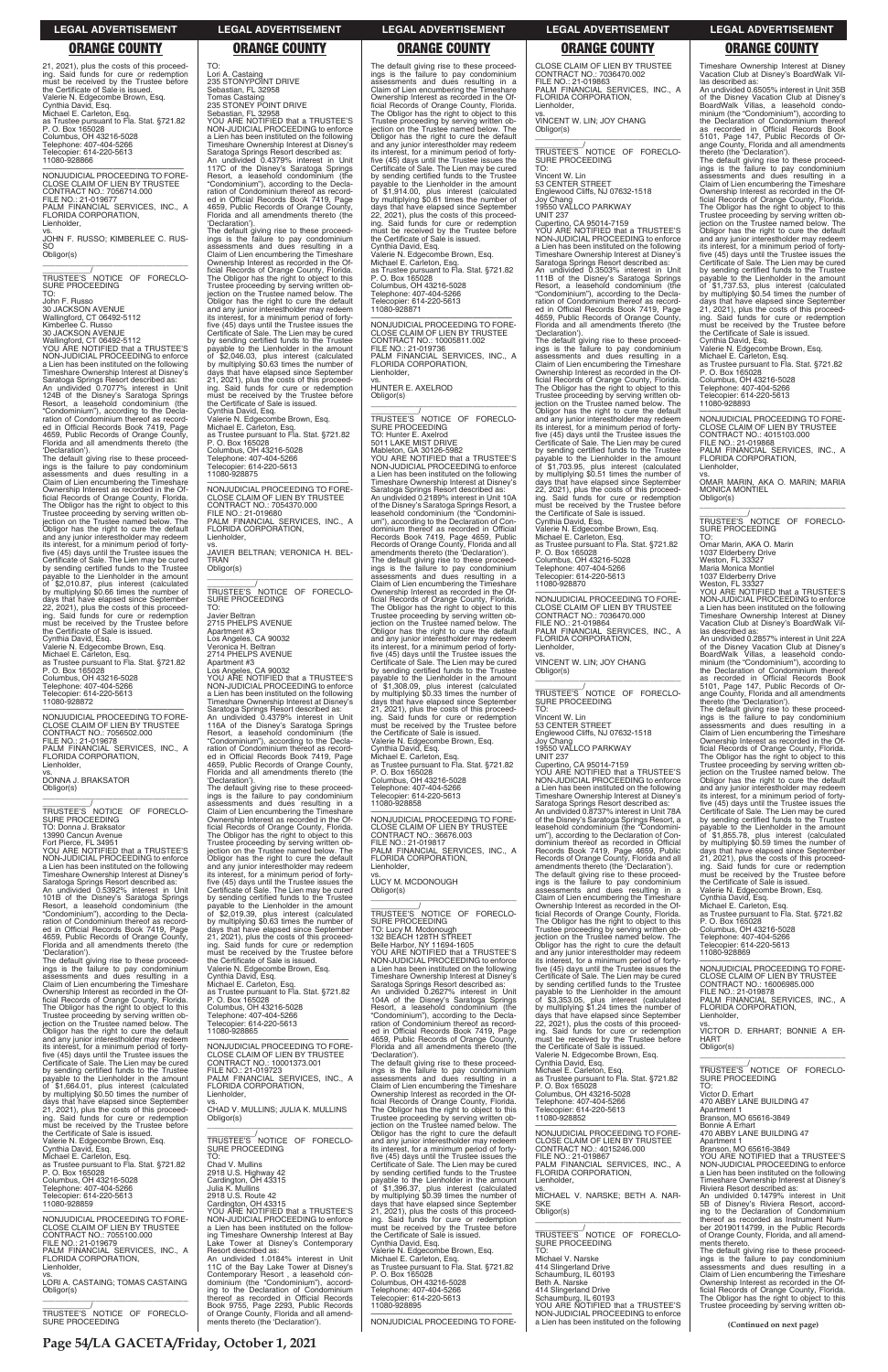jection on the Trustee named below. The Obligor has the right to cure the default and any junior interestholder may redeem its interest, for a minimum period of fortyfive (45) days until the Trustee issues the Certificate of Sale. The Lien may be cured by sending certified funds to the Trustee payable to the Lienholder in the amount<br>of \$1.294.42 plus interest of \$1,294.42, plus interest (calculated by multiplying \$0.34 times the number of days that have elapsed since September 21, 2021), plus the costs of this proceed-ing. Said funds for cure or redemption must be received by the Trustee before the Certificate of Sale is issued. Valerie N. Edgecombe Brown, Esq. Cynthia David, Esq. Michael E. Carleton, Esq. as Trustee pursuant to Fla. Stat. §721.82 P. O. Box 165028

\_\_\_\_\_\_\_\_\_\_\_\_\_\_\_\_\_\_\_\_\_\_\_\_\_\_\_\_\_\_\_\_\_ \_\_\_\_\_\_\_\_\_\_\_/ TRUSTEE'S NOTICE OF FORECLO-SURE PROCEEDING

Columbus, OH 43216-5028 Telephone: 407-404-5266 Telecopier: 614-220-5613 11080-928857

—————————————————— NONJUDICIAL PROCEEDING TO FORE-CLOSE CLAIM OF LIEN BY TRUSTEE CONTRACT NO.: 7055671.001 FILE NO.: 21-019915 PALM FINANCIAL SERVICES, INC., A FLORIDA CORPORATION, Lienholder, vs. MICHAEL P. WHALEN; ELISE J. WHALEN

Obligor(s)

TO: Michael P. Whalen

5 COPPERLEAF COURT Warminster, PA 18974-1691

Elise J. Whalen 5 COPPERLEAF COURT

\_\_\_\_\_\_\_\_\_\_\_/<br>TRUSTEE'S NOTICE OF FORECLO-<br>SURE PROCEEDING TO: Michael P. Whalen 5 COPPERLEAF COURT Warminster, PA 18974-1691 Elise J. Whalen 5 COPPERLEAF COURT

Warminster, PA 18974-1691 YOU ARE NOTIFIED that a TRUSTEE'S NON-JUDICIAL PROCEEDING to enforce a Lien has been instituted on the following Timeshare Ownership Interest at Disney's Saratoga Springs Resort described as: An undivided 0.4598% interest in Unit 93C of the Disney's Saratoga Springs Resort, a leasehold condominium (the "Condominium"), according to the Declaration of Condominium thereof as recorded in Official<br>Records Book 7419, Page 4659, Public<br>Records of Orange County, Florida and all<br>amendments thereto (the 'Declaration').<br>The default giving ri ficial Records of Orange County, Florida. The Obligor has the right to object to this Trustee proceeding by serving written ob-jection on the Trustee named below. The Obligor has the right to cure the default and any junior interestholder may redeem its interest, for a minimum period of forty-five (45) days until the Trustee issues the Certificate of Sale. The Lien may be cured by sending certified funds to the Trustee payable to the Lienholder in the amount of \$2,018.06, plus interest (calculated by multiplying \$0.65 times the number of days that have elapsed since September 23, 2021), plus the costs of this proceed-ing. Said funds for cure or redemption must be received by the Trustee before the Certificate of Sale is issued. Cynthia David, Esq. Valerie N. Edgecombe Brown, Esq. Michael E. Carleton, Esq. Shawn L. Taylor, Esq. as Trustee pursuant to Fla. Stat. §721.82 P. O. Box 165028 Columbus, OH 43216-5028 Telephone: 407-404-5266 Telecopier: 614-220-5613

11080-928843

—————————————————— NONJUDICIAL PROCEEDING TO FORE-CLOSE CLAIM OF LIEN BY TRUSTEE CONTRACT NO.: 7055671.000 FILE NO.: 21-019916 PALM FINANCIAL SERVICES, INC., A FLORIDA CORPORATION, Lienholder, vs. MICHAEL P. WHALEN; ELISE J.

WHALEN Obligor(s) \_\_\_\_\_\_\_\_\_\_\_\_\_\_\_\_\_\_\_\_\_\_\_\_\_\_\_\_\_\_\_\_\_

Warminster, PA 18974-1691 YOU ARE NOTIFIED that a TRUSTEE'S NON-JUDICIAL PROCEEDING to enforce a Lien has been instituted on the following Timeshare Ownership Interest at Disney's Saratoga Springs Resort described as:

SURE PROCEEDING TO: Laura C. Tanaka 20702 EL TORO ROAD APARTMENT 249 Lake Forest, CA 92630

—————————————————— NONJUDICIAL PROCEEDING TO FORE-CLOSE CLAIM OF LIEN BY TRUSTEE

CONTRACT NO.: 7072789.000 FILE NO.: 21-019933

PALM FINANCIAL SERVICES, INC., A FLORIDA CORPORATION,

Lienholder,

vs. RICHARD CHO; NANCY CHO

Obligor(s)

\_\_\_\_\_\_\_\_\_\_\_\_\_\_\_\_\_\_\_\_\_\_\_\_\_\_\_\_\_\_\_\_\_ \_\_\_\_\_\_\_\_\_\_\_/ TRUSTEE'S NOTICE OF FORECLO-

SURE PROCEEDING

TO: Richard Cho 175 96TH STREET APARTMENT 28L New York, NY 10128-6214<br>Nancy Cho Nancy Cho 131 ELM STREET

Tenafly, NJ 07670 YOU ARE NOTIFIED that a TRUSTEE'S NON-JUDICIAL PROCEEDING to enforce a Lien has been instituted on the following Timeshare Ownership Interest at Disney's Saratoga Springs Resort described as: An undivided 0.5302% interest in Unit 144C of the Disney's Saratoga Springs Resort, a leasehold condominium (the

"Condominium"), according to the Decla-ration of Condominium thereof as record-ed in Official Records Book 7419, Page

4659, Public Records of Orange County, Florida and all amendments thereto (the 'Declaration').

The default giving rise to these proceed-ings is the failure to pay condominium assessments and dues resulting in a Claim of Lien encumbering the Timeshare Ownership Interest as recorded in the Of-ficial Records of Orange County, Florida. The Obligor has the right to object to this Trustee proceeding by serving written ob-jection on the Trustee named below. The Obligor has the right to cure the default

five (45) days until the Trustee issues the

days that have elapsed since September

must be received by the Trustee before the Certificate of Sale is issued.

Cynthia David, Esq.

Valerie N. Edgecombe Brown, Esq. Michael E. Carleton, Esq. as Trustee pursuant to Fla. Stat. §721.82

P. O. Box 165028

Columbus, OH 43216-5028 Telephone: 407-404-5266 Telecopier: 614-220-5613

11080-928882

—————————————————— NONJUDICIAL PROCEEDING TO FORE-CLOSE CLAIM OF LIEN BY TRUSTEE CONTRACT NO.: 4020134.001

FILE NO.: 21-019935

PALM FINANCIAL SERVICES, INC., A FLORIDA CORPORATION,

Lienholder, vs. LAURA C. TANAKA Obligor(s)

\_\_\_\_\_\_\_\_\_\_\_\_\_\_\_\_\_\_\_\_\_\_\_\_\_\_\_\_\_\_\_\_\_ \_\_\_\_\_\_\_\_\_\_\_/ TRUSTEE'S NOTICE OF FORECLO-

YOU ARE NOTIFIED that a TRUSTEE'S

An undivided 0.3977% interest in Unit 144C of the Disney's Saratoga Springs Resort, a leasehold condominium (the "Condominium"), according to the Declaration of Condominium thereof as recorded in Official Records Book 7419, Page 4659, Public Records of Orange County, Florida and all amendments thereto (the "Declaration").<br>"The default giving rise to these proceed-<br>"The default giving rise to these proceed-

and any junior interestholder may redeem its interest, for a minimum period of forty-Certificate of Sale. The Lien may be cured by sending certified funds to the Trustee payable to the Lienholder in the amount<br>of \$1.703.44 plus interest (selection) of \$1,703.44, plus interest (calculated by multiplying \$0.51 times the number of 21, 2021), plus the costs of this proceed-ing. Said funds for cure or redemption \_\_\_\_\_\_\_\_\_\_\_\_\_\_\_\_\_\_\_\_\_\_\_\_\_\_\_\_\_\_\_\_\_ \_\_\_\_\_\_\_\_\_\_\_/ TRUSTEE'S NOTICE OF FORECLO-SURE PROCEEDING TO: Mary C. Picklesimer 3322 WATERWOOD DRIVE Sebring, FL 33872-8410 YOU ARE NOTIFIED that a TRUSTEE'S NON-JUDICIAL PROCEEDING to enforce

> vs. NORMAN EDWARD NEWELL; JAMIAN GAIL NEWELL

NON-JUDICIAL PROCEEDING to enforce a Lien has been instituted on the following Timeshare Ownership Interest at Disney's Saratoga Springs Resort described as: An undivided 0.1094% interest in Unit 59A of Disney's Saratoga Springs Resort, a leasehold condominium (the "Condomini-um"), according to the Declaration of Condominium thereof as recorded in Official Records Book 7419, Page 4659, Public Records of Orange County, Florida and all amendments thereto (the 'Declaration'). The default giving rise to these proceed-ings is the failure to pay condominium assessments and dues resulting in a Claim of Lien encumbering the Timeshare Ownership Interest as recorded in the Official Records of Orange County, Florida. The Obligor has the right to object to this Trustee proceeding by serving written objection on the Trustee named below. The Obligor has the right to cure the default and any junior interestholder may redeem its interest, for a minimum period of forty-Cynthia David, Esq. P. O. Box 165028 Columbus, OH 43216-5028 Telephone: 407-404-5266 Telecopier: 614-220-5613 —————————————————— NONJUDICIAL PROCEEDING TO FORE-Lienholder, \_\_\_\_\_\_\_\_\_\_\_\_\_\_\_\_\_\_\_\_\_\_\_\_\_\_\_\_\_\_\_\_\_

thereof as recorded in Official Records Book 9755, Page 2293, Public Records of Orange County, Florida and all amend-ments thereto (the 'Declaration'). The default giving rise to these proceed-ings is the failure to pay condominium assessments and dues resulting in a Claim of Lien encumbering the Timeshare Ownership Interest as recorded in the Of-ficial Records of Orange County, Florida. The Obligor has the right to object to this Trustee proceeding by serving written ob-jection on the Trustee named below. The Obligor has the right to cure the default and any junior interestholder may redeem its interest, for a minimum period of fortyfive (45) days until the Trustee issues the Certificate of Sale. The Lien may be cured by sending certified funds to the Trustee payable to the Lienholder in the amount of \$757.76, plus interest (calculated by mul-\$757.76, plus interest (calculated by mul-tiplying \$0.11 times the number of days that have elapsed since September 21, 2021), plus the costs of this proceeding. Said funds for cure or redemption must be received by the Trustee before the Certifi-cate of Sale is issued. Cynthia David, Esq. Valerie N. Edgecombe Brown, Esq. Michael E. Carleton, Esq. as Trustee pursuant to Fla. Stat. §721.82 P. O. Box 165028 Columbus, OH 43216-5028 Telephone: 407-404-5266 Telecopier: 614-220-5613

five (45) days until the Trustee issues the Certificate of Sale. The Lien may be cured by sending certified funds to the Trustee vable to the Lienholder in the amount of payable to the Liemonds in the children mul-<br>\$901.48, plus interest (calculated by mul-\_\_\_\_\_\_\_\_\_\_\_/ TRUSTEE'S NOTICE OF SALE TO:

11080-928892 —————————————————— NONJUDICIAL PROCEEDING TO FORE-CLOSE CLAIM OF LIEN BY TRUSTEE

CONTRACT NO.: 7035763.000 FILE NO.: 21-019950 PALM FINANCIAL SERVICES, INC., A FLORIDA CORPORATION, Lienholder,

vs. MARY C. PICKLESIMER Obligor(s)

> the date of recording this Notice of Sale,<br>claiming an interest in the surplus from the<br>sale of the above property, if any, must<br>file a claim. The successful bidder may be responsible for any and all unpaid condo-minium assessments that come due up to the time of transfer of title, including those

> owed by the Obligor or prior owner. If the successful bidder fails to pay the amounts due to the Trustee to certify the sale by 5:00 p.m. the day after the sale, the second highest bidder at the sale may elect to purchase the timeshare ownership interest

Division: 40 Judge Reginald K. Whitehead

Defendants.  $\overline{\phantom{a}}$  , and the set of the set of the set of the set of the set of the set of the set of the set of the set of the set of the set of the set of the set of the set of the set of the set of the set of the set of the s

a Lien has been instituted on the following Timeshare Ownership Interest at Disney's Saratoga Springs Resort described as: An undivided 0.3284% interest in Unit 71B of the Disney's Saratoga Springs Resort, a leasehold condominium (the "Condominium"), according to the Declaration of Con-dominium thereof as recorded in Official Records Book 7419, Page 4659, Public Records of Orange County, Florida and all amendments thereto (the 'Declaration'). The default giving rise to these proceed-ings is the failure to pay condominium assessments and dues resulting in a Claim of Lien encumbering the Timeshare Ownership Interest as recorded in the Of-ficial Records of Orange County, Florida. The Obligor has the right to object to this Trustee proceeding by serving written ob-jection on the Trustee named below. The Obligor has the right to cure the default and any junior interestholder may redeem its interest, for a minimum period of fortyfive (45) days until the Trustee issues the Certificate of Sale. The Lien may be cured by sending certified funds to the Trustee payable to the Lienholder in the amount<br>of \$1,833.74 plus interest of \$1,833.74, plus interest (calculated by multiplying \$0.58 times the number of days that have elapsed since September<br>21, 2021), plus the costs of this proceed-21, 2021), plus the costs of this proceed-ing. Said funds for cure or redemption must be received by the Trustee before the Certificate of Sale is issued. Valerie N. Edgecombe Brown, Esq. Michael E. Carleton, Esq. as Trustee pursuant to Fla. Stat. §721.82

| a Lien has been instituted on the following<br>Timeshare Ownership Interest at Disney's<br>Saratoga Springs Resort described as:<br>An undivided 0.4379% interest in Unit 1K<br>of the Disney's Saratoga Springs Resort, a<br>leasehold condominium (the "Condomini-<br>um"), according to the Declaration of Con-<br>dominium thereof as recorded in Official<br>Records Book 7419, Page 4659, Public<br>Records of Orange County, Florida and all<br>amendments thereto (the 'Declaration').<br>The default giving rise to these proceed-<br>ings is the failure to pay condominium<br>assessments and dues resulting in a<br>Claim of Lien encumbering the Timeshare<br>Ownership Interest as recorded in the Of-<br>ficial Records of Orange County, Florida.<br>The Obligor has the right to object to this<br>Trustee proceeding by serving written ob-<br>jection on the Trustee named below. The | tiplying \$0.18 times the number of days<br>that have elapsed since September 21,<br>2021), plus the costs of this proceeding.<br>Said funds for cure or redemption must be<br>received by the Trustee before the Certifi-<br>cate of Sale is issued.<br>Cynthia David, Esq.<br>Valerie N. Edgecombe Brown, Esg.<br>Michael E. Carleton, Esq.<br>as Trustee pursuant to Fla. Stat. §721.82<br>P. O. Box 165028<br>Columbus, OH 43216-5028<br>Telephone: 407-404-5266<br>Telecopier: 614-220-5613<br>11080-928889<br>NONJUDICIAL PROCEEDING TO FORE-<br>CLOSE CLAIM OF LIEN BY TRUSTEE<br>CONTRACT NO.: 7035763.002<br>FILE NO.: 21-019943 | Notice is hereby given that on October 28.<br>2021, at 10:00 AM, in the offices of Manley<br>Deas Kochalski LLC, 390 North Orange<br>Avenue, Suite 1540, Orlando, Florida, the<br>following described Timeshare Ownership<br>Interest at Bay Lake Tower at Disney's<br>Contemporary Resort will be offered for<br>sale:<br>An undivided 0.4575% interest in Unit<br>90A of the Bay Lake Tower at Disney's<br>Contemporary Resort, a leasehold con-<br>dominium (the "Condominium"), accord-<br>ing to the Declaration of Condominium<br>thereof as recorded in Official Records<br>Book 9755, Page 2293, Public Records<br>of Orange County, Florida and all amend-<br>ments thereto (the 'Declaration').<br>The default giving rise to the sale is the<br>failure to make payments as set forth in<br>the Mortgage encumbering the Time- | ("Declaration"), as recorded as Instru-<br>ment Number 20170358914 in the Public<br>Records of Orange County, Florida, and<br>all amendments and supplements thereto.<br>The default giving rise to the sale is the<br>failure to make payments as set forth in<br>the Mortgage encumbering the Timeshare<br>Ownership Interest as recorded August 17,<br>2018 in Instrument Number 20180491949<br>of the Public Records of Orange County,<br>Florida (the "Lien"). The amount secured<br>by the Lien is the principal of the mortgage<br>due in the amount of \$17,851.04, togeth-<br>er with interest accruing on the principal<br>amount due at a per diem of \$7.29, and<br>together with the costs of this proceeding<br>and sale, for a total amount due as of the<br>date of the sale of \$25,223.32 ("Amount<br>Secured by the Lien").<br>The Obligor has the right to cure this de- | nal Judgment of Foreclosure, entered on<br>September 14, 2021, in Civil Case No.<br>2020-CA-001619-O, pending in the Circuit<br>Court in Orange County, Florida.<br>Cynthia David (Florida Bar No.: 91387)<br>Valerie N. Edgecombe Brown (Florida Bar<br>No.: 10193)<br>Michael E. Carleton (Florida Bar No.:<br>1007924)<br>Manley Deas Kochalski LLC<br>P. O. Box 165028<br>Columbus, OH 43216-5028<br>Telephone: 407-404-5266<br>Telecopier: 614-220-5613<br>Primary: stateefiling@manleydeas.com<br>Secondary: cdavid@manleydeas.com<br><b>Attorney for Plaintiff</b><br>11080-928472<br>IN THE CIRCUIT COURT OF THE NINTH |
|----------------------------------------------------------------------------------------------------------------------------------------------------------------------------------------------------------------------------------------------------------------------------------------------------------------------------------------------------------------------------------------------------------------------------------------------------------------------------------------------------------------------------------------------------------------------------------------------------------------------------------------------------------------------------------------------------------------------------------------------------------------------------------------------------------------------------------------------------------------------------------------------------------|-------------------------------------------------------------------------------------------------------------------------------------------------------------------------------------------------------------------------------------------------------------------------------------------------------------------------------------------------------------------------------------------------------------------------------------------------------------------------------------------------------------------------------------------------------------------------------------------------------------------------------------------|-------------------------------------------------------------------------------------------------------------------------------------------------------------------------------------------------------------------------------------------------------------------------------------------------------------------------------------------------------------------------------------------------------------------------------------------------------------------------------------------------------------------------------------------------------------------------------------------------------------------------------------------------------------------------------------------------------------------------------------------------------------------------------------------------------------------------------------------|----------------------------------------------------------------------------------------------------------------------------------------------------------------------------------------------------------------------------------------------------------------------------------------------------------------------------------------------------------------------------------------------------------------------------------------------------------------------------------------------------------------------------------------------------------------------------------------------------------------------------------------------------------------------------------------------------------------------------------------------------------------------------------------------------------------------------------------------------------------------------------------------|--------------------------------------------------------------------------------------------------------------------------------------------------------------------------------------------------------------------------------------------------------------------------------------------------------------------------------------------------------------------------------------------------------------------------------------------------------------------------------------------------------------------------------------------------------------------------------------------------------------------------------|
| Obligor has the right to cure the default<br>and any junior interestholder may redeem<br>its interest, for a minimum period of forty-<br>five (45) days until the Trustee issues the<br>Certificate of Sale. The Lien may be cured<br>by sending certified funds to the Trustee<br>payable to the Lienholder in the amount<br>of \$1,967.71, plus interest (calculated<br>by multiplying \$0.63 times the number of<br>days that have elapsed since September<br>23, 2021), plus the costs of this proceed-<br>ing. Said funds for cure or redemption<br>must be received by the Trustee before<br>the Certificate of Sale is issued.                                                                                                                                                                                                                                                                    | PALM FINANCIAL SERVICES, INC., A<br>FLORIDA CORPORATION,<br>Lienholder,<br>VS.<br><b>MARY C. PICKLESIMER</b><br>Obligor(s)<br>TRUSTEE'S NOTICE OF FORECLO-<br><b>SURE PROCEEDING</b><br>TO: Mary C. Picklesimer<br>3322 Waterwood Drive<br>Sebring, FL 33872<br>YOU ARE NOTIFIED that a TRUSTEE'S                                                                                                                                                                                                                                                                                                                                         | share Ownership Interest as recorded<br>September 1, 2011 in Instrument Num-<br>ber 20110464977, and recorded in Book<br>10262, Page 5014 of the Public Records<br>of Orange County, Florida (the "Lien").<br>The amount secured by the Lien is the<br>principal of the mortgage due in the<br>amount of \$11,287.39, together with inter-<br>est accruing on the principal amount due<br>at a per diem of \$3.94, and together with<br>the costs of this proceeding and sale, for<br>a total amount due as of the date of the<br>sale of \$19,561.98 ("Amount Secured by<br>the Lien").                                                                                                                                                                                                                                                  | fault and any junior interestholder may<br>redeem its interest up to the date the<br>Trustee issues the Certificate of Sale.<br>by sending certified funds to the Trustee<br>payable to the Lienholder in the amount<br>of \$25,223.32. Said funds for cure or re-<br>demption must be received by the Trustee<br>before the Certificate of Sale is issued.<br>Any person, other than the Obligor as of<br>the date of recording this Notice of Sale.<br>claiming an interest in the surplus from the<br>sale of the above property, if any, must<br>file a claim. The successful bidder may be<br>responsible for any and all unpaid condo-                                                                                                                                                                                                                                                 | <b>JUDICIAL CIRCUIT.</b><br>IN AND FOR ORANGE COUNTY, FLOR-<br><b>IDA</b><br>Case No.: 2021-CA-001577-O<br>Division:<br>Judge Denise Kim Beamer<br>Palm Financial Services, Inc., a Florida<br>Corporation<br>Plaintiff,<br>DAVID S. RUTON, et al.<br>Defendants.                                                                                                                                                                                                                                                                                                                                                              |
| Valerie N. Edgecombe Brown, Esg.<br>Cynthia David, Esg.<br>Michael E. Carleton, Esg.<br>Shawn L. Taylor, Esg.<br>as Trustee pursuant to Fla. Stat. §721.82<br>P. O. Box 165028<br>Columbus, OH 43216-5028<br>Telephone: 407-404-5266<br>Telecopier: 614-220-5613<br>11080-928838                                                                                                                                                                                                                                                                                                                                                                                                                                                                                                                                                                                                                         | NON-JUDICIAL PROCEEDING to enforce<br>a Lien has been instituted on the follow-<br>ing Timeshare Ownership Interest at Bay<br>Lake Tower at Disney's Contemporary<br>Resort described as:<br>An undivided 0.1273% interest in Unit<br>67B of the Bay Lake Tower at Disney's<br>Contemporary Resort, a leasehold con-<br>dominium (the "Condominium"), accord-<br>ing to the Declaration of Condominium                                                                                                                                                                                                                                    | The Obligor has the right to cure this de-<br>fault and any junior interestholder may<br>redeem its interest up to the date the<br>Trustee issues the Certificate of Sale,<br>by sending certified funds to the Trustee<br>payable to the Lienholder in the amount<br>of \$19,561.98. Said funds for cure or re-<br>demption must be received by the Trustee<br>before the Certificate of Sale is issued.<br>Any person, other than the Obligor as of                                                                                                                                                                                                                                                                                                                                                                                     | minium assessments that come due up to<br>the time of transfer of title, including those<br>owed by the Obligor or prior owner.<br>If the successful bidder fails to pay the<br>amounts due to the Trustee to certify the<br>sale by 5:00 p.m. the day after the sale,<br>the second highest bidder at the sale may<br>elect to purchase the timeshare ownership<br>interest.<br>Michael E. Carleton, Esg.                                                                                                                                                                                                                                                                                                                                                                                                                                                                                   | NOTICE OF SALE AS TO COUNT(S) IV<br>Notice is hereby given that on October 26.<br>2021, at 11:00 AM, offer by electronic sale<br>at www.myorangeclerk.realforeclose.com<br>the following described Timeshare Owner-<br>ship Interest:<br>An undivided 0.1657% interest in Unit<br>141C of the Disney's Saratoga Springs<br>(Continued on next page)                                                                                                                                                                                                                                                                            |

11080-928855

CLOSE MORTGAGE BY TRUSTEE CONTRACT NO.: 10024478.000 FILE NO.: 17-010651 PALM FINANCIAL SERVICES, INC., A FLORIDA CORPORATION,

vs. SONIA N. JIMENEZ; JOSE L. LOPEZ Obligor(s)

Jose L. Lopez, 1503 Paseo Degetau, Caguas, Puerto Rico 00727-2909 Sonia N. Jimenez, 1503 Paseo Degetau, Caguas, Puerto Rico 00727-2909 Notice is hereby given that on October 28, 2021, at 10:00 AM, in the offices of Manley Deas Kochalski LLC, 390 North Orange

the date of recording this Notice of Sale, claiming an interest in the surplus from the sale of the above property, if any, must file a claim. The successful bidder may be responsible for any and all unpaid condominium assessments that come due up to the time of transfer of title, including those

owed by the Obligor or prior owner. If the successful bidder fails to pay the amounts due to the Trustee to certify the sale by 5:00 p.m. the day after the sale, the second highest bidder at the sale may elect to purchase the timeshare ownership interest.

Valerie N. Edgecombe Brown, Esq. Cynthia David, Esq. as Trustee pursuant to Fla. Stat. §721.82 P. O. Box 165028, Columbus, OH 43216 Telephone: 407-404-5266

11080-928602 —————————————————— NONJUDICIAL PROCEEDING TO FORE-

CLOSE MORTGAGE BY TRUSTEE CONTRACT NO.: 7077277.000 FILE NO.: 17-010720 PALM FINANCIAL SERVICES, INC., A FLORIDA CORPORATION,

Lienholder, vs. TONYA BARABIN

Obligor(s)

\_\_\_\_\_\_\_\_\_\_\_\_\_\_\_\_\_\_\_\_\_\_\_\_\_\_\_\_\_\_\_\_\_

\_\_\_\_\_\_\_\_\_\_\_/ TRUSTEE'S NOTICE OF FORECLO-SURE PROCEEDING TO: Tonya Barabin 2830 Louisiana Avenue

Lot 064

Lafayette, LA 70501-1372 YOU ARE NOTIFIED that a TRUSTEE'S NON-JUDICIAL PROCEEDING to en-force a Lien has been instituted on the following Timeshare Ownership Interest at Disney's Saratoga Springs Resort described as:

The default giving rise to these proceed-ings is the failure to make payments as set forth in the Mortgage encumbering the Timeshare Ownership Interest as re-corded in the Official Records of Orange County, Florida. The Obligor has the right to object to this Trustee proceeding by serving written objection on the Trustee named below. The Obligor has the right to cure the default and any junior interestholder may redeem its interest, for a mini-<br>mum period of forty-five (45) days until mum period of forty-five (45) days until the Trustee issues the Certificate of Sale. The Lien may be cured by sending certified funds to the Trustee payable to the<br>Lienholder in the amount of \$15,450.07, plus interest (calculated by multiplying \$3.10 times the number of days that have elapsed since September 13, 2021), plus the costs of this proceeding. Said funds for cure or redemption must be received by the Trustee before the Certificate of Sale

is issued. Valerie N. Edgecombe Brown, Esq. Cynthia David, Esq. Michael E. Carleton, Esq. as Trustee pursuant to Fla. Stat. §721.82 P. O. Box 165028 Columbus, OH 43216-5028 Telephone: 407-404-5266 Telecopier: 614-220-5613 11080-928563

—————————————————— NONJUDICIAL PROCEEDING TO FORE-CLOSE MORTGAGE BY TRUSTEE CONTRACT NO.: 50-2643 FILE NO.: 19-041807 HPC DEVELOPER, LLC, A DELAWARE LIMITED LIABILITY COMPANY, Lienholder,

Obligor(s)

\_\_\_\_\_\_\_\_\_\_\_\_\_\_\_\_\_\_\_\_\_\_\_\_\_\_\_\_\_\_\_\_\_

\_\_\_\_\_\_\_\_\_\_\_/ TRUSTEE'S NOTICE OF SALE

TO: Norman Edward Newell, 5726 County Road 2189, Odem, TX 78370 Jamian Gail Newell, 5726 County Road 2189, Odem, TX 78370

Notice is hereby given that on November 4, 2021, at 11:00 AM, in the offices of Manley Deas Kochalski LLC, 390 North Orange Avenue, Suite 1540, Orlando, Florida, the following described Time-share Ownership Interest at Hyatt Portfolio Club will be offered for sale:

VOI Number 50-2643, an Annual Type, Number of VOI Ownership Points 1400 in the HPC Vacation Ownership Plan, according and subject to the HPC Club Declaration of Vacation Ownership Plan ("Declaration"), as recorded as Instru-ment Number 20170358914 in the Public Records of Orange County, Florida, and all amendments and supplements thereto.

as Trustee pursuant to Fla. Stat. §721.82 P. O. Box 165028, Columbus, OH 43216 Telephone: 407-404-5266 11080-928601

—————————————————— NONJUDICIAL PROCEEDING TO FORE-CLOSE MORTGAGE BY TRUSTEE CONTRACT NO.: 15012815.000 FILE NO.: 20-023021

PALM FINANCIAL SERVICES, INC., A FLORIDA CORPORATION, Lienholder,

vs. CHARLES L. MANGENE Obligor(s)

\_\_\_\_\_\_\_\_\_\_\_\_\_\_\_\_\_\_\_\_\_\_\_\_\_\_\_\_\_\_\_\_\_

\_\_\_\_\_\_\_\_\_\_\_/ TRUSTEE'S NOTICE OF SALE

TO: Charles L. Mangene, 9 VIBURNUM LANE, Levittown, PA 19054

Notice is hereby given that on October 28, 2021, at 10:00 AM, in the offices of Manley Deas Kochalski LLC, 390 North Orange Avenue, Suite 1540, Orlando, Florida, the following described Timeshare Ownership Interest at Copper Creek Villas & Cabins at Disney's Wilderness Lodge will be of-fered for sale:

An undivided 0.2334% interest in Unit 18B of Copper Creek Villas & Cabins at Disney's Wilderness Lodge, according to the Declaration of Condominium thereof as recorded as Instrument Number 20170096685, in the Public Records of Orange County, Florida, and all amend-

ments thereto. The default giving rise to the sale is the failure to make payments as set forth in the Mortgage encumbering the Timeshare Ownership Interest as recorded January 8, 2019 in Instrument Number 20190015965 of the Public Records of Orange County, Florida (the "Lien"). The amount secured by the Lien is the principal of the mortgage due in the amount of \$6,532.19, together with interest accruing on the principal amount due at a per diem of \$2.68, and together with the costs of this proceeding and sale, for a total amount due as of the date of the sale of \$8,594.58 ("Amount Se-

cured by the Lien"). The Obligor has the right to cure this default and any junior interestholder may redeem its interest up to the date the Trustee issues the Certificate of Sale, by sending certified funds to the Trustee payable to the Lienholder in the amount of \$8,594.58. Said funds for cure or redemption must be received by the Trustee before the Certifi-cate of Sale is issued. Any person, other than the Obligor as of

Valerie N. Edgecombe Brown, Esq.

Cynthia David, Esq. as Trustee pursuant to Fla. Stat. §721.82 P. O. Box 165028, Columbus, OH 43216 Telephone: 407-404-5266 11080-928604

—————————————————— IN THE CIRCUIT COURT OF THE NINTH JUDICIAL CIRCUIT, IN AND FOR ORANGE COUNTY, FLOR-IDA

Case No.: 2020-CA-001619-O

Palm Financial Services, Inc., a Florida Corporation

Plaintiff, vs. The Estate of Melissa Mae Newton, et al.

\_\_\_\_\_\_/ NOTICE OF SALE AS TO COUNT(S) I Notice is hereby given that on October 26, 2021, at 11:00 AM, offer by electronic sale at www.myorangeclerk.realforeclose.com the following described Timeshare Owner-ship Interest:

An undivided 0.2188% interest in Unit 18B of Copper Creek Villas & Cabins at Disney's Wilderness Lodge (the 'Condominium'), according to the Declaration of Condominium thereof as recorded as Instrument Number 20170096685, in the Public Records of Orange County, Florida, and all amendments thereto ('the Declara-tion'). (Contract No.: 14025320.001)

Any person claiming an interest in the surplus from this sale, if any, other than the property owner as of the date of the lis pendens must file a claim before the clerk

reports the surplus as unclaimed. The sale is being held pursuant to the Final Judgment of Foreclosure, entered on September 14, 2021, in Civil Case No. 2020-CA-001619-O, pending in the Circuit

### **LEGAL ADVERTISEMENT LEGAL ADVERTISEMENT LEGAL ADVERTISEMENT LEGAL ADVERTISEMENT LEGAL ADVERTISEMENT**

### **ORANGE COUNTY ORANGE COUNTY ORANGE COUNTY ORANGE COUNTY ORANGE COUNTY**

**LA GACETA/Friday, October 1, 2021/Page 55**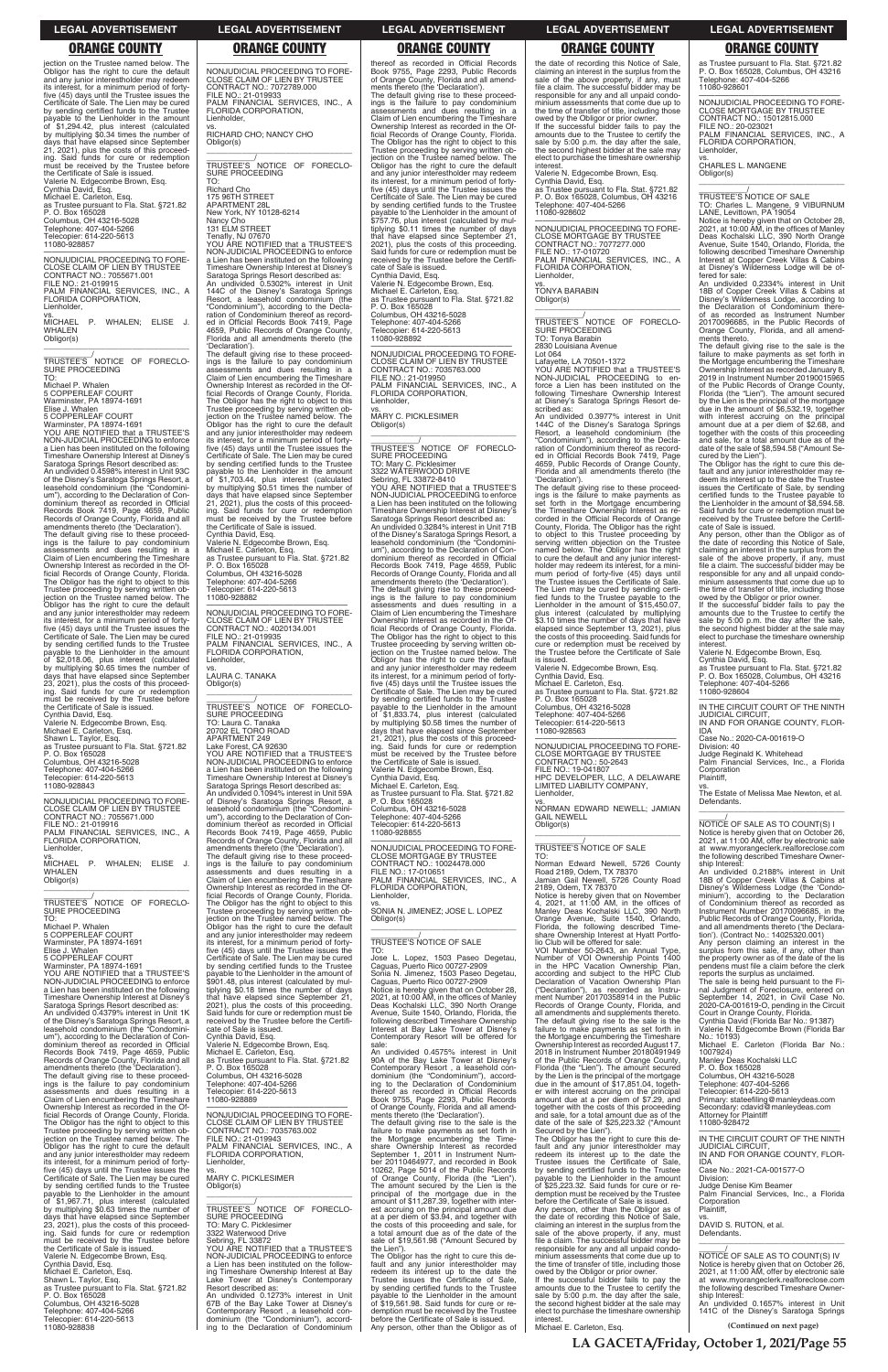**Page 56/LA GACETA/Friday, October 1, 2021**

Resort, a leasehold condominium (the "Condominium"), according to the Declara-tion of Condominium thereof as recorded in Official Records Book 7419, Page 4659, Public Records of Orange County, Florida and all amendments thereto (the 'Declaration') (Contract No.: 7065774.001)

Any person claiming an interest in the surplus from this sale, if any, other than the property owner as of the date of the lis pendens must file a claim before the clerk

reports the surplus as unclaimed. The sale is being held pursuant to the Fi-nal Judgment of Foreclosure, entered on September 15, 2021, in Civil Case No. 2021-CA-001577-O, pending in the Circuit

Court in Orange County, Florida. Cynthia David (Florida Bar No.: 91387) Valerie N. Edgecombe Brown (Florida Bar

No.: 10193) Michael E. Carleton (Florida Bar No.: 1007924)

Manley Deas Kochalski LLC P. O. Box 165028 Columbus, OH 43216-5028 Telephone: 407-404-5266

Telecopier: 614-220-5613 Primary: stateefiling@manleydeas.com Secondary: cdavid@manleydeas.com Attorney for Plaintiff 11080-928473

—————————————————— IN THE COUNTY COURT OF THE NINTH JUDICIAL CIRCUIT, IN AND FOR ORANGE COUNTY, FLOR-

IDA Case No.: 2021-CA-001749-O

Division: Judge Jeffrey L. Ashton Cynthia David, as Foreclosure Trustee for Palm Financial Services, Inc. Plaintiff,

vs. Mahmuda K. Hill; JHCH Enterprises, LLC Defendants.

\_\_\_\_\_\_\_\_\_\_\_\_\_\_\_\_\_\_\_\_\_\_\_\_\_\_\_\_\_\_\_ \_\_\_\_\_\_\_\_/ PUBLISH 4 CONSECUTIVE **WEEKS** NOTICE OF INTERPLEADER ACTION AGAINST DEFENDANT MAHMUDA K. HILL

CLERK OF THE CIRCUIT COURT ORANGE COUNTY, FLORIDA

To: MAHMUDA K. HILL 12 MIDDLEWOOD CLOSE

BATH, England BA22TU UNITED KINGDOM and all parties claiming interest by, through, under or against Defendant(s) MAHMUDA K. HILL, and all parties having or claiming to have any right, title or inter-est in the property herein described; YOU ARE NOTIFIED that an interpleader

action involving funds available following the enforcement of a lien on the following described Timeshare Ownership Interest

in Orange County, Florida: An undivided 1.5557% interest in Unit 96A of the Disney's Animal Kingdom Villas, a leasehold condominium (the "Condomini-um"), according to the Declaration of Condominium thereof as recorded in Official Records Book 9077, Page 4252, Public Records of Orange County, Florida and all amendments thereto (the 'Declaration') Contract No.: 9014214.000

has been filed against you; and you are required to serve a copy of your written defenses, if any, to it on MICHAEL E. CARLETON, Plaintiff's attorney, P. O. Box 165028, Columbus, OH 43216-5028, within thirty (30) days after the first publication of this Notice and file the original with the Clerk of this Court either before service on Plaintiff's attorney or immediately there-after; otherwise a default will be entered against you for the relief demanded in the Complaint.

Judge Vincent Falcone III Palm Financial Services, Inc., a Florida **Corporation Plaintiff** 

vs. The Estate of Deborah A. Dean, et al. **Defendants** 

\_\_\_\_\_\_\_\_\_\_\_\_\_\_\_\_\_\_\_\_\_\_\_\_\_\_\_\_\_\_\_ \_\_\_\_\_\_\_\_/ PUBLISH 2 CONSECUTIVE **WEEKS** 

WITNESS my hand and seal of this Court on the 2nd day of September, 2021. TIFFANY MOORE RUSSELL

By: Stan Green

Deputy Clerk NOTICE TO PERSONS WITH DISABILI-TIES

If you are a person with a disability who needs any accommodation in order to participate in this proceeding, you are en-titled, at no cost to you, to the provision of certain assistance. Please contact ADA Coordinator, Human Resources, Orange County Courthouse, 425 N. Orange Av-enue, Suite 510, Orlando, Florida, (407) 836-2303, at least 7 days before your scheduled court appearance, or immediately upon receiving this notification if the time before the scheduled appearance is less than 7 days; if you are hearing or voice impaired, call 711. FOR PUBLICATION – RETURN TO HEIR TO SHARON SMITH, AKA SHA-RON LINDON 2826 NORTH MINNESOTA AVENUE

COPY: MANLEY DEAS KOCHALSKI LLC

11080-928263

—————————————————— IN THE CIRCUIT COURT OF THE NINTH JUDICIAL CIRCUIT, IN AND FOR ORANGE COUNTY, FLOR-IDA

Case No.: 2021-CA-001907-O

Michael E. Carleton (Florida Bar No.: 1007924) Manley Deas Kochalski LLC P. O. Box 165028 Columbus, OH 43216-5028 Telephone: 407-404-5266 Telecopier: 614-220-5613

Primary: stateefiling@manleydeas.com Secondary: cdavid@manleydeas.com Attorney for Plaintiff 11080-928595

—————————————————— IN THE CIRCUIT COURT OF THE NINTH JUDICIAL CIRCUIT, IN AND FOR ORANGE COUNTY, FLOR-IDA

Case No.: 2021-CA-002226-O Division:

> IDA Case No.: 2021-CA-002853-O Division: 40 Judge Reginald K. Whitehead Palm Financial Services, Inc., a Florida **Corporation**

> $\frac{1}{\text{NOTICE}}$  OF SALE AS TO COUNT(S) I Notice is hereby given that on October 26, 2021, at 11:00 AM, offer by electronic sale at www.myorangeclerk.realforeclose.com the following described Timeshare Ownership Interest: An undivided 0.4911% interest in Unit 97A

NOTICE OF ACTION AS TO COUNT III AGAINST DEFENDANT THE ESTATE OF SHARON SMITH, AKA SHARON<br>LINDON, ANY AND ALL UNKNOWN<br>PARTIES WHO CLAIM AN INTER-<br>EST AS SPOUSE, HEIRS, DEVISEES, GRANTEES, ASSIGNEES, LIENORS, CREDITORS, TRUSTEES, PERSONAL REPRESENTATIVES, ADMINISTRA-TORS OR AS OTHER CLAIMANTS, BY, THROUGH, UNDER OR AGAINST SHA-RON SMITH, AKA SHARON LINDON, DECEASED, MARY SUE HANCOX, AS POTENTIAL HEIR TO SHARON SMITH, AKA SHARON LINDON AND SUSAN TAYLOR, AS POTENTIAL HEIR TO SHA-RON SMITH, AKA SHARON LINDON

To: THE ESTATE OF SHARON SMITH, AKA SHARON LINDON 1640 WORKMAN LANE

PENSACOLA, FL 32534-1644 UNITED STATES OF AMERICA

—————————————————— IN THE CIRCUIT COURT OF THE NINTH JUDICIAL CIRCUIT, IN AND FOR ORANGE COUNTY, FLOR-

ANY AND ALL UNKNOWN PARTIES WHO CLAIM AN INTEREST AS SPOUSE, HEIRS, DEVISEES, GRANTEES, AS-<br>SIGNEES, LIENORS, CREDITORS,<br>TRUSTEES, PERSONAL REPRESEN-<br>TATIVES, ADMINISTRATORS OR AS<br>OTHER CLAIMANTS, BY, THROUGH,<br>UNDER OR AGAINST SHARON LINDON, DECEASED<br>AKA SHARON LINDON, DECEASED 1640 WORKMAN LANE PENSACOLA, FL 32534-1644 UNITED STATES OF AMERICA MARY SUE HANCOX, AS POTENTIAL

JOPLIN, MO 64801 UNITED STATES OF AMERICA SUSAN TAYLOR, AS POTENTIAL HEIR TO SHARON SMITH, AKA SHARON LIN-DON

101 GARFIELD DRIVE

PENSACOLA, FL 32505 UNITED STATES OF AMERICA and all parties claiming interest by, through, under or against Defendant(s) THE ESTATE OF SHARON SMITH, AKA SHARON LINDON, ANY AND ALL<br>UNKNOWN PARTIES WHO CLAIM AN<br>INTEREST AS SPOUSE, HEIRS, DE-<br>VISEES, GRANTEES, ASSIGNEES,<br>LIENORS, CREDITORS, TRUSTEES, PERSONAL REPRESENTATIVES,<br>ADMINISTRATORS OR AS OTHER<br>CLAIMANTS, BY, THROUGH, UNDER<br>OR AGAINST SHARON SMITH, AKA SHARON LINDON, DECEASED, MARY SUE HANCOX, AS POTENTIAL HEIR TO SHARON SMITH, AKA SHARON LIN-DON AND SUSAN TAYLOR, AS POTEN-TIAL HEIR TO SHARON SMITH, AKA SHARON LINDON, and all parties having or claiming to have any right, title or inter-

\_\_\_\_\_\_\_\_\_\_\_\_\_\_\_\_\_\_\_\_\_\_\_\_\_\_\_\_\_\_\_ \_\_\_\_\_\_\_\_/ PUBLISH 2 CONSECUTIVE **WEEKS** 

est in the property herein described; YOU ARE NOTIFIED that an action to enforce a lien on the following described property in Orange County, Florida: COUNT III

An undivided 0.3832% interest in Unit 52A of the Disney's Saratoga Springs Resort, a leasehold condominium (the "Condominium"), according to the Declaration of Condominium thereof as recorded in Offi-cial Records Book 7419, Page 4659, Public Records of Orange County, Florida and all amendments thereto (the 'Declaration') Contract No.: 7027438.000

has been filed against you; and you are required to serve a copy of your written defenses, if any, to it on MICHAEL E. CARLETON, Plaintiff's attorney, P. O. Box 165028, Columbus, OH 43216-5028, within thirty (30) days after the first publication of this Notice and file the original with the Clerk of this Court either before service on Plaintiff's attorney or immediately there-after; otherwise a default will be entered against you for the relief demanded in the Complaint.

COP<sup>\</sup> MANLEY DEAS KOCHALSKI LLC 11080-928507

# \_\_\_\_\_\_\_\_\_\_\_\_\_\_\_\_\_\_\_\_\_\_\_\_\_\_\_\_\_\_\_\_\_

\_\_\_\_\_\_/ NOTICE OF SALE AS TO COUNT(S) X Notice is hereby given that on October 26, 2021, at 11:00 AM, offer by electronic sale at www.myorangeclerk.realforeclose.com the following described Timeshare Ownership Interest:

An undivided 1.6295% interest in Unit 65B of the Bay Lake Tower at Disney's<br>Contemporary Resort, a leasehold condo-<br>minium (the "Condominium"), according to<br>the Declaration of Condominium thereof<br>as recorded in Official Records Book<br>9755, Page 2293, Public Rec ange County, Florida and all amendments thereto (the 'Declaration') (Contract No.: 10016435.000) Any person claiming an interest in the surplus from this sale, if any, other than the property owner as of the date of the lis pendens must file a claim before the clerk

reports the surplus as unclaimed. The sale is being held pursuant to the Fi-<br>nal Judgment of Foreclosure, entered on<br>September 15, 2021, in Civil Case No.<br>2021-CA-002330-O, pending in the Circuit<br>Court in Orange County, Florida.<br>Cynthia David (Florida Bar Valerie N. Edgecombe Brown (Florida Bar No.: 10193) Michael E. Carleton (Florida Bar No.:

> Any person, other than the Obligor as of the date of recording this Notice of Sale, claiming an interest in the surplus from the sale of the above property, if any, must file a claim. The successful bidder may be responsible for any and all unpaid condo-minium assessments that come due up to the time of transfer of title, including those owed by the Obligor or prior owner. If the successful bidder fails to pay the amounts due to the Trustee to certify the sale by 5:00 p.m. the day after the sale, the second highest bidder at the sale may elect to purchase the timeshare ownership

1007924) Manley Deas Kochalski LLC P. O. Box 165028 Columbus, OH 43216-5028 Telephone: 407-404-5266 Telecopier: 614-220-5613 Primary: stateefiling@manleydeas.com Secondary: cdavid@manleydeas.com Attorney for Plaintiff 11080-928471

—————————————————— IN THE CIRCUIT COURT OF THE NINTH JUDICIAL CIRCUIT, IN AND FOR ORANGE COUNTY, FLOR-

Plaintiff, vs. Tammi J. Rossi, et al. Defendants.

 $\overline{\phantom{a}}$  , and the set of the set of the set of the set of the set of the set of the set of the set of the set of the set of the set of the set of the set of the set of the set of the set of the set of the set of the s

of the Disney's Animal Kingdom Villas, a leasehold condominium (the "Condominium"), according to the Declaration of Condominium thereof as recorded in Official Records Book 9077, Page 4252, Public Records of Orange County, Florida and all amendments thereto (the 'Declaration') (Contract No.: 9009280.000)

Any person claiming an interest in the surplus from this sale, if any, other than the property owner as of the date of the lis pendens must file a claim before the clerk reports the surplus as unclaimed. The sale is being held pursuant to the Fi-nal Judgment of Foreclosure, entered on September 14, 2021, in Civil Case No.

2021-CA-002853-O, pending in the Circuit Court in Orange County, Florida. Valerie N. Edgecombe Brown (Florida Bar No.: 10193)

Cynthia David (Florida Bar No.: 91387) Michael E. Carleton (Florida Bar No.: 1007924)

Manley Deas Kochalski LLC P. O. Box 165028

Columbus, OH 43216-5028

Telephone: 407-404-5266 Telecopier: 614-220-5613

Primary: stateefiling@manleydeas.com Secondary: vnbrown@manleydeas.com Attorney for Plaintiff

11080-928466

IDA Case No.: 2021-CA-004305-O Division: 40 Judge Reginald K. Whitehead Palm Financial Services, Inc., a Florida Corporation Plaintiff,

vs. Pamela M. Hall, et al. Defendants.

\_\_\_\_\_\_\_\_\_\_\_\_\_\_\_\_\_\_\_\_\_\_\_\_\_\_\_\_\_\_\_\_\_

\_\_\_\_\_\_/ NOTICE OF SALE AS TO COUNT(S) II Notice is hereby given that on October 26, 2021, at 11:00 AM, offer by electronic sale at www.myorangeclerk.realforeclose.com the following described Timeshare Ownership Interest:

An undivided 0.1765% interest in Unit

| Division:<br>Judge Jeffrey L. Ashton                                         | WITNESS my hand and seal of this Court<br>on the 14th day of September, 2021.     | 29 of the Disney Vacation Club at Walt<br>Disney World Resort, a leasehold condo-  | claiming to have any right, title or interest<br>in the property herein described;    | 24202, an Annual Unit Week in St. Augus-<br>tine Resort Condominium, pursuant to the  |
|------------------------------------------------------------------------------|-----------------------------------------------------------------------------------|------------------------------------------------------------------------------------|---------------------------------------------------------------------------------------|---------------------------------------------------------------------------------------|
| Sheraton Flex Vacations, LLC, a Florida<br><b>Limited Liability Company</b>  | TIFFANY MOORE RUSSELL<br>CLERK OF THE CIRCUIT COURT                               | minium (the "Condominium"), according to<br>the Declaration of Condominium thereof | YOU ARE NOTIFIED that an interpleader<br>action involving funds available following   | Declaration of Condominium as recorded<br>in Official Records Book 9820, Page 1488,   |
| Plaintiff.                                                                   | ORANGE COUNTY, FLORIDA                                                            | as recorded in Official Records Book                                               | the enforcement of a lien on the following                                            | Public Records of Orange County, Florida                                              |
| VS.                                                                          | <b>By: Brian Williams</b>                                                         | 4361, Page 2551, Public Records of Or-                                             | described Timeshare Ownership Interest                                                | and all amendments thereof and supple-                                                |
| Ligia Esperanza Valderrama De Salgado,                                       | Deputy Clerk<br>NOTICE TO PERSONS WITH DISABILI-                                  | ange County, Florida and all amendments                                            | in Orange County, Florida:                                                            | ments thereto ('Declaration').                                                        |
| et al.<br>Defendants.                                                        | <b>TIES</b>                                                                       | thereto (the 'Declaration') (Contract No.:<br>10794.000)                           | An undivided 0.6139% interest in Unit 91C<br>of the Disney's Animal Kingdom Villas, a | The default giving rise to these proceed-<br>ings is the failure to make payments as  |
|                                                                              | If you are a person with a disability who                                         | Any person claiming an interest in the                                             | leasehold condominium (the "Condomini-                                                | set forth in the Mortgage encumbering                                                 |
|                                                                              | needs any accommodation in order to                                               | surplus from this sale, if any, other than                                         | um"), according to the Declaration of Con-                                            | the Timeshare Ownership Interest as re-                                               |
| <b>NOTICE OF SALE</b>                                                        | participate in this proceeding, you are en-                                       | the property owner as of the date of the lis                                       | dominium thereof as recorded in Official                                              | corded in the Official Records of Orange                                              |
| Notice is hereby given that on October 12,                                   | titled, at no cost to you, to the provision                                       | pendens must file a claim before the clerk                                         | Records Book 9077, Page 4252, Public                                                  | County, Florida. The Obligor has the right                                            |
| 2021, at 11:00 AM, offer by electronic sale                                  | of certain assistance. Please contact ADA                                         | reports the surplus as unclaimed.                                                  | Records of Orange County, Florida and                                                 | to object to this Trustee proceeding by                                               |
| at www.myorangeclerk.realforeclose.com                                       | Coordinator, Human Resources, Orange                                              | The sale is being held pursuant to the Fi-                                         | all amendments thereto (the 'Declaration')                                            | serving written objection on the Trustee                                              |
| the following described Timeshare Owner-                                     | County Courthouse, 425 N. Orange Av-                                              | nal Judgment of Foreclosure, entered on                                            | Contract No.: 9021697.001                                                             | named below. The Obligor has the right                                                |
| ship Interest:<br>VOI Number 209860-01, an Even Biennial                     | enue, Suite 510, Orlando, Florida, (407)<br>836-2303, at least 7 days before your | September 13, 2021, in Civil Case No.<br>2021-CA-004305-O, pending in the Circuit  | has been filed against you; and you are<br>required to serve a copy of your written   | to cure the default and any junior inter-<br>estholder may redeem its interest, for a |
| Type. Number of VOI Ownership Points                                         | scheduled court appearance, or immedi-                                            | Court in Orange County, Florida.                                                   | defenses, if any, to it on MICHAEL E.                                                 | minimum period of forty-five (45) days until                                          |
| 81000 in the Flex Vacations Ownership                                        | ately upon receiving this notification if the                                     | Valerie N. Edgecombe Brown (Florida Bar                                            | CARLETON, Plaintiff's attorney, P. O. Box                                             | the Trustee issues the Certificate of Sale.                                           |
| Plan, according and subject to the Flex                                      | time before the scheduled appearance                                              | No.: 10193)                                                                        | 165028, Columbus, OH 43216-5028, with-                                                | The Lien may be cured by sending certi-                                               |
| Vacations Declaration of Vacation Owner-                                     | is less than 7 days; if you are hearing or                                        | Cynthia David (Florida Bar No.: 91387)                                             | in thirty (30) days after the first publication                                       | fied funds to the Trustee payable to the                                              |
| ship Plan ("Declaration"), as recorded in                                    | voice impaired, call 711.                                                         | Michael E. Carleton (Florida Bar No.:                                              | of this Notice and file the original with the                                         | Lienholder in the amount of \$13,539.94,                                              |
| Official Records Book 10893, Page 1223,                                      | FOR PUBLICATION - RETURN TO                                                       | 1007924)                                                                           | Clerk of this Court either before service on                                          | plus interest (calculated by multiplying                                              |
| Public Records of Orange County, Florida                                     | COPY:                                                                             | Manley Deas Kochalski LLC                                                          | Plaintiff's attorney or immediately there-                                            | \$1.12 times the number of days that have                                             |
| and all amendments and supplements                                           | MANLEY DEAS KOCHALSKI LLC                                                         | P. O. Box 165028                                                                   | after; otherwise a default will be entered                                            | elapsed since September 14, 2021), plus                                               |
| thereto the Declaration. (Contract No.: 42-<br>01-209860)                    | 11080-928506                                                                      | Columbus, OH 43216-5028                                                            | against you for the relief demanded in the                                            | the costs of this proceeding. Said funds for                                          |
| Any person claiming an interest in the                                       | IN THE CIRCUIT COURT OF THE NINTH                                                 | Telephone: 407-404-5266<br>Telecopier: 614-220-5613                                | Complaint.<br>WITNESS my hand and seal of this Court                                  | cure or redemption must be received by<br>the Trustee before the Certificate of Sale  |
| surplus from this sale, if any, other than                                   | <b>JUDICIAL CIRCUIT.</b>                                                          | Primary: stateefiling@manleydeas.com                                               | on the 3rd day of September, 2021.                                                    | is issued.                                                                            |
| the property owner as of the date of the lis                                 | IN AND FOR ORANGE COUNTY, FLOR-                                                   | Secondary: vnbrown@manleydeas.com                                                  | <b>TIFFANY MOORE RUSSELL</b>                                                          | Valerie N. Edgecombe Brown, Esg.                                                      |
| pendens must file a claim before the clerk                                   | <b>IDA</b>                                                                        | Attorney for Plaintiff                                                             | CLERK OF THE CIRCUIT COURT                                                            | Cynthia David, Esq.                                                                   |
| reports the surplus as unclaimed.                                            | Case No.: 2021-CA-002330-O                                                        | 11080-928470                                                                       | ORANGE COUNTY, FLORIDA                                                                | Michael E. Carleton, Esq.                                                             |
| The sale is being held pursuant to the                                       | Division:                                                                         |                                                                                    | By: Ashley Poston                                                                     | as Trustee pursuant to Fla. Stat. §721.82                                             |
| Final Judgment of Foreclosure, entered                                       | Judge Denise Kim Beamer                                                           | IN THE CIRCUIT COURT OF THE NINTH                                                  | Deputy Clerk                                                                          | P. O. Box 165028                                                                      |
| on September 9, 2021, in Civil Case No.                                      | Palm Financial Services, Inc., a Florida                                          | <b>JUDICIAL CIRCUIT.</b><br>IN AND FOR ORANGE COUNTY, FLOR-                        | NOTICE TO PERSONS WITH DISABILI-                                                      | Columbus, OH 43216-5028                                                               |
| 2021-CA-001907-O, pending in the Circuit<br>Court in Orange County, Florida. | Corporation<br>Plaintiff,                                                         | <b>IDA</b>                                                                         | <b>TIES</b><br>If you are a person with a disability who                              | Telephone: 407-404-5266<br>Telecopier: 614-220-5613                                   |
| Cynthia David (Florida Bar No.: 91387)                                       | VS.                                                                               | Case No.: 2021-CA-005245-O                                                         | needs any accommodation in order to                                                   | 11080-928560                                                                          |
| Valerie N. Edgecombe Brown (Florida Bar                                      | The Estate of Mary Jill Donovan, et al.                                           | Division:                                                                          | participate in this proceeding, you are en-                                           |                                                                                       |
| No.: 10193)                                                                  | Defendants.                                                                       | Judge Denise Kim Beamer                                                            | titled, at no cost to you, to the provision                                           | (Continued on next page)                                                              |

### Sheraton Flex Vacations, LLC, a Florida Limited Liability Company

Plaintiff, vs.

Any and All Unknown Parties who claim an interest as spouse, heirs, devisees, grantees, assignees, lienors, creditors, trustees, personal representatives, administrators or as other claimants, by through, under or against Sheila Hubbard Brown, deceased, et al. Defendants.

NOTICE OF ACTION AGAINST DEFEN-DANT J. W. BROWN, AS POTENTIAL HEIR TO SHEILA HUB-BARD BROWN

To: J. W. BROWN, AS POTENTIAL HEIR TO SHEILA HUBBARD BROWN

2499 BROOKGATE WAY ELLENWOOD, GA 30294 UNITED STATES OF AMERICA

and all parties claiming interest by, through, under or against Defendant(s) J. W. BROWN, AS POTENTIAL HEIR TO SHEILA HUBBARD BROWN, and all parties having or claiming to have any right, title or interest in the property herein de-

scribed; YOU ARE NOTIFIED that an action to enforce a lien on the following described property in Orange County, Florida: VOI Number 217553-01, an Odd Biennial

Type, Number of VOI Ownership Points 44000 in the Flex Vacations Ownership Plan, according and subject to the Flex Vacations Declaration of Vacation Ownership Plan ("Declaration"), as recorded in Official Records Book 10893, Page 1223, Public Records of Orange County, Florida and all amendments and supplements thereto the Declaration.

Contract No.: 42-01-217553

has been filed against you; and you are required to serve a copy of your written defenses, if any, to it on VALERIE N. EDGECOMBE BROWN, Plaintiff's attor-ney, P. O. Box 165028, Columbus, OH 43216-5028, within thirty (30) days after the first publication of this Notice and file the original with the Clerk of this Court either before service on Plaintiff's attorney or immediately thereafter; otherwise a default will be entered against you for the relief demanded in the Complaint. WITNESS my hand and seal of this Court

on the 24 day of August, 2021. TIFFANY MOORE RUSSELL

CLERK OF THE CIRCUIT COURT ORANGE COUNTY, FLORIDA

By: Yamina Azizi

Deputy Clerk NOTICE TO PERSONS WITH DISABILI-TIES

If you are a person with a disability who needs any accommodation in order to participate in this proceeding, you are entitled, at no cost to you, to the provision of certain assistance. Please contact ADA Coordinator, Human Resources, Orange County Courthouse, 425 N. Orange Av-enue, Suite 510, Orlando, Florida, (407) enue, Suite 510, Orlando, Florida, (407)<br>836-2303, at least 7 days before your scheduled court appearance, or immediately upon receiving this notification if the time before the scheduled appearance is less than 7 days; if you are hearing or voice impaired, call 711. FOR PUBLICATION – RETURN TO

—————————————————— IN THE COUNTY COURT OF THE NINTH JUDICIAL CIRCUIT, IN AND FOR ORANGE COUNTY, FLOR-

IDA Case No.: 2021-CC-003205-O

Division: Judge Tina L. Caraballo Nicholas A. Woo, as Foreclosure Trustee for Palm Financial Services, Inc.

**WEEKS** 

JEAN FANNON

Plaintiff,

vs. Daniel Michael Spires; Sarah Jean Fan-non; JHCH Enterprises, LLC Defendants. \_\_\_\_\_\_\_\_\_\_\_\_\_\_\_\_\_\_\_\_\_\_\_\_\_\_\_\_\_\_\_ \_\_\_\_\_\_\_\_/ PUBLISH 4 CONSECUTIVE

NOTICE OF INTERPLEADER ACTION AGAINST DEFENDANT DANIEL MICHAEL SPIRES AND SARAH

To: DANIEL MICHAEL SPIRES 3 HILL ROAD DARTFORD, Kent DA2 7EA UNITED KINGDOM SARAH JEAN FANNON 3 HILL ROAD

DARTFORD, Kent DA2 7EA UNITED KINGDOM

and all parties claiming interest by, through, under or against Defendant(s) DANIEL MICHAEL SPIRES AND SARAH JEAN FANNON, and all parties having or of certain assistance. Please contact ADA Coordinator, Human Resources, Orange County Courthouse, 425 N. Orange Av-enue, Suite 510, Orlando, Florida, (407) 836-2303, at least 7 days before your scheduled court appearance, or immediately upon receiving this notification if the time before the scheduled appearance is less than 7 days; if you are hearing or voice impaired, call 711. FOR PUBLICATION – RETURN TO

COPY: MANLEY DEAS KOCHALSKI LLC

11080-928262

—————————————————— NONJUDICIAL PROCEEDING TO FORE-CLOSE CLAIM OF LIEN BY TRUSTEE

FILE NO.: 21-003207

VISTANA CASCADES CONDOMINIUM ASSOCIATION, INC., A FLORIDA COR-

PORATION, Lienholder,

**Obligor** 

vs. PANDORA CLEMONS

\_\_\_\_\_\_\_\_\_\_\_\_\_\_\_\_\_\_\_\_\_\_\_\_\_\_\_\_\_\_\_\_\_ \_\_\_\_\_\_\_\_\_\_\_/ TRUSTEE'S NOTICE OF SALE

TO: Pandora Clemons, 137 South Creek<br>Drive, Louisburg, NC 27549-9736<br>Notice is hereby given that on October 28,<br>2021, at 11:00 AM, in the offices of Manley<br>Deas Kochalski LLC, 390 North Orange<br>Avenue, Suite 1540, Orlando,

following described Timeshare Ownership Interest at Vistana Cascades Condominium will be offered for sale: Unit Week 23, in Unit 2332, an Odd Bi-ennial Unit Week in Vistana Cascades Condominium, pursuant to the Declaration of Condominium as recorded in Official Records Book 5312, Page 2312, Public Records of Orange County, Florida and all amendments thereof and supplements

thereto ('Declaration').

The default giving rise to the sale is the failure to pay assessments as set forth in the Claim(s) of Lien encumbering the Timeshare Ownership Interest as record-ed June 10, 2019 in Instrument Number 20190353947 of the Public Records of

Orange County, Florida. The amount se-cured by the assessment lien is for unpaid assessments, accrued interest, plus interest accruing at a per diem rate of \$0.22 together with the costs of this proceeding and sale and all other amounts secured by the Claim of Lien, for a total amount due as of the date of the sale of \$1,237.92 ("Amount Secured by the Lien"). The Obligor has the right to cure this de-fault and any junior interestholder may redeem its interest up to the date the Trustee issues the Certificate of Sale by sending certified funds to the Trustee payable to the Lienholder in the amount of \$1,237.92. Said funds for cure or redemption must be received by the Trustee before the Certifi-

cate of Sale is issued.

interest.

Valerie N. Edgecombe Brown, Esq. Cynthia David, Esq. as Trustee pursuant to Fla. Stat. §721.82 P. O. Box 165028, Columbus, OH 43216

Telephone: 407-404-5266 11080-928425

—————————————————— NONJUDICIAL PROCEEDING TO FORE-CLOSE MORTGAGE BY TRUSTEE CONTRACT NO.: 15-05-311363

FILE NO.: 21-006857 VSE VISTANA VILLAGES, INC. F/K/A SVO VISTANA VILLAGES, INC., A FLOR-

IDA CORPORATION, Lienholder,

vs. MARIE APOLLONIE ROSEMONDE RICHARDSON

Obligor(s)

\_\_\_\_\_\_\_\_\_\_\_\_\_\_\_\_\_\_\_\_\_\_\_\_\_\_\_\_\_\_\_\_\_ \_\_\_\_\_\_\_\_\_\_\_/ TRUSTEE'S NOTICE OF FORECLO-

SURE PROCEEDING

TO: Marie Apollonie Rosemonde Richard-

son

MAILBOX SUITE #1429 PO BOX 523882 Miami, FL 33152

YOU ARE NOTIFIED that a TRUSTEE'S NON-JUDICIAL PROCEEDING to enforce a Lien has been instituted on the following Timeshare Ownership Interest at St. Augustine Resort Condominium described as: Unit Week 07, in Unit 24202, an Annual Unit Week and Unit Week 09, in Unit

### **LEGAL ADVERTISEMENT LEGAL ADVERTISEMENT LEGAL ADVERTISEMENT LEGAL ADVERTISEMENT LEGAL ADVERTISEMENT**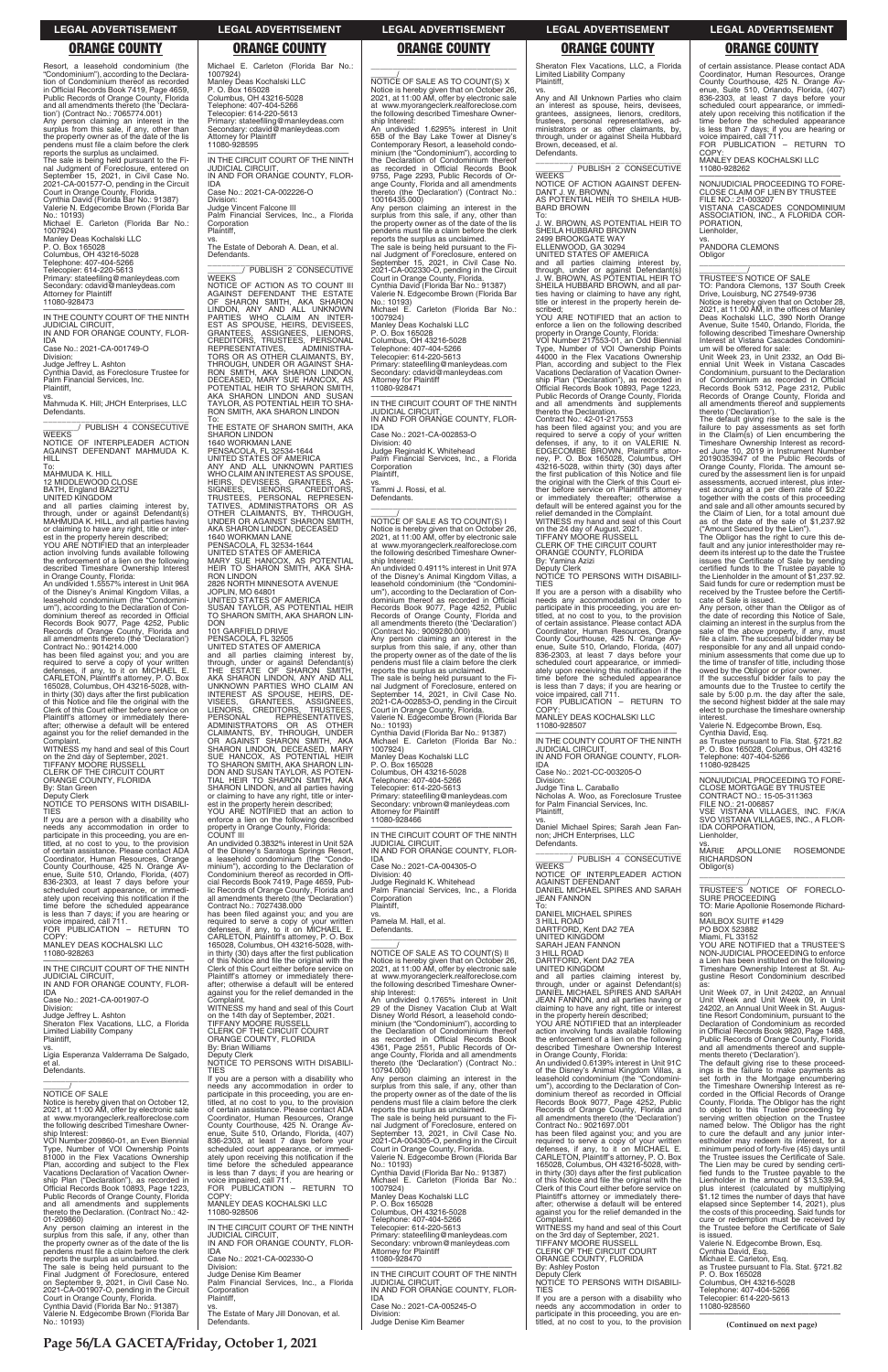**(Continued on next page)**

NONJUDICIAL PROCEEDING TO FORE-CLOSE MORTGAGE BY TRUSTEE CONTRACT NO.: 15-05-317091 FILE NO.: 21-006870 VSE VISTANA VILLAGES, INC. F/K/A SVO VISTANA VILLAGES, INC., A FLOR-IDA CORPORATION, Lienholder,

vs. KEVIN LOUIS HERNANDEZ, AKA KEVIN L. HERNANDEZ; SARA MARIE GAITAN-HERNANDEZ, AKA SARA M. GAITAN Obligor(s) \_\_\_\_\_\_\_\_\_\_\_\_\_\_\_\_\_\_\_\_\_\_\_\_\_\_\_\_\_\_\_\_\_

\_\_\_\_\_\_\_\_\_\_\_/ TRUSTEE'S NOTICE OF SALE

TO: Kevin Louis Hernandez, AKA Kevin L. Hernandez, 630 ROHNERT PARK EX-PRESSWAY WEST, APARTMENT 272, Rohnert Park, CA 94928 Sara Marie Gaitan-Hernandez, AKA Sara

M. Gaitan, 8401 ERICSON DRIVE, Willemsville, NY 14221<br>Notice is hereby given that on November<br>4, 2021, at 11:00 AM, in the offices of<br>Manley Deas Kochalski LLC, 390 North<br>Orange Avenue, Suite 1540, Orlando, Florida, the following described Timeshare Ownership Interest at St. Augustine Re-sort Condominium will be offered for sale: Unit Week 46, in Unit 25317, an Annual Unit Week and Unit Week 40, in Unit 26507, an Annual Unit Week in St. Augustine Resort Condominium, pursuant to the Declaration of Condominium as recorded in Official Records Book 9820, Page 1488, Public Records of Orange County, Florida and all amendments thereof and supple-ments thereto ('Declaration').

The Obligor has the right to cure this de-<br>fault and any junior interestholder may<br>redeem its interest up to the date the<br>Trustee issues the Certificate of Sale,<br>by sending certified funds to the Trustee<br>payable to the Lie of \$55,266.00. Said funds for cure or re-demption must be received by the Trustee before the Certificate of Sale is issued.

The default giving rise to the sale is the failure to make payments as set forth in the Mortgage encumbering the Timeshare Ownership Interest as recorded August 26, 2014 in Instrument Number 20140432895 of the Public Records of Orange County, Florida (the "Lien"). The amount secured by the Lien is the principal of the mortgage due in the amount of \$38,844.75, together with interest accruing on the principal amount due at a per diem of \$13.17, and together with the costs of this proceeding and sale, for a total amount due as of the date of the sale of \$55,266.00 ("Amount Secured by the Lien").

\_\_\_\_\_\_\_\_\_\_\_\_/<br>TRUSTEE'S NOTICE OF SALE<br>TO: Sonya Maria Jones, 263 Robin Street, Apartment 6, Decatur, GA 30030 Notice is hereby given that on October 28, 2021, at 11:00 AM, in the offices of Manley

Any person, other than the Obligor as of the date of recording this Notice of Sale, claiming an interest in the surplus from the sale of the above property, if any, must file a claim. The successful bidder may be responsible for any and all unpaid condominium assessments that come due up to the time of transfer of title, including those owed by the Obligor or prior owner.

The Obligor has the right to cure this de-<br>fault and any junior interestholder may<br>redeem its interest up to the date the<br>Trustee issues the Certificate of Sale,<br>by sending certified funds to the Trustee<br>payable to the Lie of \$11,661.46. Said funds for cure or re-demption must be received by the Trustee before the Certificate of Sale is issued. Any person, other than the Obligor as of the date of recording this Notice of Sale, claiming an interest in the surplus from the

If the successful bidder fails to pay the amounts due to the Trustee to certify the sale by 5:00 p.m. the day after the sale, the second highest bidder at the sale may elect to purchase the timeshare ownership interest.

Michael E. Carleton, Esq. as Trustee pursuant to Fla. Stat. §721.82 P. O. Box 165028, Columbus, OH 43216 Telephone: 407-404-5266 11080-928628

RATION, Lienholder,

—————————————————— NONJUDICIAL PROCEEDING TO FORE-CLOSE MORTGAGE BY TRUSTEE CONTRACT NO.: 42-01-221566 FILE NO.: 21-006902 SHERATON FLEX VACATIONS, LLC, A FLORIDA LIMITED LIABILITY COM-PANY, Lienholder,

vs. SONYA MARIA JONES Obligor(s)

\_\_\_\_\_\_\_\_\_\_\_\_\_\_\_\_\_\_\_\_\_\_\_\_\_\_\_\_\_\_\_\_\_

Deas Kochalski LLC, 390 North Orange Avenue, Suite 1540, Orlando, Florida, the following described Timeshare Ownership Interest at Flex Vacations Condominium will be offered for sale: VOI Number 221566-01, an Annual Type,

Number of VOI Ownership Points 30500 in the Flex Vacations Ownership Plan, ac-cording and subject to the Flex Vacations Declaration of Vacation Ownership Plan ("Declaration"), as recorded in Official Records Book 10893, Page 1223, Public Records of Orange County, Florida and all amendments and supplements thereto the Declaration.

PANY Lienholder, vs. TUBIG YABUT

The default giving rise to the sale is the failure to make payments as set forth in the Mortgage encumbering the Timeshare

Ownership Interest as recorded January 4, 2017 in Instrument Number 20170002526 of the Public Records of Orange County, Florida (the "Lien"). The amount secured by the Lien is the principal of the mortgage due in the amount of \$8,314.46, together with interest accruing on the principal amount due at a per diem of \$2.76, and together with the costs of this proceeding and sale, for a total amount due as of the date of the sale of \$11,661.46 ("Amount Secured by the Lien").

sale of the above property, if any, must file a claim. The successful bidder may be responsible for any and all unpaid condominium assessments that come due up to the time of transfer of title, including those owed by the Obligor or prior owner.

If the successful bidder fails to pay the amounts due to the Trustee to certify the sale by 5:00 p.m. the day after the sale, the second highest bidder at the sale may elect to purchase the timeshare ownership interest.

Valerie N. Edgecombe Brown, Esq. Cynthia David, Esq. as Trustee pursuant to Fla. Stat. §721.82

P. O. Box 165028, Columbus, OH 43216

Telephone: 407-404-5266

11080-928294

CLOSE CLAIM OF LIEN BY TRUSTEE CONTRACT NO.: 1933-28AO-814001 FILE NO.: 21-011391 VISTANA LAKES CONDOMINIUM AS-SOCIATION, INC., A FLORIDA CORPO-

 $\overline{\phantom{a}}$  , and the set of the set of the set of the set of the set of the set of the set of the set of the set of the set of the set of the set of the set of the set of the set of the set of the set of the set of the s TRUSTEE'S NOTICE OF FORECLO-

vs. KAREN ELISABETH TUCKER

Obligor(s)

SURE PROCEEDING TO: Karen Elisabeth Tucker

\_\_\_\_\_\_\_\_\_\_\_\_\_\_\_\_\_\_\_\_\_\_\_\_\_\_\_\_\_\_\_\_\_ \_\_\_\_\_\_\_\_\_\_\_/<br>TRUSTEE'S NOTICE OF FORECLO-<br>SURE PROCEEDING

705 PAINTERS CROSSING Chadds Ford, PA 19317 YOU ARE NOTIFIED that a TRUSTEE'S NON-JUDICIAL PROCEEDING to enforce a Lien has been instituted on the following Timeshare Ownership Interest at Vistana Lakes Condominium described as: Unit Week 28, in Unit 1933, an Annual Unit Week in Vistana Lakes Condominium, pursuant to the Declaration of Condominium as recorded in Official Records Book 4859, Page 3789, Public Records of Orange County, Florida and all amend-ments thereof and supplements thereto

('Declaration').

The default giving rise to these proceed-ings is the failure to pay condominium assessments and dues resulting in a Claim of Lien encumbering the Timeshare Ownership Interest as recorded in the Of-ficial Records of Orange County, Florida. The Obligor has the right to object to this Trustee proceeding by serving written ob-jection on the Trustee named below. The

> —————————————————— NONJUDICIAL PROCEEDING TO FORE-CLOSE MORTGAGE BY TRUSTEE CLOSE

days that have elapsed since September 15, 2021), plus the costs of this proceed-ing. Said funds for cure or redemption

must be received by the Trustee before the Certificate of Sale is issued. Cynthia David, Esq.

Valerie N. Edgecombe Brown, Esq. Michael E. Carleton, Esq. as Trustee pursuant to Fla. Stat. §721.82 P. O. Box 165028 Columbus, OH 43216-5028 Telephone: 407-404-5266 Telecopier: 614-220-5613 11080-928493 —————————————————— NONJUDICIAL PROCEEDING TO FORE-

> Florida (the "Lien"). The amount secured set forth in the Mortgage encumbering —————————————————— NONJUDICIAL PROCEEDING TO FORE-CLOSE MORTGAGE BY TRUSTEE CONTRACT NO.: 42-01-202647 FILE NO.: 21-011512 SHERATON FLEX VACATIONS, LLC, A FLORIDA LIMITED LIABILITY COM-PANY, Lienholder, vs. DIANE MICHELLE MAULTSBY, AKA DIANE M. MAULTSBY; CHRISTOPHER LEE MAULTSBY Obligor(s)  $\overline{\phantom{a}}$  , and the set of the set of the set of the set of the set of the set of the set of the set of the set of the set of the set of the set of the set of the set of the set of the set of the set of the set of the s  $\overline{\phantom{a}}$ TRUSTEE'S NOTICE OF FORECLO-SURE PROCEEDING TO: Maultsby, AKA Diane M. Maultsby rive  $3906-9025$ Production<br>PMaultsby rive 0906-9025 YOU ARE NOTIFIED that a TRUSTEE'S NON-JUDICIAL PROCEEDING to enforce a Lien has been instituted on the following Timeshare Ownership Interest at Flex Va-cations Condominium described as: VOI Number 202647-01, an Annual Type, Number of VOI Ownership Points 67100 in the Flex Vacations Ownership Plan, according and subject to the Flex Vacations Declaration of Vacation Ownership Plan ("Declaration"), as recorded in Official Records Book 10893, Page 1223, Public Records of Orange County, Florida and all amendments and supplements thereto the Declaration. The default giving rise to these proceed-ings is the failure to make payments as Flex Vacations Owners Association, Inc.

CLOSE MORTGAGE BY TRUSTEE CONTRACT NO.: 42-01-267416 FILE NO.: 21-011465 SHERATON FLEX VACATIONS, LLC, A FLORIDA LIMITED LIABILITY COM-

RONALDO OLIQUIANO YABUT; MYRA Obligor(s)

\_\_\_\_\_\_\_\_\_\_\_\_\_\_\_\_\_\_\_\_\_\_\_\_\_\_\_\_\_\_\_\_\_

\_\_\_\_\_\_\_\_\_\_\_/ TRUSTEE'S NOTICE OF FORECLO-SURE PROCEEDING

### —————————————————— NONJUDICIAL PROCEEDING TO FOREa Florida Corporation 1200 Bartow Road Lakeland, FL 33801

TO: Ronaldo Oliquiano Yabut ROY PLAZA BUILDING ALKUINO STREET, POBLACION Valencia City, Bukidnon 8709 Philippines Myra Tubig Yabut ROY PLAZA BUILDING

ALKUINO STREET, POBLACION Valencia City, Bukidnon 8709

Philippines YOU ARE NOTIFIED that a TRUSTEE'S

owed by the Obligor or prior owner. If the successful bidder fails to pay the amounts due to the Trustee to certify the sale by 5:00 p.m. the day after the sale, the second highest bidder at the sale may elect to purchase the timeshare ownership **interest** 

NON-JUDICIAL PROCEEDING to enforce a Lien has been instituted on the following Timeshare Ownership Interest at Flex Vacations Condominium described as: VOI Number 267416-01, an Annual Type, Number of VOI Ownership Points 38000 in the Flex Vacations Ownership Plan, ac-cording and subject to the Flex Vacations

Declaration of Vacation Ownership Plan ("Declaration"), as recorded in Official Records Book 10893, Page 1223, Public Records of Orange County, Florida and all amendments and supplements thereto the Declaration.

The default giving rise to these proceed-ings is the failure to make payments as set forth in the Mortgage encumbering the Timeshare Ownership Interest as re-corded in the Official Records of Orange County, Florida. The Obligor has the right to object to this Trustee proceeding by serving written objection on the Trustee named below. The Obligor has the right to cure the default and any junior inter-estholder may redeem its interest, for a minimum period of forty-five (45) days until

demption must be received by the Trustee before the Certificate of Sale is issued. Any person, other than the Obligor as of the date of recording this Notice of Sale, claiming an interest in the surplus from the sale of the above property, if any, must file a claim. The successful bidder may be responsible for any and all unpaid condo-minium assessments that come due up to the time of transfer of title, including those

Obligor has the right to cure the default and any junior interestholder may redeem its interest, for a minimum period of fortyfive (45) days until the Trustee issues the Certificate of Sale. The Lien may be cured by sending certified funds to the Trustee payable to the Lienholder in the amount of \$1,366.11, plus interest (calculated by multiplying \$0.43 times the number of P. O. Box 165028

Flex Vacations Owners Association, Inc.,

YOU ARE NOTIFIED that a TRUSTEE'S NON-JUDICIAL PROCEEDING to enforce a Lien has been instituted on the following

Timeshare Ownership Interest at Flex Va-cations Condominium described as: VOI Number 207243-01, an Annual Type, Number of VOI Ownership Points 85000 in the Flex Vacations Ownership Plan, ac-cording and subject to the Flex Vacations Declaration of Vacation Ownership Plan ("Declaration"), as recorded in Official Records Book 10893, Page 1223, Public Records of Orange County, Florida and all amendments and supplements thereto the Declaration.

> VOI Number 205452-01, an Annual Type, Number of VOI Ownership Points 44000 in the Flex Vacations Ownership Plan, according and subject to the Flex Vacations<br>Declaration of Vacation Ownership Plan<br>("Declaration"), as recorded in Official<br>Records Book 10893, Page 1223, Public<br>Records of Orange County, Florida and all<br>amendments and suppl

The default giving rise to these proceed-ings is the failure to make payments as set forth in the Mortgage encumbering the Timeshare Ownership Interest as re-corded in the Official Records of Orange County, Florida. The Obligor has the right to object to this Trustee proceeding by serving written objection on the Trustee named below. The Obligor has the right to cure the default and any junior inter-estholder may redeem its interest, for a minimum period of forty-five (45) days until the Trustee issues the Certificate of Sale. The Lien may be cured by sending certi- fied funds to the Trustee payable to the Lienholder in the amount of \$24,727.26, plus interest (calculated by multiplying \$6.91 times the number of days that have elapsed since September 16, 2021), plus the costs of this proceeding. Said funds for cure or redemption must be received by the Trustee before the Certificate of Sale

is issued. Michael E. Carleton, Esq. Valerie N. Edgecombe Brown, Esq. Cynthia David, Esq. as Trustee pursuant to Fla. Stat. §721.82 Columbus, OH 43216-5028 Telephone: 407-404-5266 Telecopier: 614-220-5613 11080-928482

—————————————————— NONJUDICIAL PROCEEDING TO FORE-CLOSE MORTGAGE BY TRUSTEE CONTRACT NO.: 42-01-204607 FILE NO.: 21-011490 SHERATON FLEX VACATIONS, LLC, A FLORIDA LIMITED LIABILITY COM-PANY, Lienholder,

> TO: Lester Javier Pozo 20540 NW 8th Street Pembroke Pines, FL 33029

| minimum period of forty-five (45) days until<br>the Trustee issues the Certificate of Sale.<br>The Lien may be cured by sending certi-<br>fied funds to the Trustee payable to the<br>Lienholder in the amount of \$12,882.72,<br>plus interest (calculated by multiplying<br>\$3.50 times the number of days that have<br>elapsed since September 14, 2021), plus<br>the costs of this proceeding. Said funds for<br>cure or redemption must be received by<br>the Trustee before the Certificate of Sale<br>is issued.<br>Valerie N. Edgecombe Brown, Esg.<br>Cynthia David, Esg.<br>Michael E. Carleton, Esq.<br>as Trustee pursuant to Fla. Stat. §721.82<br>P. O. Box 165028<br>Columbus, OH 43216-5028<br>Telephone: 407-404-5266<br>Telecopier: 614-220-5613<br>11080-928561 | CONTRACT N<br><b>FILE NO.: 21-0</b><br>SHERATON<br>A FLORIDA<br>PANY.<br>Lienholder.<br>VS.<br><b>KEVIN J. LEN</b><br>Obligor(s)<br><b>TRUSTEE'S N</b><br>TO:<br>Kevin J. Lenn<br>Copiague, NY<br>Flex Vacation:<br>1200 Bartow F<br>Notice is herel<br>2021, at 11:00<br>Deas Kochals<br>Avenue, Suite<br>following desc |
|-------------------------------------------------------------------------------------------------------------------------------------------------------------------------------------------------------------------------------------------------------------------------------------------------------------------------------------------------------------------------------------------------------------------------------------------------------------------------------------------------------------------------------------------------------------------------------------------------------------------------------------------------------------------------------------------------------------------------------------------------------------------------------------|---------------------------------------------------------------------------------------------------------------------------------------------------------------------------------------------------------------------------------------------------------------------------------------------------------------------------|
| NONJUDICIAL PROCEEDING TO FORE-<br><b>CLOSE MORTGAGE BY TRUSTEE</b><br>CONTRACT NO.: 42-01-207243<br>FILE NO.: 21-011475<br>SHERATON FLEX VACATIONS, LLC,<br>A FLORIDA LIMITED LIABILITY COM-<br>PANY.<br>Lienholder,<br>VS.<br><b>CARMEN R. MARINO</b><br>Obligor(s)                                                                                                                                                                                                                                                                                                                                                                                                                                                                                                               | Interest at Fle<br>will be offered<br>VOI Number 2<br>Number of VC<br>in the Flex Vad<br>cording and st<br>Declaration of<br>("Declaration")<br><b>Records Book</b><br>Records of Ora<br>amendments a<br>Declaration.<br>The default gi                                                                                   |
| TRUSTEE'S NOTICE<br>OF<br>FORECLO-<br><b>SURE PROCEEDING</b><br>TO:<br>Carmen R. Marino<br><b>116 SUPERIOR STREET</b><br>Port Jefferson Station, NY 11776                                                                                                                                                                                                                                                                                                                                                                                                                                                                                                                                                                                                                           | failure to mak<br>the Mortgage of<br>Ownership Int<br>2015 in Instrur<br>of the Public F<br>Florida (the "L                                                                                                                                                                                                               |

vs. BRANDON COREY MARKS

Obligor(s)

TO: Brandon Corey Marks 3414 FRAMINGHAM DRIVE Lithonia, GA 30038

YOU ARE NOTIFIED that a TRUSTEE'S NON-JUDICIAL PROCEEDING to enforce a Lien has been instituted on the following Timeshare Ownership Interest at Flex Va-cations Condominium described as: VOI Number 204607-01, an Odd Biennial Type, Number of VOI Ownership Points 51700 in the Flex Vacations Ownership Plan, according and subject to the Flex Vacations Declaration of Vacation Owner-ship Plan ("Declaration"), as recorded in Official Records Book 10893, Page 1223, Public Records of Orange County, Florida and all amendments and supplements thereto the Declaration.

The default giving rise to these proceed-ings is the failure to make payments as set forth in the Mortgage encumbering the Timeshare Ownership Interest as re-corded in the Official Records of Orange County, Florida. The Obligor has the right to object to this Trustee proceeding by serving written objection on the Trustee named below. The Obligor has the right to cure the default and any junior inter-estholder may redeem its interest, for a minimum period of forty-five (45) days until the Trustee issues the Certificate of Sale. The Lien may be cured by sending certified funds to the Trustee payable to the Lienholder in the amount of \$8,923.22, plus interest (calculated by multiplying \$2.29 times the number of days that have elapsed since September 14, 2021), plus the costs of this proceeding. Said funds for cure or redemption must be received by the Trustee before the Certificate of Sale

is issued. Michael E. Carleton, Esq. Valerie N. Edgecombe Brown, Esq. Cynthia David, Esq. as Trustee pursuant to Fla. Stat. §721.82

P. O. Box 165028 Columbus, OH 43216-5028 Telephone: 407-404-5266 Telecopier: 614-220-5613 11080-928385

| ULUJL MUNTUAUL DI THUJTLL<br>CONTRACT NO.: 42-01-200356<br>FILE NO.: 21-011495<br>SHERATON FLEX VACATIONS, LLC,<br>A FLORIDA LIMITED LIABILITY COM-<br>PANY.<br>Lienholder,<br>VS.<br>KEVIN J. LENNAN<br>Obligor(s) | ULUJL IVIUNT<br><b>CONTRACT N</b><br><b>FILE NO.: 21-0</b><br>SHERATON F<br>A FLORIDA L<br>PANY,<br>Lienholder,<br>VS.<br><b>DIANE</b><br><b>MICH</b><br>DIANE M. MA<br><b>LEE MAULTSE</b> |
|---------------------------------------------------------------------------------------------------------------------------------------------------------------------------------------------------------------------|--------------------------------------------------------------------------------------------------------------------------------------------------------------------------------------------|
| TRUSTEE'S NOTICE OF SALE                                                                                                                                                                                            | Obligor(s)                                                                                                                                                                                 |
| TO:                                                                                                                                                                                                                 | <b>TRUSTEE'S</b>                                                                                                                                                                           |
| Kevin J. Lennan, 29 Shore Drive West,                                                                                                                                                                               | - I                                                                                                                                                                                        |
| Copiaque, NY 11726                                                                                                                                                                                                  | <b>SURE PROCE</b>                                                                                                                                                                          |
| Flex Vacations Owners Association, Inc,                                                                                                                                                                             | TO:                                                                                                                                                                                        |
| 1200 Bartow Road, Lakeland, FL 33801                                                                                                                                                                                | Diane Michelle                                                                                                                                                                             |
| Notice is hereby given that on October 28,                                                                                                                                                                          | Maultsby                                                                                                                                                                                   |
| 2021, at 11:00 AM, in the offices of Manley                                                                                                                                                                         | 3527 Melody D                                                                                                                                                                              |
| Deas Kochalski LLC, 390 North Orange                                                                                                                                                                                | Augusta, GÁ 3                                                                                                                                                                              |
| Avenue, Suite 1540, Orlando, Florida, the                                                                                                                                                                           | Christopher Le                                                                                                                                                                             |
| following described Timeshare Ownership                                                                                                                                                                             | 3527 Melody D                                                                                                                                                                              |
| Interest at Flex Vacations Condominium                                                                                                                                                                              | Augusta, GA 3                                                                                                                                                                              |
| will be offered for sale:                                                                                                                                                                                           | YOU ARE NOT                                                                                                                                                                                |
| VOI Number 200356-01, an Annual Type,                                                                                                                                                                               | <b>NON-JUDICIAI</b>                                                                                                                                                                        |
| Number of VOI Ownership Points 81000                                                                                                                                                                                | a Lien has bee                                                                                                                                                                             |
| in the Flex Vacations Ownership Plan, ac-                                                                                                                                                                           | Timeshare Ow                                                                                                                                                                               |
| cording and subject to the Flex Vacations                                                                                                                                                                           | cations Condor                                                                                                                                                                             |
| Declaration of Vacation Ownership Plan                                                                                                                                                                              | VOI Number 20                                                                                                                                                                              |
| ("Declaration"), as recorded in Official                                                                                                                                                                            | Number of VO                                                                                                                                                                               |
| Records Book 10893, Page 1223, Public                                                                                                                                                                               | in the Flex Vac                                                                                                                                                                            |
| Records of Orange County, Florida and all                                                                                                                                                                           | cording and su                                                                                                                                                                             |
| amendments and supplements thereto the                                                                                                                                                                              | Declaration of                                                                                                                                                                             |
| Declaration.                                                                                                                                                                                                        | ("Declaration"),                                                                                                                                                                           |
| The default giving rise to the sale is the                                                                                                                                                                          | Records Book                                                                                                                                                                               |
| failure to make payments as set forth in                                                                                                                                                                            | Records of Ora                                                                                                                                                                             |
| the Mortgage encumbering the Timeshare                                                                                                                                                                              | amendments a                                                                                                                                                                               |
| Ownership Interest as recorded June 22,                                                                                                                                                                             | Declaration.                                                                                                                                                                               |
| 2015 in Instrument Number 20150316835                                                                                                                                                                               | The default giv                                                                                                                                                                            |
| of the Public Records of Orange County,                                                                                                                                                                             | ings is the fail                                                                                                                                                                           |

by the Lien is the principal of the mortgage due in the amount of \$18,487.11, togeth-er with interest accruing on the principal amount due at a per diem of \$6.42, and together with the costs of this proceeding and sale, for a total amount due as of the date of the sale of \$24,628.85 ("Amount

Secured by the Lien"). The Obligor has the right to cure this de-fault and any junior interestholder may redeem its interest up to the date the Trustee issues the Certificate of Sale, by sending certified funds to the Trustee payable to the Lienholder in the amount of \$24,628.85. Said funds for cure or redemption must be received by the Trustee before the Certificate of Sale is issued.

Any person, other than the Obligor as of the date of recording this Notice of Sale, claiming an interest in the surplus from the sale of the above property, if any, must file a claim. The successful bidder may be responsible for any and all unpaid condo-minium assessments that come due up to the time of transfer of title, including those

Valerie N. Edgecombe Brown, Esq. Cynthia David, Esq.

as Trustee pursuant to Fla. Stat. §721.82 P. O. Box 165028, Columbus, OH 43216 Telephone: 407-404-5266 11080-928298

—————————————————— NONJUDICIAL PROCEEDING TO FORE-CLOSE MORTGAGE BY TRUSTEE FILE NO.: 21-011496 SHERATON FLEX VACATIONS, LLC, A FLORIDA LIMITED LIABILITY COM-PANY,

......,<br>Lienholder.

vs. MICHAEL ANGEL CASTILLO **Obligor** \_\_\_\_\_\_\_\_\_\_\_\_\_\_\_\_\_\_\_\_\_\_\_\_\_\_\_\_\_\_\_\_\_

\_\_\_\_\_\_\_\_\_\_\_/ TRUSTEE'S NOTICE OF SALE

TO: Michael Angel Castillo, 1422 Canyon Road, San Bernardino, CA 92404 Notice is hereby given that on October 28, 2021, at 11:00 AM, in the offices of Manley Deas Kochalski LLC, 390 North Orange Avenue, Suite 1540, Orlando, Florida, the following described Timeshare Ownership Interest at Flex Vacations Condominium will be offered for sale:

VOI Number 268451-01, an Odd Biennial Type, Number of VOI Ownership Points 44000 in the Flex Vacations Ownership Plan, according and subject to the Flex Vacations Declaration of Vacation Owner-ship Plan ("Declaration"), as recorded in Official Records Book 10893, Page 1223, Public Records of Orange County, Florida and all amendments and supplements thereto the Declaration.

The default giving rise to the sale is the failure to make payments as set forth in the Mortgage encumbering the Time-share Ownership Interest as recorded October 28, 2019 in Instrument Number 20190675563 of the Public Records of Orange County, Florida (the "Lien"). The amount secured by the Lien is the principal of the mortgage due in the amount of \$7,585.00, together with interest ac-cruing on the principal amount due at a per diem of \$2.72, and together with the costs of this proceeding and sale, for a to-tal amount due as of the date of the sale of \$10,146.07 ("Amount Secured by the

Lien"). The Obligor has the right to cure this default and any junior interestholder may redeem its interest up to the date the Trustee issues the Certificate of Sale, by sending certified funds to the Trustee payable to the Lienholder in the amount of \$10,146.07. Said funds for cure or re-

owed by the Obligor or prior owner. If the successful bidder fails to pay the amounts due to the Trustee to certify the sale by 5:00 p.m. the day after the sale, the second highest bidder at the sale may elect to purchase the timeshare ownership

interest. Valerie N. Edgecombe Brown, Esq.

Cynthia David, Esq. as Trustee pursuant to Fla. Stat. §721.82 P. O. Box 165028, Columbus, OH 43216 Telephone: 407-404-5266 11080-928405

the Timeshare Ownership Interest as recorded in the Official Records of Orange County, Florida. The Obligor has the right to object to this Trustee proceeding by serving written objection on the Trustee named below. The Obligor has the right to cure the default and any junior interestholder may redeem its interest, for a minimum period of forty-five (45) days until the Trustee issues the Certificate of Sale. The Lien may be cured by sending certi-fied funds to the Trustee payable to the Lienholder in the amount of \$13,494.36, plus interest (calculated by multiplying \$3.38 times the number of days that have elapsed since September 15, 2021), plus the costs of this proceeding. Said funds for cure or redemption must be received by the Trustee before the Certificate of Sale

is issued. Cynthia David, Esq. Valerie N. Edgecombe Brown, Esq.

Michael E. Carleton, Esq. as Trustee pursuant to Fla. Stat. §721.82 P. O. Box 165028

Columbus, OH 43216-5028 Telephone: 407-404-5266 Telecopier: 614-220-5613

11080-928487

—————————————————— NONJUDICIAL PROCEEDING TO FORE-CLOSE MORTGAGE BY TRUSTEE CONTRACT NO.: 42-01-205452 FILE NO.: 21-011532 SHERATON FLEX VACATIONS, LLC, FLORIDA LIMITED LIABILITY COM-PANY,

**Lienholder** 

vs. DEREK EDWARD GRAHAM Obligor(s)

\_\_\_\_\_\_\_\_\_\_\_\_\_\_\_\_\_\_\_\_\_\_\_\_\_\_\_\_\_\_\_\_\_ \_\_\_\_\_\_\_\_\_\_\_/ TRUSTEE'S NOTICE OF FORECLO-SURE PROCEEDING TO:

Derek Edward Graham

9216 Plainview Avenue Detroit, MI 48228

Flex Vacations Owners Association, Inc., a Florida Corporation not-for-profit 1200 Bartow Road

Lakeland, FL 33801 YOU ARE NOTIFIED that a TRUSTEE'S NON-JUDICIAL PROCEEDING to enforce a Lien has been instituted on the following Timeshare Ownership Interest at Flex Va-cations Condominium described as:

Declaration. The default giving rise to these proceed-ings is the failure to make payments as set forth in the Mortgage encumbering the Timeshare Ownership Interest as re-corded in the Official Records of Orange County, Florida. The Obligor has the right to object to this Trustee proceeding by serving written objection on the Trustee named below. The Obligor has the right to cure the default and any junior inter-estholder may redeem its interest, for a minimum period of forty-five (45) days until the Trustee issues the Certificate of Sale. The Lien may be cured by sending certified funds to the Trustee payable to the Lienholder in the amount of \$14,237.42, plus interest (calculated by multiplying \$3.77 times the number of days that have elapsed since September 16, 2021), plus the costs of this proceeding. Said funds for cure or redemption must be received by the Trustee before the Certificate of Sale is issued.

Valerie N. Edgecombe Brown, Esq. Cynthia David, Esq. Michael E. Carleton, Esq.

as Trustee pursuant to Fla. Stat. §721.82 P. O. Box 165028 Columbus, OH 43216-5028

Telephone: 407-404-5266 Telecopier: 614-220-5613 11080-928532

—————————————————— NONJUDICIAL PROCEEDING TO FORE-CLOSE MORTGAGE BY TRUSTEE CONTRACT NO.: 42-01-209675 FILE NO.: 21-011546 SHERATON FLEX VACATIONS, LLC, A FLORIDA LIMITED LIABILITY COM-PANY, Lienholder,

vs. LESTER JAVIER POZO Obligor(s) \_\_\_\_\_\_\_\_\_\_\_\_\_\_\_\_\_\_\_\_\_\_\_\_\_\_\_\_\_\_\_\_\_

\_\_\_\_\_\_\_\_\_\_\_/ TRUSTEE'S NOTICE OF FORECLO-SURE PROCEEDING

a Florida Corporation not-for-profit 1200 Bartow Road Lakeland, FL 33801 YOU ARE NOTIFIED that a TRUSTEE'S NON-JUDICIAL PROCEEDING to enforce a Lien has been instituted on the following Timeshare Ownership Interest at Flex Va-cations Condominium described as: VOI Number 209675-01, an Odd Biennial Type, Number of VOI Ownership Points 67100 in the Flex Vacations Ownership Plan, according and subject to the Flex Vacations Declaration of Vacation Owner-ship Plan ("Declaration"), as recorded in Official Records Book 10893, Page 1223, Public Records of Orange County, Florida and all amendments and supplements thereto the Declaration. The default giving rise to these proceed-ings is the failure to make payments as set forth in the Mortgage encumbering the Timeshare Ownership Interest as re-corded in the Official Records of Orange County, Florida. The Obligor has the right to object to this Trustee proceeding by serving written objection on the Trustee named below. The Obligor has the right to cure the default and any junior inter-estholder may redeem its interest, for a minimum period of forty-five (45) days until the Trustee issues the Certificate of Sale. The Lien may be cured by sending certi-fied funds to the Trustee payable to the Lienholder in the amount of \$12,225.97, plus interest (calculated by multiplying \$3.09 times the number of days that have elapsed since September 16, 2021), plus the costs of this proceeding. Said funds for

### **LEGAL ADVERTISEMENT LEGAL ADVERTISEMENT LEGAL ADVERTISEMENT LEGAL ADVERTISEMENT LEGAL ADVERTISEMENT**

### **ORANGE COUNTY ORANGE COUNTY ORANGE COUNTY ORANGE COUNTY ORANGE COUNTY**

**LA GACETA/Friday, October 1, 2021/Page 57**